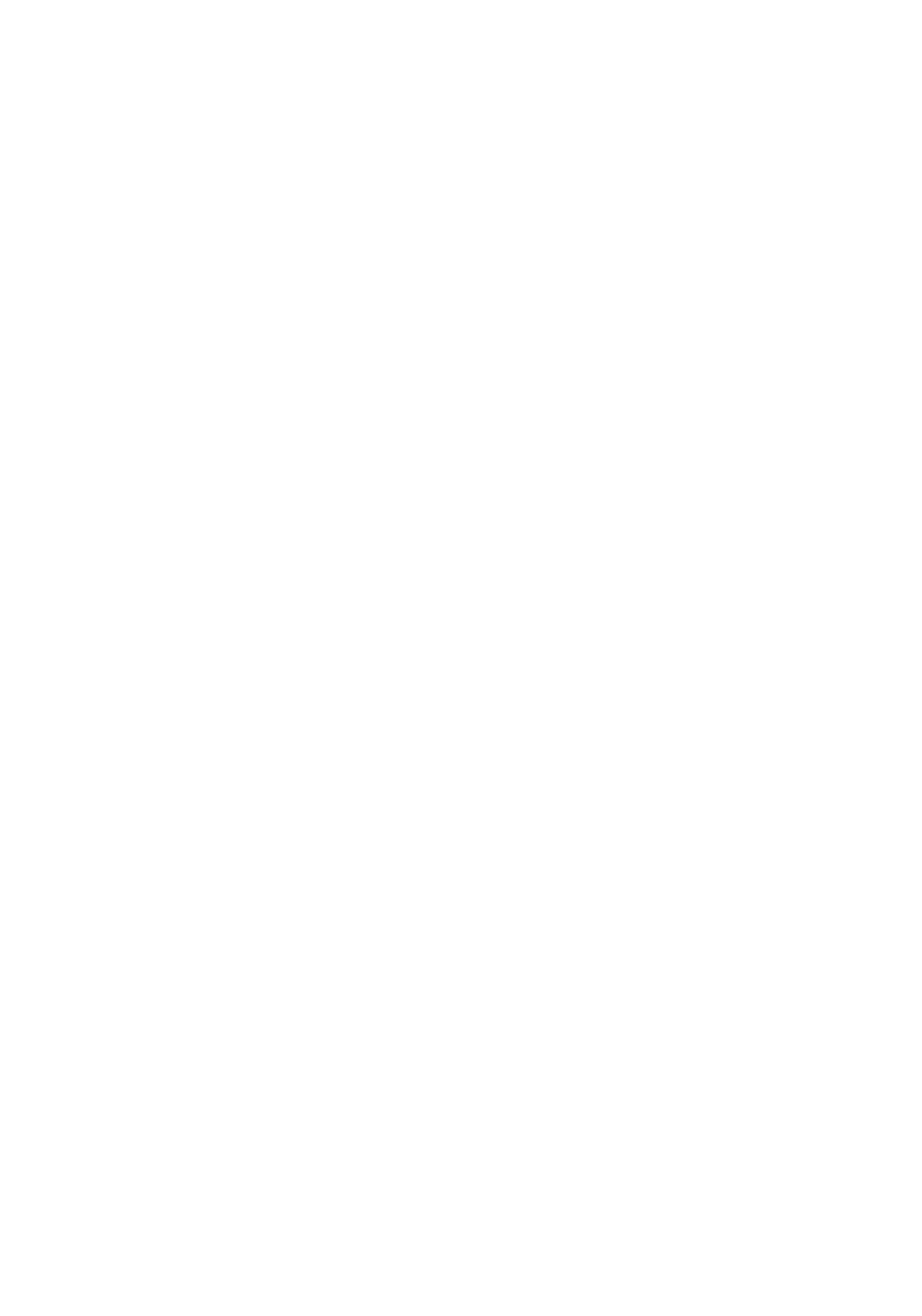# **EFFECTIVELY INVESTIGATING, PROSECUTING AND ADJUDICATING SEXUAL VIOLENCE CASES: A MANUAL FOR PRACTITIONERS IN GEORGIA**

# **Authors and contributors:**

Carolyn Edgerton Tamar Dekanosidze Goga Khatiashvili Natia Barbakadze Londa Bitchikashvili

Council of Europe UN Women Equality Now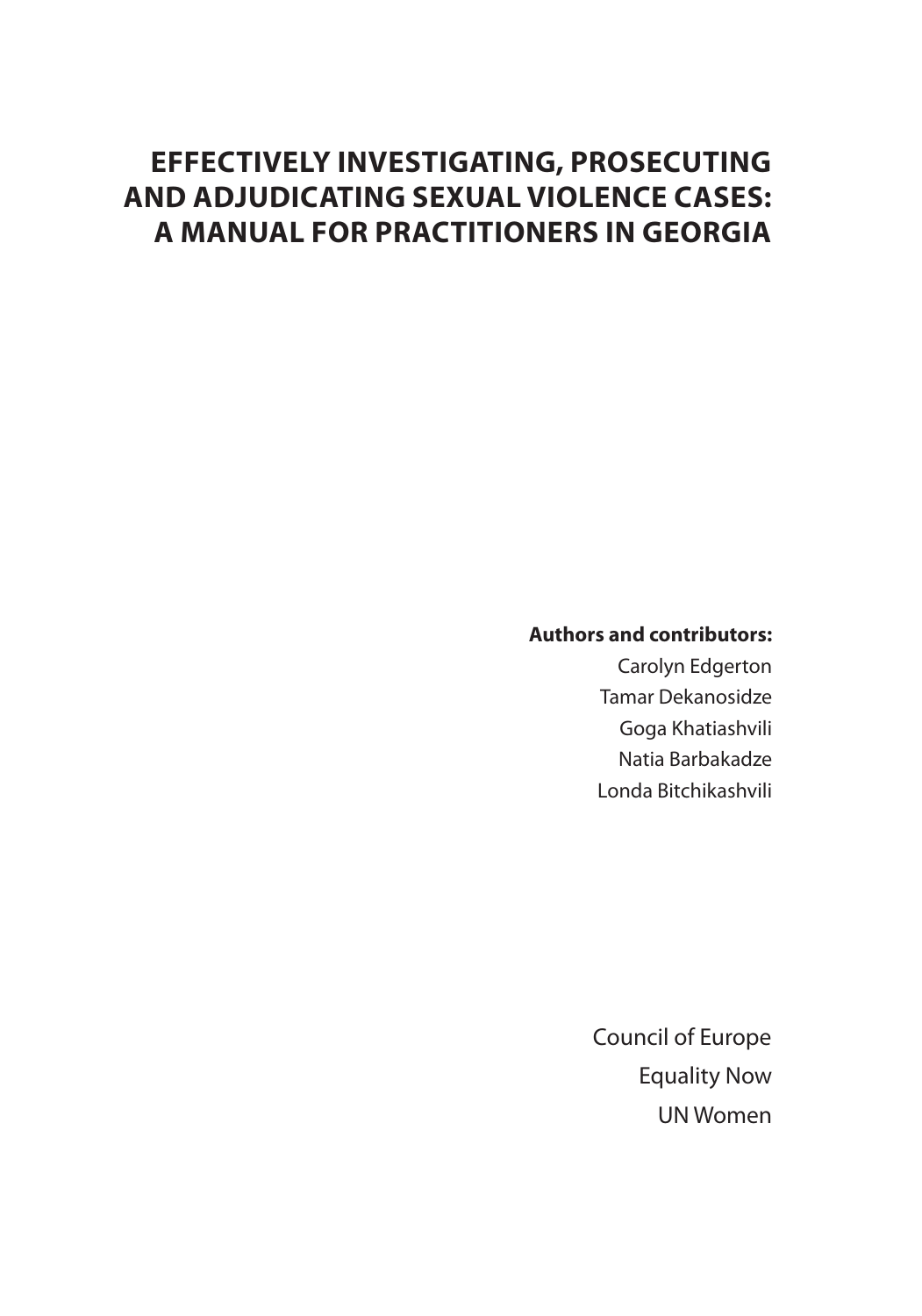This publication was prepared in the framework of the UN Joint Programme for Gender Equality in Georgia (UNJP), supported by the Swedish Government and within the framework of the Council of Europe Project "Promoting an Integrated Approach to End Violence against Women and Enhancing Gender Equality in Georgia".

The opinions expressed in this work are the responsibility of the authors and do not necessarily reflect the official policy of the Council of Europe.

All requests concerning the reproduction or translation of all or part of this document should be addressed to the Directorate of Communication (F-67075 Strasbourg Cedex or publishing@coe.int). All other correspondence concerning this document should be addressed to the Gender Equality Division of the Directorate General of Democracy.

Cover design and layout: Giorgi Kinkladze

© Council of Europe, UN Women, Equality Now, September 2021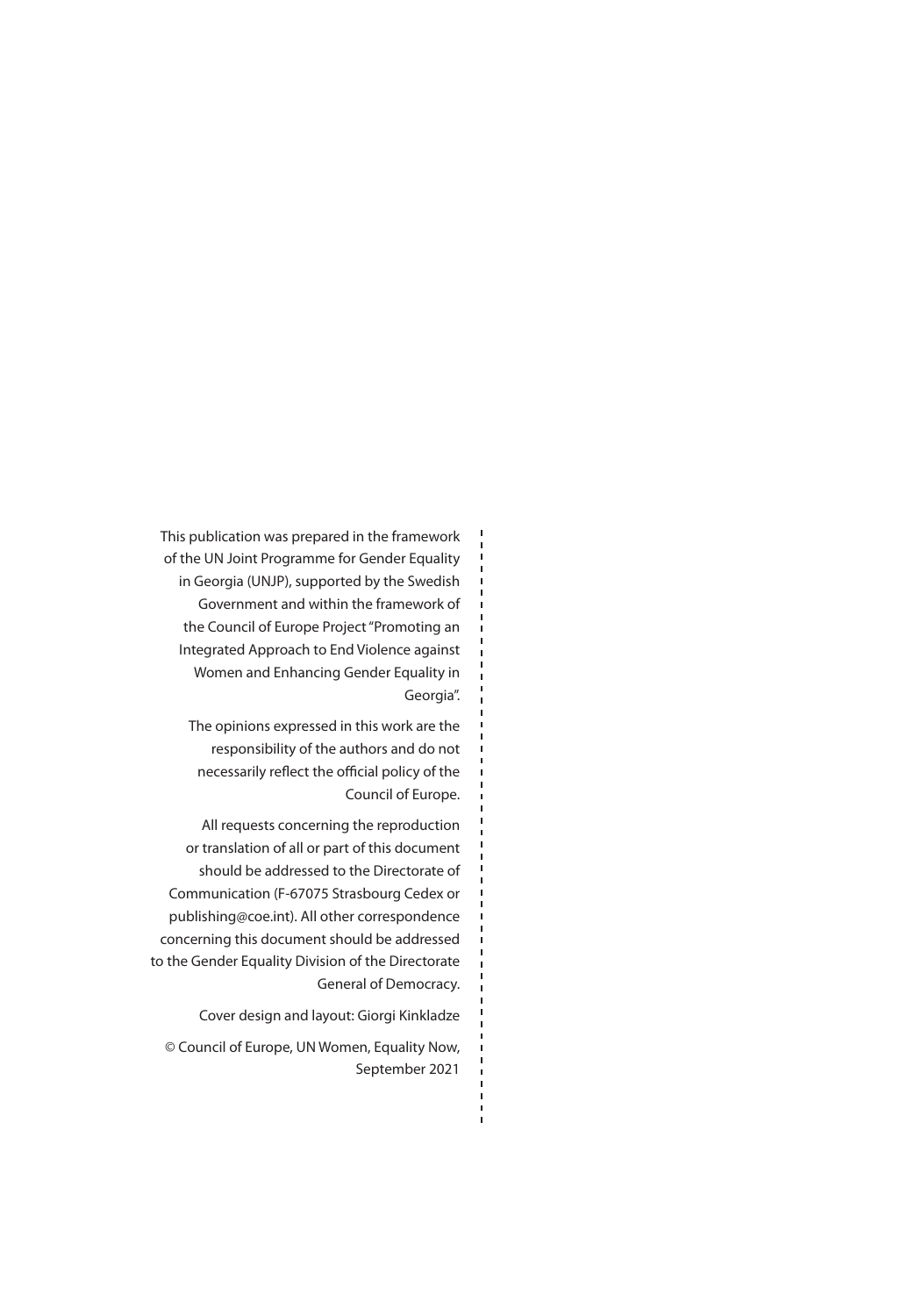#### **Acknowledgements**

This manual was authored by Carolyn Edgerton, Tamar Dekanosidze, Goga Khatiashvili, Natia Barbakadze and Londa Bitchikashvili and produced by Equality Now, UN Women and the Council of Europe.

Special thanks to Jacqui Hunt and Alexandra Patsalides from Equality Now; Sara Haapalainen, Marta Becerra, Tea Machaidze and Mariam Jajanidze from Council of Europe; Irina Japaridze, Lika Sidamonidze and Tinatin Avaliani from UN Women; Hon Elizabeth Evatt AC, former Chief Justice of the Family Court of Australia and former Chair of the CEDAW Committee, as well as Valentina Frolova, Agustina Rodriguez, lawyer, General coordinator of the Specialised Fiscal Unit on Violence against Women (UFEM) of the Public Prosecutor's Office of Argentina, Jennifer Long CEO, AEquitas, Maka Gagievi and Ketevan Bakhtadze for valuable comments and contributions to this manual. Thanks to Ketevan Vashakidze also for technical editing and proofreading.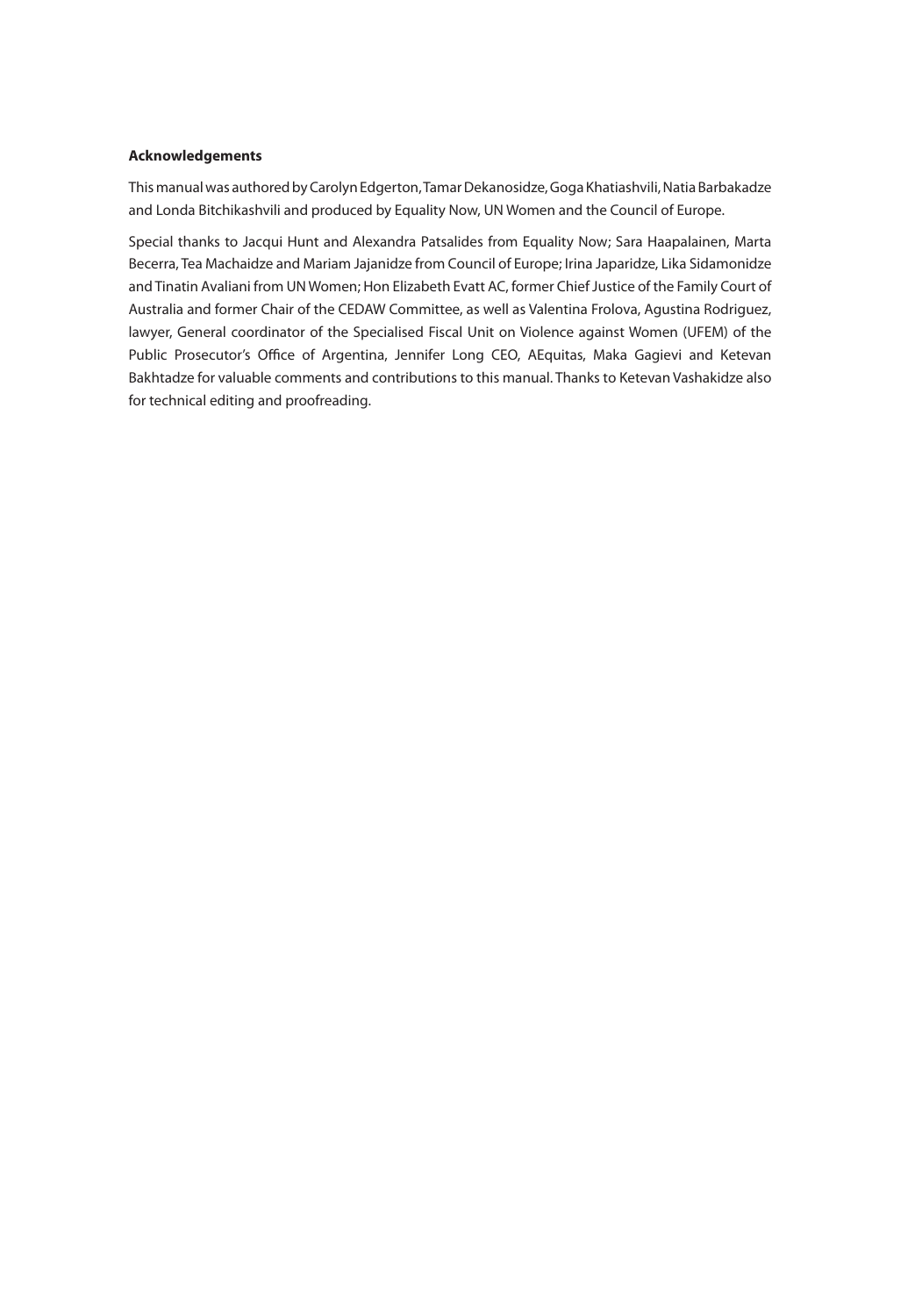# **Table of Contents**

| <b>Introduction</b>                                                                                                      | $\overline{\mathbf{2}}$ |
|--------------------------------------------------------------------------------------------------------------------------|-------------------------|
| I. Understanding sexual violence                                                                                         | 3                       |
| 1. Definition of sexual violence under international human rights standards                                              | 3                       |
| 2. Interpreting sexual violence acts in the Criminal Code of Georgia                                                     | 5                       |
| 2.1. Excessive formalism as a barrier to access justice                                                                  | 5                       |
| 2.2. Sexual Violence Crimes in the Legislation of Georgia                                                                | 6                       |
| 3. Automatic consideration of lack of consent under the Criminal Code of Georgia                                         | 12                      |
| 4. Comprehensive understanding of non-consensual acts under sexual violence crimes<br>under the Criminal Code of Georgia | 13                      |
| 4.1 Psychological violence and threat of violence that negate the possibility of consent                                 | 13                      |
| 4.2. Coercion and coercive circumstances that negate the possibility of consent                                          | 15                      |
| 5. Communicating lack of consent                                                                                         | 18                      |
| 6. Understanding coercive environments in relation to vulnerable women                                                   | 19                      |
| 6.1. General considerations                                                                                              | 19                      |
| 6.2. Minors                                                                                                              | 20                      |
| 6.3. Victims of domestic violence                                                                                        | 22                      |
| 6.4. Ethnic minorities                                                                                                   | 23                      |
| 6.5. Victims of forced marriage                                                                                          | 23                      |
| 6.6. Women with disabilities                                                                                             | 24                      |
| 6.7. Drug users, homeless or migrant women with uncertain residence status                                               | 26                      |
| 6.8. Women in prostitution                                                                                               | 27                      |
| 6.9. Vulnerabilities connected to sexual orientation and gender identity                                                 | 28                      |
| 7. Understanding the impact of sexual violence                                                                           | 29                      |
| II. Investigation of sexual violence                                                                                     | 31                      |
| 1. Victim-centred investigations of sexual violence - general considerations                                             | 31                      |
| 2. Reporting sexual violence and starting the investigation                                                              | 34                      |
| 3. Information to be collected immediately after starting the investigation                                              | 36                      |
| 3.1. Vulnerability                                                                                                       | 36                      |
| 3.2. Medical assistance                                                                                                  | 36                      |
| 3.3. Injuries                                                                                                            | 37                      |
| 3.4. Incapacitation                                                                                                      | 37                      |
| 3.5. Use or threat of use of a weapon                                                                                    | 37                      |
| 3.6. Children as victims or witnesses                                                                                    | 38                      |
| 3.7. Communication barriers                                                                                              | 38                      |
| 3.8. Information on perpetrator(s)                                                                                       | 39                      |
| 4. Categories of evidence                                                                                                | 39                      |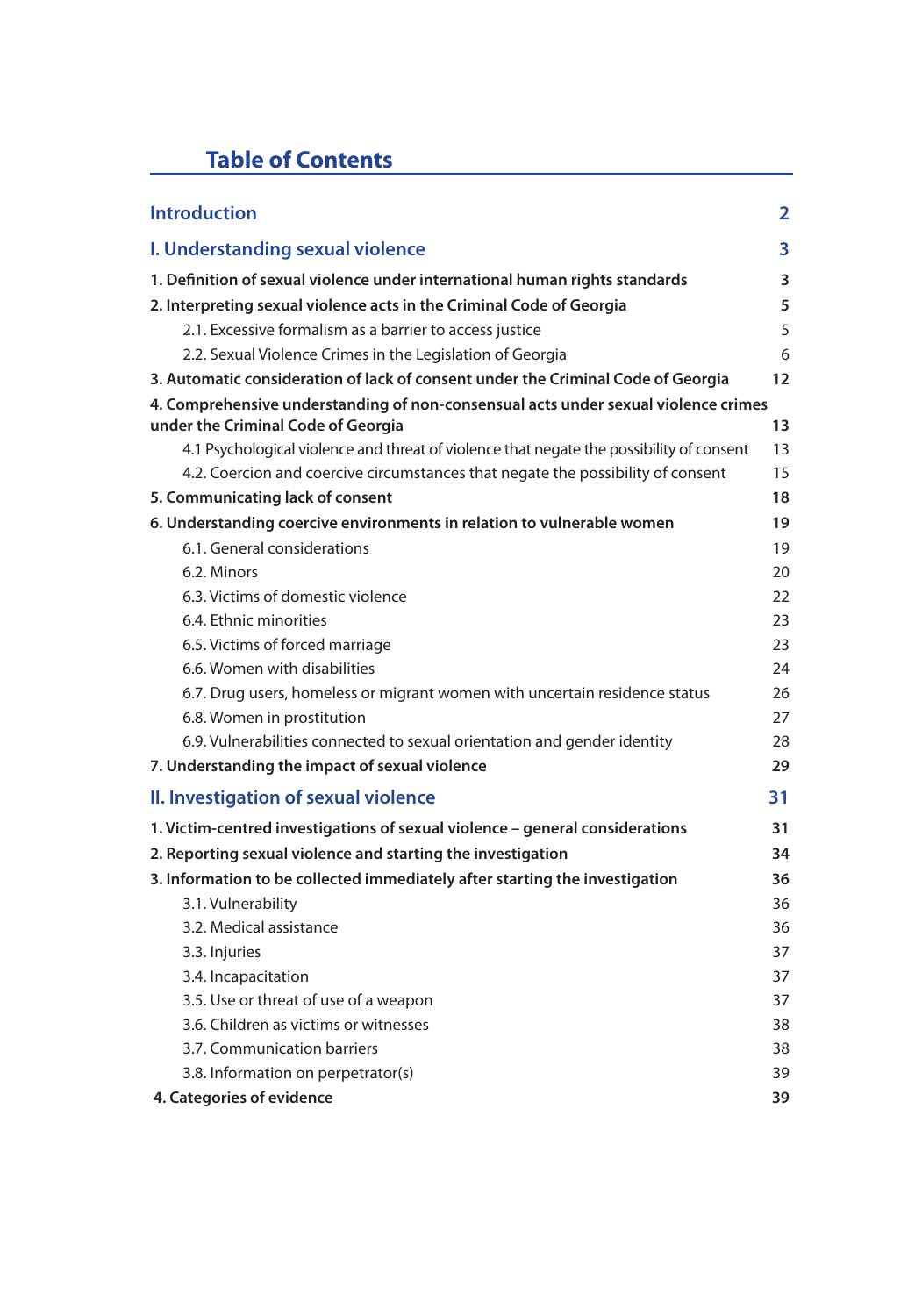| 4.1. Testimonial evidence                                                                      | 39 |
|------------------------------------------------------------------------------------------------|----|
| 4.2. Evidence that may undermine the credibility of the perpetrator or defence witnesses 40    |    |
| 4.3. Evidence of coercion and coercive circumstances and other relevant evidence               | 40 |
| 4.4. Evidence of the impact of sexual violence                                                 | 41 |
| 4.5. Expert examinations relevant to sexual violence cases                                     | 42 |
| 5. Evidentiary issues: Principles of admissibility, relevance, importance of contextualisation |    |
| and issues around corroboration                                                                | 45 |
| 6. Overcoming rape misconceptions and stereotypes                                              | 55 |
| 6.1. General considerations                                                                    | 55 |
| 6.2. Avoid drawing adverse inferences as to credibility                                        | 56 |
| 6.3. Irrelevance of behaviour before, during and after sexual violence                         | 57 |
| 6.4. Avoid questions and attitudes based on misconceptions, bias and victim-blaming            | 58 |
| 6.5. Prior sexual behaviour                                                                    | 59 |
| 7. Investigating discriminatory motive                                                         | 60 |
| 7.1. Sexual violence as a manifestation of discrimination against women                        | 60 |
| 7.2. Discrimination based on sex and intersecting vulnerabilities                              | 61 |
| 7.3. Prior history of violence and previous offenders                                          | 62 |
| 8. Interviewing                                                                                | 62 |
| 9. Victim protection and support                                                               | 70 |
| 9.1. Referral to services                                                                      | 70 |
| 9.2. Risk assessments and risk management                                                      | 71 |
| III. Prosecution of sexual violence                                                            | 75 |
| 1. Charging decisions                                                                          | 75 |
| 2. Termination of investigations and prosecutions                                              | 75 |
| 2.1. Victim retracts or withdraws from the criminal justice process                            | 75 |
| 2.2. Reasons for withdrawal                                                                    | 75 |
| 3.2. Dealing with "false accusations"                                                          | 78 |
| <b>IV. Trials</b>                                                                              | 79 |
| 1. Role of judges in addressing sexual violence                                                | 79 |
| 2. Survivor-centred court procedures                                                           | 79 |
| 2.1. Prioritising sexual violence cases                                                        | 79 |
| 2.2. Confidentiality in court                                                                  | 79 |
| 2.3. Restrictions on cross-examination                                                         | 80 |
| 2.4. Avoiding confrontation                                                                    | 80 |
| 2.5. Guarding against stress                                                                   | 81 |
| 2.6. Guarding against inappropriate behaviour                                                  | 81 |
| 3. Judgments and sentencing                                                                    | 82 |
| 3.1. Examining aggravating and mitigating circumstances                                        | 82 |
| 3.2. Plea bargains and conditional sentences                                                   | 86 |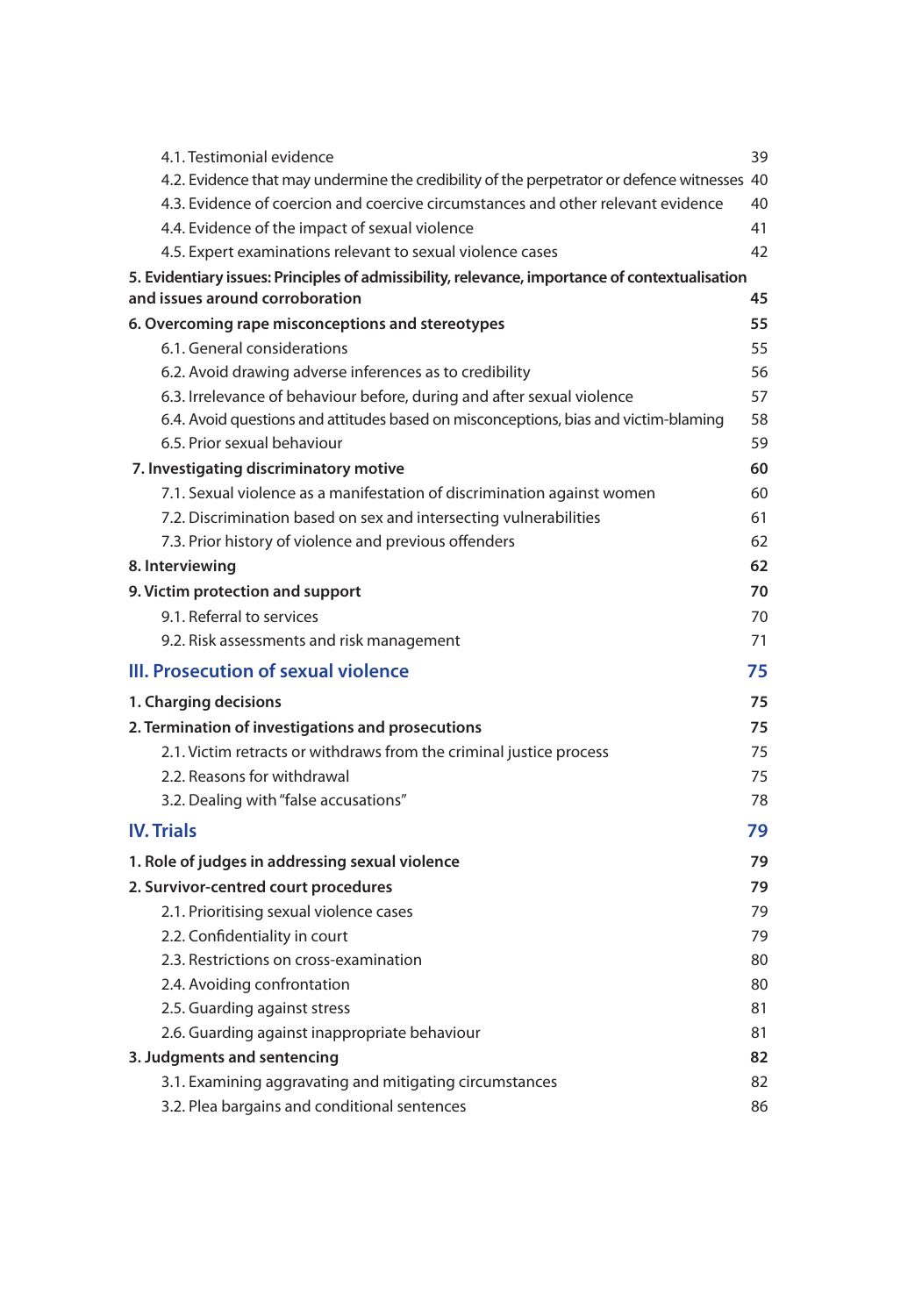# **List of Abbreviations and Acronyms**

Istanbul Convention - The Council of Europe Convention on preventing and combating violence against women and domestic violence

- ECtHR European Court of Human Rights
- ECHR European Convention on Human Rights
- ICL International Criminal Law
- ICCPR International Covenant on Civil and Political Rights
- CEDAW Convention on the Elimination of All Forms of Discrimination against Women
- GR General Recommendation
- ICC International Criminal Court
- ICTY International Criminal Tribunal for the Former Yugoslavia
- ICTR International Criminal Tribunal for Rwanda
- CPC Criminal Procedure Code of Georgia
- CC Criminal Code of Georgia

**1**

LGBTQI+ - Lesbian, gay, bisexual, transgender, queer and intersex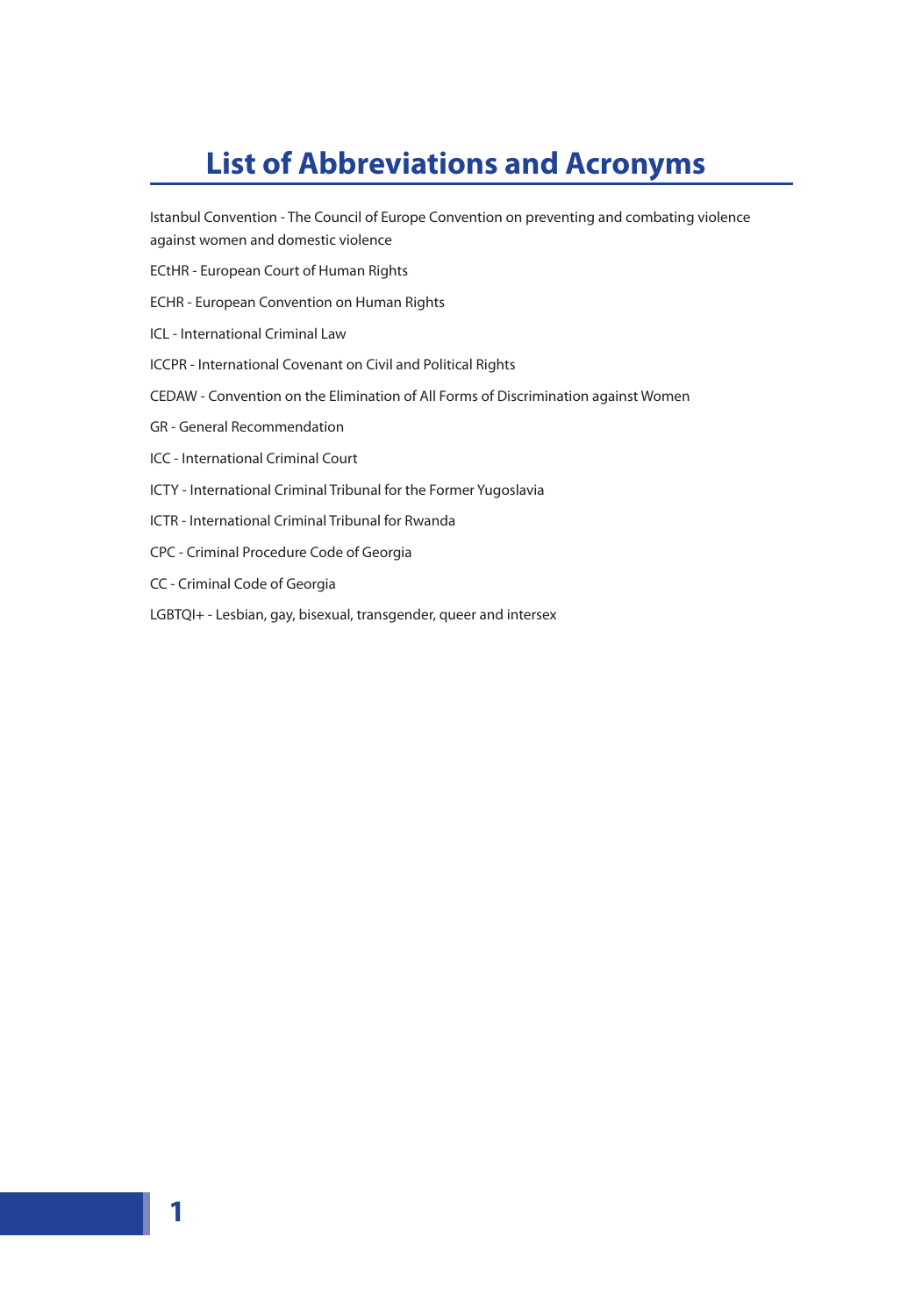# **Introduction**

This manual is a rights-based tool offering techniques and methodologies drawn from international human rights law and best practice for the investigation and prosecution of cases of rape and other acts of sexual violence against women in Georgia. It is a living document, guided by a gender perspective, and has been tailored, with local input, to the Georgian context. The manual is aimed at supporting the timely and effective handling of criminal cases to achieve the best possible outcomes and improving access to justice for survivors of sexual violence in a safe and supportive environment.

Sexual violence, similar to other forms of gender-based violence, is a manifestation of historically unequal power relations between women and men, and a form of discrimination against women. Sexual violence is a social mechanism that keeps women in a subordinate position and is a significant barrier to substantive equality. While sexual violence can be committed against persons of any sex, it predominantly affects women and girls and is directed against them because they are women or girls. It is therefore a gender-based crime.<sup>1</sup>

This manual predominantly focuses on the investigation, prosecution, and adjudication of the following crimes of sexual violence as set out in the following Articles of the Criminal Code of Georgia:

- Article 137 Rape
- Article 138 Another act of a sexual nature
- Article 139 Coercion into penetration of a sexual nature into the body of a person, or into another act of a sexual nature

The best practices and principles set out in this manual are also relevant to the following Articles of the Criminal Code:

- Article 140 Penetration of a sexual nature into the body of a person below 16 years of age
- Article 141 Lewd act

Although this manual focuses on acts of sexual violence committed against adult women over 18 years of age as opposed to minors (who are dealt with according to specific procedures beyond the scope of this manual), many elements are also applicable to specific situations of girl children. The manual focuses on crimes where the perpetrators are male and victims are female, while recognising that sexual violence can be committed against persons of any sex/gender.

The manual is designed for practical application for investigators, prosecutors, and judges in Georgia. These professionals are advised to familiarise themselves with the manual in its entirety and pay specific attention to their respective parts.

<sup>1</sup> Council of Europe Convention on preventing and combating violence against women and domestic violence ('Istanbul Convention'), Preamble.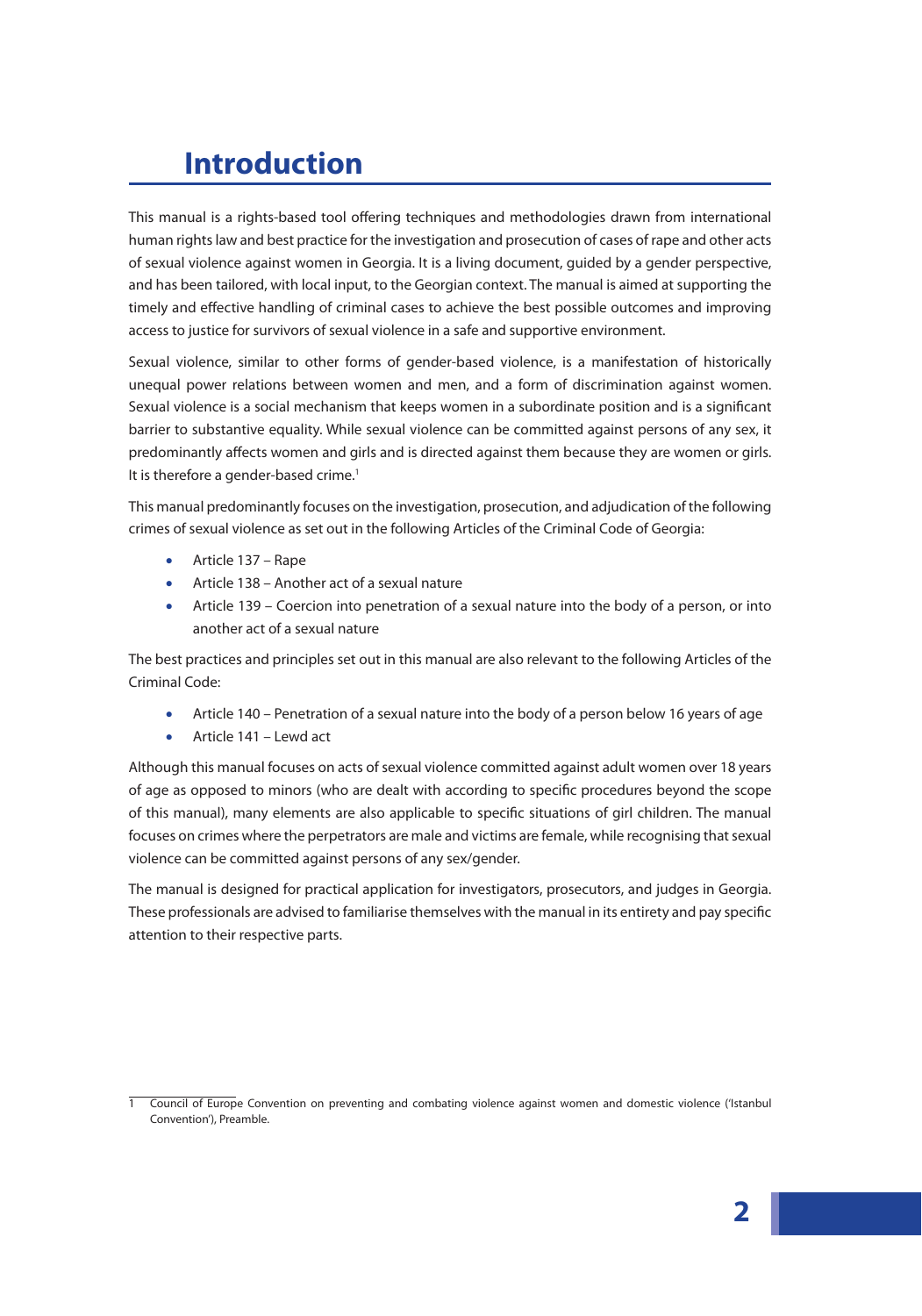# **I. Understanding sexual violence**

# **1. Definition of sexual violence under international human rights standards**

This manual defines sexual violence, including rape, in accordance with the Council of Europe Convention on preventing and combatting violence against women and domestic violence (Istanbul Convention) to which Georgia is a party.<sup>2</sup> Similar standards are developed by the European Court of Human Rights (ECtHR), the Committee on the Elimination of Discrimination against Women (CEDAW Committee), and other international and regional criminal justice and human rights mechanisms.<sup>3</sup>

**Sexual violence, including rape, is a criminal act, which is defined in the Istanbul Convention as follows:**

a) engaging in non-consensual vaginal, anal or oral penetration of a sexual nature of the body of another person with any bodily part or object;

b) engaging in other non-consensual acts of a sexual nature with a person;

c) causing another person to engage in non-consensual acts of a sexual nature with a third person.<sup>4</sup>

# **Consent must be given voluntarily as the result of the person's free will assessed in the context of the surrounding circumstances.5**

The above-noted definition of sexual violence is legally binding on Georgia<sup>6</sup> and must therefore be applied in Georgian criminal practice. Perpetrators of any of the above acts must be held accountable for committing sexual violence.<sup>7</sup>

Sexual violence involves singular, multiple, continuous or intermittent acts which, in context, are

<sup>2</sup> Istanbul Convention, Article 36.

<sup>3</sup> Istanbul Convention, Article 36; M.C. v. Bulgaria, App. no. 39272/98, (ECHR, 4 December 2003), para. 181; Committee on the Elimination of Discrimination against Women (CEDAW Committee), General Recommendation No. 35 on gender-based violence against women, CEDAW/C/GC/35; CEDAW Committee, Karen Tayag Vertido v. Philippines, Merits, Communication No. 18/2008, UN Doc CEDAW/C/46/D/18/2008(2010); R.P.B. v Philippines, Communication No. 34/2011, UN Doc. CEDAW/ C/57/D/34/2011 (2014); International Criminal Court (ICC), ICC Rules of Procedure and Evidence; International Criminal Court (ICC) Elements of the Offences Articles 7((1)(g)-1, 7(2) and 8(2) of the ICC Elements of the Offences; Prosecutor v. Katanga ICC-01/04-01/07, Decision on the Confirmation of Charges 30 September 2008, Para. 440; Prosecutor v. Bemba ICC-01/05- 01/08-3343, Judgment pursuant to Article 74 of the Statute, 21 March 2016, Paras. 105-106; Inter-American Court Case of Fernandez Ortega et al v Mexico, Judgment of May 15 2011; Interpretation of judgment on preliminary objection, merits, reparations and costs; the International Criminal Tribunal for Rwanda (ICTR), The Prosecutor v. Jean-Paul Akayesu, ICTR-96- 4-T, Judgement, international Criminal Tribunal for the Former Yugoslavia (ICTY), 2 September 1998; Prosecutor v. Kunarac, Kovac and Vukovic No. IT-96-23& IT-96-23/1-A, ICTY, 12 June 2002; Mechanism to Follow Up on the Implementation of the Convention on the Prevention, Punishment and Eradication of Violence against Women (MESECVI, Second Hemispheric Report on the Implementation of the Belém do Pará Convention(Apr. 2012); and the Declaration on Violence Against Women, Girls and Adolescents and their Sexual and Reproductive Rights. UN Women guidelines also underscore that rape and sexual assault laws should not require evidence of additional force as rape itself is a violent act and that additional violence should be considered an aggravating factor.

<sup>4</sup> Istanbul Convention, Article 36.1.

<sup>5</sup> Istanbul Convention, Article 36.2.

<sup>6</sup> Georgia ratified the Istanbul Convention in 2017 and CEDAW in 1994.

<sup>7</sup> On the duty to investigate and prosecute acts of gender-based violence: CEDAW General Recommendation 28, CEDAW/G/ GC/28, para. 19; Declaration on the Elimination of Violence Against Women, Article 4(c); Report of the Special Rapporteur on Violence Against Women, its Causes and Consequences, A/66/215, Section C, paras. 47-50, 57-63; Due diligence as a tool for the elimination of violence against women, Report of the Special Rapporteur on violence against women, its causes and consequences, E/CN.4/2006/61.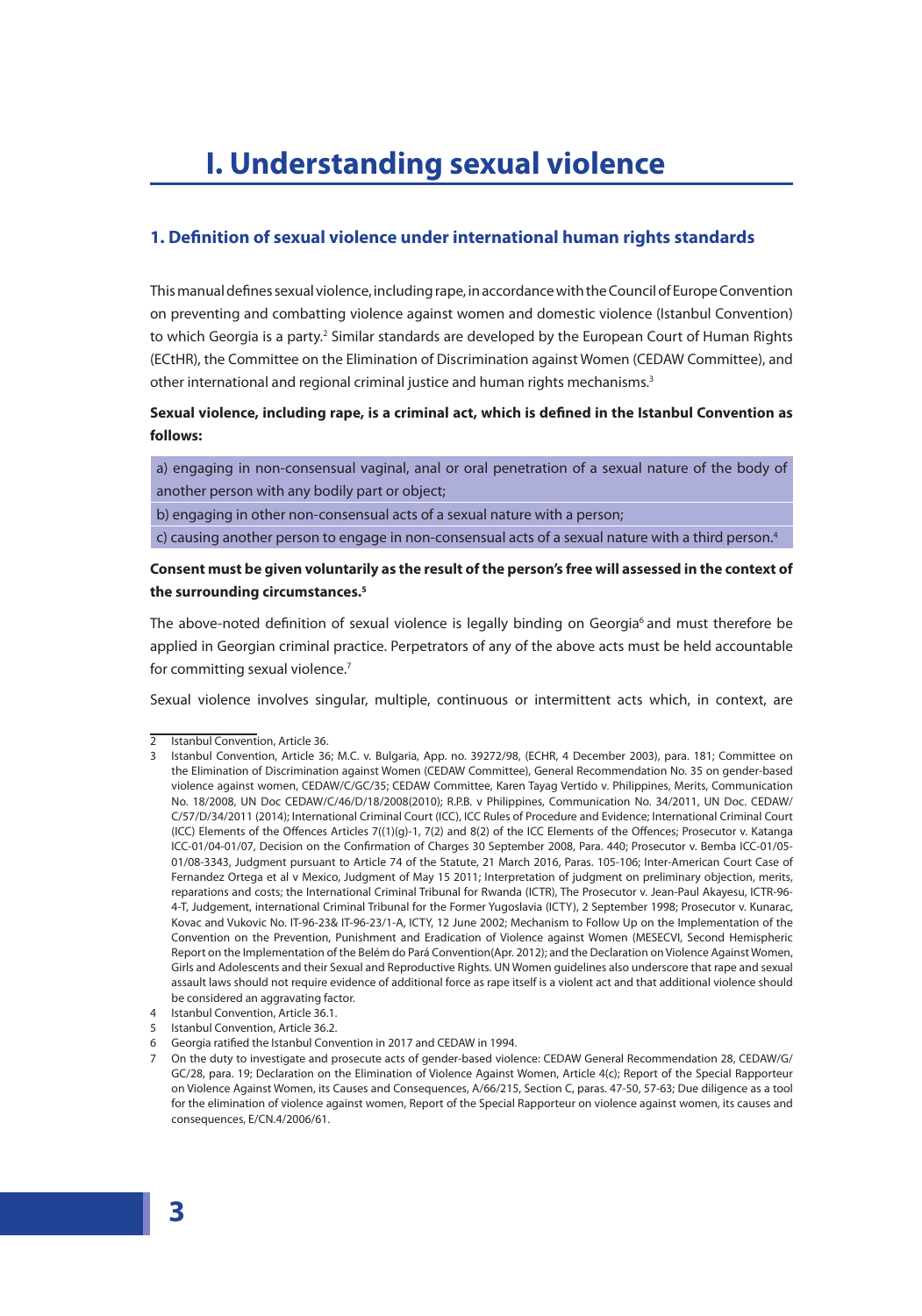perceived by the victim, the perpetrator, and/or their respective communities as sexual in nature.<sup>8</sup> There is a broad spectrum of acts which can amount to sexual violence.9 An act may be sexual in nature regardless of whether it was intended to or did in fact produce sexual gratification of the perpetrator.<sup>10</sup> Sexual violence may instead be intended for a variety of reasons, including to dominate, punish, humiliate, or intimidate.<sup>11</sup>

Non-consensual acts of a sexual nature encompass an extremely wide range of behaviours, and can include: threatening, humiliating or mocking a person based on their sex, gender, gender identity, and/ or sexual orientation; harassing by unwelcome sexual conduct, touching, comments, etc; humiliating, offending, intimidating by making noises or gestures with a sexual overtone; cyber-violence, such as sending sexually explicit messages; exposing a person to naked sexual body parts or acts of a sexual nature; having someone perform bodily functions which are normally conducted in private in view of others, such as measures related to menstruation; inspecting someone's genitals, breasts or hymen without medical or other similar necessity; kissing or licking someone's body or sexual body parts; making the victim masturbate themselves in front of another person; forced nudity, or mutilating or injuring a sexual body part, as with female genital mutilation, among others. This list is non-exhaustive.<sup>12</sup> Not all the above acts amount or should amount to criminal offences. Some acts of lower gravity can be subject to administrative or other sanctions.

With respect to sexual violence - including rape, the Explanatory Report of the Istanbul Convention provides that "prosecution of this offence will require a context-sensitive assessment of the evidence to establish on a case-by-case basis whether the victim has freely consented to the sexual act performed. Such an assessment must recognise the wide range of behavioural responses to sexual violence and rape which victims exhibit and shall not be based on assumptions of typical behaviour in such situations. It is equally important to ensure that interpretations of rape legislation and the prosecution of rape cases are not influenced by gender stereotypes and myths about male and female sexuality."<sup>13</sup>

The European Court of Human Rights jurisprudence, which interprets the European Convention on Human Rights (ECHR), is legally binding on Georgia. In M.C. v. Bulgaria (2003), the Court was "persuaded that any rigid approach to the prosecution of sexual offences, such as requiring proof of physical resistance in all circumstances, risks leaving certain types of rape unpunished and thus jeopardising the effective protection of the individual's sexual autonomy".<sup>14</sup> The Court noted that the obligations under the Convention "must be seen as requiring the penalisation and effective prosecution of any nonconsensual sexual act, including in the absence of physical resistance by the victim".<sup>15</sup> The Court also noted that consent must be "given voluntarily, as a result of the victim's free will, assessed in the context of the surrounding circumstances."<sup>16</sup>

In M.C. v. Bulgaria the ECtHR also noted as follows: "Regardless of the specific wording chosen by the

10 The Hague Principles – Master Document, pp. 14-15.

<sup>8</sup> The Hague Principles on Sexual Violence, ('The Hague Principles – Master Document'), p.8.

<sup>9</sup> Kim Thuy Seelinger et al., "Investigation and Prosecution of Sexual Violence" (2011) A Working Paper of the Sexual Violence & Accountability Project Human Rights Center University of California, p. 6.

<sup>11</sup> The Hague Principles – Master Document p.14; Prosecutor v. Milan Milutinović et al., IT-05-87-T, Judgement, 26 February 2009, para. 199.

<sup>12</sup> For a more comprehensive list, see: The Hague Principles – Master Document, pp. 6-8, 40.

<sup>13</sup> Explanatory Note to Istanbul Convention, (Explanatory Report) para 192.

<sup>14</sup> M.C. v. Bulgaria, App. no. 39272/98, (ECHR, 4 December 2003), para 166.

<sup>15</sup> M.C. v. Bulgaria, App. no. 39272/98, (ECHR, 4 December 2003) para 166.

<sup>16</sup> M.C. v. Bulgaria, App. no. 39272/98, (ECHR, 4 December 2003), paras. 102-107, 163.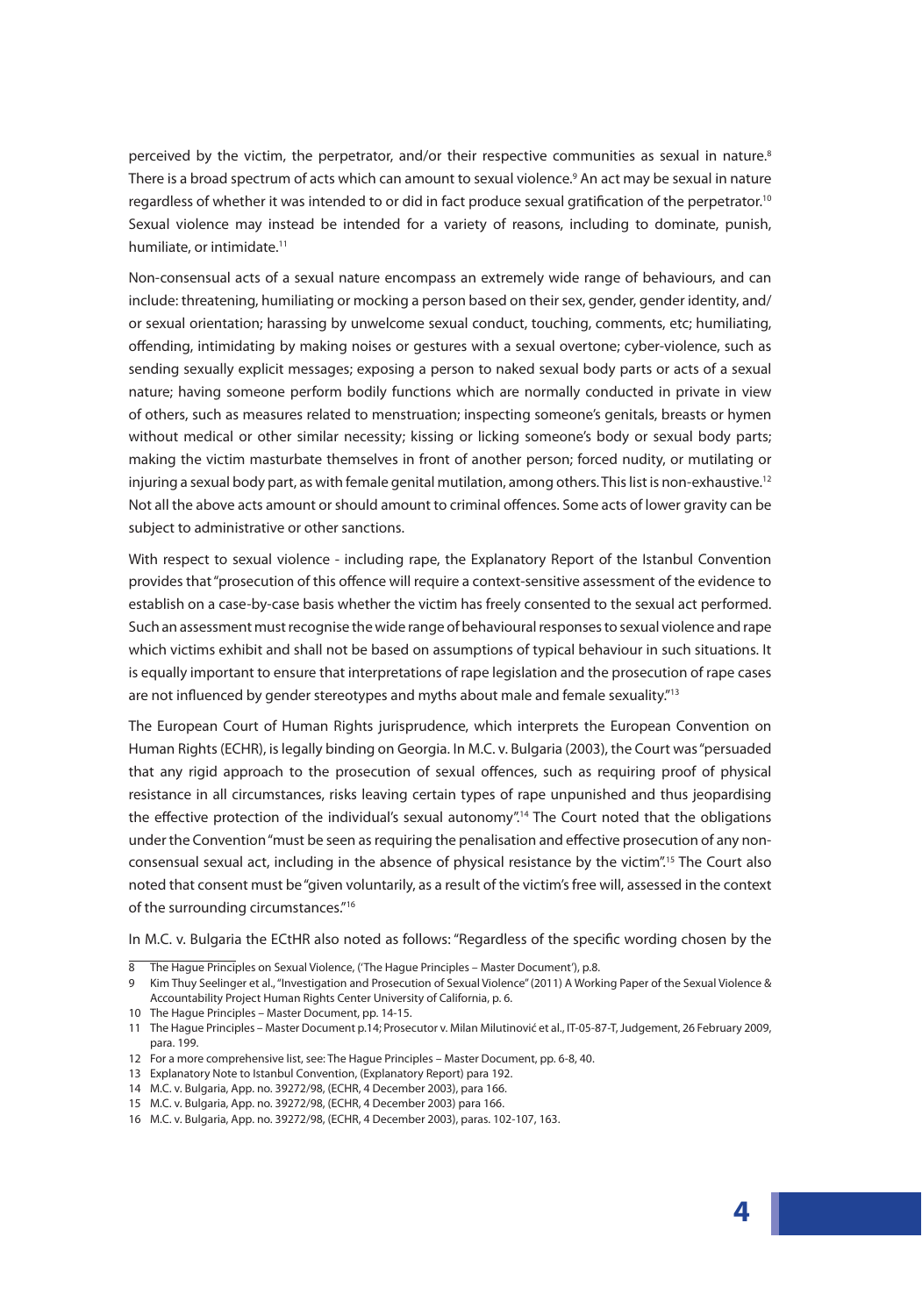legislature, in a number of countries the prosecution of non-consensual sexual acts in all circumstances is sought in practice by means of interpretation of the relevant statutory terms ("coercion", "violence", "duress", "threat", "ruse", "surprise" or others) and through a context-sensitive assessment of the evidence".17

The CEDAW Committee also affirms that a definition of sexual violence crimes including marital and acquaintance/partner rape should be based on a lack of freely given consent and take the coercive environment into account.<sup>18</sup>

The above-noted is also fully in line with the jurisprudence, practice, and principles of international criminal law, which are discussed in more detail throughout this manual. Until amendments are introduced to bring Georgian law into conformity with the Istanbul Convention and the other binding human rights standards outlined above, the sections below provide recommendations for ways in which to interpret the existing legislation of Georgia so as to bring Georgian criminal justice practice into compliance with international standards. The approaches below do not reflect existing practice among investigators, prosecutors, and judges in Georgia, but should be understood as suggestions for advancing the existing practice until such time as the required amendments to the Criminal Code of Georgia are made. While this manual further recognises that legislative reform will greatly help practitioners on the ground to transform their practices for full compliance, applying the broad approach recommended by the ECtHR will help build better cases.

# **2. Interpreting sexual violence acts in the Criminal Code of Georgia**

#### **2.1. Excessive formalism as a barrier to access justice**

Prosecutors and judges should move away from narrow interpretation of the provisions of the Criminal Code of Georgia addressing sexual violence crimes, as well as procedural rules applied in their investigation, prosecution, and adjudication. Narrow interpretations, stemming from the practice developed during the Soviet Union, deviate from the experience of most women who are victims of sexual violence.

Restrictive, formalistic interpretations deny the reality of sexual violence victims, since with such interpretations for an act to qualify or be considered a 'real rape' means that many of the more ordinary, threatening, intrusive, coercive experiences of unwanted sexual acts are not acknowledged and are normalised as not amounting to sexual violence.

Investigators, prosecutors, and judges have an obligation to ensure access to justice for victims of sexual violence, which is part of their right to an accessible effective remedy for violations. This is stipulated by the Istanbul Convention,<sup>19</sup> the European Convention on Human Rights,<sup>20</sup> the International Covenant for Civil and Political Rights<sup>21</sup> and other standards binding on Georgia. Excessive formalism in interpreting existing laws denies this right, since, under the European Convention on Human Rights, rights need to 17 M.C. v. Bulgaria, App. no. 39272/98, (ECHR, 4 December 2003), para. 161.

<sup>18</sup> CEDAW, General Recommendation No. 35 on gender-based violence against women, CEDAW/C/GC/35, para 33.

<sup>19</sup> Istanbul Convention, Article 49.

<sup>20</sup> European Convention on Human Rights, Article 13.

<sup>21</sup> Article 2(3) International Covenant for Civil and Political Rights.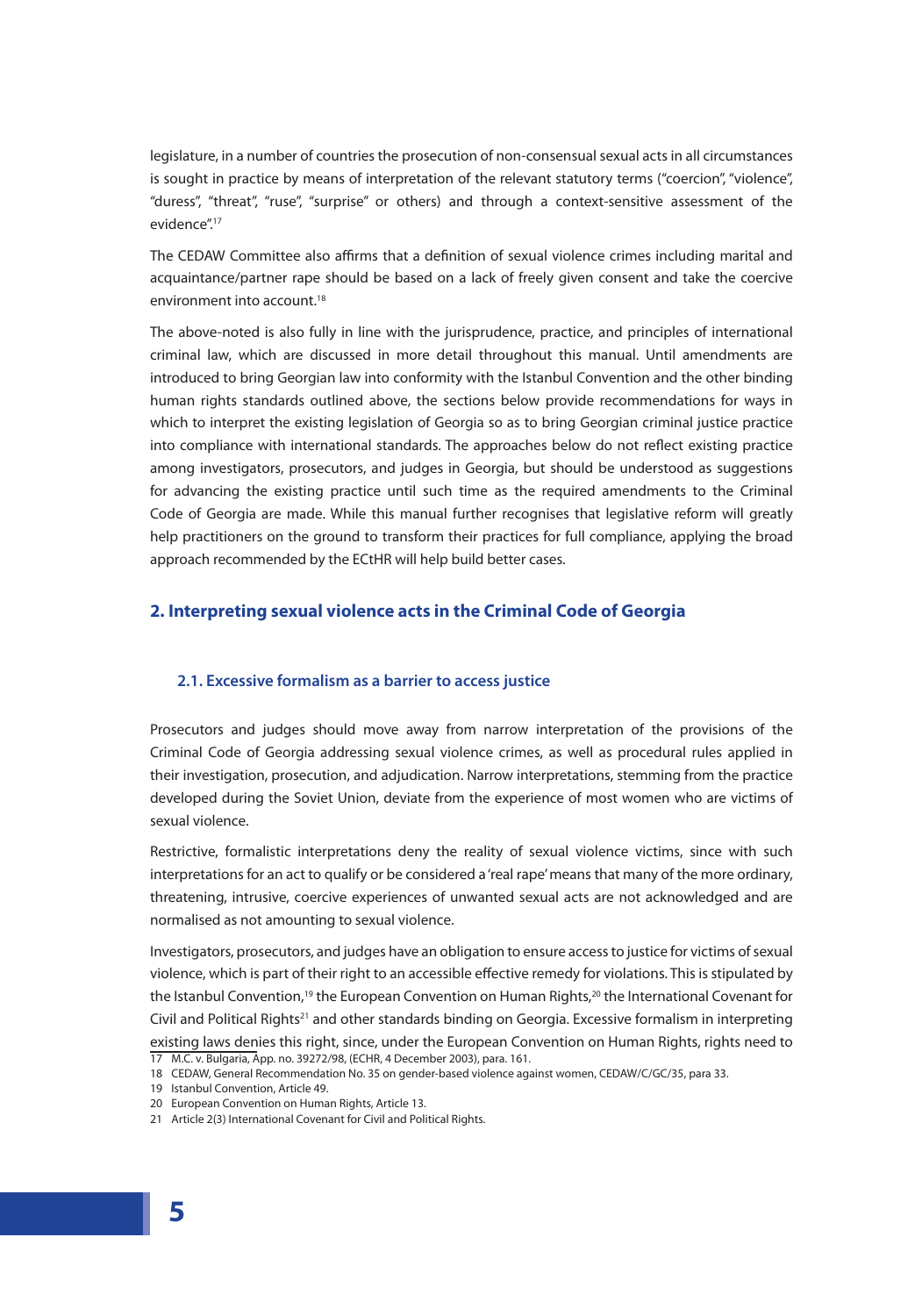be "practical and effective and not theoretical and illusory."<sup>22</sup>

Formalism understands the law as static and unchanging. Excessive formalism rigidly follows the letter of the law even if the outcome is unjust or defies common sense.

Excessive formalism can deprive victims of crimes of their right to access justice. That is exactly what narrow, rigid, formalistic interpretations can do, when it comes to sexual violence offences in Georgia. They deprive women who have been victims of sexual violence of their right to access justice.

Prosecutors and judges should move beyond narrow formalistic interpretations of the operative sexual violence legislation that do not capture the wide range of situations in which sexual violence against women takes place. Moreover, they leave rape cases where there is no visible evidence of injury and no corroboration outside the reach of the criminal justice system.

The ECtHR has issued several judgments condemning the laws of different countries for excessive formalism in certain criminal cases as violations of Article 6 of the European Convention on Human Rights, stating that national courts must avoid excessive formalism that would infringe the fairness of the proceedings. The principles flowing from those decisions may also be applied to the right to an effective remedy under Article 13 of the Convention and may put Georgia in violation:

- In Walchli v. France, the ECtHR cautioned that the courts must, by applying procedural rules, avoid at the same time an excess of formalism which would undermine the procedural fairness, and excessive flexibility which would result in the removal of procedural conditions established by law.23
- Applying Walchi, in Evaggelou v. Greece, the ECtHR said added that the right of access to a court is infringed when its regulations cease to serve the goals of legal certainty and the good administration of justice and constitutes a kind of barrier which prevents the litigant from seeing his dispute settled in court.<sup>24</sup>
- In Labergère v. France, the Court held that the particularly strict application of a procedural rule may sometimes impair the very essence of the right of access to a court.<sup>25</sup>

**Prosecutors and judges need to avoid excessive formalism in the principles of interpretation related to sexual violence offences and apply less rigid interpretation of the provisions of the Criminal Code, which would bring Georgia's practice in closer compliance with the standards developed by the Istanbul Convention, the ECtHR, the International Covenant for Civil and Political Rights and other instruments Georgia is bound by.** 

<sup>22</sup> Airey v. Ireland, App. no. 6289/73, ECHR, 9 October 1979, par. 24; Mehmet Eren v. Turkey, App. no 32347/02, ECHR, 14 October 2008.

<sup>23</sup> Walchli v. France, App. no. 35787/03, ECHR, 26 July, 2007, para. 29.

<sup>24</sup> Evaggelou v. Greece, App. no, 44078/07, ECHR, 13 January 2011, para. 23.

<sup>25</sup> Labergère v. France, App. no. 16846/02, 26 September 2006, Para. 23.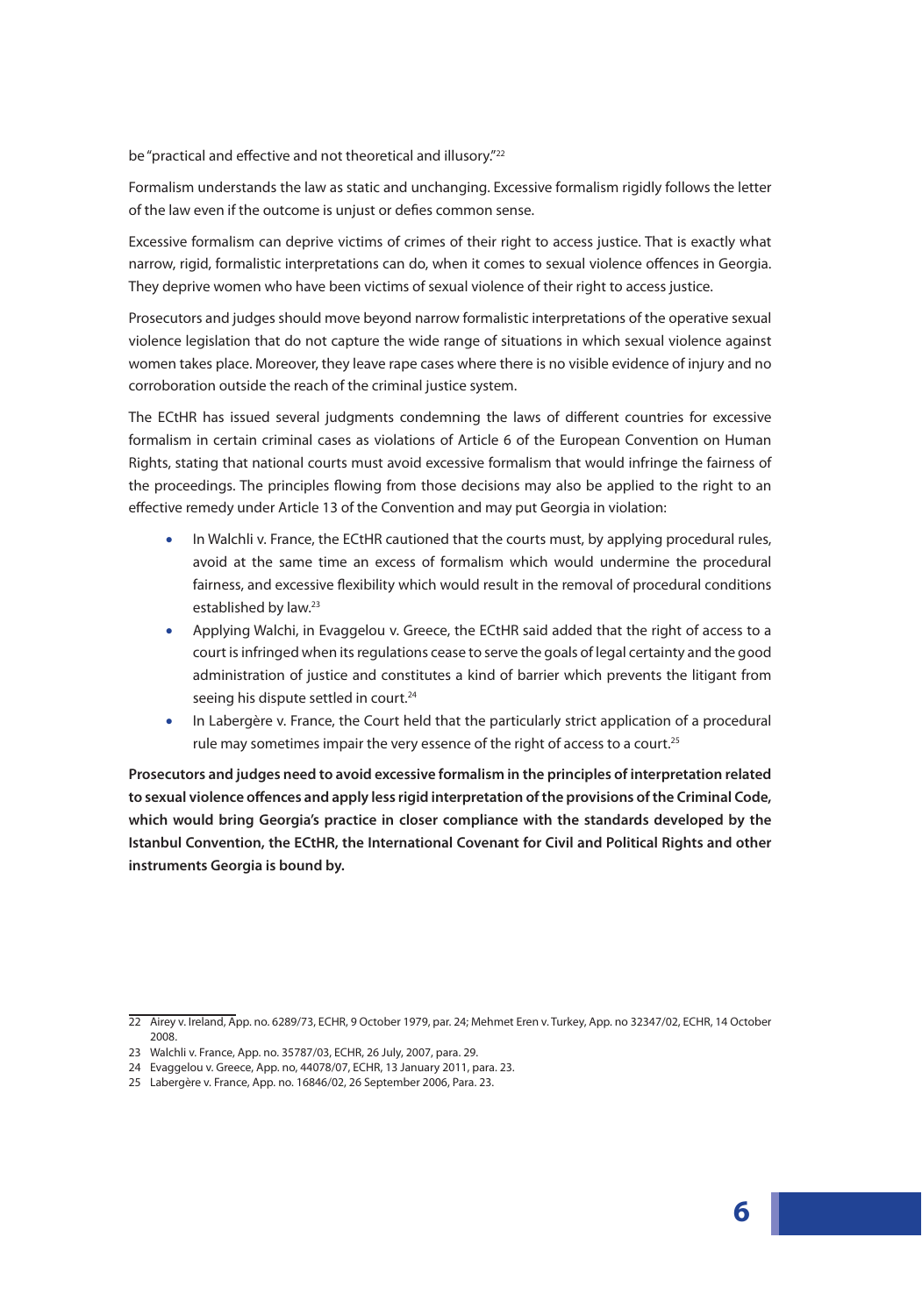# **2.2. Sexual Violence Crimes in the Legislation of Georgia**

### **2.2.1. Article 137 – Rape**

#### **The crime is defined in the Criminal Code of Georgia as follows:**

*Rape, that is any form of penetration of a sexual nature of the body of a person with any bodily part or object, committed with violence, under the threat of violence or by abusing form of a helpless condition of a person affected.*

This refers to any non-consensual form of vaginal, oral, or anal penetration into the body of the victim by a penis, or any other bodily parts or objects.

#### **This article should be understood as follows -**

#### **Penetration of a sexual nature:**

- This article only concerns penetrative acts. It does not cover non-penetrative sexual violence;
- Full penetration is not required for the offence to be made out. The depth of penetration is immaterial. Any form of penetration, however slight, $26$  is sufficient to complete the crime. Penetration of the labia majora, the opening of the anus and lips of the mouth are all sufficient to give rise to rape.<sup>27</sup>
- Evidence of ejaculation or physical traces of penetration are not required to establish penetration.

#### **Perpetrator and victim:**

- A perpetrator can be of any sex/gender;
- A victim can be of any sex/gender;
- Perpetrators are not only persons unknown to the victim. They may include, though are not limited to, a wide range of persons who, in context, hold positions of trust or authority over the victim, among them: spouses or intimate partners; parents, step-parents, foster parents; baby-sitters or child-minders; priests; police officers; guards or other officials in detention or other state facilities; teachers; employers; supervisors; medical professionals; care-givers to the elderly or infirm, or tour-guides. This list is non-exhaustive. Victims in these cases may also fall within the particularly vulnerable categories discussed in more detail in Section 6 of Chapter as well as in Chapter I Section 2.2. on Article 139.

#### **Definition of Violence:**

• Proof of violence **does not require evidence of visible physical injuries.** Even if committed with physical force, rape does not necessarily result in physical injury and may not leave any visible traces on the body of a victim.<sup>28</sup> The traces might be gone by the time the crime has

<sup>26</sup> Rome Statute, Article 7(1)(g)(1); FBI definition, 6 January, 2012 Update; FBI definition, 2013 update, Kunarac et al., IT-96-23 & IT-96-23/1-A, Appeal Judgment, 12 June 2002, para 127; Guidelines for medico-legal care for victims of sexual violence, WHO. 2003, p.8..

<sup>27</sup> Gegelia T., Kelenjeridze I., and Jishkariani B., Sex Crimes, World of Lawyers, Tbilisi,2020, p. 28.

<sup>28</sup> Guidelines for medico-legal care for victims of sexual violence, WHO, 2003. P.11; WHO World Report on Violence and Health, 2002, Chapter 6, p.162.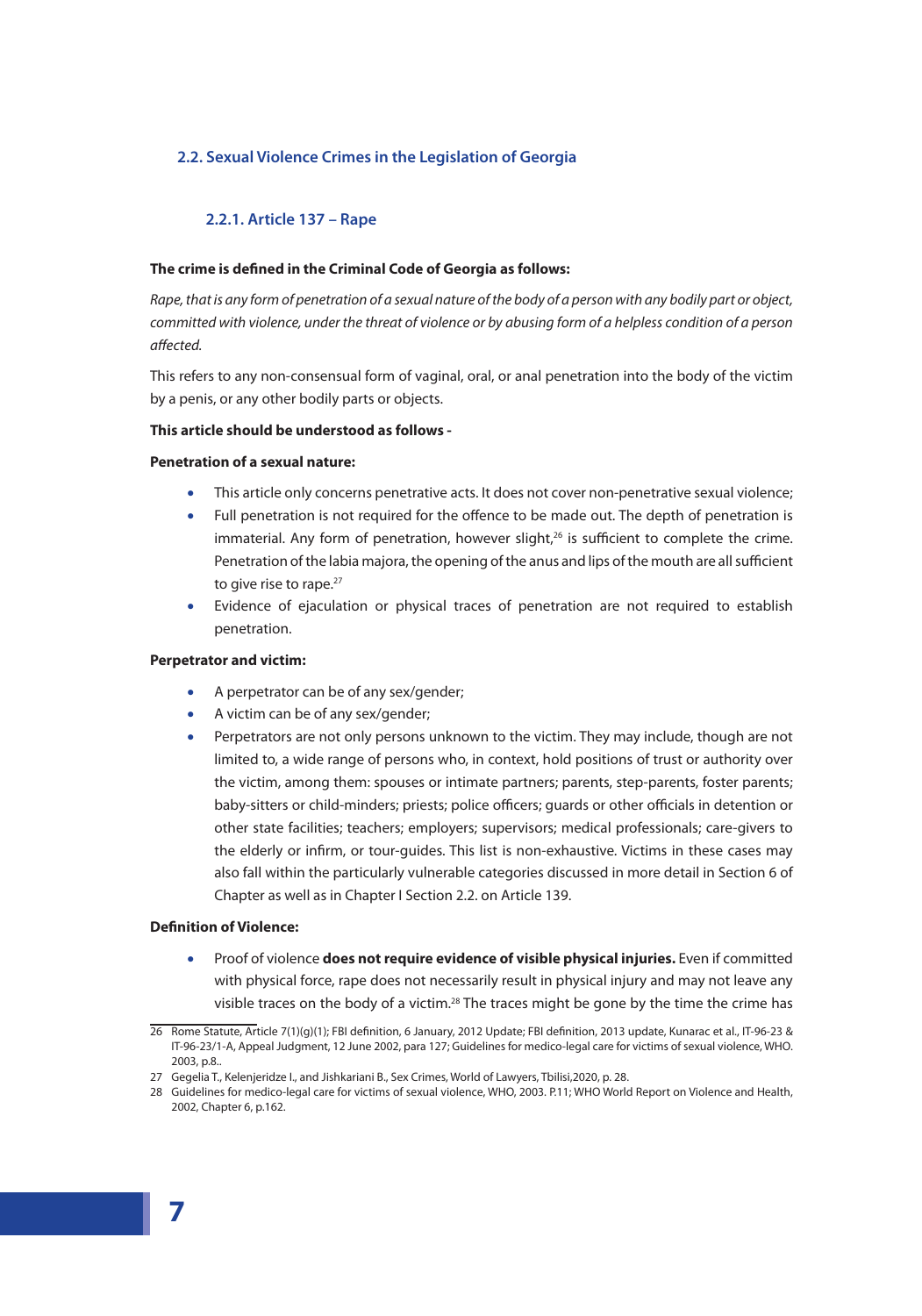been reported. Absence of physical injuries does not mean that the rape did not happen and should not be a reason to doubt the credibility of the victim.

- Proof of violence does not require evidence of **physical resistance** by the victim.29
- Physical force should be interpreted according to its plain, ordinary meaning. This means that in those cases where physical violence is used, the level of violence **does not need to reach a certain threshold, such as 'excessive physical force' or 'life-threatening physical force'**<sup>30</sup> before it is considered criminal, or an element of the crime of rape.
- The violent act is not restricted to only physical force. It also includes psychological or economic violence or coercion (see Section 4 of Chapter I for a detailed analysis of the interpretation of violence and coercion).
- **Threat of violence:** Could also be interpreted as psychological violence, which is used to intimidate the victim.<sup>31</sup>
- May refer to physical violence, but a perpetrator may threaten other forms of harm which are not physical violence, such as a threat to reveal a sexual encounter on social media. He may, for example, threaten economic violence.
- Can be directed towards the victim or any other person or property; $32$  Does not need to be immediate. A threat directed towards the future is still a constituent element of the crime if it created a coercive environment for the victim.
- Does not need to be explicit, and may be expressed in words or actions or a combination of both.
- Does not require a defendant to fulfil the threat or even to have the ability to do so; but for the victim to believe at that time that he could.
- Therefore, 'threat of violence' should not be limited to a threat of immediate violence dangerous to life or health or destruction of property, which effectively limits its application to the small number of situations that pass this burdensome evidential threshold.

#### **Helplessness:**

In Georgia, helplessness is interpreted as incapacity. It refers to persons who are not physically capable of giving consent or are unable to comprehend the situation because of their mental state. The common domestic understanding<sup>33</sup> is that a person can be considered helpless if, at the time of the commission of the crime, she was incapacitated by drugs or alcohol,<sup>34</sup> unconscious, asleep, suffering from an illness<sup>35</sup> or injury, as well as persons affected by age-related incapacity.<sup>36</sup>

Helplessness can, however, also be the result of force, threat of force or coercion, or by taking advantage

- 29 Explanatory note para. 191, M.C. v. Bulgaria, App. no. 39272/98, (ECHR, 4 December 2003), 166.
- 30 Amnesty International, 'Rape and Sexual Violence: Human Rights Law and Standards in the International Criminal Court', (2011) ('Rape and Sexual Violence Amnesty'), p. 18.
- 31 See Gegelia T., Kelenjeridze I., Jishkariani B., Sex Crimes, 2020, p. 37.
- 32 The Hague Principles Master Document, p. 45; ICC Elements of Crimes, Articles 7(1)(g)-6, 8(2)(b)(xxii)-6, and 8(2)(e)(vi)-6, Element One, Ntaganda Trial Judgment,ICC-01/04-02/06, para 944; Kunarac et al. IT-96-23& IT-96-23/1-A , Appeal Judgment, 12 June 2002, para 130.
- 33 M. Lekveishvili, N. Todua, G. Mamulashvili, Private Part of Criminal Law (Book One), Fourth Edition, 2011, p. 170-171.
- 34 International Protocol on Investigation of Sexual Violence in Conflict, p.59; M.C. v. Bulgaria, App. no. 39272/98, (ECHR, 4 December 2003), paras. 79, 150, Roadblocks to Justice: How the Law is Failing Survivors of Sexual Violence in Eurasia, Equality Now, 2019, FN 22, p. 17, Prosecutor v. Bemba, ICC-01/05-01/08, 8 June 2008 judgement, para 107.
- 35 Kunarac et al. Trial Judgment, paras. 451-452; Prosecutor v. Sesay et al., No. SCSL-04-15-T, Trial Judgement, 2 March 2009, para 148.
- 36 Kunarac et al. Trial Judgment, para 591, 762; Prosecutor v. Sesay et al., No. SCSL-04-15-T, Trial Judgement, 2 March 2009, para 148.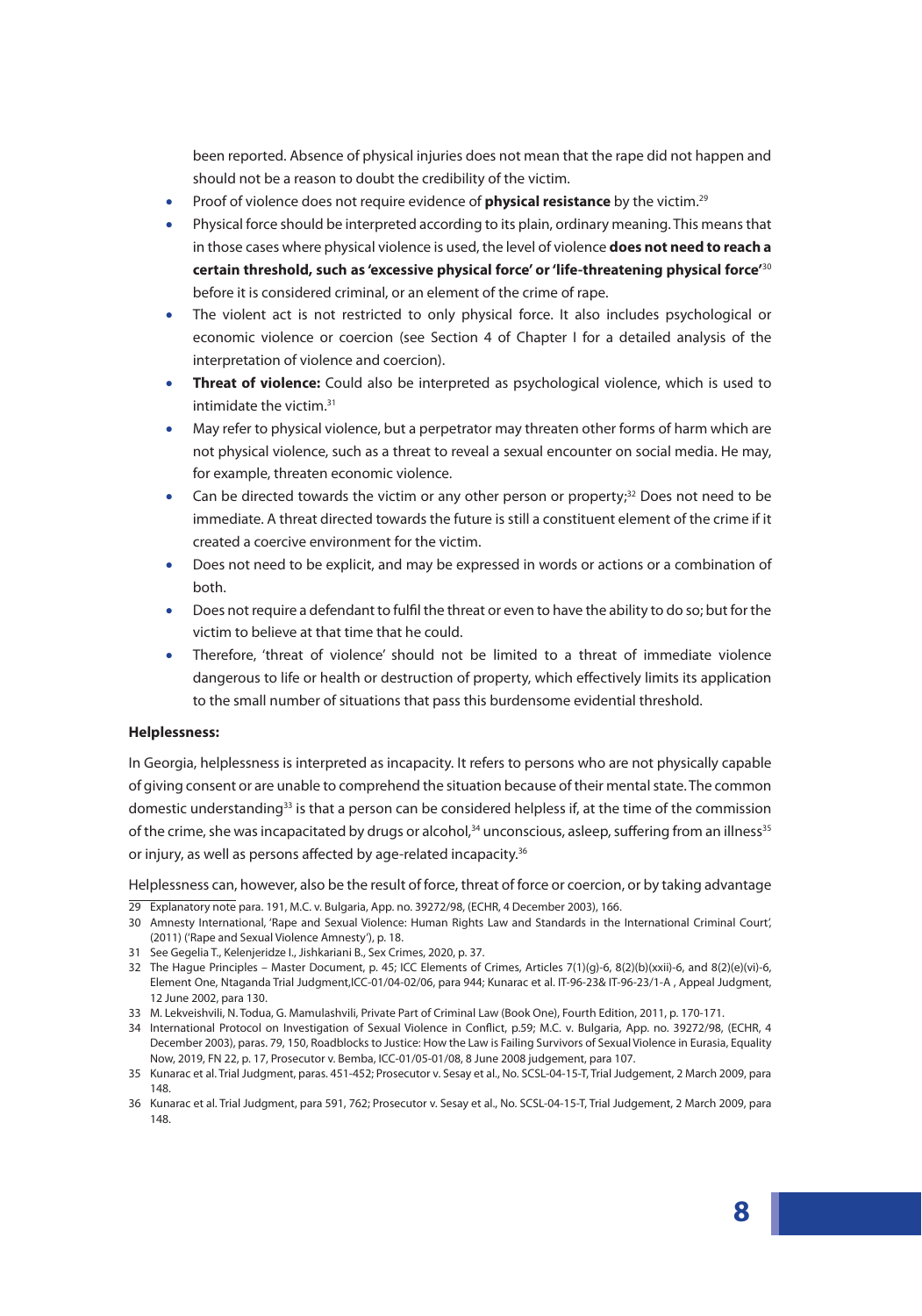of a coercive environment.<sup>37</sup> For example, women who have been victims of systematic domestic violence/abuse may be considered helpless under this Article. For example, an abuser might have beat his victim, and had sexual intercourse with her a few hours after. This act may, following a contextbased analysis, be classified as rape, since the victim was subjected to coercive environment because of the physical violence she suffered previously. A context-based analysis may also show the victim was effectively made helpless because of systematic domestic abuse. In other cases, they might be considered as unable to give genuine consent based on coercion and coercive circumstances. Coercion and coercive circumstances will be discussed further in Chapter I Section 4.2.

There should not be an automatic presumption that a person with a mental disability is helpless, except for the situations where a specific form of disability hinders an individual to comprehend the situation and express voluntary consent. Instead, this should be assessed based on the person's individual and surrounding circumstances. Crimes against persons with disabilities are specifically criminalised as aggravated crimes (see Chapter I, section 6). A person with a disability might be considered helpless when she is unable to carry out her daily functions without assistance and she is offered support in exchange for sex or coerced into sex by her care-giver.<sup>38</sup>

Helplessness can also entail situations where the victim has no opportunity to get away from the abuser or receive help from anyone (e.g. she is in an uninhabited place together with the abuser and the abuser has full control over the situation).

Helplessness and being subjected to coercion and coercive circumstances are interconnected. An individual is in a helpless state if she is deprived of the ability to consent, to react to the situation, or cannot comprehend the nature of the act she is subjected to. In relation to coercive circumstances, the capacity of the victim might not be fully taken away, but she is subjected to coercion, which excludes her ability to give voluntary consent and renders her effectively helpless, e.g. the abuser beats the victim and has sexual intercourse with her a few hours later. This act should likely be classified as rape, since the context indicates that the victim was subjected to a coercive environment because of the physical violence she had suffered previously.

# **Consequently, helplessness should be widely interpreted and should cover a wide range of situations, in addition to the traditional understanding of helplessness when the victim of incapacitated.**

#### **Attempted rape:**

When penetration has not been established but lack of consent has, and where the perpetrator's intent (direct or indirect) to penetrate has been proven based on the evidence, the crime should be classified and charged under Article 19-137 (attempted rape) of the Criminal Code. Such a crime should not be classified under Article 138, as discussed below.<sup>39</sup>

For further discussion of which acts should be covered under Article 137 see Chapter I Section 4.

<sup>37</sup> M.C. v. Bulgaria, App. no. 39272/98, (ECHR, 4 December 2003) para. 102, referring to Prosecutor v. Furundzija, IT-95-17/1-T, Trial Judgment, 10 December, 1998.

<sup>38</sup> See Todua N., Lekveishvili M., Mamulashvili G., Gvenetadze N. Specific Part of Criminal Law, Book I, 7th addition, 255. This example is given to explaining the meaning of helplessness under Article 139.

<sup>39</sup> Commentary of Crimes against Sexual Freedom and Inviolability, group of authors, Union Sapari, 2020, 98.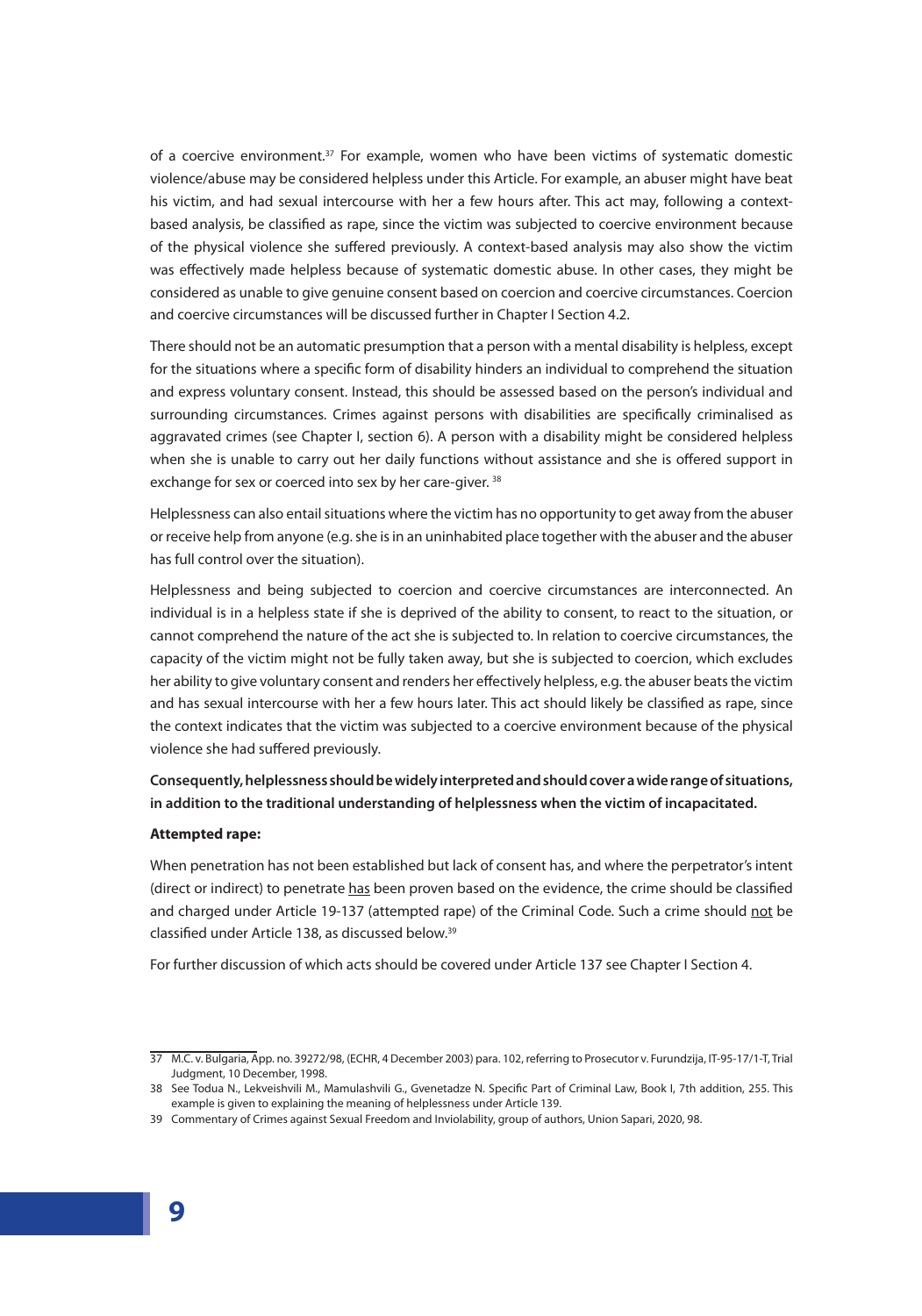# **2.2.2. Article 138 - Another act of a sexual nature**

#### **Defined in the Criminal Code as:**

*Another act of a sexual nature, which does not contain the elements of crime under Article 137 of this Code, committed with violence, under the threat of violence or a helpless condition of a victim.*

#### **Should be understood as:**

Acts of a sexual nature that fall short of penetration<sup>40</sup> and are committed with "violence, under threat of violence, or a helpless condition of a victim."

The difference between this and Article 137 is that Article 138 applies to non-consensual, nonpenetrative, physical contact of a sexual nature, while Article 137 applies to penetrative sexual violence.

The remaining elements of this crime should be understood as provided above in relation to Article 137.

Examples of acts which can be classified as offences contrary to Article 138 might include, among others, intrusive body searches carried out by the security forces on a person during detention; acts of a humiliating and sexual nature in prisons (for example, forced nudity), and vaginal or anal examinations carried out by police and not health personnel as a first and not a last resort measure, with the aim of maintaining security in prison.

**Physical contact is not necessarily contact on the skin – it can be made through clothing. In addition, the act can be committed not only by physical parts, but also by using objects.41**

# **2.2.3. Article 139 – Coercion into penetration or into another act of a sexual nature**

#### This offence is **defined in the Criminal Code as:**

*Coercion into penetration of a sexual nature into the body of a person, or into another act of a sexual nature, committed under the threat of damaging property, disclosing defamatory information, information representing private life or such information that may substantially affect the right of that person, and/or by abusing a helpless condition of a person affected, or material, official or other kind of dependence.* 

Applying the broad approach to the prosecution of sexual violence offences recommended by the ECtHR (as discussed in more detail above), the criminal behaviour referred to in Article 139 is fully subsumed within Articles 137 and 138 of the Criminal Code.

#### **Two rape offences based on the same facts:**

Georgian legislation currently allows for two different rape crimes, one of which calls for more serious penalties on conviction (Article 137) while the other, Article 139, is called coercion rather than rape and is defined as a light crime committed in circumstances other than with the use of force and threat of immediate force and helplessness. This reinforces the myth that rape always involves physical force. Additionally, by maintaining an alternative rape charge that **does not** demand proof of physical force eschews the idea of affirmative consent is rejected.

A similar two-crime approach in Spanish law (which distinguished between sexual assault, including 40 In line with the Istanbul Convention 36.1.b and Explanatory Report to the Istanbul Convention, para. 190.

<sup>41</sup> Gegelia T., Kelenjeridze I., Jishkariani B., Sex Crimes, 2020, 59-60.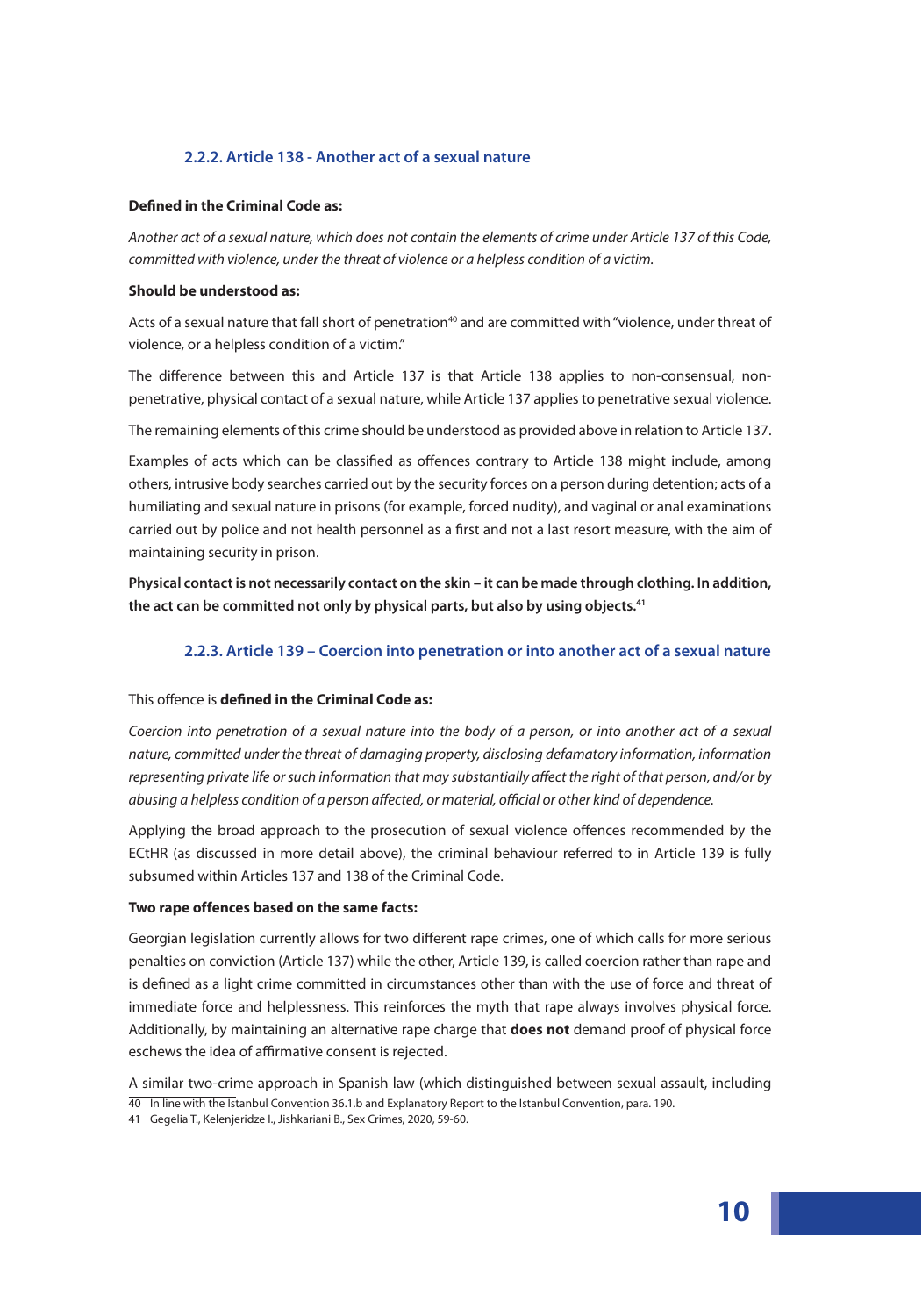rape, and sexual abuse, including penetration) has been criticised by GREVIO,<sup>42</sup> which stated that this approach illustrates an "improper understanding of the use of force and intimidation and the reactions this may trigger in victims of rape" (para. 220).

GREVIO welcomed the Supreme Court of Spain's clarification, which now serves as guidance to lower courts, that the offence of rape "may apply not only to cases in which physical violence is used, but where other factors clearly indicate that the victim did not consent, such as intimidation (para. 220). GREVIO also indicated its regret that cases involving sexual penetration were being qualified as a different offence (sexual abuse) to rape "where the surrounding circumstances clearly demonstrate intimidation'', and additionally noted that this decision expressly stated the need for a context-sensitive interpretation of the situation a rape victim would find herself in (para. 220).

Despite this resolution, GREVIO noted that Spanish regional courts continued to apply "excessively formalistic interpretations to diminish the criminal liability of the perpetrator'' (para. 221). In that light, it welcomed legislative efforts aimed at introducing a new offence to replace the existing provisions, which would send the message that "rape is rape", and that any sexual act performed on a person without her freely given consent amounts to sexual violence, in accordance with Article 36 of the Istanbul Convention.

**The above reasoning is clearly applicable and of relevance to the situation in Georgia.** The issue is of particular concern because among other things, Article 139 is also aimed at perpetrators who rape or commit any other non-penetrative act of sexual violence by abusing the victim's material, official **or other kind of dependence**. As noted above, this can include a wide range of persons who, in context, hold positions of trust or authority over the victim, among them includes but, not limited to: spouses or intimate partners; parents, step-parents, foster parents; baby-sitters or child-minders; priests, police officers; guards or other officials in detention or other state facilities; teachers; employers; supervisors; medical professionals; or care-givers to the elderly or infirm.

The public interest impacts heavily on both charging and sentencing decisions in these types of cases, particularly given the relationship of trust normally connected with dependant relationships.<sup>43</sup> By their very nature, these cases, which involve the abuse and exploitation of the most vulnerable, warrant higher sentencing on conviction based on the aggravating circumstances.<sup>44</sup> They should not be charged as or considered a "less serious" offence within the meaning of Article 139 by mere virtue of the fact that the victim suffered no physical injuries.

#### **Inconsistent sentences for the same acts**

Whereas the sentence range for convictions under Article 137 of the Criminal Code is 6-8 years, and the range for convictions pursuant to Article 138 is 4-6 years, the minimum sentence for a conviction under Article 139 is a financial penalty, while the maximum sentence is five years in prison. This means that a conviction under Article 139 for rape and/or other serious non-penetrative acts of a sexual nature could, in theory, result in a financial penalty for some of the very same acts that could support a felony conviction under Article 137. While each case is unique , there is no justification for this kind of disparity. It violates principles of equality before the law.

<sup>42</sup> GREVIO Baseline Evaluation Report Spain.

<sup>43</sup> Crown Prosecution Service Guidelines, Rape and Sexual Offences - Chapter 7: Key Legislation and Offences.

<sup>44</sup> See Istanbul Convention, Article 46(a) and 46(b); Articles 137(2)(a),(e); 138(2)(b),(d),(f); 139(3)(e) Criminal Code of Georgia.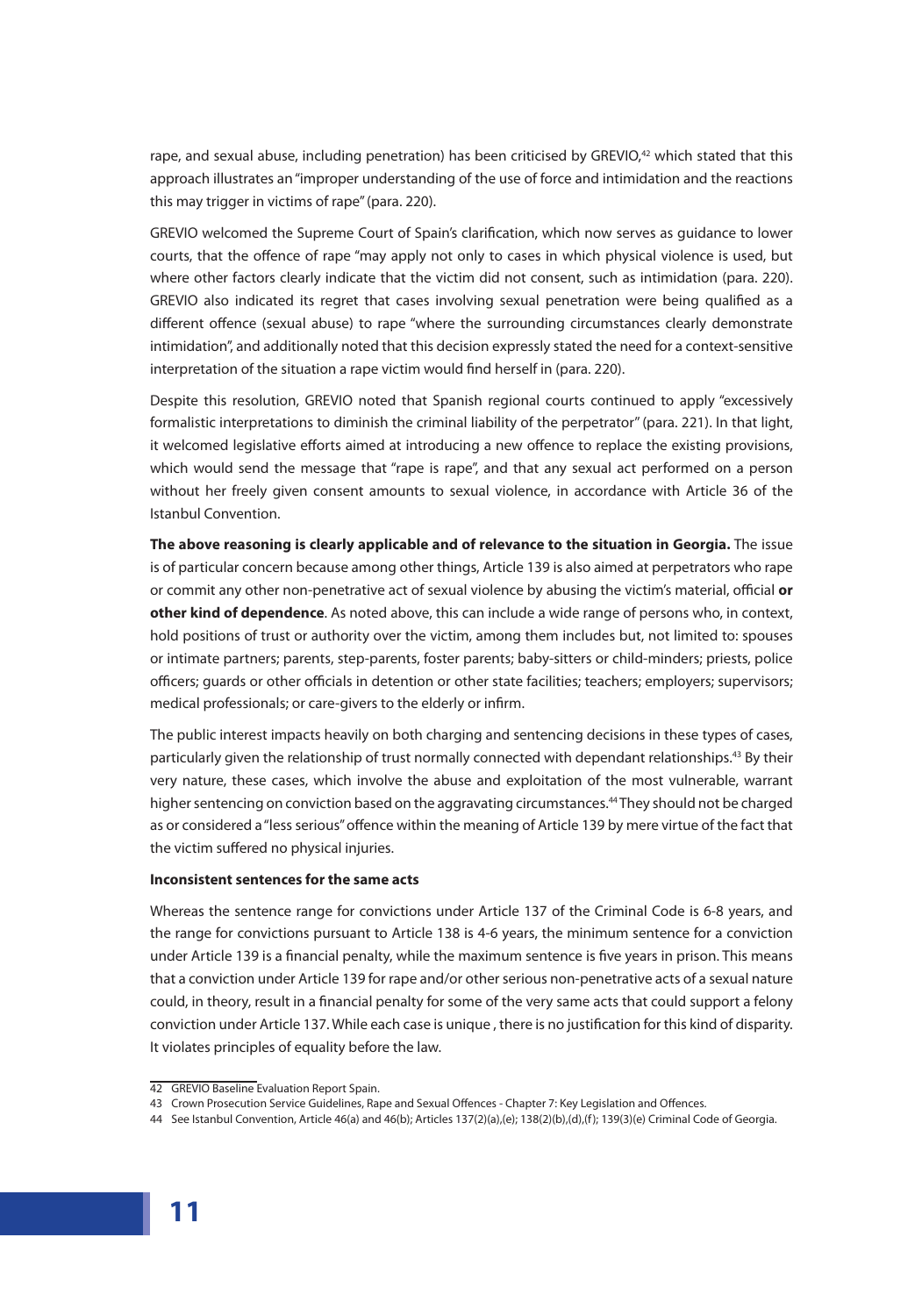#### **Conditional sentences for rape**

Article 45 of the Istanbul Convention requires state parties to take the necessary legislative or other measures to ensure that sanctions for sexual violence offences are "effective, proportionate and dissuasive."

The low sentencing range under Article 139 places rape and other non-penetrative acts of sexual violence in the category of "less serious crimes", defined in Article 12(2) of the Criminal Code. A person who admits committing a "less serious crime" may receive a conditional sentence. Therefore, Article 139 leaves the possibility open that a perpetrator convicted of rape under this provision could receive a conditional sentence.

A conditional sentence for rape is neither effective, nor proportionate or dissuasive. This lenient sentence implicitly condones this serious crime; diminishes protection for victims; and **promotes a climate of impunity**. Furthermore, a conditional sentence for rape runs contrary to both the letter and spirit of the Istanbul Convention<sup>45</sup> and CEDAW General Recommendation No. 35 on gender-based violence against women.46

Coercive rape and rape with no evidence of physical force should be treated by the courts as equally serious to any other rape – which they are not.

Therefore, to ensure that the classification of the crime properly recognises the gravity of the act committed, the following practice should be applied:

- If the act in question involved non-consensual sexual penetration, the crime should be classified under Article 137 (instead of Article 139);
- If the act involved other non-consensual physical contact of a sexual nature but not penetration, it should be classified under Article 138 (instead of Article 139);
- In the case of sexual coercion that did not result in penetration or other contact of a sexual nature, the act should be classified as an attempt or preparation of Article 137 or 138.

# **3. Automatic consideration of lack of consent under the Criminal Code of Georgia**

As provided in Chapter I Section 1, the Istanbul Convention and other instruments binding on Georgia define rape as an act committed without consent, which is currently not explicitly embedded in the legislation of Georgia. Under the Istanbul Convention, an intentional conduct of "engaging in non‐ consensual vaginal, anal or oral penetration of a sexual nature of the body of another person with any bodily part or object'' should be criminalised (Article 36). This article also provides that "consent must be given voluntarily as the result of the person's free will assessed in the context of the surrounding circumstances.'' This context-based analysis also represents best practice in international criminal and human rights law.

<sup>45</sup> Istanbul Convention, Articles 1, 3.

<sup>46</sup> CEDAW/C/GC/35, paras. 26(a), 29.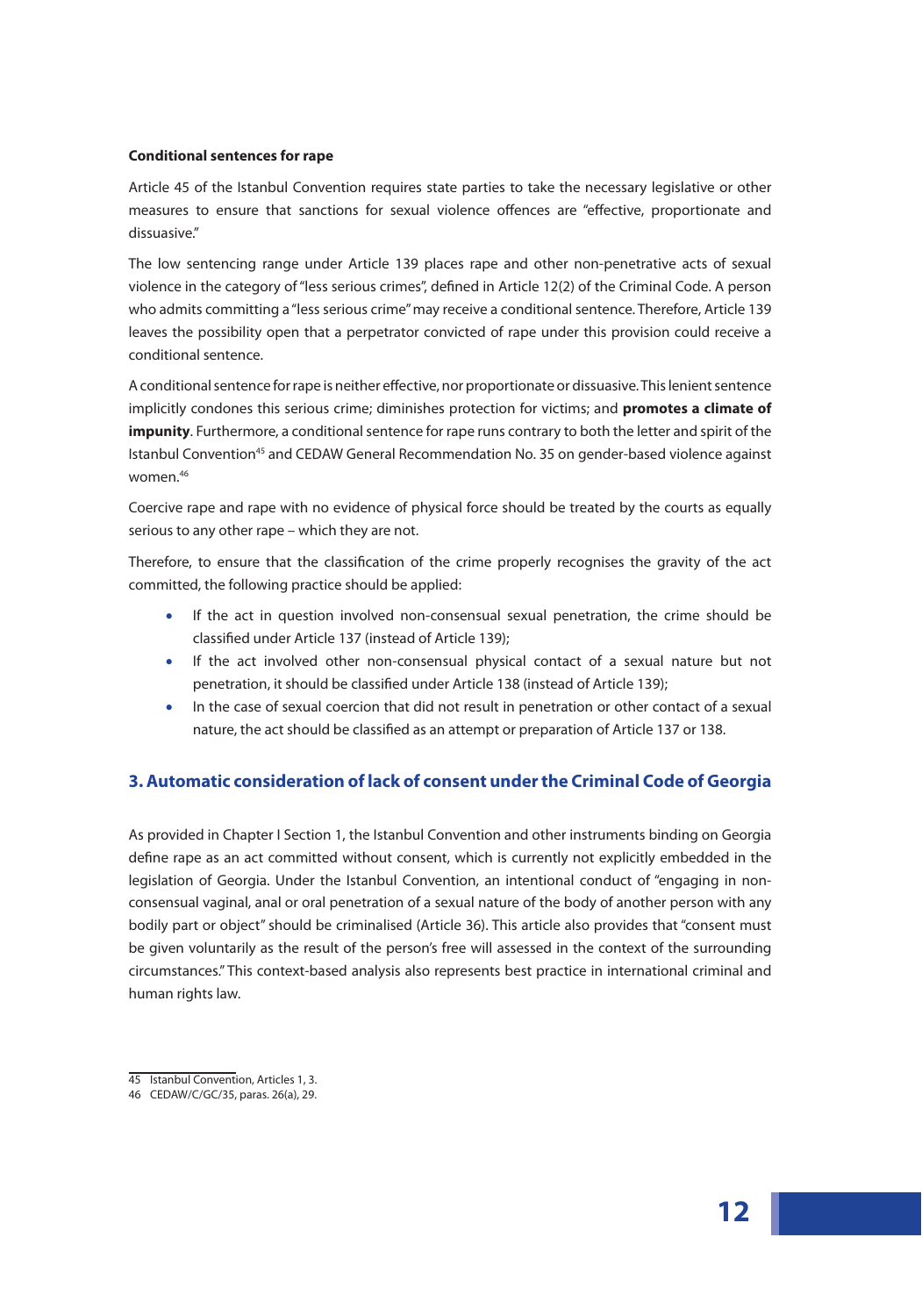International criminal and human rights law holds<sup>47</sup> that the possibility to give free, voluntary and **genuine consent is negated** when a sexual act is committed through the following means:

- by force, or threat of force or coercion (such as that caused by fear of violence, duress, detention, intimidation, blackmail, psychological oppression or abuse of power and other forms of duress);
- by taking advantage of a coercive environment;
- against a person incapable of giving genuine consent.

When just one of the above criteria is met, this alone is sufficient to establish the non-consensual nature of the sexual act. Proving a lack of consent or demonstrating the non-consent of the victim (i.e. by their words or deeds) is therefore not required in such circumstances.<sup>48</sup> Once coercion or the inability to give genuine consent has been established, examination of consent is unnecessary.

The lack of possibility for the victim to consent is therefore what underpins the existing provisions of the Criminal Code of Georgia. If any elements of the crimes described above are present, it vitiates consent and it should automatically be considered that the crime was committed without the consent of the victim, even though the wording of the law does not explicitly enunciate lack of consent.

This approach removes the focus away from the acts and conduct of the victim to instead focus on the behaviour of the perpetrator and the surrounding context. It requires a context-based analysis.

Lack of possibility to consent could be demonstrated by violence (physical, psychological, economic, coercion), threat of violence (physical, psychological, economic, coercion) against the victim or a third person,<sup>49</sup> abusing the helpless state of the victim and rape committed through various other acts, such as:

- threatening to damage property
- threatening to disclose defamatory information
- threatening to disclose information representing private life
- threatening to disclose information that may substantially affect the rights of the victim
- abusing a helpless condition of a victim
- abusing material, official or other type of dependence of a victim (among a wide range of others).

However, the wording of the Georgian legislation is not exhaustive and progressive, non-formalistic

47 M.C. v. Bulgaria, App. no. 39272/98, (ECHR, 4 December 2003), para. 181; ICC Rules of Procedure and Evidence, Rule 70; ICC Elements of the Offences, Articles 7 (1) (g-1) (2), 8(2) (e) (vi) (-1) ; Katanga ICC-01/04-01/07, Decision on the Confirmation of Charges, 30 September 2008, para, 440,https://www.icc-cpi.int/CourtRecords/CR2008\_05172.PDF ; The Administration of Justice on Sexual Violence Crimes, p. 13, https://rm.coe.int/-web/1680a0a3e3; Bemba ICC-01/05-01/08-3343, 21 March 2016, para. 105-106: 'The Chamber notes that the victim's lack of consent is not a legal element of the crime of rape under the Statute. The preparatory works of the Statute demonstrate that the drafters chose not to require that the Prosecution prove the non-consent of the victim beyond reasonable doubt, on the basis that such a requirement would, in most cases, undermine efforts to bring perpetrators to justice. Therefore, where "force", "threat of force or coercion", or "taking advantage of a coercive environment" is proven, the Chamber considers that the Prosecution does not need to prove the victim's lack of consent; Kunarac Appeal Judgement, IT-96-23&IT-96-23/1-A, 12 June 2002, para, 126, https://www.icty.org/x/cases/ kunarac/acjug/en/kun-aj020612e.pdf. NB: Nine European common and civil law countries have enacted consent-based rape legislation: Amnesty International: https://www.amnesty.org/en/latest/news/2019/11/only-nine-european-countriesrecognise-sex-without-consent-is-rape-this-must-change/. See also: Canada Criminal Code, Articles 271, 273.

49 The Hague Principles – Master Document, p. 45; ICC Elements of Crimes, Articles 7(1)(g)-6, 8(2)(b)(xxii)-6, and 8(2)(e)(vi)-6; Ntaganda ,ICC-01/04-02/06, Trial Judgment, 8 July 2019, para 944; Kunarac et al. IT-96-23& IT-96-23/1-A, Appeal Judgment, 12 June 2002, para 130.

<sup>48</sup> Ntaganda Trial Judgment, ICC-01/04-02/06, 8 July 2019, para. 934.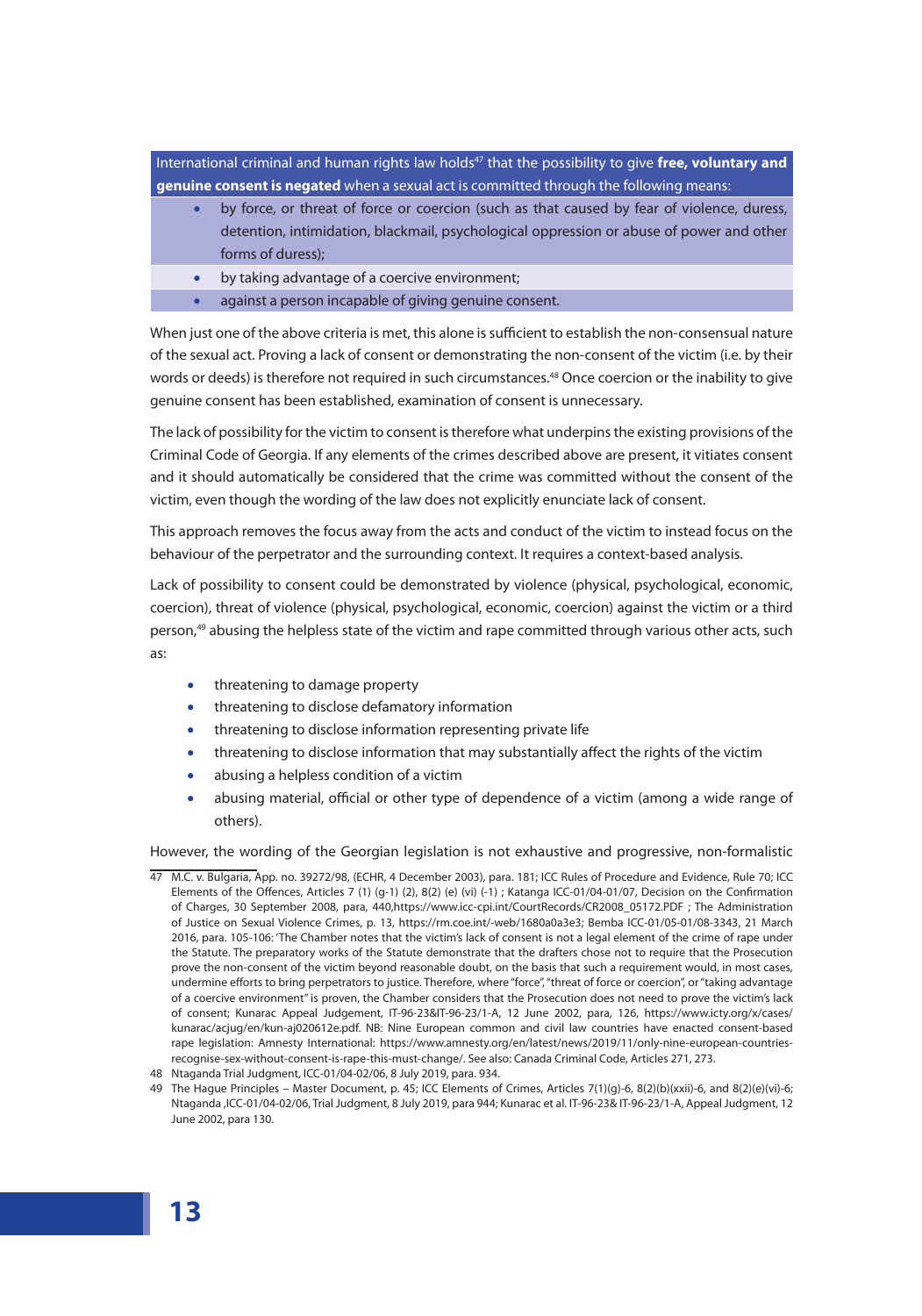interpretation of the present criminal code provisions is required to make sure that all forms of sexual violence crimes committed with the lack of consent are punishable in accordance with international practice and the human rights standards that Georgia has undertaken to adhere to. The following section provides for how to apply such an interpretation.

# **4. Comprehensive understanding of non-consensual acts under sexual violence crimes under the Criminal Code of Georgia**

# **4.1 Psychological violence and threat of violence that negate the possibility of consent**

As explained in Chapter I Section 1, violence and threat of violence in Articles 137 and 138 should not be limited to physical violence. Rather, they should be interpreted as covering all forms of physical, psychological and economic violence and abuse. Coercion and threats are forms of psychological violence (as defined by both the Istanbul Convention and international criminal law). The Criminal Code of Georgia defines coercion as *Illegal restriction of a person's freedom to act, i.e. coercing him/her physically or mentally to perform or not to perform an action, performance of or abstaining from performance of which*  is his/her right, or to make him/her experience an influence against his/her own will (Article 150.1).

Such an approach will help increase the focus on, and enable success in relation to, prosecution of rape and other acts of sexual violence particularly when reporting is delayed where evidence of physical violence or biological evidence may be unavailable. Such an approach will also prevent perpetrators from evading liability for rape and other sexual acts to which the other party had not consented by taking advantage of coercive circumstances without relying on physical force.

Based on the laws in force in Georgia, **psychological violence** is defined as:

- Giving offence, blackmailing, humiliation, threats, or any other action that violates a person's honour and dignity (Article 4.b of the Law on the Elimination of Violence Against Women and Domestic Violence, which can be applied to interpret relevant provisions in force under the Criminal Code);
- Regular insult, blackmail (or) humiliation by one family member against another which results in anguish (Article 126<sup>1</sup> of the Criminal Code).

#### **Other examples of psychological violence negating the possibility of consent**

Acts of psychological violence, within the scope of coercion include creating or exploiting vulnerabilities in victims to make them dependent on or subordinate to their abuser. These acts can have a devasting effect on victims and should not be excluded as elements through which sexual violence can be committed. Their effect must be assessed in context.

In line with human rights standards, Articles 137 and 138 should be understood broadly as committed through, inter alia, the acts below. This non-exhaustive list illustrates some acts of psychological violence that could negate consent:

- social isolation of the victim from others (friends, family, medical or other support) or confinement;
- a range of threats, which may or may not be of an immediate nature (these can be linked to such things as the victim's children or other family members; their uncertain immigration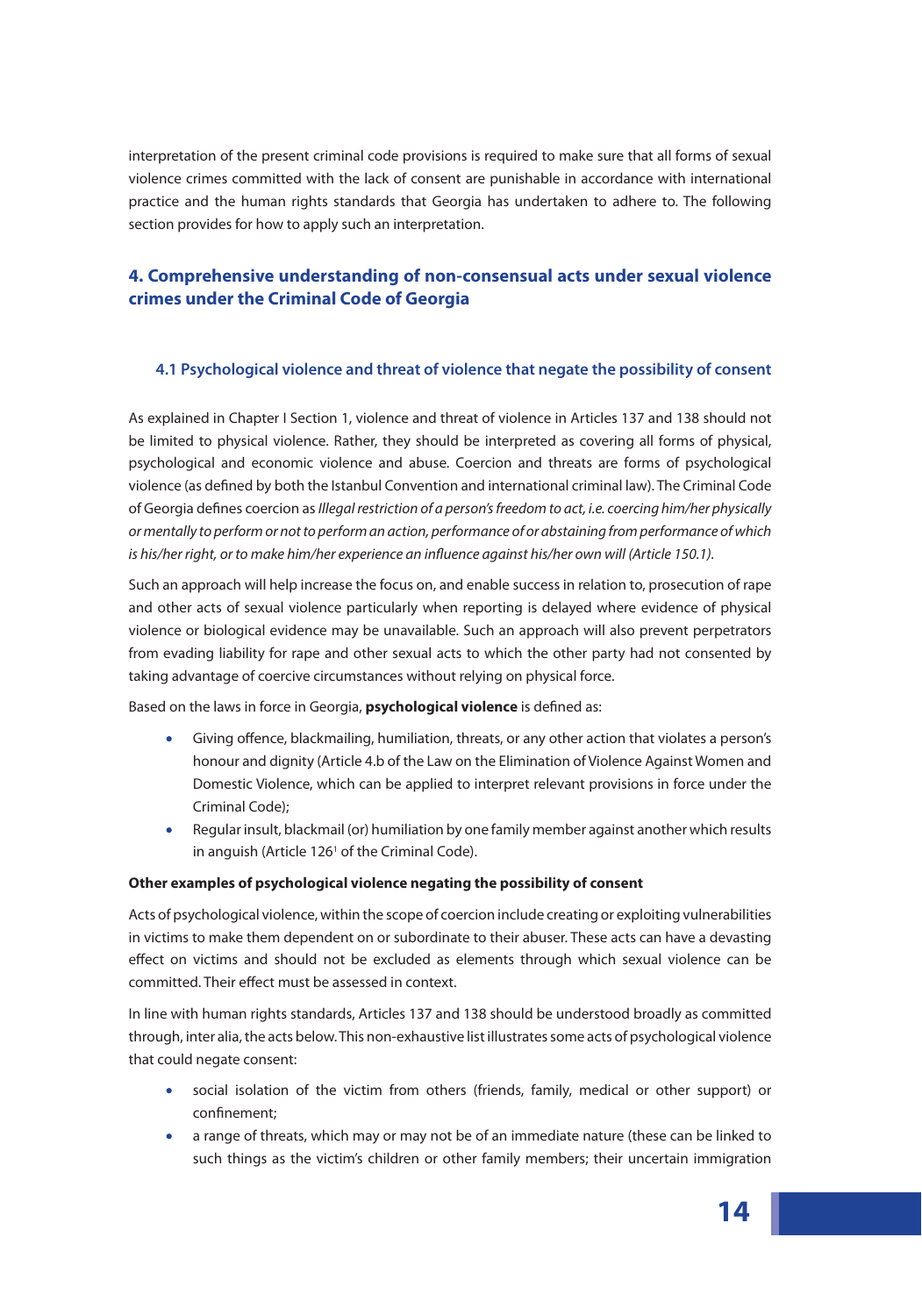status; housing and financial dependence, among many others);

- threatening gestures and language;
- intimidation (including, for example, through shouting and other aggressive behaviour, such as destroying things);
- harassment, including:
	- street harassment, such as making sexually explicit gestures, statements, or mobbing;
	- cyber-harassment, which can involve using social media platforms, emails, or messaging applications to send such things as threatening, sexually explicit or offensive communications to the victim;
- stalking (including cyber-stalking);
- insulting or belittling the victim (in private or in front of others) by calling them names or ridiculing them;
- cultural/religious humiliation, such as removing a victim's headscarf, or making them disrobe; and
- demanding obedience.<sup>50</sup>

Acts and evidence of coercion such as any of the limited examples above do not need to be contemporaneous to the non-consensual sexual act in question to be relevant to any investigation or prosecution.

Due to previous psychological, economic or physical violence against the victim, the abuser may no longer use physical violence, threats of violence or coercion any other form of violence immediately before committing sexual violence. However, in such a situation, it should still be considered that due to previous violent episodes, the perpetrator has already intimidated the victim and her ability to freely, voluntarily consent. Rape is committed with the use of violence in cases where the perpetrator has already put the victim in a position where her will is suppressed. For example, the abuser took the victim to an uninhabited place where she was sexually abused.<sup>51</sup> As discussed above, in this context this act can also be classified as rape committed by abusing the helplessness of the victim.

# **4.2. Coercion and coercive circumstances that negate the possibility of consent**

**Methods of coercion in situations of sexual violence against women** are much more than the few listed in Article 139. Any interpretation that would limit the charging prospects for coerced sex to cases involving only those means specifically listed in Article 139 would be excessively formalistic.

Coercive circumstances and behaviours can take various forms and intimidate the victim to such an extent that she is unable to give genuine and willing consent. Perpetrators of sexual violence employ different forms of coercion - surveillance, rules, isolation, manipulation, put-downs, degradation, humiliation, and threats to create or exploit vulnerabilities in victims to make them dependant on even obedient to - their abuser. Coercion is aimed at gaining and maintaining power and control. In domestic violence cases, it is often part of an oppressive pattern of domination that can chip away at a

<sup>50</sup> European Institute for Gender Equality (EIGE), Risk Assessment and Management of Intimate Partner Violence in the EU, 2019, pp. 26-27; EIGE, Glossary of Definitions of Rape, Femicide and Intimate Partner Violence, 2017; WHO - Understanding and Addressing Violence Against Women Information Sheet; WHO: Strengthening Health Systems to Respond to Women Subjected to Intimate Partner Violence or Sexual Violence, 2017;. Istanbul Convention, Article 33; Explanatory Report, Paras. 179-186; The Issue of Violence Against Women in the European Union, Policy Department for Citizen's Rights and Constitutional Affairs for the FEMM Committee, 2016, pp.16-17.

<sup>51</sup> Commentary of Crimes against Sexual Freedom and Inviolability, group of authors, Union Sapari, 2020, 96-97.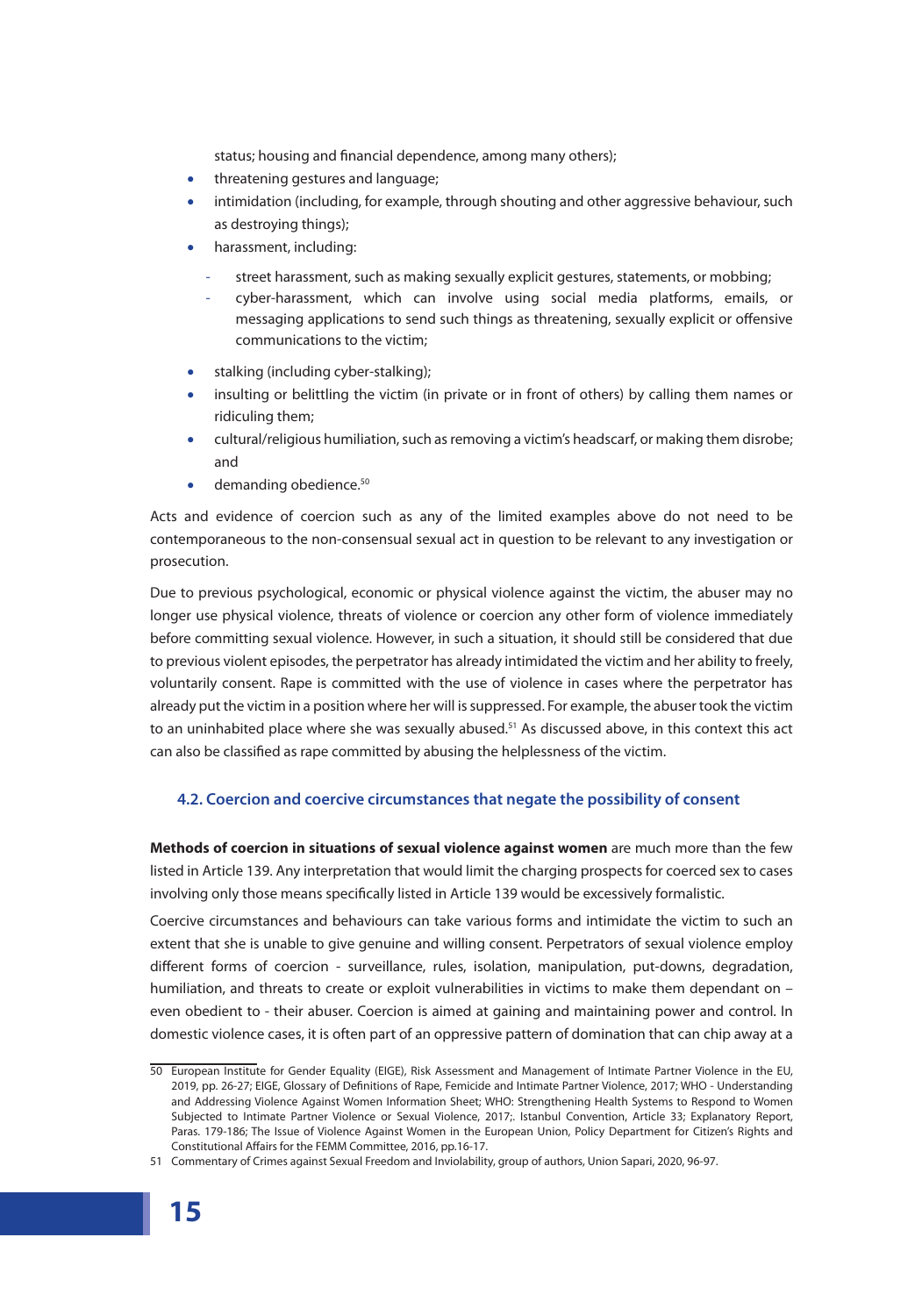woman's sense of safety and independence.

**Coercion is harmful in and of itself.** Whether a victim has been subjected to coercion is always a context-based determination.

Coercive circumstances can be created with physical, psychological, economic violence or neglect, or even **when there is no direct evidence of these actions.** 

Coercive circumstances can include situations of detention<sup>52</sup>, or where sexual violence is committed in conjunction with other crimes, $53$  such as battery, aggravated robbery, or human trafficking.

In addition to the behaviours discussed in the previous section, the non-exhaustive list below provides examples of coercive circumstances that could help police, prosecutors and judges recognise behaviours on the part of a perpetrator which, **in context**, might negate consent to sexual contact:

- Making the victim feel like it's too late to say "no" or feel bad or guilty for not having sex;
- Making the victim feel obliged to have sex, such as by referring to "marital obligations" or threatening to end their relationship if she refuses;
- Making promises to the victim that she or another person close to her would be rewarded if the victim has sex with the perpetrator. For example, when due to financial problems, a person may lose housing, or a child of the victim is seriously ill and she is unable to pay for the treatment. If the abuser is aware of these circumstances and in exchange for sexual intercourse offers the person material assistance that is vital to her, this type of offer should be considered as coercion;
- Threatening any kind of abuse if the victim doesn't perform certain sexual acts;
- Isolating the victim from her friends or family;
- Depriving the victim of her basic needs;
- Monitoring the victim's activities and the length of time she spends engaged in them;
- Monitoring the victim's communications;
- Taking control over aspects of the victim's everyday life, such as not allowing her to leave the house, dictating where she can go, who she can see, what she can wear or where she can sleep;
- Depriving the victim of access to support services, such as medical help;
- Repeatedly demeaning the victim, telling her e.g. that she is worthless (in private or public);
- Enforcing rules or activities which humiliate, degrade or dehumanise the victim;
- Forcing the victim to take part in criminal activity such as shoplifting, neglect or abuse of children to encourage self-blame and prevent disclosure of sexual violence to authorities;
- Controlling the finances of the victim, such as only allowing a person a paltry living allowance, or taking her wages, benefits or allowance; not letting her have her own bank account;
- Preventing the victim or a person close to her from being able to attend school, college or university;
- Preventing the victim from working;
- Preventing the victim from having access to transport;
- Threatening that the perpetrator would cause the victim to lose her job or prevent her success in school;
- Threats of withholding benefits from the victim or someone she is close to, such as a

<sup>52</sup> The Hague Principles – Master Document, p. 47.

<sup>53</sup> The Hague Principles – Master Document, p. 47.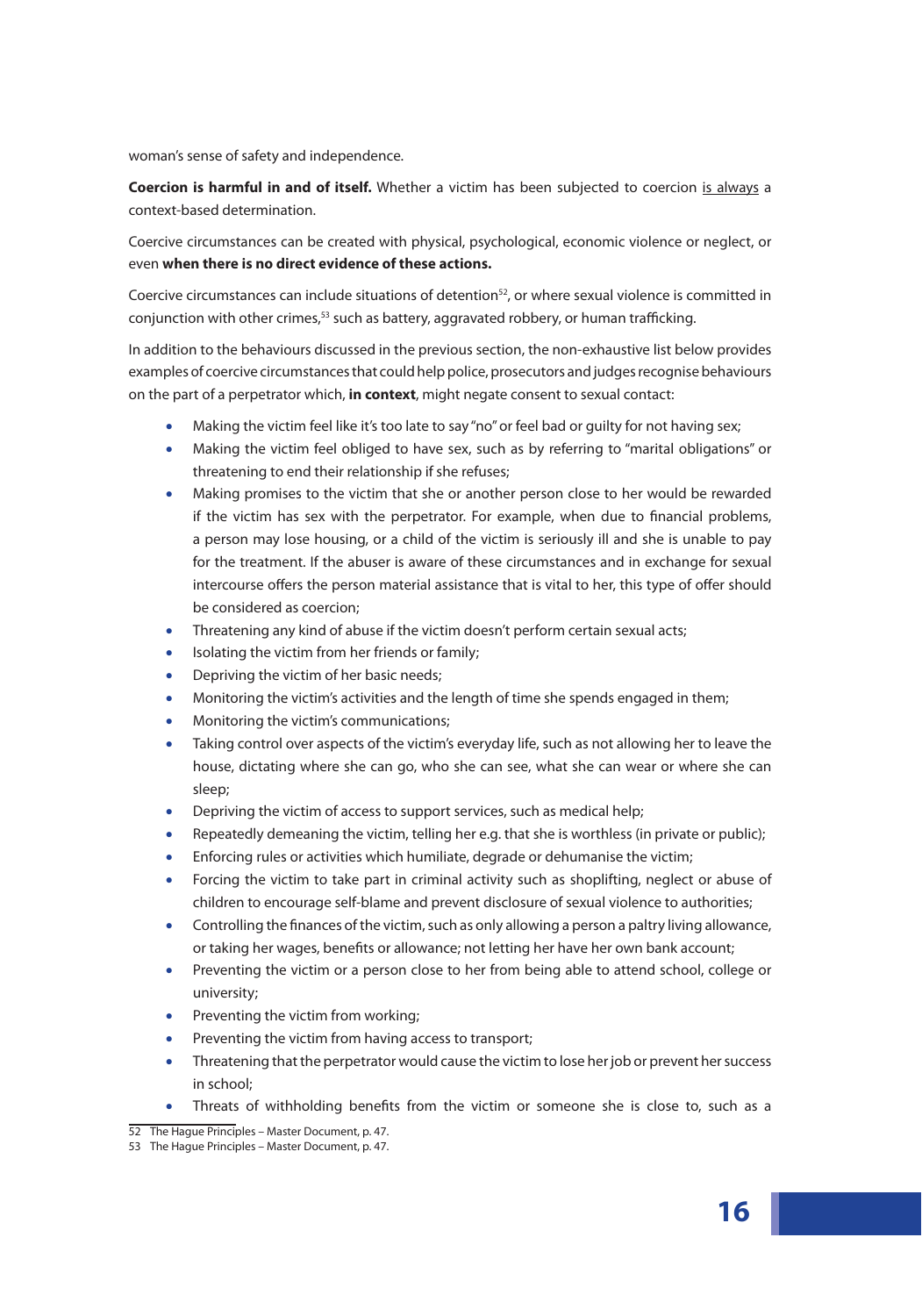promotion at work or a good grade;

- Threats to have the victim's children taken into care;
- Threats to harm or physically harming a family pet:
- Threats to reveal private information, such as the victim's sexual orientation, HIV status or immigration status, or private photographs publicly, or to family and friends, or on social media;
- Property damage, such as destruction of household goods;
- Threats of reputational damage, such as related to societal stereotypes regarding divorced women or the sex life of an unmarried woman;
- Threats of family dishonour. $54$

Incidents or behaviour such as the examples set out above can be part of a pattern of controlling or coercive behaviour which is well established before a single incident of such behaviour or rape itself has been reported. In many cases the conduct might seem innocent - especially if considered in isolation from other incidents - and the victim may not be aware of, or be ready to acknowledge, abusive behaviour.<sup>55</sup> However, coercive, controlling behaviours will often intensify and escalate.

A report on sexual violence should not be considered as a single, isolated incident particularly in the context of family or intimate partner relationships, where consideration of the cumulative impact of controlling or coercive behaviour and the pattern of that behaviour within the context of the relationship is crucial, because this can be evidence which would negate consent.<sup>56</sup>

Coercion/coercive circumstances will often take place within an **unequal power relationship** between a perpetrator and their victim.<sup>57</sup> An unequal power relationship can arise due to a variety of factors. Some illustrative examples include:

- the perpetrator being in a position of authority or power or influence over the victim, including in an institutional setting;
- the victim being dependent on the perpetrator (financially, legally, for resources, personally or through family connections), or in a relationship with the perpetrator that gives rise to a risk of exploitation; <sup>58</sup>
- an awareness that the perpetrator has previously used violence against them, or a third party, including marital, familial, or intimate relationships.<sup>59</sup>
- Sexual violence committed within the framework of a relationship with a musical, political, spiritual or religious leader, idol or other public figure, has particular characteristics linked to the image built around the alleged perpetrator, to whom exceptional virtues and powers are attributed by their following. The leader builds an asymmetric relationship with his followers that encourages admiration, idealisation, and a wish to seek to please or satisfy on their part. This leader generates submission through manipulation, taking advantage of age, social

<sup>54</sup> See: Roadblocks to Justice: How the Law is Failing Survivors of Sexual Violence in Eurasia, Equality Now, 2019, p.11; Handbook on Legislation for Violence Against Women, UN Women, 2012, p.25; UK Guidelines for Prosecutors, Controlling or Coercive Behaviour in an Intimate or Family Relationship; U.S. Department of Health & Human Services, Sexual Coercion; Crown Prosecution Service Guidelines, Domestic Abuse Guidelines for Prosecutors; Guidelines for medico-legal care of victims of sexual violence, WHO, 2003, p.6.

<sup>55</sup> Crown Prosecution Service Guidelines, Controlling or Coercive Behaviour in an Intimate or Family Relationship.

<sup>56</sup> Crown Prosecution Service Guidelines, Controlling or Coercive Behaviour in an Intimate or Family Relationship.

<sup>57</sup> The Hague Principles – Master Document, p.11.

<sup>58</sup> The Hague Principles – Master Document, p. 11: for e.g., sex, sexual orientation, gender identity, age, disability, poverty, class, social status, caste, ethnicity, indigeneity, race, religion, illiteracy, or other grounds.

<sup>59</sup> The Hague Principles – Master Document, p.11.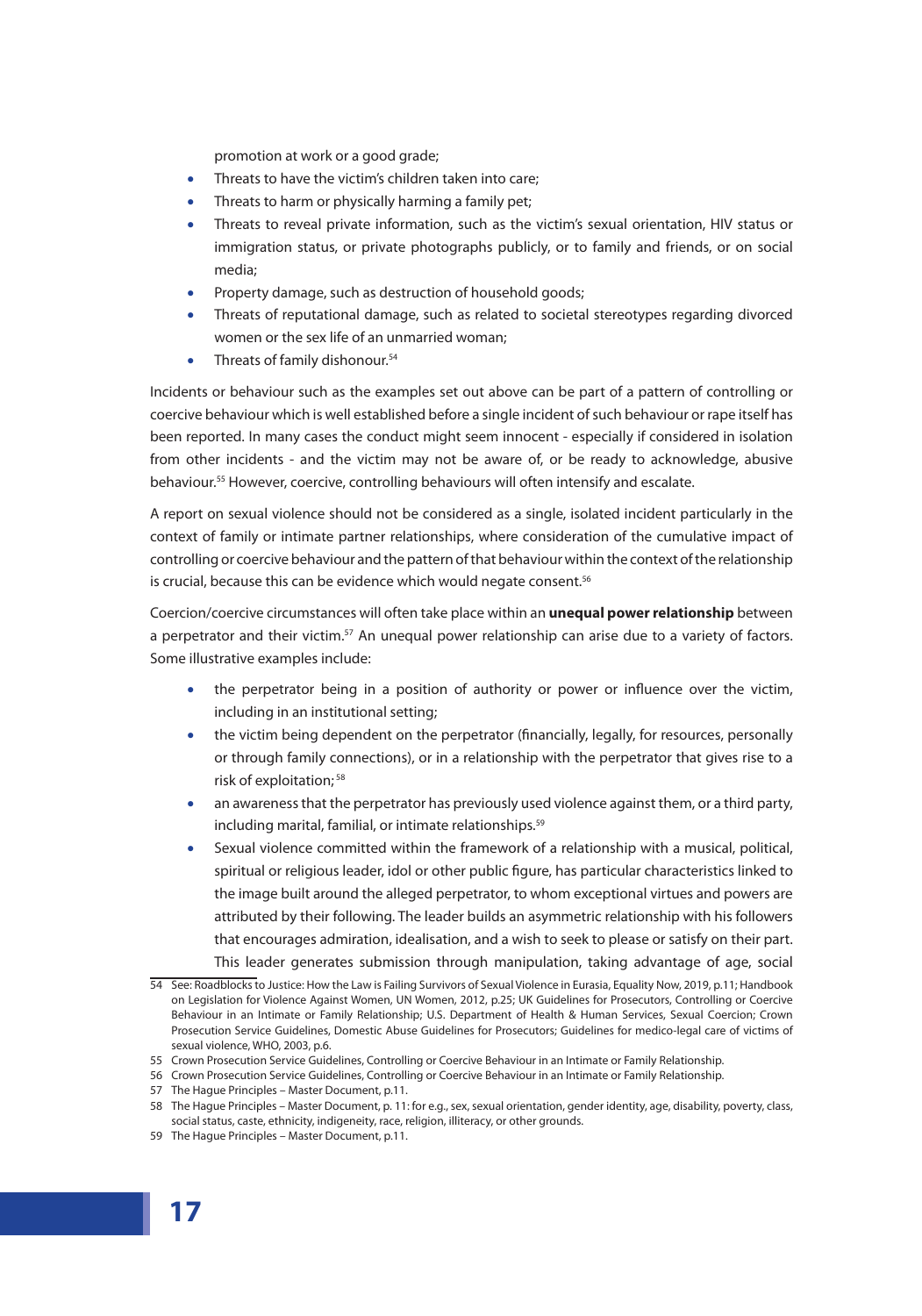inequalities, or a vulnerability; or the need on the part of the victim to belong to a certain group. Abusive acts in this context can involve situations of humiliation, generating various feelings such as discomfort, anguish, panic attacks and depression. Such examples of psychological manipulation determine and violate the will of the victim, to the point of preventing her from discerning and identifying the degree of violence to which she is exposed;

• the victim belongs to a vulnerable group that is based on life circumstances<sup>60</sup> which makes them more vulnerable to a coercive environment.

Unequal power relationships can occur in marital, familial, intimate, societal, or institutional relationships or interactions.<sup>61</sup>

As noted above, coercion should be assessed based on a thorough, comprehensive investigation of the context surrounding any incident of sexual violence.<sup>62</sup> To determine whether there was coercion, the following non-exhaustive illustrative facts could be considered, including:

- the victim's age, maturity and ability to understand what was happening (this does not in any way exclude older individuals as possible victims of coercion);
- the history of the relationship between the victim and alleged perpetrator;
- whether the victim knew or understood the position they were in and what they were being asked to do;
- whether the victim knew or believed that the alleged perpetrator had committed violence against others;
- whether the alleged perpetrator's social or political status made the victim think that she could not refuse;
- whether any force or threats of force were used previously against the victim or a third person (such as a family member or loved one);
- whether an alleged perpetrator was in a position to exert power/ influence over the victim;
- whether the victim was under the influence of alcohol or drugs;
- whether an alleged perpetrator made any promises, such as of a more secure way of life, among other circumstances surrounding the allegation.<sup>63</sup>

# **5. Communicating lack of consent**

As discussed in Sections 1 and 2 of Chapter I, the determination of lack of possibility to consent should be automatic in certain situations and scenarios rendering it unnecessary to examine if consent was communicated or not.

#### **The ECtHR has repeatedly said that there is no requirement for the victim to clearly say no**. 64

In line with international standards, therefore, lack of consent should not be interpreted in a way that requires the victim to say no – rather, this requires a context-sensitive assessment of the circumstances 60 Article 531 of the Criminal Code of Georgia.

<sup>61</sup> Explanatory Report paras. 194, 209; UK Guidelines for Prosecutors, Controlling or Coercive Behaviour in an Intimate or Family Relationship; U.S. Department of Health & Human Services, Sexual coercion.

<sup>62</sup> International Criminal Law Guidelines on Sexual Violence, section 14 (b)(iv)(I), p. 46.

<sup>63</sup> Crown Prosecution Service Guidelines, What is consent?

<sup>64</sup> E.B. v. Romania, App. no. 49089/10, (ECHR, 19 March 2019), para. 56; M.C. v. Bulgaria, App. no. 39272/98, (ECHR, 4 December 2003), paras. 143, 156-158, 166; The Administration of Justice on Sexual Violence Crimes, pp.5,8, 14; ICC R70(a) RPE.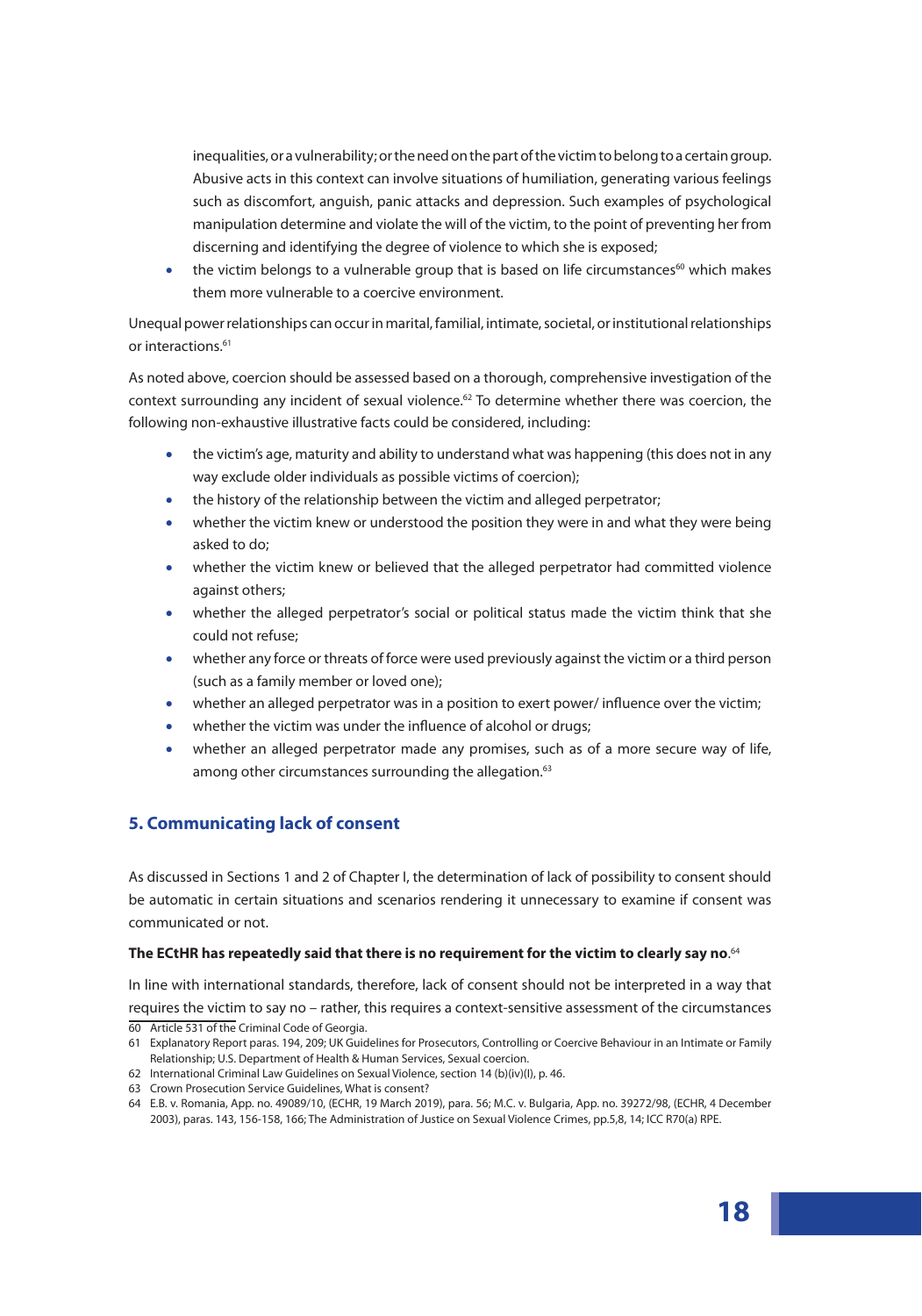during which it could be ascertained whether there are circumstances which render the victim unable or incapable of being in a position to have possibly consented to the act.<sup>65</sup> For the interaction to be nonconsensual, the victim need not state "no."

There is no legal requirement to show the victim physically resisted the rape or sexual violence (see Chapter II, Section 6). If the victim said no but did not physically resist, this is evidence of lack of consent. Therefore, stating "no" is sufficient in any situation, including in the absence of a coercive environment.

Expression of consent can be based on either words or behaviour and will be determined by the facts in each case, including some positive indication through behaviour or words that there was willing participation. Nothing less than positive affirmation is required.<sup>66</sup>

Further, the victim's apparent active participation in the sexual act or any physiological reaction does not necessarily equate to willing participation indicating consent.<sup>67</sup> More enquiries must be made to establish the circumstances at the time.

Consent must be analysed in a dynamic way: consent must exist at the beginning and during the entire performance of the sexual act(s). On some occasions, a sexual act with a certain content is accepted, but during its performance there is disagreement about some activity, its modality or continuity, or the victim no longer wishes to continue the sexual act. In these cases, the separate sexual activity should be analysed separately to determine whether or not there was consent to the supervening and disputed practice. This should not prejudice the context-specific assessment of the case and the introduction of evidence linking the perpetrator's abuse of the victim on other occasions of violence.<sup>68</sup>

To determine what 'no' meant for the victim, it is important to take into account the entire reality of the sexual violence by considering (these are non-exhaustive examples):<sup>69</sup>

- What the victim said: while there is no requirement for the victim to have expressed her lack of consent by saying 'no', if she did then it is important to document this;
- What words the alleged perpetrator used: any words that the alleged perpetrator used could indicate that he heard and understood the way the victim said 'no'. If, for example, the victim said 'no' and the alleged perpetrator responded with 'come on, I know you want it', then this indicates that he heard and understood that the victim said 'no'.

If the victim did not explicitly say 'no' or physically resist, it is important to examine in what other ways lack of consent might have been expressed (see Section 6 of Chapter II: Flight, flight or freeze). Some victims report shaking their head throughout the assault; or looking away and focusing on something else. These and other such behaviours could indicate a lack of willingness on the part of the victim and could be useful for a prosecutor to determine the reality of the sexual assault.

**Consent can be revoked at any time.** Thus, consent is not confirmed if the victim has consented to similar conduct such as if they consented to the sexual activity in question on a previous occasion; if they initially consented but later withdrew that consent, or if the nature of the sexual activity changes

<sup>65</sup> M.C. v. Bulgaria, App. no. 39272/98, (ECHR, 4 December 2003), paras. 143, 156-158, 166.

<sup>66</sup> R. v. Goldfinch, SCC 38, Supreme Court of Canada, Judgement of 28 June, 2019, para. 44.

<sup>67</sup> Kunarac et al. IT-96-23-T& IT-96-23/1-T, Trial Judgement, 22 February 2001, para. 644.

<sup>68</sup> See "Stop it—NOW": Charging Considerations in the Prosecution of Rape Following a Revocation of Consent, Aequitas and Jennifer Newman.

<sup>69</sup> Interviewing the Victim: Techniques Based on the Realistic Dynamics of Sexual Assault, Sergeant Joanne Archambault (Ret.) Kimberly A. Lonsway, PhD February 2006 Updated June 2019, p. 21.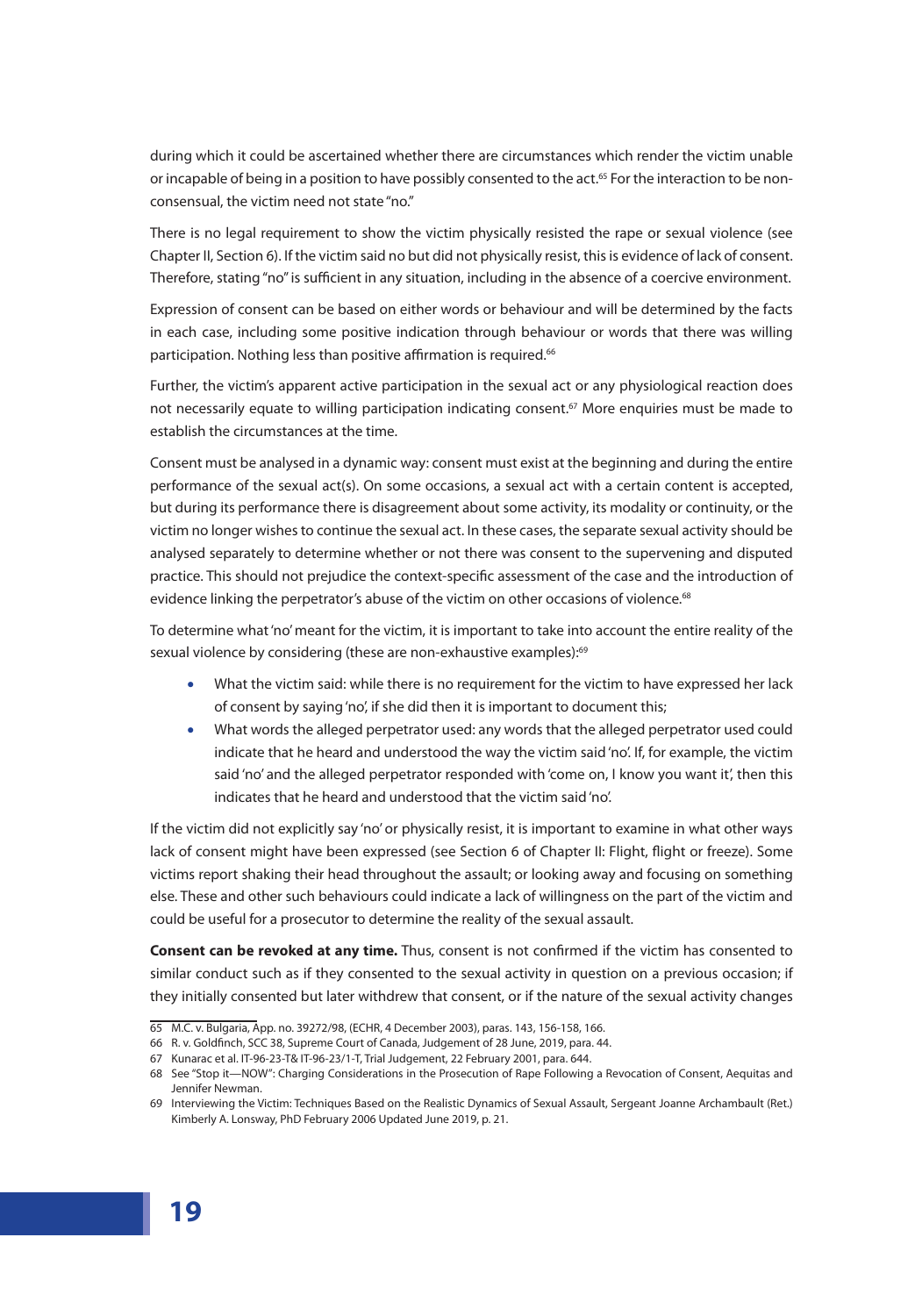without their consent.

### **6. Understanding coercive environments in relation to vulnerable women**

#### **6.1. General considerations**

Women can be subjected to multiple and intersecting forms of discrimination<sup>70</sup> which have a cumulative negative impact in relation to sexual violence. The intersection of these vulnerabilities can result in different coercive environments in which sexual violence is committed. Some of these environments may include elements of the behaviour described in Chapter II Section 6, but each will be very specific to the victim, her personal circumstances, and the relationship and power dynamics between the victim and the perpetrator.

Victims' experience of sexual violence should not be negated because of their belonging to various groups and the specific circumstances they are in. Rather, their specific vulnerabilities need to be fully considered when classifying and addressing sexual violence against them. This intersectionality and the way in which the discriminations interact with one another underscores the need for context-based sexual violence investigations in each case<sup>71</sup> (See Chapter II Section 1 and 5). The handling of cases involving these particularly vulnerable victims requires authorities to be especially diligent in applying a victim-centred approach.<sup>72</sup>

The issues provided below are a background analysis of the situation of women with particular vulnerabilities which need to be taken into account for understanding and detecting sexual violence.

# **6.2. Minors73**

Assessment of consent and coercive circumstances in relation to minors (persons under 18) requires

<sup>70</sup> CEDAW GC 35, para. 12, citing: General recommendation No. 33, par 8 and 9, Other general recommendations relevant to intersectional discrimination are general recommendation No. 15 on women and AIDS, No. 18 on women with disabilities, No. 21 on equality in marriage and family relations, No. 24 on women and health, No. 26 on women migrant workers, No. 27 on older women and protection of their human rights, No. 30 on women in conflict prevention, conflict and post-conflict situations, No. 31 on harmful practices, No. 32 on the gender-related dimensions of refugee status, asylum, nationality and statelessness of women and No. 34 on the rights of rural women. The Committee has also addressed intersectional discrimination in its views on communications (Jallow v. Bulgaria, 2012; S.V.P. v. Bulgaria, 2012; Kell v. Canada, 2012; A.S. v. Hungary, 2006; R. P. B. v. the Philippines, 2014; M.W. v. Denmark, 2016, among others) and inquiries (in particular, concerning Mexico (2005) and Canada (2015)); Latin America Model Protocol for the investigation of gender-related killings of women (Latin America Model Protocol), p.24, para. 61; Article 53.1(1) CC; The Administration of Justice on Sexual Violence Crimes, p.5.

<sup>71</sup> CEDAW GC 35, para. 12, citing: General recommendation No. 33, par 8 and 9. Other general recommendations relevant to intersectional discrimination are general recommendation No. 15 on women and AIDS, No. 18 on women with disabilities, No. 21 on equality in marriage and family relations, No. 24 on women and health, No. 26 on women migrant workers, No. 27 on older women and protection of their human rights, No. 30 on women in conflict prevention, conflict and post-conflict situations, No. 31 on harmful practices, No. 32 on the gender-related dimensions of refugee status, asylum, nationality and statelessness of women and No. 34 on the rights of rural women. The Committee has also addressed intersectional discrimination in its views on communications (Jallow v. Bulgaria, 2012; S.V.P. v. Bulgaria, 2012; Kell v. Canada, 2012; A.S. v. Hungary, 2006; R. P. B. v. the Philippines, 2014; M.W. v. Denmark, 2016, among others) and inquiries (in particular, concerning Mexico (2005) and Canada (2015)); Latin America Model Protocol, p.43, paras. 119-120; Article 53.1(1) CC; The Administration of Justice on Sexual Violence Crimes, p.5.

<sup>72</sup> Crown Prosecution Service Guidelines, Domestic Abuse Guidelines for Prosecutors; E.B. v. Romania, App. no. 49089/10, (ECHR, 19 March 2019), para. 60.

<sup>73</sup> Key international standards on preventing and combatting sexual violence against children are provided in the Council of Europe Convention on the Protection of Children against Sexual Exploitation and Sexual Abuse; European Court of Human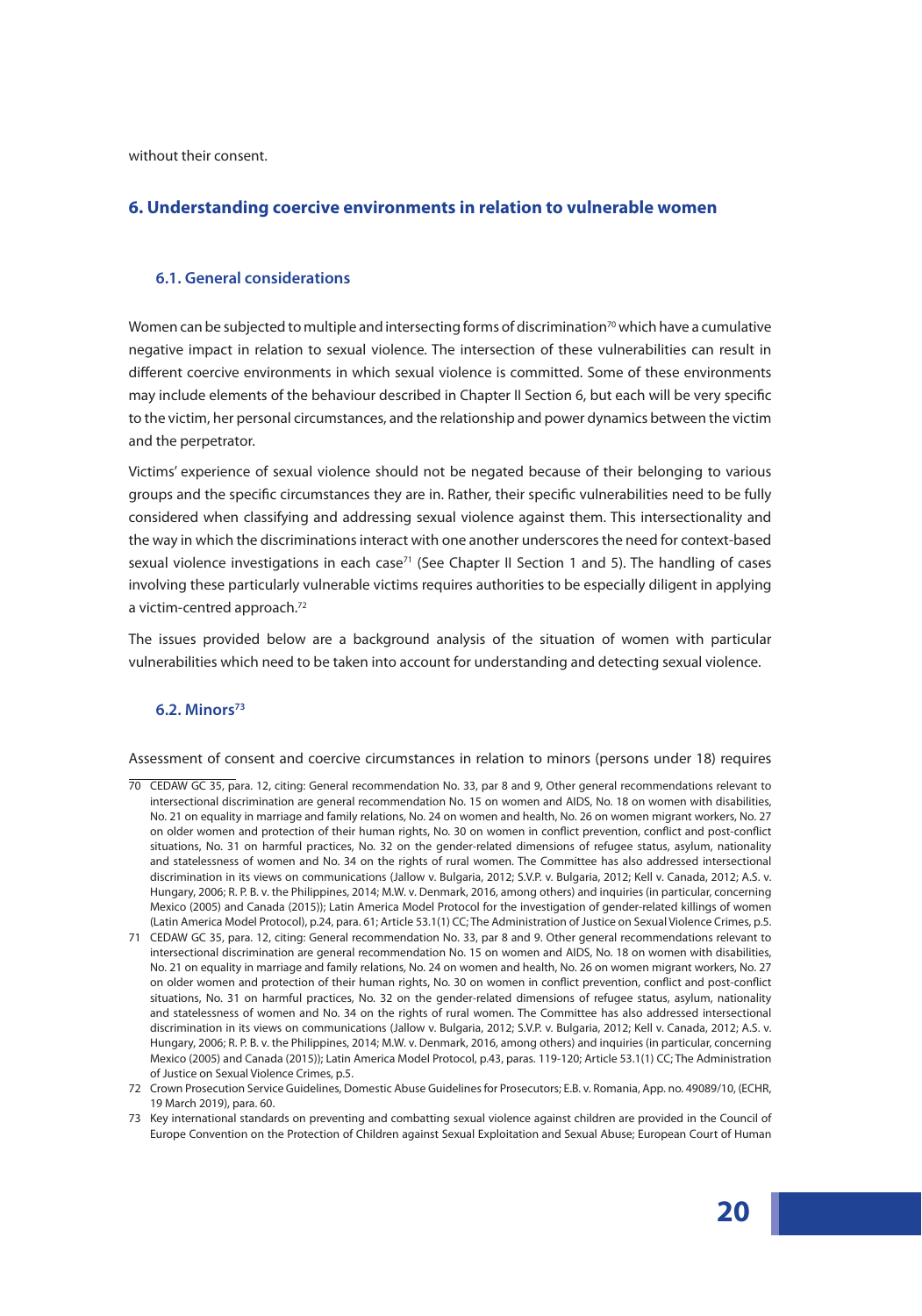a specific approach as compared to adult victims of sexual violence. Minors are more vulnerable to coercion since they are still developing psychologically and emotionally. They might not have formed sufficient skills to effectively understand and negotiate complex social situations,<sup>74</sup> which negates consent. Such situations might only rarely involve physical force and threats, or the helplessness of the victim might not be established, though they nevertheless constitute rape. Situations that could be considered as consensual sex in relation to adults might constitute sexual violence in relation to minors, particularly where the perpetrator is an adult engaging in sexual activities with a child who has not reached the legal age for sexual activities or where coercion/coercive circumstances are established, or the adult has a position of trust, authority or influence over the child, including within the family, or due to a particularly vulnerable situation of the child, notably because of a mental or physical disability or a situation of dependence. $75$ 

In particular, it needs to be considered that younger children are especially vulnerable to coercion, manipulation and grooming by adults or older children. Child victims of abuse are not likely to be able to recognise or name their experience as 'abuse' or 'exploitation'.

Children are particularly vulnerable to coercion through power relationships. They are especially vulnerable to abuse by an adult or older peer in the family or in a setting or relationship where there is a position of trust, dependence, or power.<sup>76</sup>

Under the current law in Georgia, consent given by a person under 16 is immaterial, and a sexual act committed by an adult against a minor constitutes a crime (Article 140 of the Criminal Code). If, as a result of a context-based investigation, it is found that the act was not in fact (in addition to in law) consensual, and not only in situations where there was no physical force or threat of force (see Chapter I, Sections 2.2.), the perpetrator should be charged with rape (Article 137), rather than with consensual sex with the minor.

In assessing coercive circumstances in relation to minors that negate apparent consent, investigators, prosecutors, and judges could consider the following factors provided by the United Kingdom Crown Prosecution Service:<sup>77</sup>

• **Limited financial resources and social network.** A minor's limited availability of options, resulting from their social/economic and/or emotional vulnerability, makes them particularly susceptible to coercion. Additionally, confinement to the home or a small social circle renders

Rights jurisprudence (such as M.C. v. Bulgaria, no. 39272/98 and Y. v. Slovenia, no. 41107/10; P.M. v. Bulgaria no. 49669/07; I.G. v. the Republic of Moldova no. 53519/07); UN Convention on the Rights of the Child and its Optional Protocol on the Sale of Children, Child Prostitution and Child Pornography; General Comment N12, 13 and 14 of the Committee on the Rights of the Child; United Nations Economic and Social Council Guidelines on Justice in Matters involving Child Victims and Witnesses of Crime, Resolution 2005/20, 2005; Committee of Ministers of the Council of Europe, Guidelines of the Committee of Ministers of the Council of Europe on child-friendly justice, 2010; Barnahus Quality Standards, Guidance for Multidisciplinary and Interagency Response to Child Victims and Witnesses of Violence, 2017; International Protocol on the Documentation and Investigation of Sexual Violence in Conflict - Best Practice on the Documentation of Sexual Violence as a Crime or Violation of International Law, Second Edition: March 2017, Chapter 16 and 17. Local standards are provided in the Criminal Code of Georgia Art. 137-141; Juvenile Justice Code; Code on the Rights of the Child and Law on Violence against Women and Domestic Violence.

<sup>74</sup> Changes in Adolescents' Risk Factors Following Peer Sexual Coercion: Evidence for a Feedback Loop, Cambridge University Press, (2012).

<sup>75</sup> The Council of Europe Convention on Protection of Children against Sexual Exploitation and Sexual Abuse, also known as "The Lanzarote Convention", Article 18.

<sup>76</sup> UNICEF Preventing and Responding to Child Sexual Abuse and Exploitation: Evidence review, p. 26.

<sup>77</sup> Crown Prosecution Service Guidelines, CPS Guidelines on Prosecuting Cases of Child Sexual Abuse and Toolkit for addressing consent.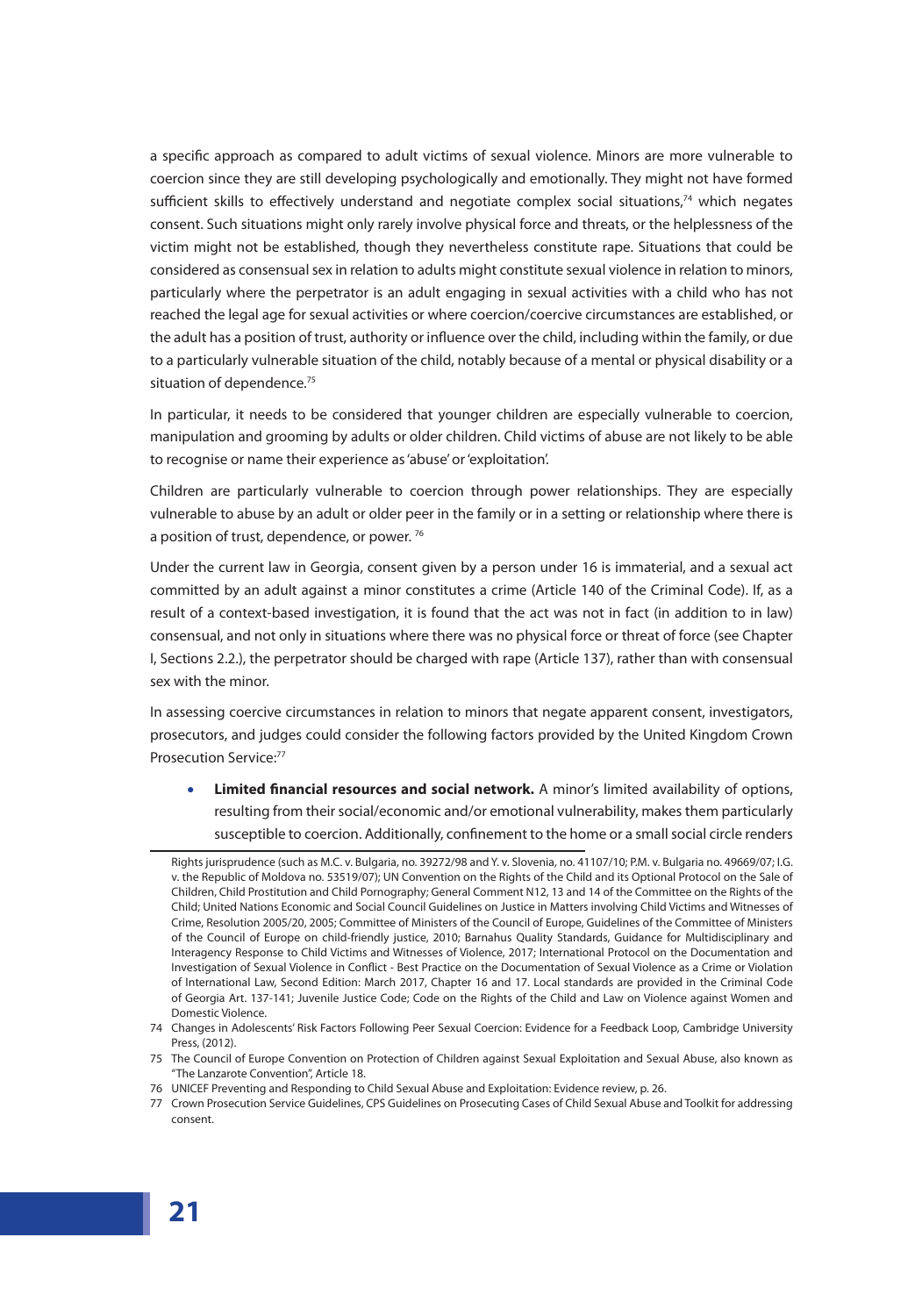the minor unable to escape manipulation and will result in the sexual violence being less likely to be noticed.

- **Seemingly consensual situations.** Minors may engage in seemingly "consensual" relationships and sex for attention, accommodation, gifts or items, or the promise of love and affection. Minors might initially refuse to identify as a "victim" of sexual violence, believing that they were in a genuine, loving, and non-abusive relationship with their perpetrator, not recognising the coercive circumstances of their situation Considering this and given the local social and cultural environment in Georgia, promising marriage in return for sex could also be seen as a seemingly consensual relation, which in fact could be coercive and negate genuine consent.
- **Vulnerability factors.** Minors may be particularly at risk of coercion and sexual violence when they experience any of the following:
	- lacking friends from the same age group;
	- low self-esteem or self-confidence;
	- learning or developmental disabilities;
	- unsure about their sexual orientation or unable to disclose sexual orientation to their families;
	- living in a chaotic or dysfunctional household (including parental substance use, domestic violence, parental mental health issues, parental criminality), homeless, or living in temporary or unstable housing situations;
	- history of abuse (including familial child sexual abuse, risk of forced marriage, risk of 'honour' based violence, physical and emotional abuse and neglect);
	- exposure to gang association either through relatives, peers or intimate relationships (in cases of gang associated child sexual exploitation only);
	- having friends at school or elsewhere who are sexually exploited or otherwise victims of sexual violence.

**When both parties are minors,** for examining whether the act was consensual, the following could be relevant:

- The relative ages of both parties;
- The existence of and nature of any relationship;
- The sexual and emotional maturity of both parties and any emotional or physical effects as a result of the conduct.78

Cases of experimentation, in general, among minors close in age and development, should not be regarded as criminal offences in the absence of coercion, exploitation or abuse of trust.<sup>79</sup>

# **6.3. Victims of domestic violence**

Victims of domestic violence are very often subjected to sexual violence. However, women in abusive relationships may not recognise or be ready to acknowledge that they have been subjected to sexual

<sup>78</sup> Crown Prosecution Service Guidelines, CPS Legal Guidance on Rape and Sexual Offences - Chapter 12: Sexual Offences and Youths.

<sup>79</sup> Crown Prosecution Service Guidelines, CPS Legal Guidance on Rape and Sexual Offences - Chapter 12: Sexual Offences and Youths.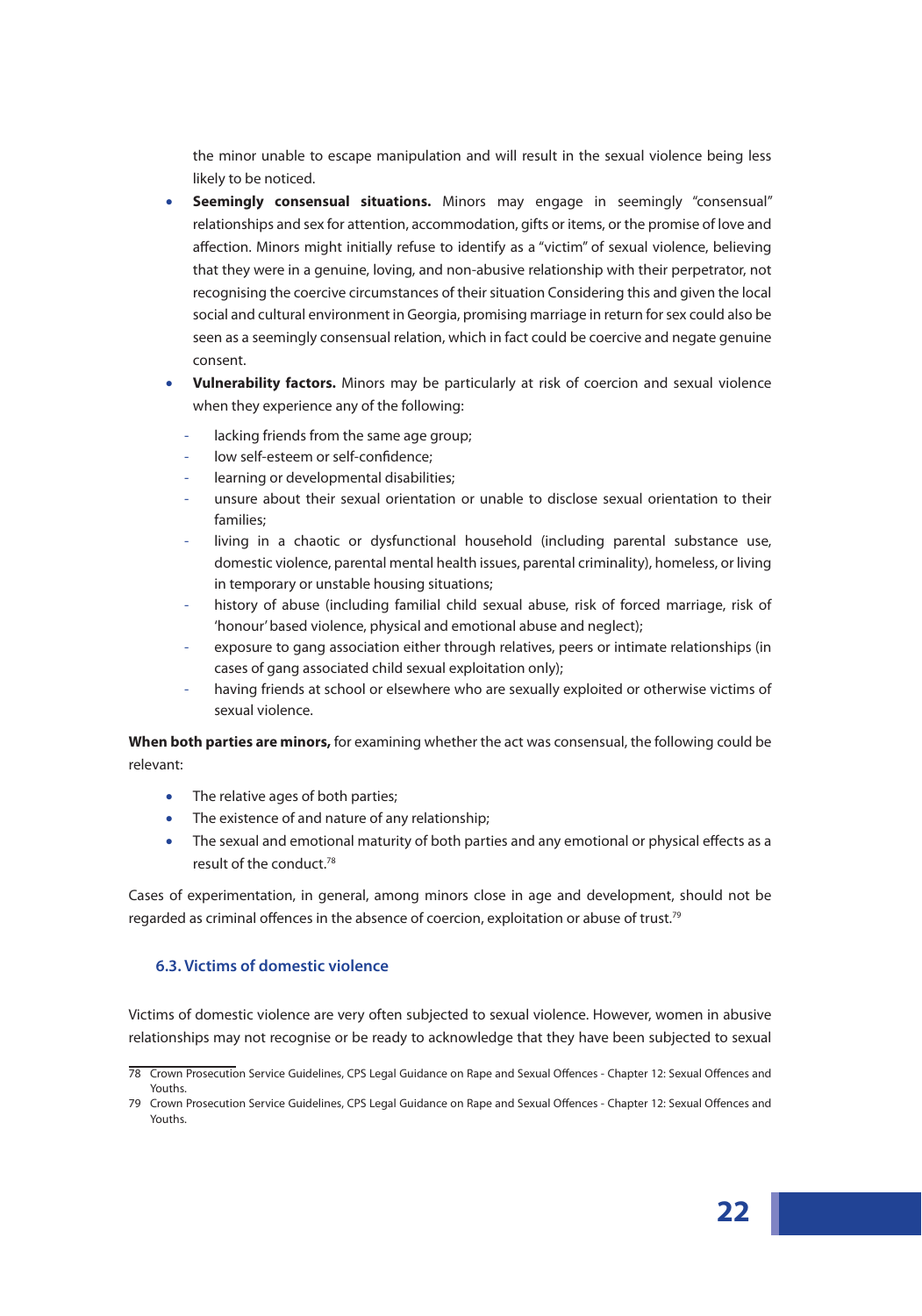violence.<sup>80</sup> This might happen as a result of various circumstances, including:

- Some women might view any kind of sexual intercourse (consensual or non-consensual) as their "marital duty'', not recognising the abuse is a crime;
- They may be convinced that no one will believe them, or that they provoked the abuse;
- They may feel shame or fear bringing disgrace on their family by reporting the incident;
- They may only turn to the authorities when the pattern of violence becomes unbearable or rises to extreme levels.

Commonly, victims who do report domestic violence will disclose only physical assault and will withhold or deny information about sexual violence.<sup>81</sup> However, sexual violence, whether in a familial or other intimate relationship, often happens within a pattern of controlling or coercive behaviour. This can include physical, psychological and economic violence, sexual harassment, stalking or other kinds of abuse by intimate partners or persons in an intimate relationship.<sup>82</sup> The perpetrators may be highly manipulative.<sup>83</sup>

Victims may wish to return to or remain in their abusive relationship for a wide variety of reasons, some of which may be linked to their coercive environment. They may be afraid of the perpetrator and not want to aggravate the situation. They may have no other home. They may be financially dependent on the perpetrator or under family pressures.<sup>84</sup> This makes it especially important to understand and examine the wider context of the relationship.<sup>85</sup>

Most victims of domestic violence experience a "cycle of abuse", typically characterised by a build-up of tension over a period of time, punctuated by an assault or violent episode, followed by a period of reconciliation. As the violence may not be constant, victims may want to believe their abuser's assurance that it would not happen again; they may even feel responsible for the abuse. Victims may love their abusive partner and want to return to them, not want to get them into trouble, or want to stay in the relationship to remain close to their children, or because they feel needed, particularly where the constant abuse has eroded their confidence and feeling of self-worth.

In context, what may initially be seen as the victim's consent to sexual contact may actually be the victim's way of coping with or adapting to her coercive environment and avoiding other harmful consequences.<sup>86</sup> This does not negate the fact, however, that abuses have been committed, and therefore any sexual violence committed in the above circumstances should be classified and recognised as a serious crime which requires prosecution, together with other forms of domestic violence.

# **6.4. Ethnic minorities**

Intersecting forms of discrimination against women from ethnic minorities must be taken into account to understand sexual violence against them. In some cases, sexual violence might be committed with 80 Crown Prosecution Service Guidelines, Domestic Abuse Guidelines for Prosecutors, Canadian Framework for Collaborative

- 81 Canadian Framework for Collaborative Police Response on Sexual Violence, 2019, p.18.
- 82 Explanatory Report, Articles 42, 181; National Research on Domestic Violence in Georgia, pp, 12-13;
- 83 Crown Prosecution Service Guidelines, Controlling or Coercive Behaviour in an Intimate or Family Relationship.
- 84 Preventing and Combatting Domestic Violence Against Women, A learning resource for training law enforcement and justice officers, January 2016, p.51;
- 85 Crown Prosecution Service Guidelines, Domestic Abuse Guidelines for Prosecutors; The Administration of Justice on Sexual Violence Crimes, pp.5, 17.
- 86 Crown Prosecution Service Guidelines, Domestic Abuse Guidelines for Prosecutors.

Police Response on Sexual Violence, 2019, p.18.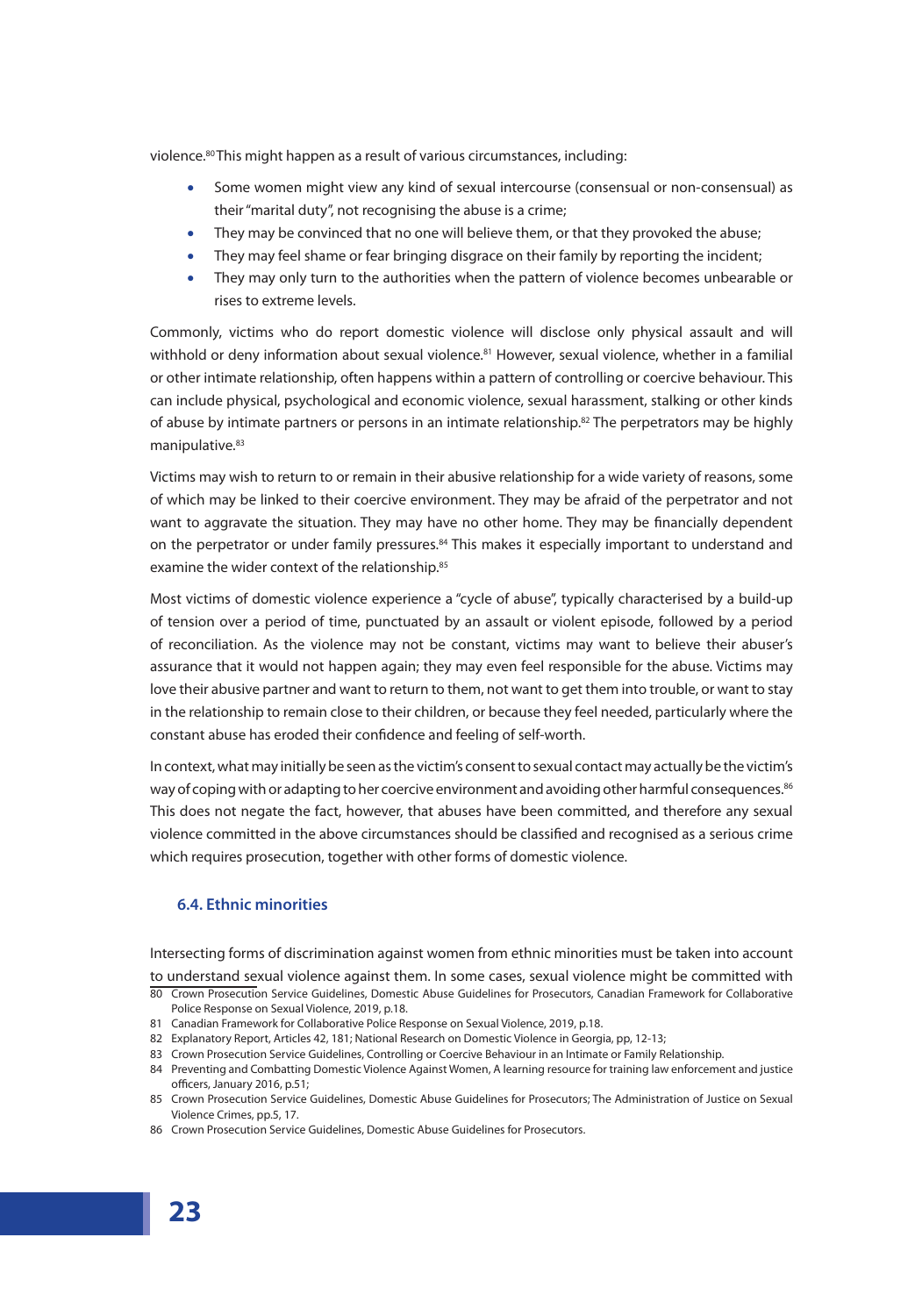the motive of intersectional discrimination (See Chapter II Section 7), and in other cases, discriminatory environment might make ethnic minorities more vulnerable to abuse.

This includes language barriers that hinder access to information and diminish or preclude access to services provided by the government and non-governmental organisations.<sup>87</sup> The language limitations of such women may also be exploited by their abusers.<sup>88</sup> They may live in isolated villages, far from police services and with limited access to public transport.

Conservative culture, strict social norms and families rooted in patriarchal traditions might be particularly manifest among women in ethnic minority communities, preventing them from reporting the abuse. Virginity is highly valued, which also contributes to the stigma around sexual violence being strong.

In addition, dependence on spouses (financial and otherwise), child marriages, lack of access to quality education and employment and lack of integration with the dominant ethnic community present various barriers to uncovering sexual abuse. Reporting sexual violence, including marital rape, might lead to the woman being shunned by her family and community or subjected to so-called honourbased crimes. These specific circumstances should influence any evaluation of consent.

Based on the above, violence against ethnic minority women may only come to light when victims suffer injuries, which then cannot be ignored by the authorities. A risk assessment, and measures to be taken to ensure the victim's safety, security and confidentiality of the information is therefore of the utmost importance.

### **6.5. Victims of forced marriage**

Forced marriage, including bride kidnapping, already constitutes a situation where consent is negated.

Bride kidnapping is a harmful practice and a form of forced marriage, which involves abducting a girl or a woman for the purpose of marriage. This act of force creates a coercive environment which is often characterised by physical and psychological violence, overcoming the will of the victim. In these cases, sexual violence is very often used as a tool to prevent the victim from leaving, making her agree to marriage and stopping her from reporting to the police, since sexual intercourse is viewed to decrease her "value", dishonour her and make her unsuitable for marriage.

Forced marriages, including bride kidnapping, automatically create coercive circumstances that negate consent for sexual intercourse and further evidence should not be required to establish the lack of consent. Therefore, sex as a consequence of bride kidnapping can be classified as rape committed by physical or psychological violence, based on the circumstances of the crime.

#### **6.6. Women with disabilities**

Persons with disabilities are much more likely to be subjected to sexual violence than persons without disabilities.<sup>89</sup> Some women may be specifically targeted because they suffer from some form of disability.90 Perpetrators might choose to target women with disabilities because they believe that

<sup>87</sup> Crown Prosecution Service Guidelines, Domestic Abuse Guidelines for Prosecutors.

<sup>88</sup> Crown Prosecution Service Guidelines, Domestic Abuse Guidelines for Prosecutors.

<sup>89</sup> The Prosecutors' Resource on Sexual Violence Cases Involving Victims With Intellectual Disabilities, AEQUITAS, 2019, pp. 1-2.

<sup>90</sup> Crown Prosecution Service Guidelines, Domestic Abuse Guidelines for Prosecutors.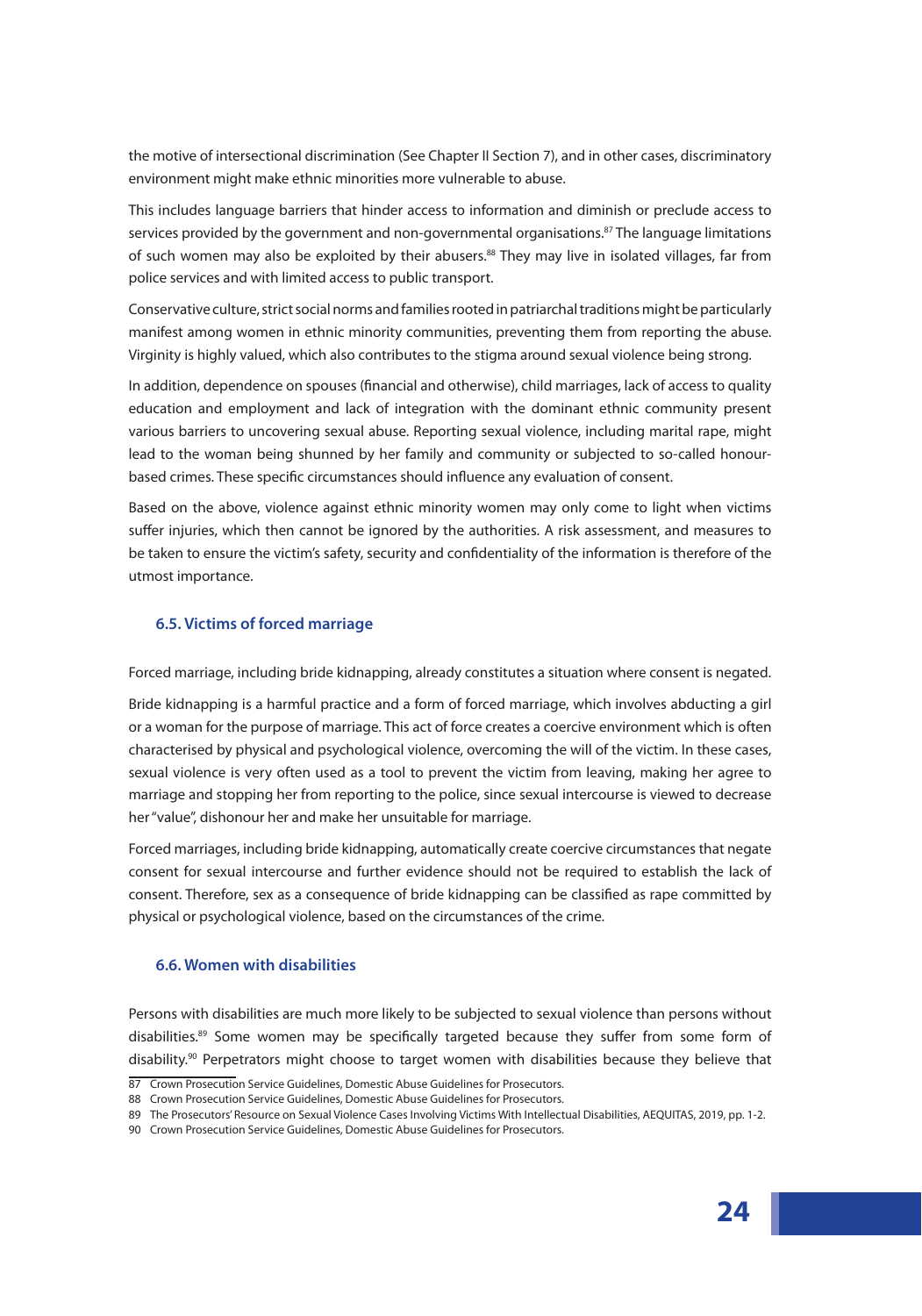they can get away without punishment more easily, since the victims could face additional barriers to reporting and proving that they suffered the crime.

An abuser of a woman with disabilities can often be her caregiver.<sup>91</sup> The abuser may use the specific disabilities of their victims to coerce and control them, including: neglect; violence and other bullying; the removal or control of communication aids and the refusal to assist in communicating; the denial of personal mobility and accessibility; the refusal to assist with daily activities such as bathing, menstrual and/or sanitation management, dressing and eating; the withholding of food or water; bullying, verbal abuse and ridicule on the grounds of disability; and the general exercise of control, for example by restricting face-to-face or virtual access to family, friends or others.<sup>92</sup> Such restrictions and control create a coercive environment and sexual violence in such circumstances can be classified as committed with psychological violence, economic violence, abusing the helplessness of the victim, or all of the above.

Even though rape is about power and control, not about desirability, evidence provided by a woman with physical, mental, or intellectual disabilities may be considered unreliable based on discriminatory or stereotyped ideas. Examples of these may include such things as an assumption that her condition prevents her from providing an accurate account of the circumstances of the case or that a woman with disabilities would not be sexually desirable so could not have been targeted for rape. There also is a common assumption that women with disabilities are hypersexual and that they "provoke" sexual intercourse. These prejudices may be reinforced by the fact that sometimes victims with disabilities cannot consistently or comprehensively report the events of an incident or may refer to substantially different details that are not related to the incident in question. Mental and/or intellectual disabilities can give rise to the discriminatory impression that victims do not understand what violence is.

#### Determining competency and capacity to consent in relation to victims with intellectual disabilities

The Prosecutors' Resource on Sexual Violence Cases Involving Victims with Intellectual Disabilities<sup>93</sup> by AEQUITAS provides very helpful guidance on examining some of the most problematic issues in the criminal justice processes when it comes to sexual violence against women with intellectual disabilities.

AEQUITAS suggests that in the criminal justice processes, there are two separate issues to assess in relation to sexual violence against women with intellectual disabilities:

- 1. Whether intellectual disability has affected the victim's competency to testify in Court;
- 2. Whether intellectual disability affected the victim's ability to consent to sexual activity.

A victim with an intellectual disability may have the capacity to testify in Court, but lack capacity to consent to sexual activity, and vice versa.

"Competency" refers to the victim's ability to distinguish truth from falsehood, to understand the duty to tell the truth, and to communicate in a manner that can be understood. All adults are generally presumed to be competent to testify; however, when the victim has an intellectual disability, it may be necessary to conduct a forensic examination to determine competency. Such an examination should not be conducted automatically in every case where a person has intellectual disability, but only when there are substantial grounds to assume that the disability can affect a person's competency. Establishing

<sup>91</sup> Crown Prosecution Service Guidelines, Domestic Abuse Guidelines for Prosecutors.

<sup>92</sup> General comment No.3 (2016) on women and girls with disabilities, Committee on the Rights of Persons with Disabilities, CRPD/C/GC/3; Crown Prosecution Service Guidelines, Domestic Abuse Guidelines for Prosecutors.

<sup>93</sup> The Prosecutors' Resource on Sexual Violence Cases Involving Victims with Intellectual Disabilities, AEQUITAS.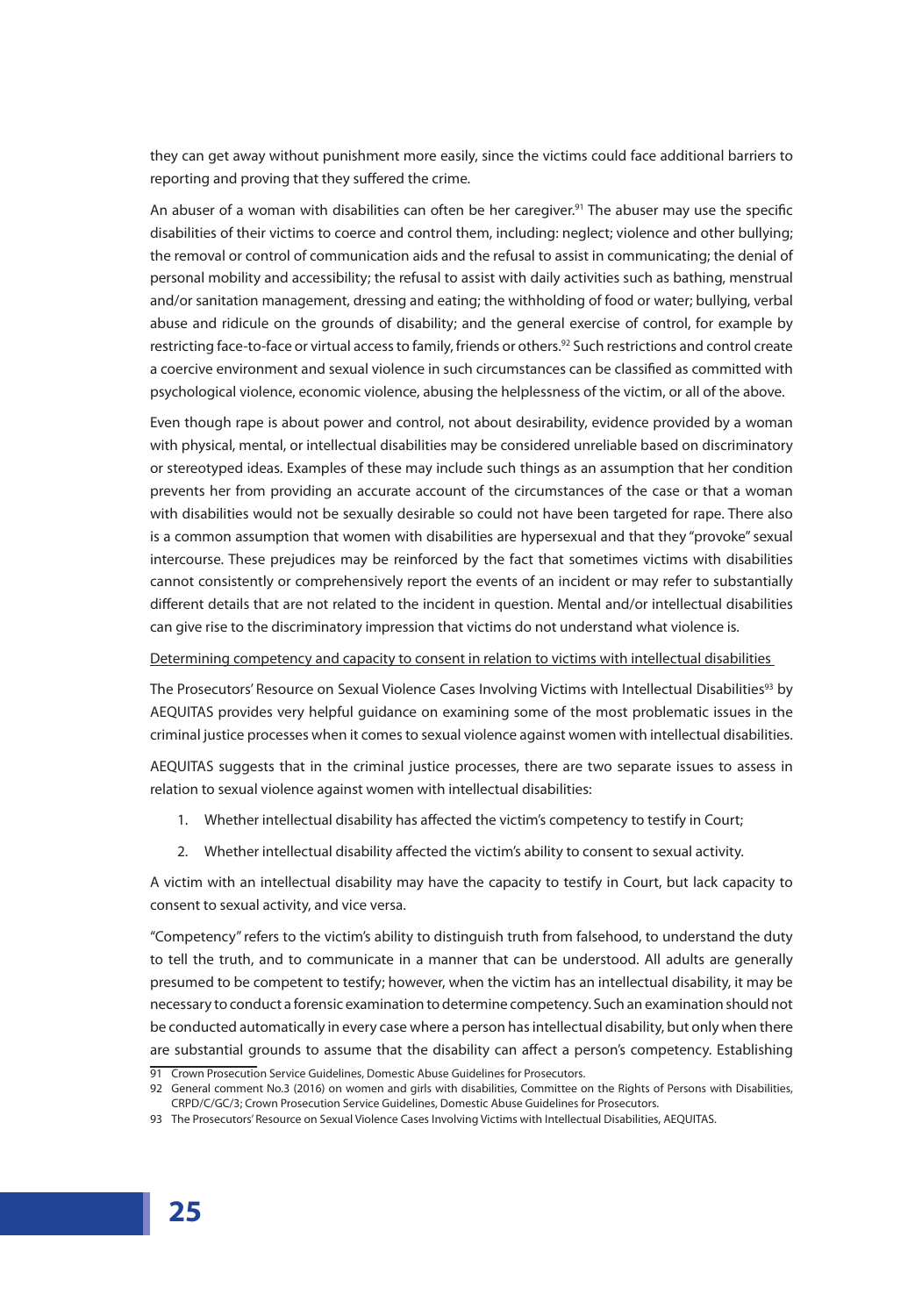competency should, neither formally or informally, be understood as examining credibility of the victim by forensic examination - which is prohibited by the legislation in force.

To assess "capacity to consent'', as opposed to "competency'', the following issues should be considered:

- 1. The victim's understanding of a sexual act the sexual nature of the contact;
- 2. The victim's understanding of the unique circumstances surrounding the sexual act.

To analyse whether the victim understands the sexual nature of the contact, examining the following issues might be helpful:<sup>94</sup>

- What does the victim know about sexual activity in general?
- What does the victim know about the specific type of sexual activity at issue?
- Has the victim received sex education?
- Are there support people (e.g., family, friends, advocates, providers) with whom the victim can discuss issues of sexuality?

To analyse whether the victim understands and is capable of consenting to or refusing the sexual act, the following issues should be looked at:<sup>95</sup>

- Is the victim able to understand the facts and choices they have in these circumstances?
- Does the victim understand they can say "no" to the sexual act?
- Is the victim able to weigh the consequences of their choice and to understand how it might affect them?
- Is the victim capable of recognising or reporting unwanted sexual advances or abuse?

It might also be helpful for an investigator/prosecutor to examine whether the victim is able to effectively communicate their decision to consent or to refuse to engage in the sexual activity. In connection to this, it should also be determined whether the victim is familiar with the possible risks or consequences of the sexual activity. To examine this, the following should be looked at:

- Does the victim understand safe sex practices, including those to avoid pregnancy or sexuallytransmitted infections?
- Does the victim understand the consequences of potential pregnancy and childbearing?<sup>96</sup>

To examine the context in which the sexual activity occurred, the following should be considered:

- Are there indications of coercion?
- Was there undue pressure or an imbalance of power (e.g., was the perpetrator a family member, care provider, staff member, or someone the victim felt must be obeyed)?<sup>97</sup>

AEQUITAS further notes that while victims with intellectual disabilities may be particularly vulnerable to sexual exploitation, many people with intellectual disabilities have the capacity to consent to sexual activity under non-exploitive conditions. People with intellectual disabilities, who are capable of making informed decisions, are as entitled to enjoy non-exploitive intimate relationships as people without disabilities, even where protective parents, family members, and others might find it difficult to accept that the person with the disability was acting freely. If it is determined that a woman was acting freely,

<sup>94</sup> The Prosecutors' Resource on Sexual Violence Cases Involving Victims with Intellectual Disabilities, AEQUITAS, p.3

<sup>95</sup> The Prosecutors' Resource on Sexual Violence Cases Involving Victims with Intellectual Disabilities, AEQUITAS,p.3.

<sup>96</sup> The Prosecutors' Resource on Sexual Violence Cases Involving Victims with Intellectual Disabilities, AEQUITAS.

<sup>97</sup> The Prosecutors' Resource on Sexual Violence Cases Involving Victims with Intellectual Disabilities, AEQUITAS.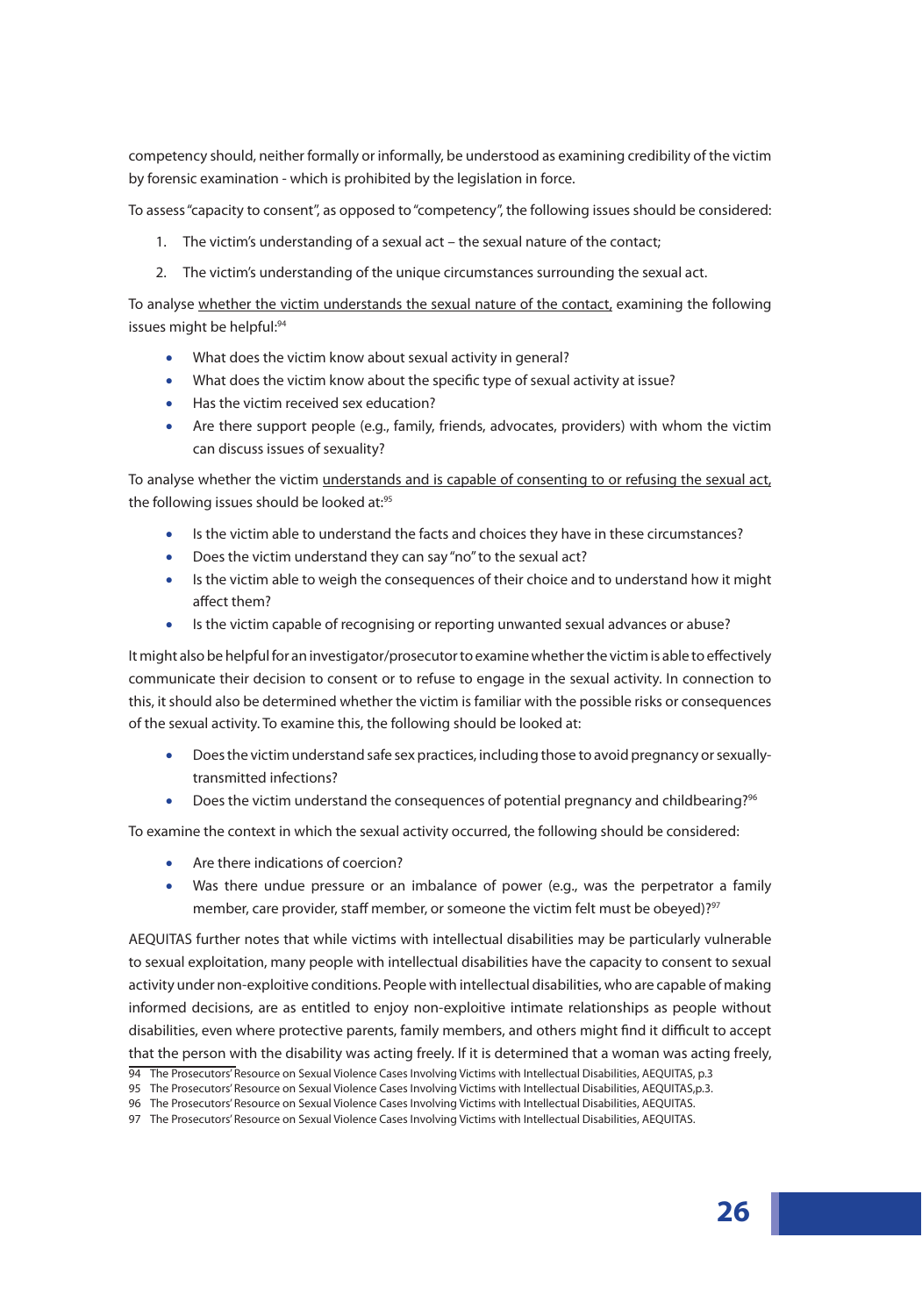instead of initiating criminal proceedings, a social worker or other advocate may consider referring the family for appropriate services to support their family member with an intellectual disability.<sup>98</sup>

Similarly, the courts in England and Wales have examined the following factors to determine whether a person with intellectual disabilities has the capacity to consent. These include examining whether the person has sufficient knowledge and understanding of: the nature and character of the act of sexual intercourse, the reasonably foreseeable consequences of sexual intercourse, the capacity to choose whether or not to engage in it, the capacity to decide whether to give or withhold consent to sexual intercourse and, where relevant, to communicate their choice.<sup>99</sup> Further, a person must have a basic understanding of the mechanics and consequences of the physical act, including that vaginal intercourse may lead to pregnancy and/or significant ill-health and that those risks can be reduced by precautions such as a condom.<sup>100</sup>

Women admitted to psychiatric hospitals (public or private) under the guardianship and responsibility of the State are particularly exposed to situations of abuse due to their reduced ability to report or others' disbelief of their word. According to the Inter-American Commission on Human Rights (IACHR), the characteristics of sexual violence in health institutions require special procedures for the complaint, investigation, and judicial process, considering the specific circumstances the victims might face and the power imbalance in relations between doctor-patient.<sup>101</sup>

#### **6.7. Drug users, homeless or migrant women with uncertain residence status**

Women made vulnerable by specific circumstances, including women drug users and migrant women with uncertain residence status, may be exploited by an abuser since women fear that they may be "outed" to authorities and punished for their drug use or illegal residence.<sup>102</sup>

In addition, women drug users may be reliant on their abuser for drugs; women who are homeless may depend on their abuser for shelter. Migrant women or asylum seekers may be socially or linguistically isolated or find themselves unable to leave an abusive situation because of their lack of knowledge of, or access to available services.<sup>103</sup> Some may have been victims of abuse in their own countries, increasing their vulnerability.<sup>104</sup>

#### **6.8. Women in prostitution**

Women in prostitution are particularly vulnerable to many forms of sexual violence. Because of their engagement in prostitution, women are stigmatised, perceived as immoral, untrustworthy, and undeserving of protection. Often, women in prostitution are not considered as victims of sexual violence, since they are perceived as perpetually consenting to sex. Prostitution can also be the basis of discriminatory motive of the perpetrator in committing sexual violence (See Chapter I Section 6.8.).

<sup>98</sup> The Prosecutors' Resource on Sexual Violence Cases Involving Victims with Intellectual Disabilities, AEQUITAS

<sup>99</sup> See e.g. D CC v LS [2006] EWHC 1544 (Fam), para. 12.

<sup>100</sup> See e.g. A Local Authority v. H, EWHC 49 (COP), Case No: COP11895254, Approved Judgment, 27 January 2012, para. 23.

<sup>101</sup> "Access to justice for women victims of sexual violence: education and health, IACHR (2011)"http://www.oas.org/es/cidh/ mujeres/docs/pdf/VIOLENCIASEXUALEducySalud.pdf.

<sup>102</sup> Crown Prosecution Service Guidelines, Domestic Abuse Guidelines for Prosecutors.

<sup>103</sup> Explanatory Report, para. 53; Crown Prosecution Service Guidelines, Domestic Abuse Guidelines for Prosecutors.

<sup>104</sup> Explanatory Report, para. 53; Crown Prosecution Service Guidelines, Domestic Abuse Guidelines for Prosecutors.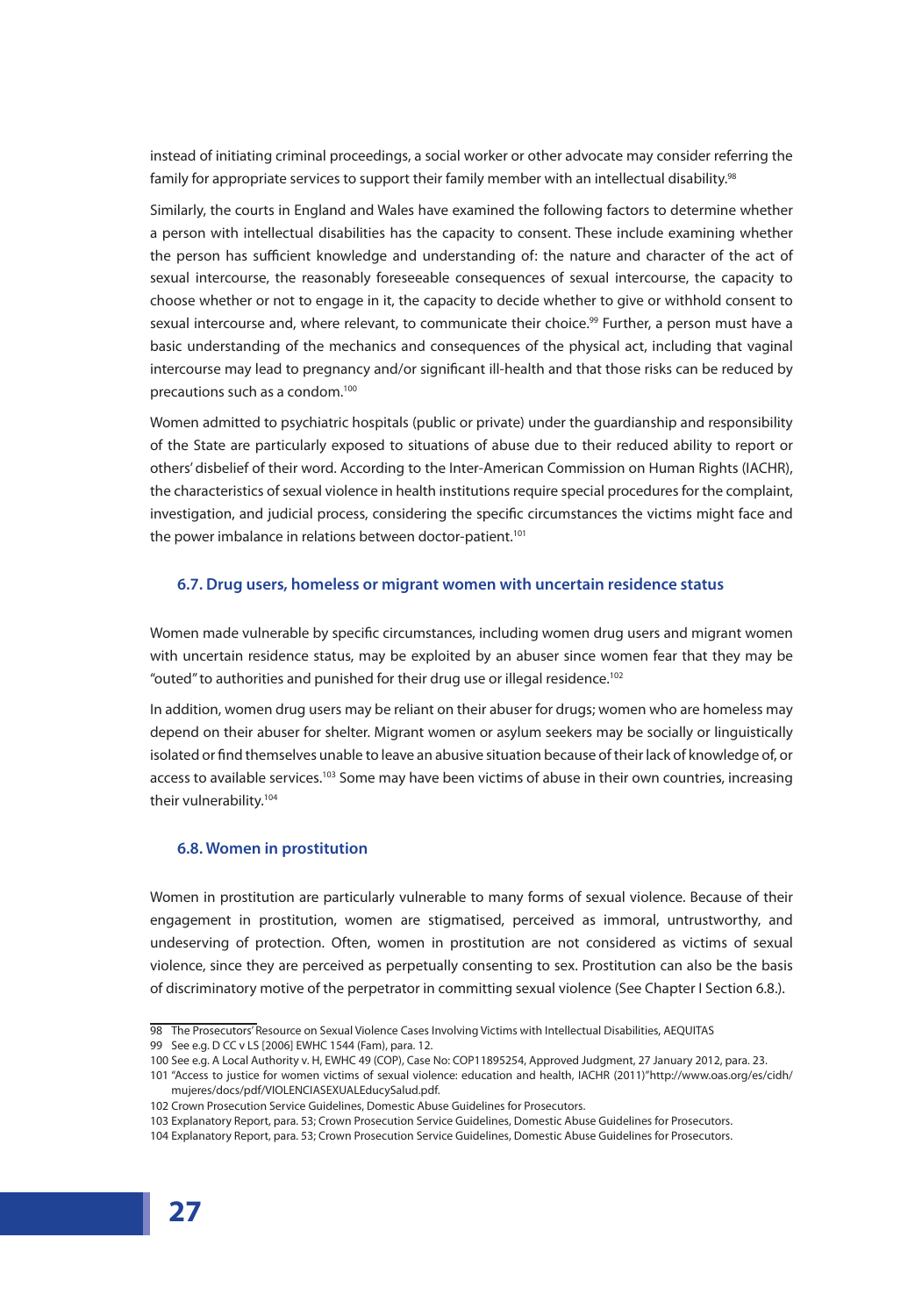Women in prostitution generally have a fear or distrust of the government and police because they are afraid of being arrested or deported, or because they have had adverse experience with law enforcement.<sup>105</sup>. For example, Georgian legislation penalises women for prostitution (Administrative Penalties Code of Georgia, Article 172<sup>3</sup>), rather than recognising them as victims of human rights violations by those who use and exploit them in prostitution. Reporting sexual violence crimes to the authorities could put women in prostitution at risk of administrative or criminal sanctions for prostitution or acts related to prostitution.<sup>106</sup> This contributes to a climate of impunity for perpetrators, who will target women in prostitution, believing that they will go unpunished, as the women in prostitution may be unlikely to report the abuse for the reasons given, or if reported, will likely not be believed.

Additionally, a woman in prostitution may be subject to numerous intersecting vulnerabilities, e.g. she may also be a victim of domestic violence; a migrant; homeless; a member of an ethnic minority; HIV positive; or a drug user. Many times, extreme poverty forces women into prostitution. As a result, their individual experiences of coercive circumstances will differ vastly, as well as their responses to sexual violence.

The abuser can be a person in authority, extorting sex from his victim in return for not revealing her status or for some other reason. The abuser can also be a police officer, who might sexually exploit women in return for not penalising them, which creates an additional barrier to reporting sexual violence.<sup>107</sup>

It is common for there to be trauma-bonding between the prostituted woman and her pimp, which can make it difficult for her to establish relationships with those who try to help her. As a coping or survival skill, prostituted women may even develop loyalties and positive feelings toward their pimp or try to protect them from the authorities. Sometimes they feel that it is their fault that they are in this situation.<sup>108</sup>

This does not however imply that they have not been subjected to violence and that perpetrators should not be brought to justice.

#### **6.9. Vulnerabilities connected to sexual orientation and gender identity**

Individuals might be specifically targeted for sexual violence because of their actual or perceived sexual orientation and gender identity. Because of widespread discrimination, sexual violence can be used against these persons to punish them for their "immoral" behaviour and for going against "national values", which promote heterosexuality and a traditional understanding of family. Individuals made vulnerable based on their sexual orientation and gender identity can also be prevented from defending their constitutionally guaranteed rights, such as freedom of assembly and freedom of expression.

Transgender women are particularly vulnerable to sexual violence – and prevalence of this abuse is high.109 Prostitution is often one of their few options to earn a living and due to entrenched discrimination

<sup>105</sup> Gender-based violence against sex workers and barriers to accessing justice: International Standards and experience in Georgia, p. 26; Victims of prostitution and trafficking: a Rape Crisis Center Response.

<sup>106</sup> Gender-based violence against sex workers and barriers to accessing justice: International Standards and experience in Georgia, pp.6, 16-17, 26.

<sup>107</sup> It also needs to be noted that an evaluation must be conducted to determine if the SV victim is a victim of human trafficking. 108 Victims of Prostitution and Trafficking: a Rape Crisis Centre Response, p. 19.

<sup>109</sup> World Health Organization, United Nations Population Fund, Joint United Nations Programme on HIV/AIDS, Global Network of Sex Work Projects, The World Bank. Implementing comprehensive HIV/STI programmes with sex workers: practical approaches from collaborative interventions. Geneva: World Health Organization; 2013.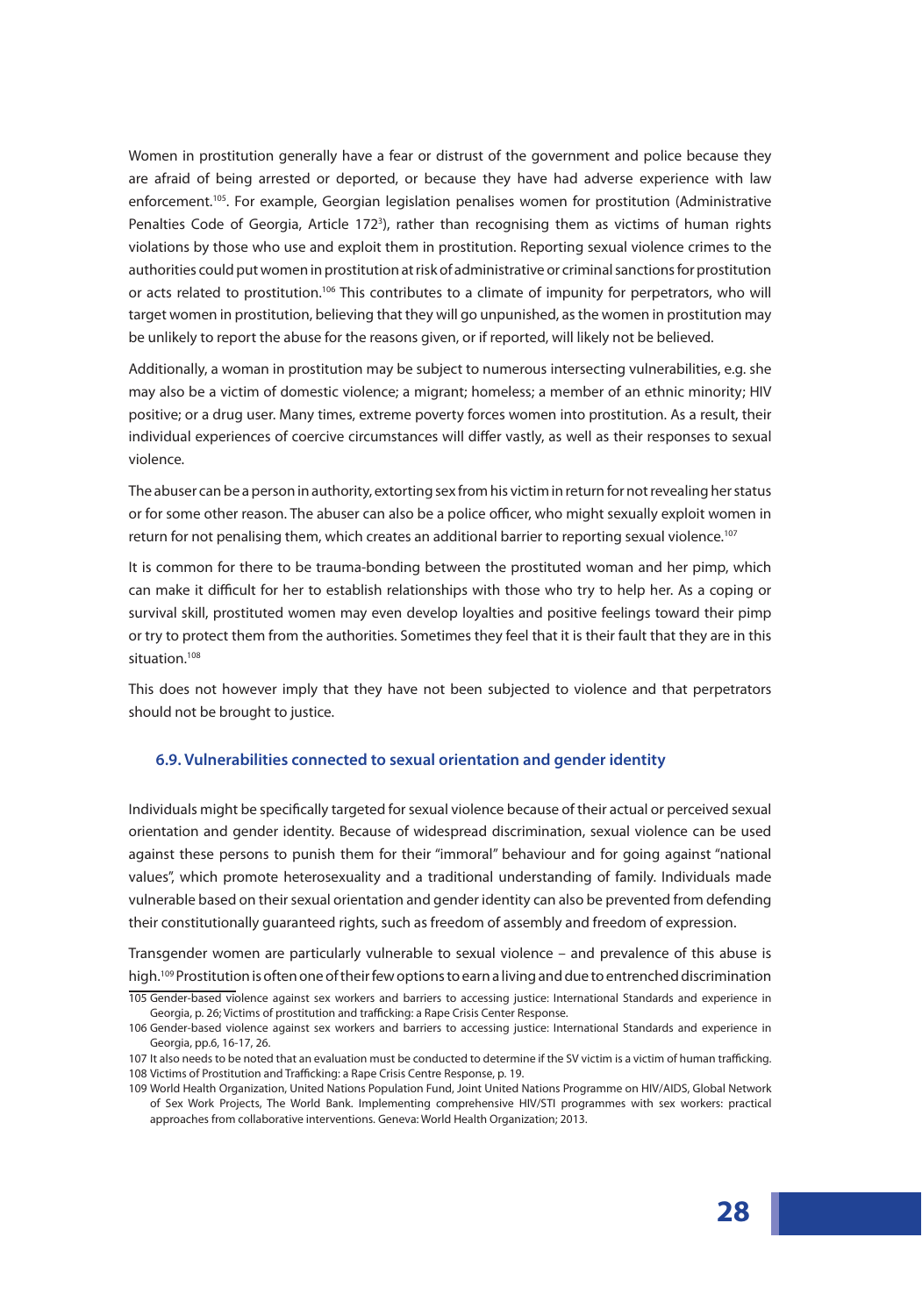and stigma, transgender women find it particularly difficult to access support. This also makes it easier for perpetrators to exploit their situation to commit sexual violence.

Individuals deprived of their liberty also face risks of sexual violence and acts of violence and discrimination at the hands of security personnel, on the basis of sexual orientation and gender identity.<sup>110</sup>

Additionally, in some places, lesbian and bisexual women might be subjected to sexual violence as a hate crime, with the purpose of "correcting" the sexual orientation of the victim.<sup>111</sup> Such practice serves to "reform" victims by "correcting" their sexual orientation in accordance with established gender roles. It is used as a method of punishment against lesbian and bisexual women and gender nonconforming individuals, demonstrating the link between homophobia and sexism.<sup>112</sup> Lesbian, bisexual and transgender people may also be subjected to forced marriage and sexual violence in the context of such a "marriage."<sup>113</sup>

Some additional barriers to lesbian, bisexual, transgender, intersex, and queer women reporting sexual violence include:

- Fear of homophobia/biphobia/transphobia and additional victimisation by service providers;
- Fear that law enforcement will not take sexual violence seriously, particularly when both victim and perpetrator are of the same sex;
- Fear of coming out and loss of home, family, or shelter as a result, or being subjected to physical violence as a result;<sup>114</sup>
- Fear that law enforcement and service providers will violate confidentiality and disclose information about their sexual orientation to third parties;
- Fear of losing support from the LGBTQI+ community, some of whose members consider such problems as sexual violence should not be disclosed since they contribute to strengthening negative perceptions against the LGBTQI+ community. As LGBTQI+ persons often lack support from family and friends, their community support is often essential for them;
- Internalised homophobia making the victims believe that homosexuality is a pathology, that

<sup>110</sup> Violence against LGBTI persons, IACHR, 2015, para. 148.

<sup>111</sup> Violence against LGBTI persons, IACHR, 2015, para. 170.

<sup>112</sup> In the case of 'corrective' or 'punitive' rape, women, and occasionally men, are singled out and brutally raped because they happen to be, or are perceived to be, lesbian or gay. Part of a wider pattern of sexual violence, attacks of this kind commonly combine a fundamental lack of respect for women, often amounting to misogyny, with deeply-entrenched homophobia" - T, Navi Pillay, The shocking reality of homophobic rape, The Asian Age 20 June 2011. http://newsarchive. ohchr.org/EN/NewsEvents/Pages/DisplayNews.aspx?NewsID=11229&LangID=E . A/HRC/4/34/Add.1, paras. 633. Both the Committee on the Elimination of Discrimination against Women and the Special Rapporteur on violence against women have addressed so-called "curative" or "corrective" rape, perpetrated by men who claim their intent is to "cure" women of their lesbianism - Concluding Observations of CEDAW on South Africa CEDAW/C/ZAF/CO/4, para. 39; report of the Special Rapporteur on her mission to Kyrgyzstan A/HRC/14/22/Add.2, para. 38. Concluding Observations of CEDAW Committee on South Africa,CEDAW/C/ZAF/CO/4, paras. 39-40. Annual report of the United Nations High Commissioner for Human Rights and reports of the Office of the High Commissioner and the Secretary-General, Discriminatory laws and practices and acts of violence against individuals based on their sexual orientation and gender identity,'A/HRC/19/41'.

<sup>113</sup> See A/HRC/19/41, paras. 66-67; A/HRC/16/44, paras. 23-24; E/CN.4/2002/106, para. 90-92; E/CN.4/2002/83, paras. 57 and 101- 102; and A/61/122/Add.1, paras. 57, 73, 84 and 151. The study conducted by WISG in 2012 found that 26% (N=39) of the persons interviewed were either forced to marry or experienced pressure because of not being married. In 2014 this number rose to 34%.

<sup>114</sup> The study conducted by WIST in 2010 found that 72.2% of those interviewed said negative attitudes from society prevented them from coming out "Research of Sexual and Self-destructive Behaviour in LB Group", WIST. 2010, Tbilisi.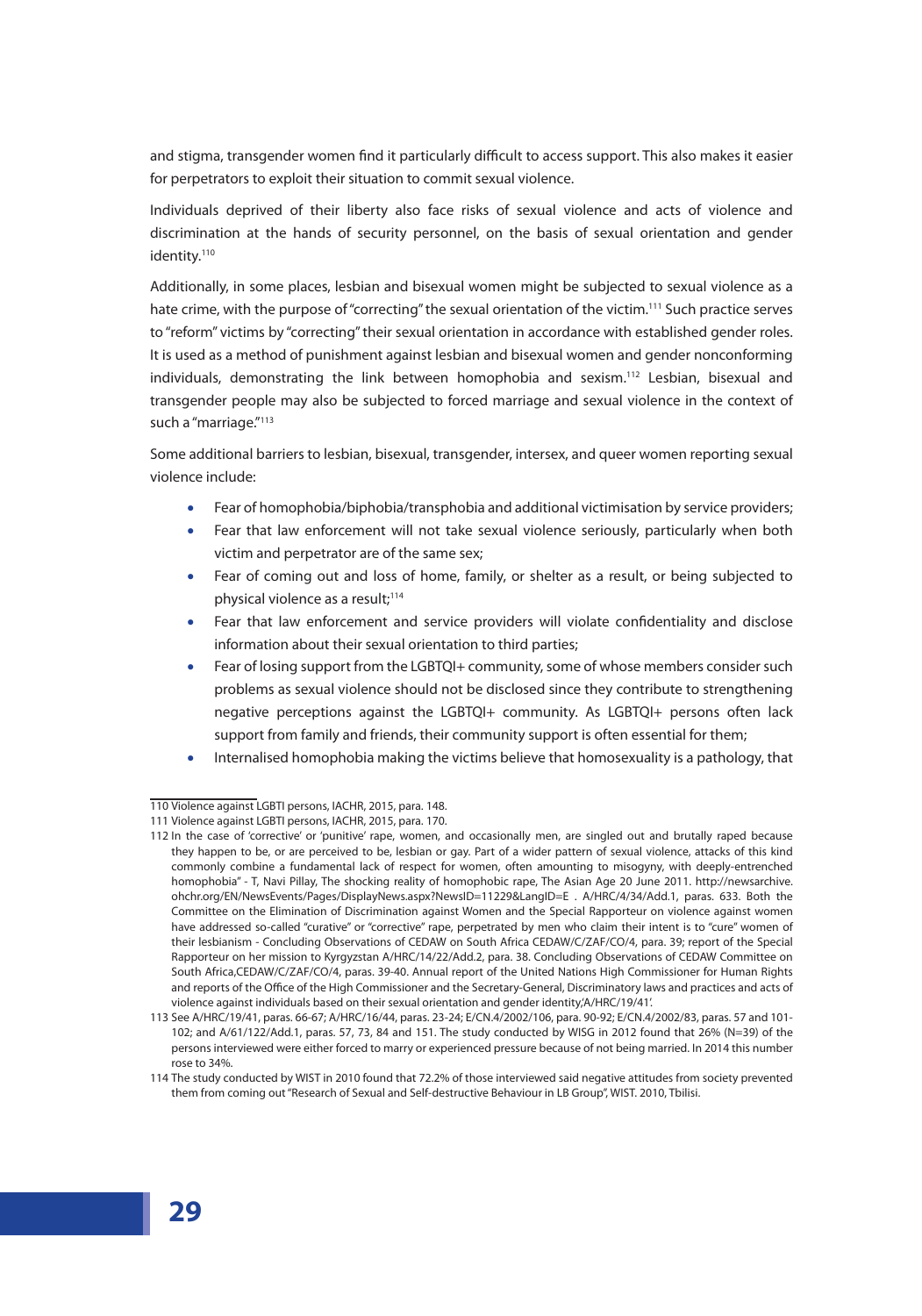they have deserved violence and have no choice but to tolerate it.<sup>115</sup>

# **7. Understanding the impact of sexual violence**

Rape and other acts of sexual violence are life-changing for victims and their families. Fully taking into account the impact and harm of sexual violence is essential to ensuring justice for survivors and preventing future abuse.

Injuries from rape and other acts of sexual violence may be less visible than those caused by other kinds of violence, yet a victim may still suffer long-term physical and psychological complications.<sup>116</sup> Psychological harm suffered by victims of sexual violence may often be more pervasive and permanent in their effect than any physical harm.117 Many victims of sexual violence experience rape trauma syndrome, which is defined as the stress pattern of a person who has experienced sexual violence.<sup>118</sup> Others, particularly those who have experienced sexual violence where a weapon was used in the commission of the offence or extreme violence, may experience post-traumatic stress disorder.119

Trauma is a subjective experience. This means that the scope of the trauma of sexual violence to the victim is very difficult to measure. It may be years before victims feel able to speak about the crimes.<sup>120</sup> Many will never be able to state that they have been victims.<sup>121</sup> Some victims may take years to recover; and some may never recover.

A victim may become pregnant, become infected with a sexually transmitted disease, or become unable to bear children as a consequence of a rape. Potential psychological side effects of sexual violence include different types of anxieties, substance abuse and depression, each with a broad category of symptoms: sleeplessness, fear, feelings of guilt and shame, loss of self-esteem, loss of sexual desire, and a sense of defilement are just a few. Deaths following sexual violence may be because of suicide, HIV infection, or as a result of a murder in the name of "honour".

The impact on women of sexual violence based on compounded discrimination can be particularly profound. These attacks target women not only because they are women but also because of circumstances they are in or the communities they belong to (see Chapter I Section 6 and Chapter II Section 3.7). The nature of the crimes may cause long term trauma. These crimes will impact the community by sending a message of fear to other women. Failing to deal with these crimes will effectively reinforce discriminatory stereotypes and social biases as well as creating an environment of impunity which enables further violence.

<sup>115</sup> Balsam, K. F., & Szymanski, D. M. (2005). Relationship quality and domestic violence in women's same-sex relationships: The role of minority stress. Psychology of Women Quarterly, 29, 258- 269.

<sup>116</sup> R. v. McCraw, 3 SCR 72, Supreme Court of Canada, Judgment of 26 September, 1991.

<sup>117</sup> R. v. McCraw, 3 SCR 72, Supreme Court of Canada, Judgment of 26 September, 1991; WHO World Report on Violence and Health, 2002, Chapter 6, p.149.

<sup>118</sup> Guidelines for medico-legal care of sexual violence victims, WHO, pp. 14-15.

<sup>119</sup> Guidelines for medico-legal care of sexual violence victims, WHO, pp. 15-16.

<sup>120</sup> Rape Cases Hard to Bring in Georgia, Institute for War and Peace Reporting (IWPR).

<sup>121</sup> Rape Cases Hard to Bring in Georgia, Institute for War and Peace Reporting (IWPR).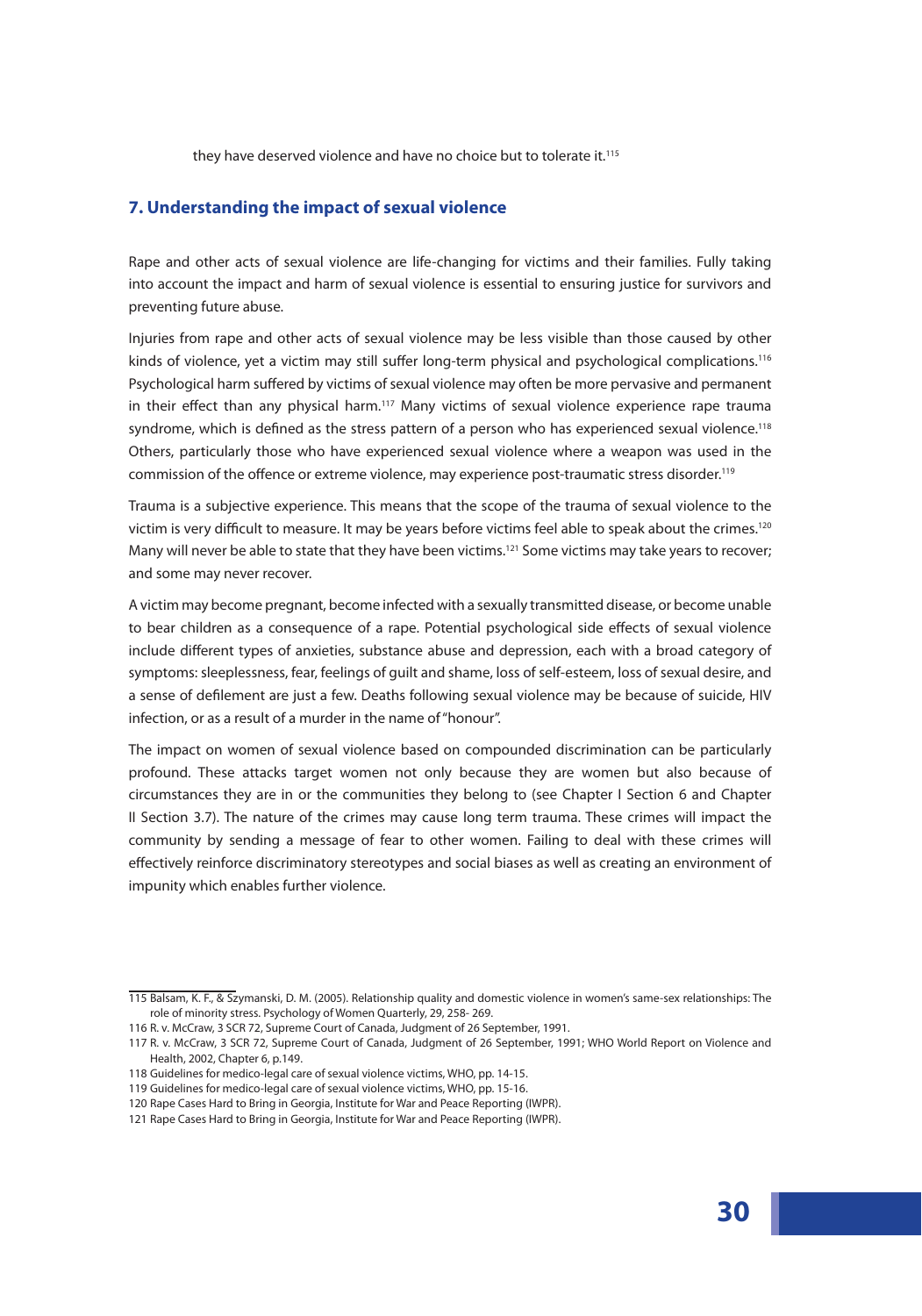# **1. Victim-centred investigations of sexual violence – general considerations**

### **Context-based approach**

States have an obligation to effectively investigate and prosecute rape and other acts of sexual violence<sup>122</sup> from a gendered perspective.<sup>123</sup> Having a gendered perspective requires an understanding of differences in "status, power, roles, and needs between males and females, and the impact of gender on people's opportunities and interactions."124

A gendered perspective will help those working in the criminal justice system to better understand where the same and/or differentiated treatment can lead to discrimination against women. It will help police, prosecutors and judges to contribute to a criminal justice system that guarantees women's access to justice.

A gendered perspective will help police, prosecutors and judges to recognise the stereotypes and stereotypical thinking that should be avoided in all aspects of their work, from their factual analysis, credibility assessments, in interpreting and applying the law, in the language they use, and their courtroom strategies, to name a few. Effective investigations will also necessitate police and prosecutors taking all reasonable steps to collect and secure evidence concerning the incident in a timely manner to ensure a swift and comprehensive analysis of the case.<sup>125</sup> This includes establishing the relevant facts, interviewing all available witnesses and where necessary, with the consent of the victim, conducting forensic or other examinations without unreasonable delay.<sup>126</sup> Giving low priority to these cases contributes to a sense of impunity among perpetrators that has helped perpetuate high levels of acceptance of such violence.<sup>127</sup> Therefore, to be effective, such investigations and prosecutions should be **prompt, thorough, unbiased and impartial.**

Context-based investigations are victim-centred. A context-based investigation is one which takes into account the local dynamics concerning gender norms in terms of culture and religion and the social norms that impact upon how sexual violence is treated. This is key to understanding why sexual violence is committed, by whom and the broad range of impacts it has on survivors. This requires not only gathering evidence in relation to the violation itself but the context in which it was committed.<sup>128</sup>

Criminal justice mechanisms need to address sexual violence "in the context of the prevailing inequality

<sup>122</sup> M.C. v. Bulgaria, App. no. 39272/98, (ECHR, 4 December 2003), para. 166; Istanbul Convention, Articles 5 (2), 40, 49; Explanatory Report, , paras. 255-256.

<sup>123</sup> Istanbul Convention, Article 6.

<sup>124</sup> Policy Paper on Sexual and Gender-based Crimes, Office of the Prosecutor, International Criminal Court, June 2014, p.3.

<sup>125</sup> Istanbul Convention, Article 49 (1); Explanatory Report, paras. 255-256. See also Latin American Model Protocol, p.28 para. 81.

<sup>126</sup> Volodina v. Russia (2019), 41261/17, 9 July 2019, para. 92; See also. Opuz v. Turkey, App. no. 33401/02, (ECHR, 09 June 2009), para. 145; Maslova v. Russia , N839/02 24 January 2008, para. 91; Istanbul Convention, Article 49(1); Explanatory Report, paras. 255, 256, 280.

<sup>127</sup> Explanatory Report, Article 49, para. 255.

<sup>128</sup> International Protocol on the Documentation and Investigation of Sexual Violence in Conflict: Best Practice on the Documentation of Sexual Violence as a Crime or Violation of International Law' (2nd ed UK Foreign & Commonwealth Office 2017) ('International Protocol'), Volume 2, pp. 14, 17; Draft Murad Code, principle 1.1.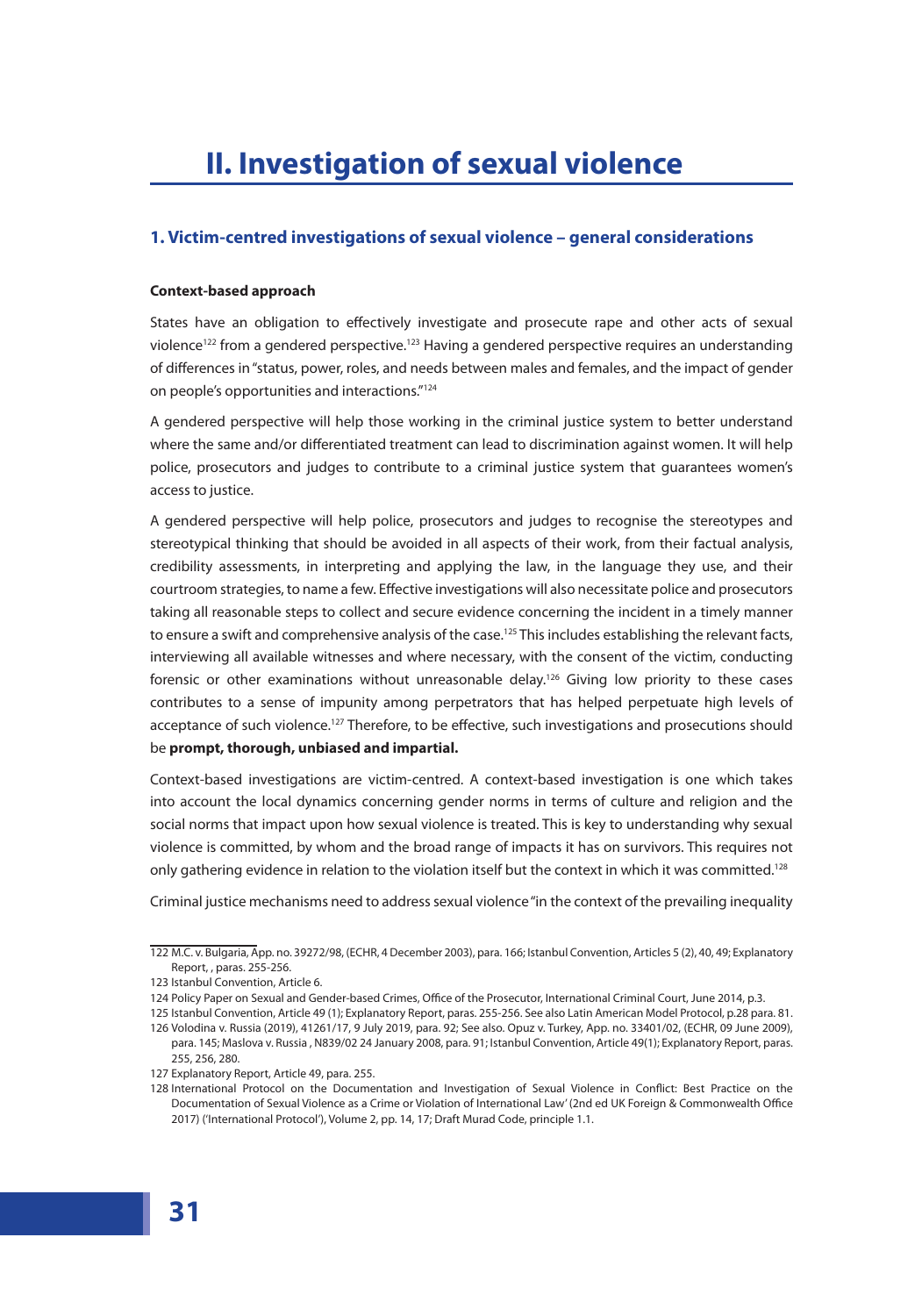between women and men, existing stereotypes, gender roles and discrimination against women".<sup>129</sup> A gendered perspective in investigations would ensure that relevant questions will be asked, the victim's rights and dignity will be protected throughout the proceedings, and she will not be subjected to retraumatisation. Gender-based stereotypes and preconceived notions about women and their roles must not influence any aspects of the criminal proceedings. This means that criminal justice actors and support services for victims should operate in a way that reflects an understanding of the gendered impact of sexual violence on women in society.<sup>130</sup> It requires a context-sensitive investigation and assessment of the evidence<sup>131</sup>, taking into consideration the victim's specific needs,<sup>132</sup> wishes and risks, and responding to their diverse abilities, challenges and vulnerabilities based on who they are and the context they are in.

The investigation of sexual violence needs to be guided by the following **basic principles**, which underpin all stages of criminal processes and are further explained in the relevant procedural sections of this manual:

#### DO NO HARM

DO NO HARM is a survivor-centred ethical principle broadly used in domestic and international human rights and criminal investigations. It has been widely accepted as being core to the investigation of crimes of sexual violence.

Survivors of sexual violence, harmed by their perpetrators, can be further harmed by their families and communities. They may be shunned, subjected to retribution, and/or isolated and stigmatised,<sup>133</sup> be forced to leave their homes, lose custody of their children, be divorced or rendered destitute.

Survivors can be further harmed by the criminal justice process.<sup>134</sup> They may encounter disbelief on the part of criminal justice actors, who may minimise or deny their complaint. They may be subjected to unresponsive, insensitive, inadequate, and poorly prepared interventions by police, prosecutors, and judges. This not only traumatises and stigmatises victims, but it presents a barrier to their ability to access justice.<sup>135</sup> Based on considerations of safety and dignity of survivors, DO NO HARM is the principle requiring criminal justice actors to be aware of the possible negative aspects that criminal justice processes have on victims and their families, witnesses and the broader community and to put in place <sup>136</sup>. (10 neasures that prevent or minimise that impact (these are set out in Chapter II, Sections 9 and 10)

Putting in place measures that prevent or minimise negative impacts involves being aware of the security, privacy, health and other similar concerns of victims and witnesses. DO NO HARM engages police, prosecutors and judges. It underpins all stages of the criminal justice process. It requires action before, during and after any engagement with a victim or witness and throughout the criminal justice process. DO NO HARM paves the way towards safely and ethically giving survivors the opportunity to speak out, while identifying available support mechanisms for them.<sup>137</sup>

<sup>129</sup> Istanbul Convention, Article 18; Explanatory Report, para. 43.

<sup>130</sup> Istanbul Convention, Article 18; Explanatory Report, para. 116.

<sup>131</sup> Explanatory Report, paras. 191-192.

<sup>132</sup> Equality Now, Learning from Cases of Girls' Rights, 2018.

<sup>133</sup> World Report on Violence and Health, WHO, 2002, Chapter 6, p.149.

<sup>134</sup> Latin America Model Protocol, p.24, para. 61.

<sup>135</sup> Latin America Model Protocol, p.24, para. 61.

<sup>136</sup> International Protocol, p.85; Explanatory Report, para. 255; The Administration of Justice on Sexual Violence Crimes, p. 30.

<sup>137</sup> International Protocol, p.85.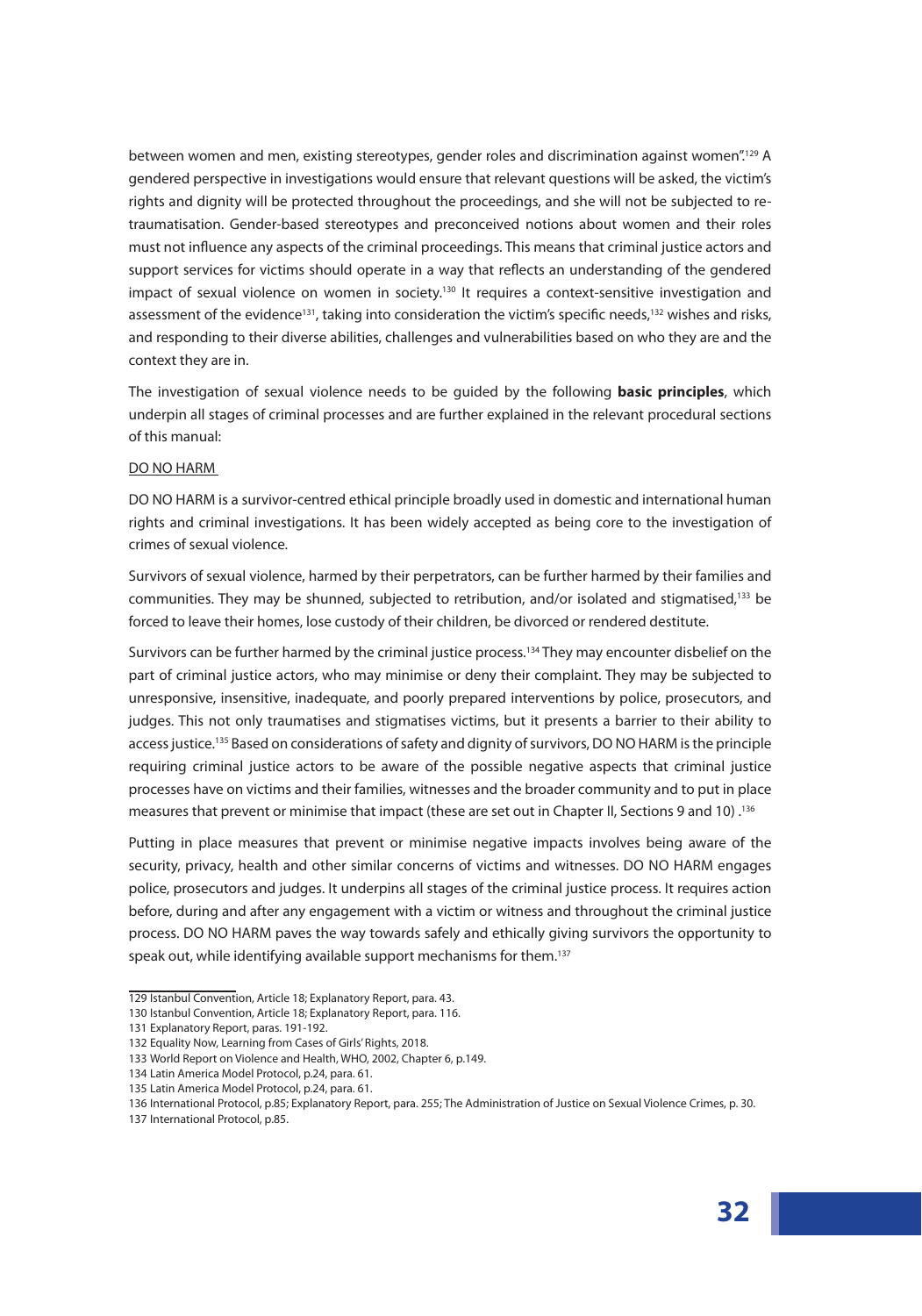### Informed consent and sharing of information

Informed consent is an ethical principle grounded in respect for personal autonomy and the right of sexual violence survivors to make their own choices.<sup>138</sup> It ensures victims of sexual violence maintain full control over their experiences and are informed, willing participants in the criminal justice process.<sup>139</sup> Informed consent applies throughout the handling of a case. It requires that the victim understands what could happen to the information they share at every stage of the criminal proceedings and the consequent risks to their safety and security.140 This means that police, prosecutors and judges will need to proactively and carefully explain what will happen in those different stages, be clear about how the victim's information will be used at each stage and ask the victim if they agree. This principle will be important to build the victim's trust.<sup>141</sup>

At all stages of the proceedings, investigators, prosecutors, and judges are required to **proactively and clearly** inform victims about their rights, the progress of the case and support them in making the best decisions they can.<sup>142</sup> This sharing of information<sup>143</sup> should not be done in a formulistic way, but should be done systematically, without delay and should not depend on whether or not a victim has officially been granted victim status.<sup>144</sup>

It is particularly important to inform the victim (1) when she is allowed to ask for protective measures and what the procedure is; and (2) what guarantees are available to protect her from re-traumatisation. The role of the Victim and Witness Coordinator is particularly important in all stages of the proceedings, who should ensure systematic communication of the information and facilitate access to investigator and prosecutor (The role of the Victim and Witness Coordinator will be discussed in more detail at Chapter II Section 9.2).

#### Confidentiality

Confidentiality is not just an ethical obligation – it is a legal imperative<sup>145</sup> and an operational necessity. Privacy and security measures are often critical to building trust with victims and witnesses and a key step in getting them to disclose information.

Confidentiality146 requires investigators, prosecutors, and judges to protect information they gather about victims throughout all stages of the criminal justice process.<sup>147</sup>

In all contact with victims, including during court proceedings, victims should be informed what

<sup>138</sup> Canadian Framework for Collaborative Police Response on Sexual Violence, 2019, p. 15.

<sup>139</sup> International Protocol, pp.89-90; Canadian Framework for Collaborative Police Response on Sexual Violence, 2019, p. 15.

<sup>140</sup> International Protocol, pp.89-91, 146.

<sup>141</sup> Canadian Framework for Collaborative Police Response on Sexual Violence, 2019, p. 16.

<sup>142</sup> Directive 2012/29/EU of the European Parliament and of the Council of 25 October 2012 establishing minimum standards on the rights, support and protection of victims of crime, and replacing Council Framework Decision 2001/220/JHA (' Directive 2012/29/EU'), Preamble Para. 26, Articles 4-6; Istanbul Convention, Article 56 (1); Explanatory Report, paras. 285-286; Law on the Elimination of Domestic Violence Article 171; Report of the Special Rapporteur on violence against women; its causes and consequences on her mission to Georgia, 2017, para. 93; Criminal Procedure Code of Georgia, Article 57 (Rights of the Victim); United Nations Office on Drugs and Crime - Handbook on effective prosecution responses to violence against women and girls (2014), p.44; International Protocol, p.88.

<sup>143</sup> Directive 2012/29/EU, Articles 4, 6.

<sup>144</sup> Under the Georgian legislation, victim status can be granted through the criminal procedure (Criminal Procedure Code Article 56), as well as through issuing of restraining or protection orders or by the victim identification group tasked with determining a victim status (Law on Violence against Women and Domestic Violence, Article 161).

<sup>145</sup> Article 7 of Criminal Procedure Code of Georgia; Istanbul Convention, Articles 1, 18, 56 (1)(a) and (f).

<sup>146</sup> Article 7 of Criminal Procedure Code of Georgia; Istanbul Convention, Articles 1, 18, 56 (1)(a) and (f).

<sup>147</sup> See Article 7(2) of the Criminal Procedure Code of Georgia.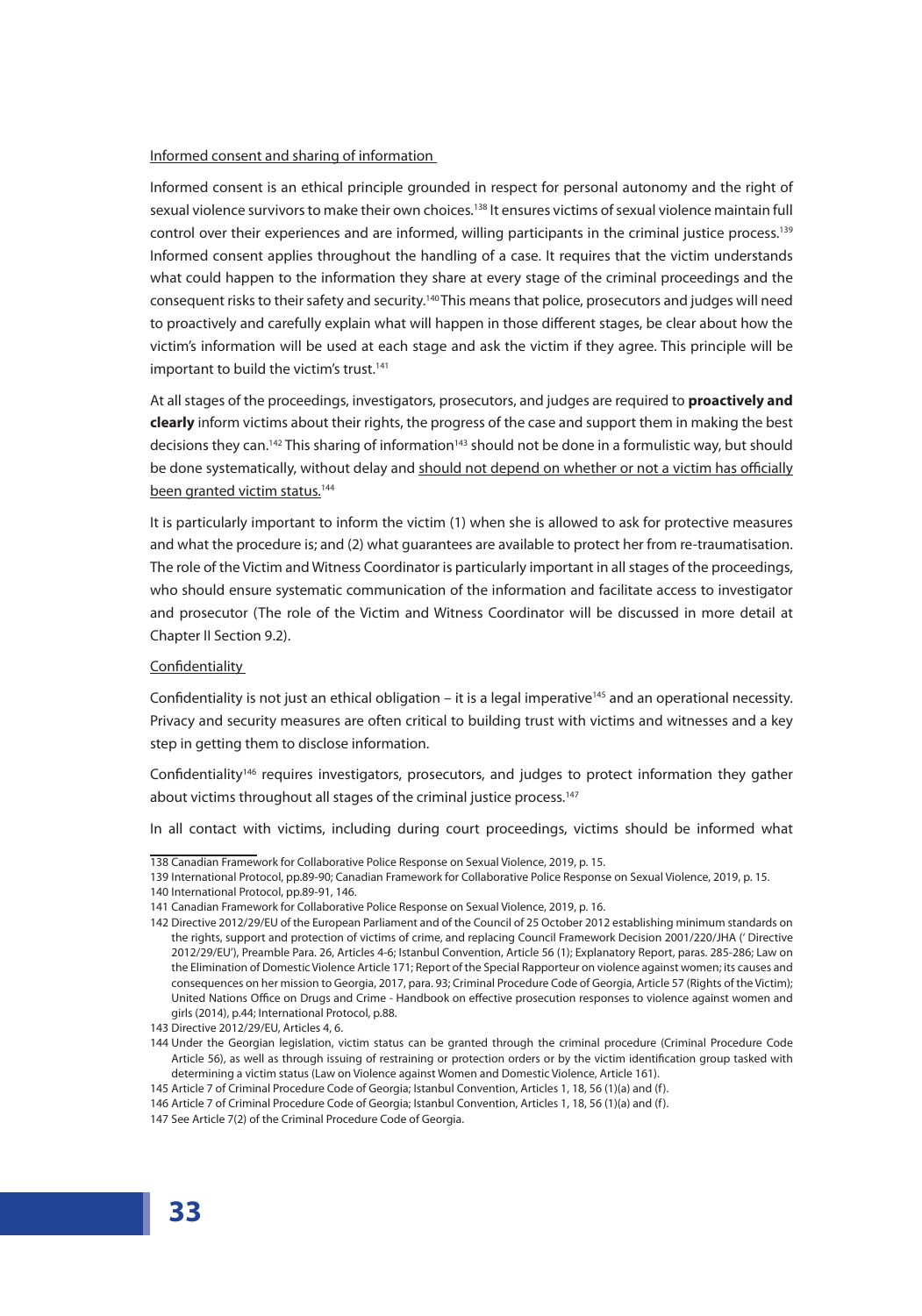personal information will be kept confidential, how its confidentiality will be preserved,<sup>148</sup> and who will have access to it and at what point. They should be told that court judgments will be publicly available (upon request for information deemed public), but that the victim's, perpetrator's, and witnesses' names and personal details will be redacted. The police, prosecutor or judge need to know what information protection measures are in place for victims, witnesses and their testimony and fully and clearly explain to them the parameters and limitations of such measures.<sup>149</sup>

The victim or witnesses should always be prioritised over the information.<sup>150</sup> This requires practitioners to unfailingly respect the right of victims and other witnesses to make his or her own choices, to be fully informed as to the risks and benefits of participation, and to consent – or not - to every aspect of documentation. It also involves being constantly aware of the assistance, services and protection needs of those involved in the documentation, both at the point of the documentation itself and following  $it$ <sup>151</sup>

# **2. Reporting sexual violence and starting the investigation**

Under Georgian law, the investigation and prosecution of sexual violence is conducted *ex officio*. 152 This means the state has the obligation to investigate and prosecute, rather than placing the burden on the survivor, and does not require a survivor's complaint to open the case.

Pursuant to Articles 100-101 of the CPC of Georgia, investigators and prosecutors are required to initiate investigations upon receiving information about the possible commission of an offence from any source, including (but not limited to):

- a report of the survivor or of any other person (acting with or without the consent of the survivor); information can also be provided by a minor, or a person with disabilities;
- information published in the media, including social media;
- information revealed through the investigation of any other crime.

This applies in all cases of reports of alleged acts of sexual violence. Corroboration of initial evidence is not required to start an investigation.

The report about the crime can be made orally, in writing or in any other form (Art.101.2 of the CPC of Georgia). Investigation can also start on the basis of an anonymous report (Art. 101.3 of the CPC of Georgia).

Because of the serious nature of sexual violence, investigation should start promptly after receiving information about the alleged crime. So-called "pre-investigation" (pre-investigative measures aimed to determine whether or not to start the investigation) has no basis in the law and such practice should be discontinued.

<sup>148</sup> See, for example, Article 182 Criminal Procedure Code.

<sup>149</sup> International Protocol, p.95.

<sup>150</sup> See, for example, International Protocol, Volume 2, p.180.

<sup>151</sup> International Protocol, Volume 2, p. 282.

<sup>152</sup> In compliance with the Istanbul Convention Article 55 (1), based on which Parties shall ensure that investigations into or prosecution of offences established in accordance with Articles 35, 36, 37, 38 and 39 of this Convention shall not be wholly dependant upon a report or complaint filed by a victim if the offence was committed in whole or in part on its territory, and that the proceedings may continue even if the victim withdraws her or his statement or complaint.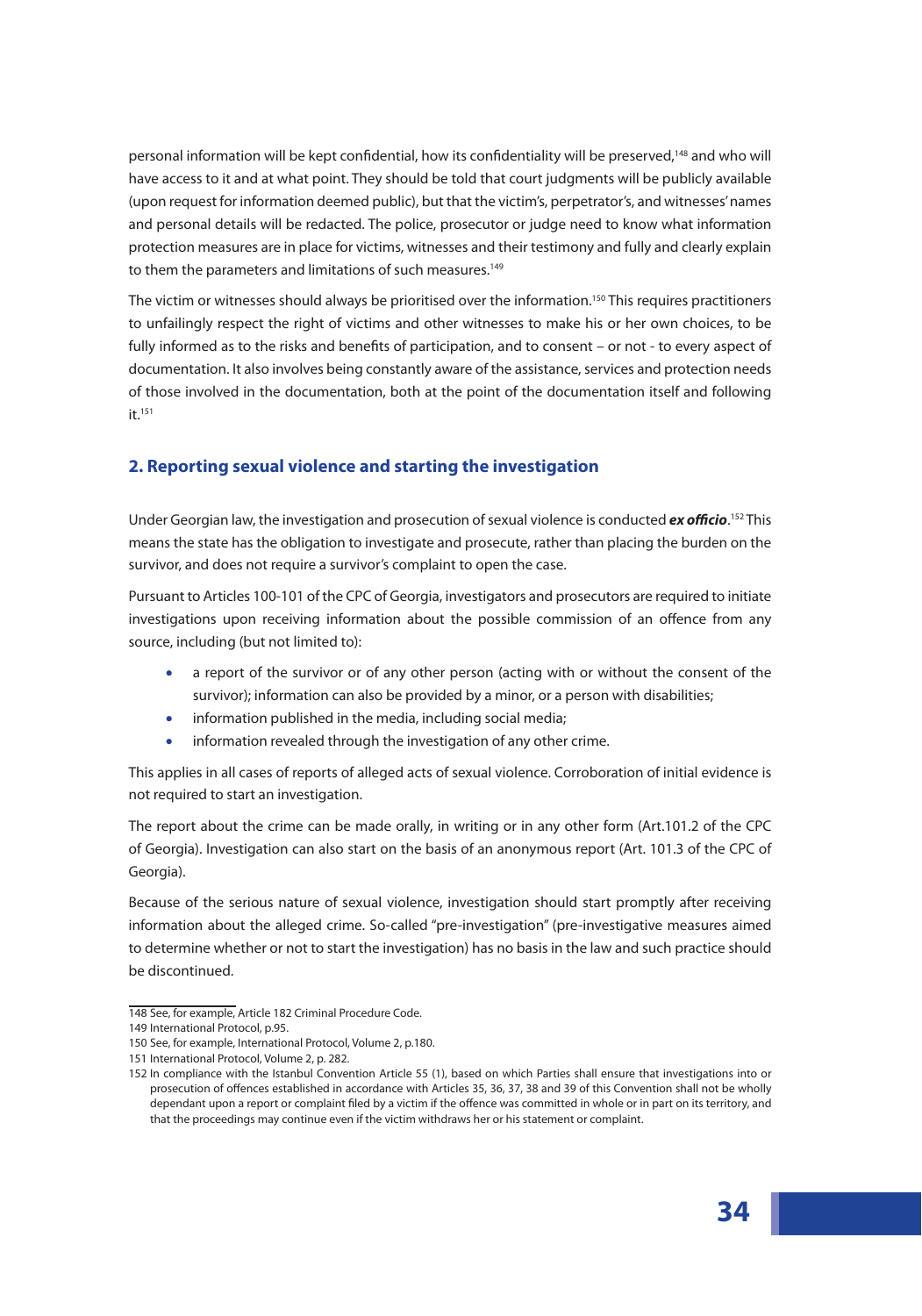Human rights best practice suggests the victim should be given a written acknowledgement of receipt of their complaint by the police.<sup>153</sup> This is also required by the Criminal Procedure Code of Georgia (Art. 101.21 ) - a person reporting the crime should receive acknowledgement of receipt of the report.

Victims might not want to participate in the criminal proceedings because of the sex of the investigator<sup>154</sup>. Therefore, assigning an investigator that is of the same sex as the victim should be prioritised.155

Investigators and prosecutors should understand that in the following cases, the evidence may also support charges of sexual violence:

- **domestic violence** is reported (See Chapter I Section 6.1);
- **pregnancy of an adolescent girl** is reported;
- **forced marriage, including bride kidnapping,** is reported (See Chapter I Section 6.3.);
- physical or psychological violence against a woman in a vulnerable category is reported, including a woman with **disability**, **in prostitution,** or other women who are particularly vulnerable to discrimination based on other grounds, including sexual orientation and gender identity (See Chapter I, Section 6).

Delayed reporting should not be the basis for a refusal to record the crime, initiate an investigation or to question the credibility of the survivor at any stage in the criminal justice process.<sup>156</sup> Some illustrative and non-exhaustive reasons for delayed reporting can be as follows (See Chapter II Section 6):

- The psychological and other types of impact of sexual violence (See Chapter I Section 7);
- In the case of **women or girls with disabilities**, underappreciation of the negative impact of sexual violence; lack of special care and support (medical, technical, or otherwise) to enable reporting and their participation in all aspects of the criminal justice process;<sup>157</sup> lack of specially trained support persons to accompany them throughout criminal justice processes and safeguard their best interests;
- In the case of **women in prostitution,** the legislative framework that penalises women for engaging in prostitution; inappropriate or degrading treatment by police; fear of disclosure of personal data; lack of trust in the police; discriminatory view that women in prostitution always consent to sex;
- In relation to **sexual orientation and gender identity** confidentiality concerns and the fear of disclosure of sensitive information that could expose them to physical harm;
- In the case of forced marriage, including **bride kidnapping** a girl/woman might be able to report only if/when she is free from her abuser; a girl/woman might decide not to report because of social stigma in relation to having experienced bride kidnapping;
- In the case of sexual violence committed in the **context of domestic violence** familial, material, emotional or other kind of dependence on the abuser.

Reports of historical incidents of sexual violence should be treated with the same investigative standards and priority as more recent complaints.

Every incident of sexual violence that becomes known to the authorities (through reports or other 153 Directive 2012/29/EU, Preamble para. 24.

<sup>154</sup> Commentary of Crimes against Sexual Freedom and Inviolability, group of authors, Edited by B. Pataraia and T. Dekanosidze, 2020, 96-97.

<sup>155</sup> Lika Jalagania, Social Justice Centre.

<sup>156</sup> Directive 2012/29/EU, para. 25.

<sup>157</sup> Domestic Abuse Guidelines for Prosecutors; See Article 117, Criminal Procedure Code of Georgia– Interviewing/examining persons with disabilities and seriously ill persons.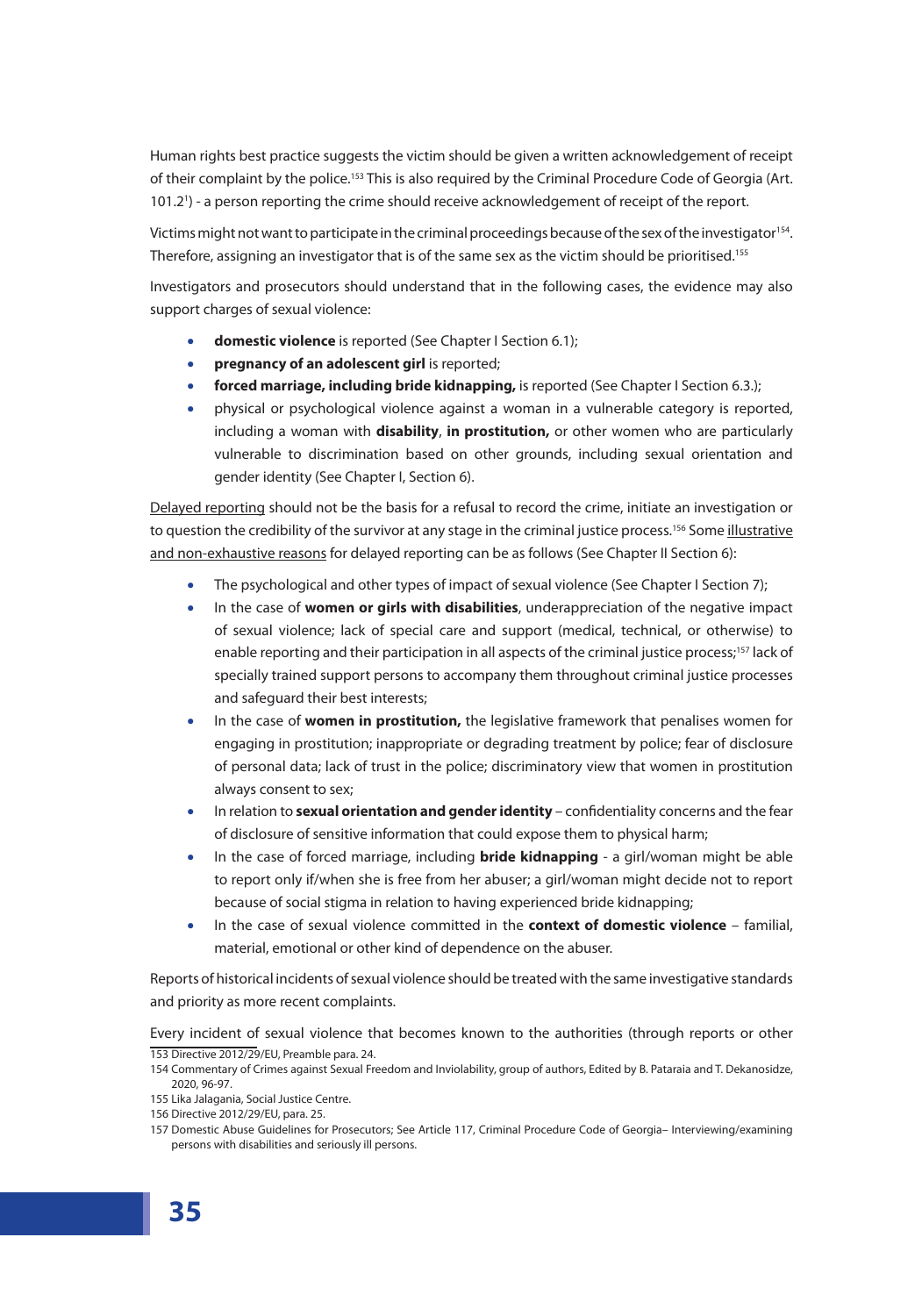sources) needs to be diligently and thoroughly documented, including for statistical purposes and the investigation should promptly start into each of those incidents. The evidence should not be prejudged as not worthy of documentation at the start of the investigation. Failing to properly document reported facts and failure to start the investigation perpetuates a climate of impunity for sexual violence and gives rise to inaccurate statistics about crimes.

As discussed throughout this manual, witnesses may be unwilling to report complaints of sexual violence for many reasons, not the least of which is the impunity for perpetrators based on the consistently rigid and excessively formalistic interpretations of the laws around cases of sexual violence. It is therefore critically important in these situations for investigators and prosecutors to work together to create a safe and supportive environment where victims feel secure in coming forward to report crimes.<sup>158</sup> Establishing confidence and trust that the Georgian criminal justice system will respond to situations of violence against women in a timely, effective and secure manner can be achieved by implementing the policies and practices set out in this Manual. For example, prosecutors and investigators should be prepared to deal with a victim's protective measures and provide targeted professional counselling, health or other support needs as soon as possible and establish pathways so that these referrals can be made. In another example, prosecutors may look to use alternative, less traumatising ways for the victim to deliver their evidence in court, discussed at Chapter IV Section 2.

# **3. Information to be collected immediately after starting the investigation**

Information collected immediately after receiving a report of sexual violence will directly impact the efficient and timely handling of the investigation as well as the safety and well-being of the victim and her family.<sup>159</sup> While this information will be further developed during the course of the investigation, recording it at the earliest opportunity will inform key aspects of investigative planning, risk assessment and providing the victim and her family with appropriate support services, and may provide the first evidence of aggravating circumstances.

### **3.1. Vulnerability**

Information needs to be obtained and recorded which might reflect the vulnerability of the survivor based on any of the categories listed in Article 53<sup>1</sup> of the Criminal Code. Vulnerabilities might be intersecting and will affect any risk assessment and related protective measures for the victim; they will be relevant to identify the most appropriate support measures for the victim (including measures to enable her to fully participate in the investigative and trial process); and they will be relevant as aggravating factors to the incident in question.<sup>160</sup>

When investigating discrimination, knowing this information as early as possible will help with investigative planning.

<sup>158</sup> International Protocol, Volume 2, p. 130.

<sup>159</sup> Istanbul Convention Articles 19, 26, 46.

<sup>160</sup> Istanbul Convention Article 46(c); Explanatory Report, paras. 87, 238; see also: Criminal Code of Georgia, Articles 137(3) (d), 138(2)(d), 139(3)(d), 140(2)(a); Preventing and Combatting Domestic Violence Against Women, A learning resource for training law enforcement and justice officers, January 2016, p.25.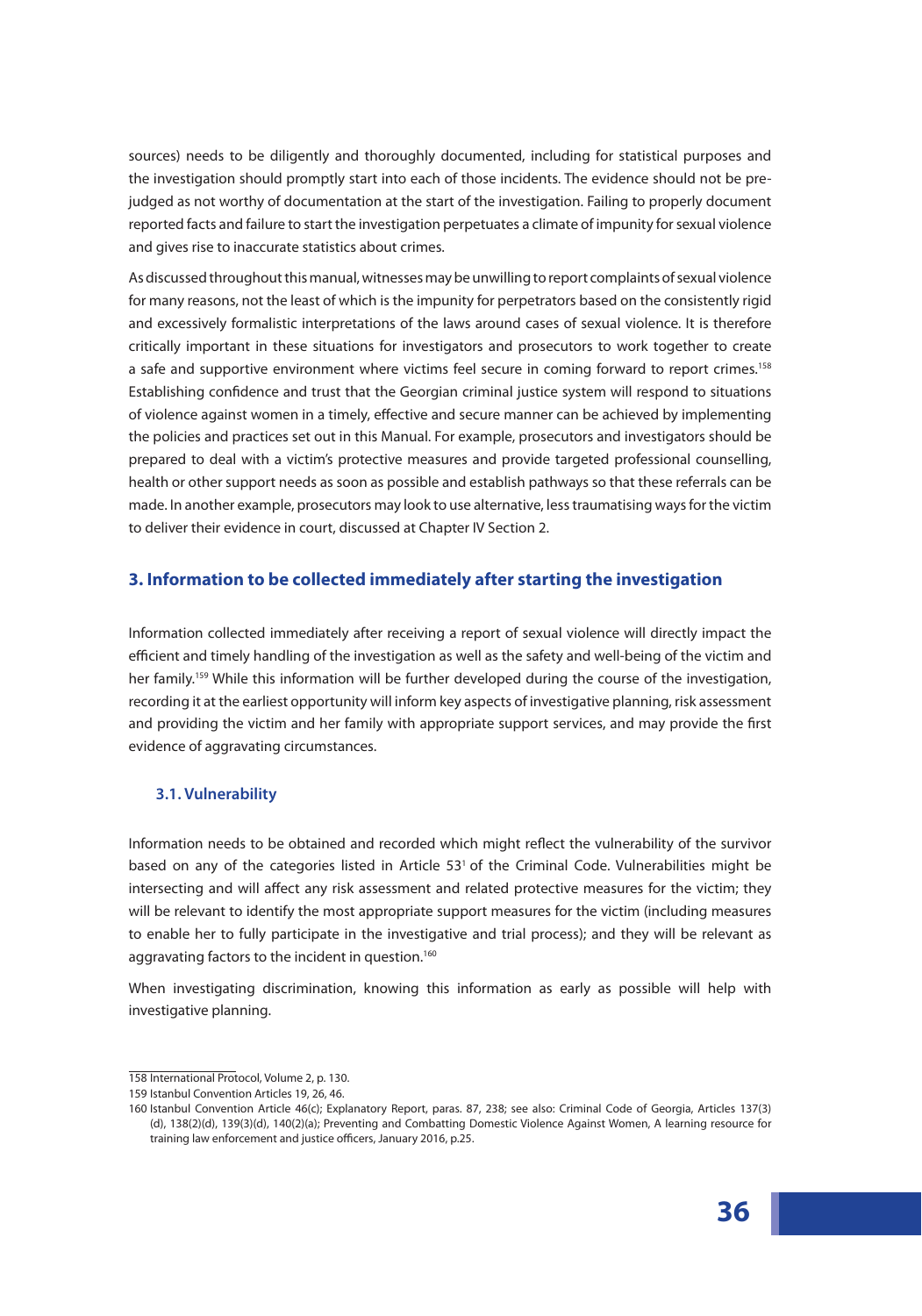# **3.2. Medical assistance**

Immediately after reporting, it needs to be established if the victim requires medical assistance. If so, the victim should be helped to obtain it.<sup>161</sup> Necessary medical care should always take precedence over a forensic medical examination.<sup>162</sup>

While evidence relevant to the criminal case could also be obtained in the course of providing medical treatment to the victim, it should be made clear to the victim that **she does not have to consent to a forensic examination at any time, including** to receive medical care. Police should also explain that pregnancy testing, as well as testing for sexually transmitted diseases and HIV, can also be provided to the victim at local medical facilities.<sup>163</sup>

# **3.3. Injuries**

It is important for any injuries to be documented shortly after they were inflicted, because documentary evidence of any injuries with photographs and notation in written reports is directly relevant to proof of the charge. This information is also directly relevant to the immediate safety of the victim and her family and should be incorporated into any risk assessment to ensure the most appropriate, effective protective measures.

Evidence of injuries that require urgent medical attention, as well as of **the nature, force and intensity and duration of any violence** may also be relevant to show that the offence was committed with "extreme cruelty", or extremely high levels of violence, both of which are aggravating circumstances.164 Therefore, such evidence may also impact on charging decisions and on classifying the crime based on its gravity (see Chapter III Section 1).

It should be emphasised that many forms of gender-based violence, including rape, do not cause physical injuries, but nonetheless may adversely affect women's emotional and psychological health.<sup>165</sup> Therefore, the need for evidence of physical injuries should not be overly relied on.

# **3.4. Incapacitation**

Investigators should be alert to signs of drug or alcohol-facilitated sexual violence.166 Signs of drugs or intoxication need to be investigated on receiving a report on sexual violence. Emergency services must be called if the victim needs resuscitation. Recording incapacitation (whether voluntarily or as a result of action by the perpetrator) will help further with assessing the ability of the victim to have consented to the sexual contact.<sup>167</sup>

<sup>161</sup> Istanbul Convention, Article 25; Student Manual Depart of Justice National Hate Crimes Training Curriculum, p.50; Guidelines for medico-legal care for victims of sexual violence, WHO, 2003, p.32.

<sup>162</sup> Canadian Framework for Collaborative Police Response on Sexual Violence, 2019, p. 17; Guidelines for medico-legal care for victims of sexual violence, WHO, 2003, p.32.

<sup>163</sup> Canadian Framework for Collaborative Police Response on Sexual Violence, 2019, p. 17.

<sup>164</sup> Criminal Code of Georgia Articles 137(4)(a) and 138(4)(b); Istanbul Convention Article 46(f); Explanatory Report, para. 241.

<sup>165</sup> Women's Access to Justice for Gender-based Violence, A Practitioner's Guide, p.167.

<sup>166</sup> Guidelines for medico-legal care for victims of sexual violence, WHO, 2003, p.8.

<sup>167</sup> International Protocol, p.59; M.C. v. Bulgaria, App. no. 39272/98, (ECHR, 4 December 2003), paras. 79, 150; Roadblocks to Justice: How the Law is Failing Survivors of Sexual Violence in Eurasia, Equality Now, 2019, FN 22; Training Manual for Judges and Prosecutors on Ensuring Women's Access to Justice, Country Chapter for Georgia, December 2016, p.26.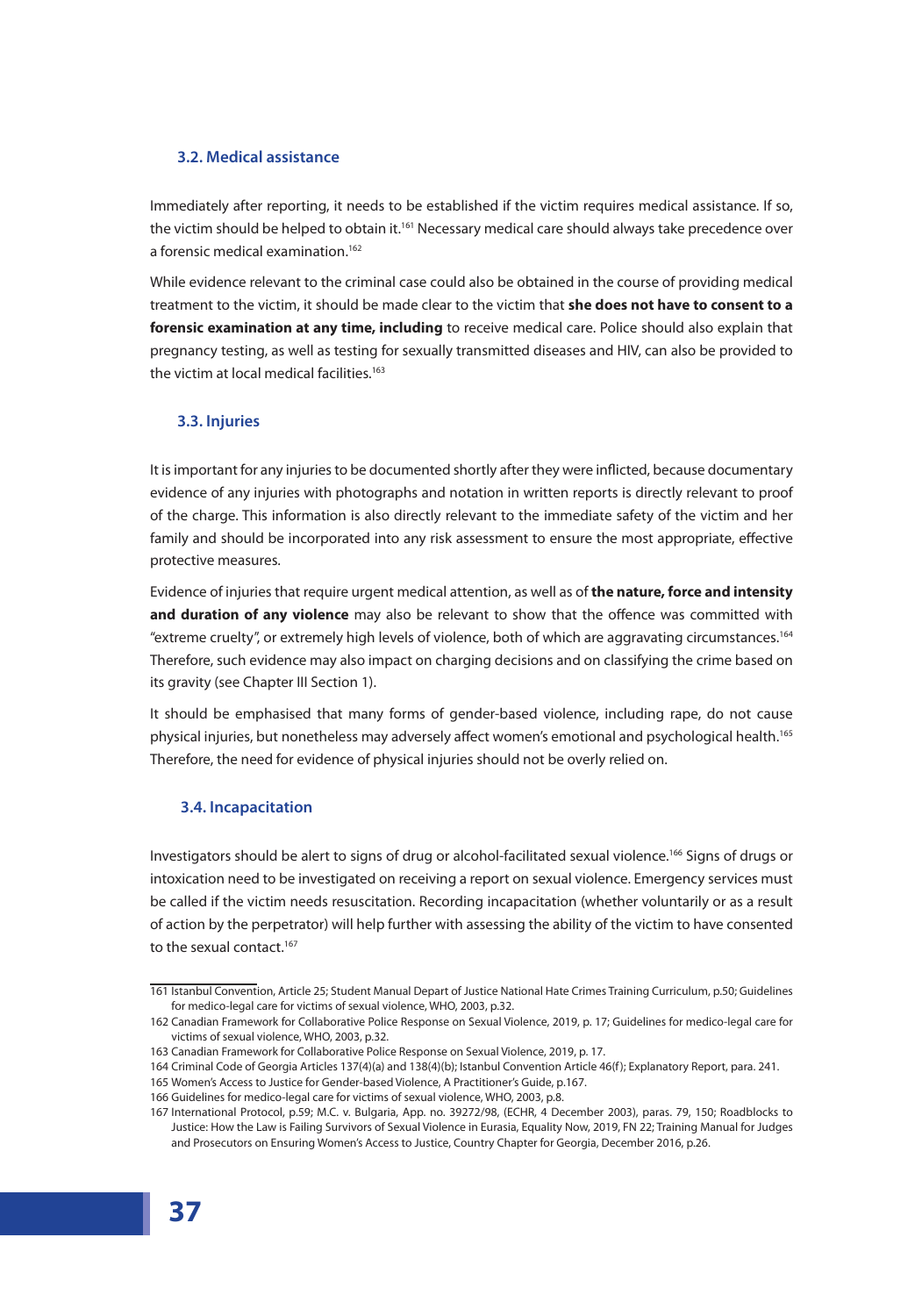Some offenders may have administered drugs to victims surreptitiously or by force, or to discredit victims who may decide to report to authorities. Other victims may have taken drugs voluntarily. Irrespective of the circumstances, the sooner blood and urine specimens are taken the higher the likelihood of successfully detecting any substances not knowingly taken.<sup>168</sup>

### **3.5. Use or threat of use of a weapon**

If a weapon was used in the commission of the offence, it should be located and removed from the premises and recorded as evidence. Use or threat of use of a weapon is directly relevant to the immediate safety of the victim and her family, as well as the safety of the public at large; to any risk assessment and the terms of any related protective measures; as well as for determining charges and aggravating circumstances (See Chapter II Section 10 and Chapter IV Section 3.1). If the alleged perpetrator belongs to the police or a security force, it should be assumed that he has a weapon and the search should be conducted with more scrutiny.

### **3.6. Children as victims or witnesses**

If the victim is underage or the offence was committed in the presence of children, it will directly impact on how the case will be handled. In such a case, the criminal justice processes should be conducted by special procedures provided under the legislation of Georgia, with criminal justice professionals who have specialised in working with juveniles. Victims would need to be protected by special measures applicable to minors and considering their best interests, e.g. a restraining order might be sought separating the child from abusive family members (See Chapter II, Section 10).

Depending on their age, the child may be considered a witness in court.<sup>169</sup>

The fact that an incident of sexual violence was committed in front of children may be relevant to a context-sensitive assessment to determine whether the victim was able to give free, genuine, and specific consent to the acts in question, as she may not have been able to refuse the sexual contact out of fear for the safety of her children. In addition, this will help to determine whether there were any aggravating circumstances - such as committing an offence in the presence of a minor 170 (See Chapter IV, Section 3.1.)

## **3.7. Communication barriers**

The early identification of specific support needs is critical.<sup>171</sup> If the victim does not understand an official language, an interpreter will need to be assigned from the very initial stages of the investigation to make sure that information is adequately understood and shared, that she is fully advised of her rights and to ensure that she is able to access the most appropriate support services.

Family members or persons from the victim's community group should not be allowed to act as interpreters and support persons, as this could place the victim at risk by disclosing their interaction

<sup>168</sup> Guidelines for medico-legal care for victims of sexual violence, WHO, 2003, p.8. 169 Istanbul Convention, Article 26.

<sup>170</sup> Istanbul Convention Article 46(d); Criminal Code of Georgia, Article 531(2).

<sup>171</sup> Crown Prosecution Service Guidelines, Domestic Abuse Guidelines for Prosecutors.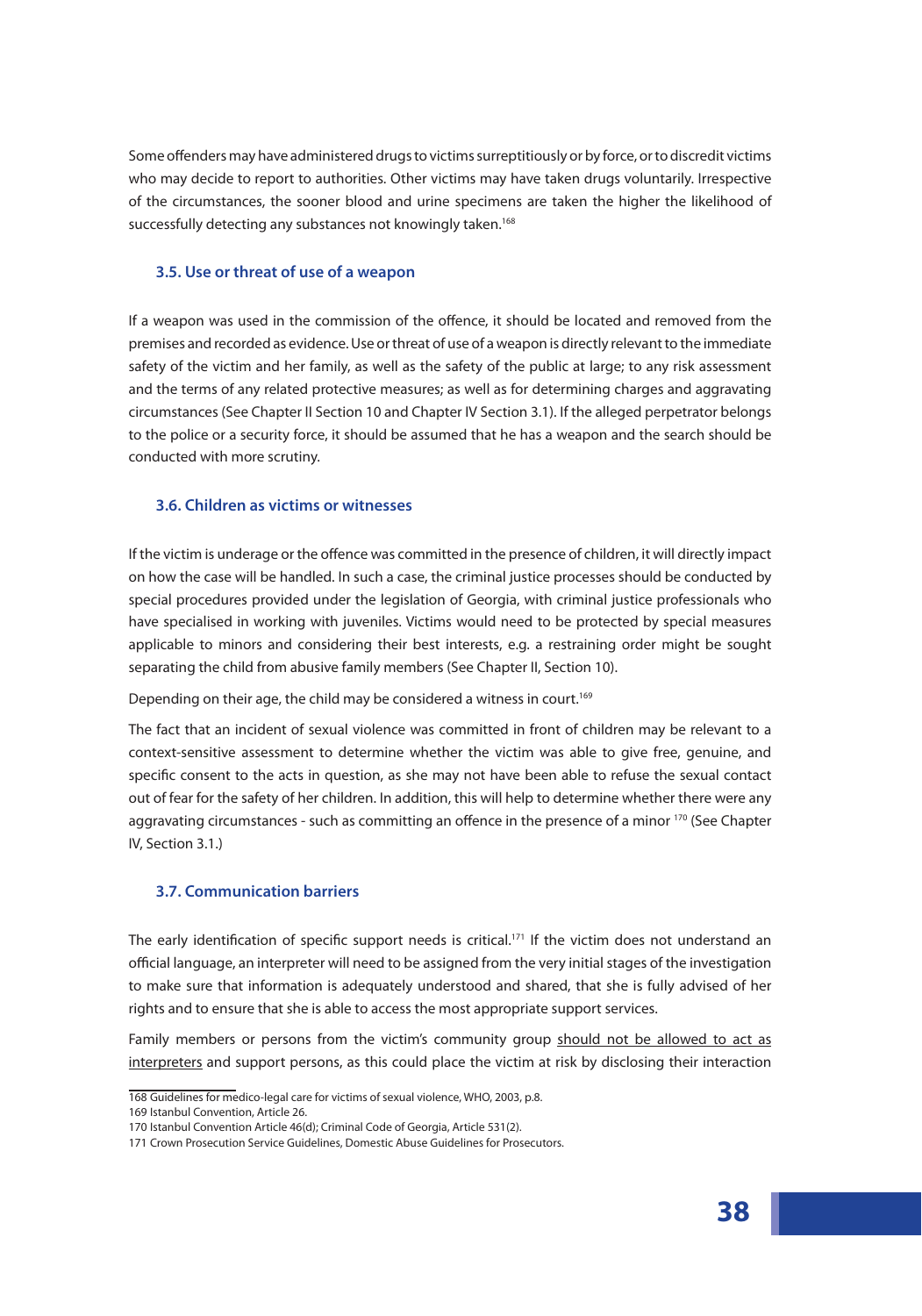with the criminal justice sector<sup>172</sup> and may additionally expose them to community pressure to withdraw their statement.

Moreover, it is important for police, prosecutors, and judges to recognise that a victim's lack of understanding of the local language may impact their ability to have given consent to the sexual contact.

In the case of persons with disabilities, necessary adjustments should be made, and alternative communication methods should be applied where necessary. This for example could require involvement of a sign language interpreter for persons with hearing impairments, or asking and responding to the questions in writing in relation to persons with speech or hearing impairments. If a person has injuries threatening to her health or life, she can be interviewed with the permission of or, where necessary, in the presence of a medical doctor.<sup>173</sup>A psychologist or family member should be invited to identify special needs and help establish and maintain communication. It needs to be ensured that the support person is not the one who might be involved in the crime or one who would unduly influence the victim.

### **3.8. Information on perpetrator(s)**

The number of perpetrators will have immediate implications for the investigation and potentially require additional police resources to be assigned to the case. It may also be relevant to show that the offence was committed with "extreme cruelty", or extremely high levels of violence Committing a crime as a group will also constitute an aggravating crime. The victim should always be asked about any relationship with the perpetrator. If the perpetrator is a family member, relative or intimate partner the crime may be classified as sexual violence committed as part of a domestic crime. Evidence of the nature of the relationship between the victim and the perpetrator and their living arrangements can also be highly relevant to establishing whether coercive circumstances existed which would negate the victim's consent.

A person in a position of trust or authority over the victim has a duty of care to their victim. This may be a teacher, baby-sitter, caregiver to someone who is elderly or infirm, an employer, supervisor, prison warden, mentor, or medical professional (among others). The violation of trust which is normally connected with such a relationship may give rise to specific emotional harm for the victim, which is considered an additional aggravating circumstance.174

# **4. Categories of evidence**

An investigation into acts of sexual violence can be built on different types of evidence. Some are discussed below.

# **4.1. Testimonial evidence**

Core testimonial evidence can be gathered from interviews of the victim (See Chapter II Section 8 on

<sup>172</sup> Crown Prosecution Service Guidelines, Domestic Abuse Guidelines for Prosecutors.

<sup>173</sup> Criminal Procedure Code of Georgia, Article 177.

<sup>174</sup> Istanbul Convention Articles 46(a), (h); Articles 531(2), 137(2)(a)(b), 138(2)(b)(g), 139(2) CC; Explanatory Report, para. 243.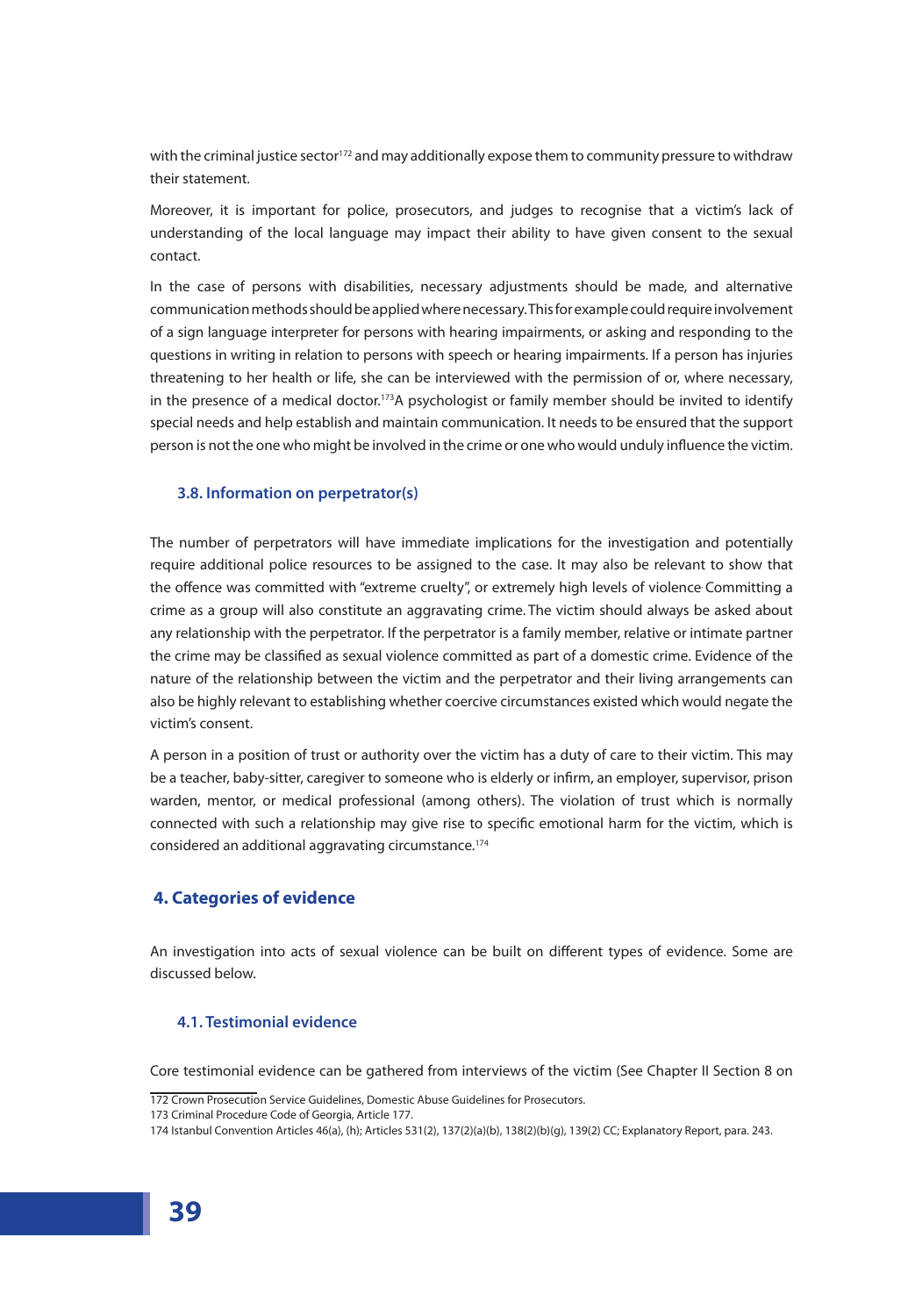victim interviewing techniques); persons(s) who reported the incident; persons who saw the incident, heard it or heard about it;witnesses who had contact with the victim in the period leading up to the crime; witnesses who spoke with the victim after the crime; witnesses whose evidence may reveal coerced patterns of behaviour; neighbours; colleagues; teachers; staff of specialist support organisations; patrol officers who were part of the first response; emergency medical personnel, and doctors, midwives, nurses and other health care professionals who may have treated the victim.

Evidence of the victim's distress after the incident may also be available from any of these witnesses and serve as corroboration.

### Assumption of credibility of the victim

The absence of documentary, forensic, physical, medical, or digital evidence does not mean that justice for victims of sexual violence is not possible. In cases of rape and other acts of sexual violence (See Chapter II Section 5 and 6 on no need for corroboration and stereotypes), the victim's own evidence can establish that an act of sexual violence took place; the nature of the attack; the identification of the alleged perpetrator; the circumstances surrounding the act and the existence of coercive circumstances.<sup>175</sup> This has been the case in international courts and tribunals, which rely heavily on testimonial evidence (see Chapter II Section 5).

### **4.2. Evidence that may undermine the credibility of the perpetrator or defence witnesses**

Police and prosecutors should be alert for evidence which does not directly prove what happened but may support or undermine the credibility of the defendant or defence witnesses. Any motive to lie can be examined, such as divorce or custody proceedings, revenge, or career prospects. Many sex offenders are recidivists. If someone has sexually assaulted once he is likely to have assaulted previously, with the victim or with other women. The sex offenders' register should be checked, among other records, to identify persons who have been convicted for sexual violence and were deprived of certain rights (such as the right to work in an educational or out-of-school institution, the right to operate a means of transport, including public transport, the right to transport passengers, etc) in relation to having committed these crimes.176 Deprivation of the rights should be checked in the databases of the Ministry of Internal Affairs, which maintains a register of persons convicted of sex crimes. Potential additional victims should also be searched for.

#### **4.3. Evidence of coercion and coercive circumstances and other relevant evidence**

There are several additional types of evidence, which may be relevant to the investigation and useful to corroborate the evidence of the victim and any witnesses and establish physical or **psychological violence, threats and other forms of coercion or coercive circumstances.** Below are some examples:

- Records and recordings of telephone calls including to 112, police/medical services or victim hotlines to report an incident;
- Letters, copies of emails, texts and other messages and evidence of abusive or threatening

<sup>175</sup> International Protocol, p.148.

<sup>176</sup> Law of Georgia on Combating Crimes against Sexual Freedom and Inviolability, Article 3.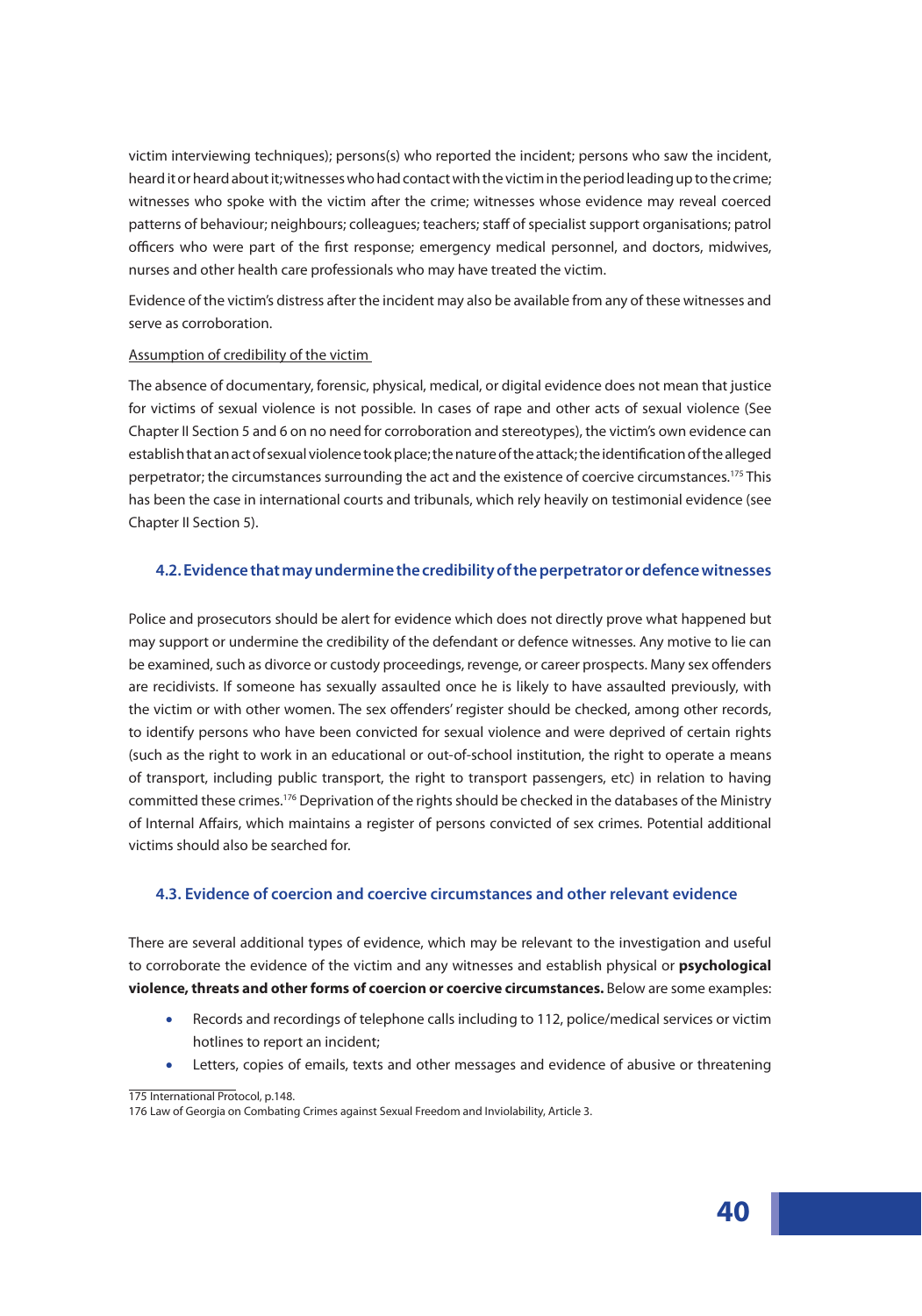communications over social media platforms;

- Crime scene trace and other material evidence. In cases of spousal or intimate partner abuse, this may include evidence of damage to property or furniture overturned. Photos of the crime scene are therefore relevant, as well as evidence of prior acts of intimate partner violence;
- Photographs of any immediate/visible injuries such as defensive injuries to forearms; bruising reflecting upper arm grabs; scalp bruising; clumps of hair missing etc. It may be relevant to look for signs of strangulation or choking of the victim. This technique is increasingly used in sexual violence. Such signs may not be immediately obvious (and include such things as dilation of pupils) and require medical assistance to be properly checked. It should also be noted that bruising may not be immediately visible on arrival at the scene of the incident and only become evident some days later. Therefore, the survivor should be informed about the necessity to document any new traces of violence if they appear after the first medical examination and the procedure for it;
- Footage from body worn cameras (generally available in cases of emergency responses);
- CCTV footage which could, for example, have captured the crime itself. It could serve as corroborating evidence, establishing (for example) the routes travelled by the perpetrator and the victim;
- Any location evidence connected to mobile devices mobile devices are highly useful in establishing whether the perpetrator was at/near the crime scene at the relevant time;
- Evidence of previous threats made to children or other family members;
- The criminal record of the alleged perpetrator;
- Evidence of isolation such as lack of contact between family and friends; of the victim withdrawing from social activities; or the alleged perpetrator accompanying the victim to medical appointments;
- Witness statements from family or friends which might provide evidence about the effect and impact on the victim of her isolation from them;
- Any diary kept by the victim;
- Bank records (which may show financial control). Where the perpetrator has a care responsibility, evidence of any care plan might be useful as it could detail what funds should be used for.<sup>177</sup>

# **4.4. Evidence of the impact of sexual violence**

While physical force may not have been used during the act of sexual violence, there are various consequences of sexual violence which need to be taken into consideration by police and prosecutors when evaluating its impact on the survivor and their family. Police and prosecutors must gather evidence of the impact of the crime on the victim(s) and their families (see Chapter II Section 4.5.2). Among the more common consequences are those pertaining to reproductive, mental health and social well-being.<sup>178</sup>

Some examples include:<sup>179</sup>

<sup>177</sup> Crown Prosecution Service Guidelines, Domestic Abuse Guidelines for Prosecutors: Controlling or Coercive Behaviour in an Intimate or Family Relationship.

<sup>178</sup> World Report on Violence and Health, WHO, chapter 6, Sexual Violence, p. 16.

<sup>179</sup> Effects of Sexual Violence, Rape, Abuse & Incest National Network.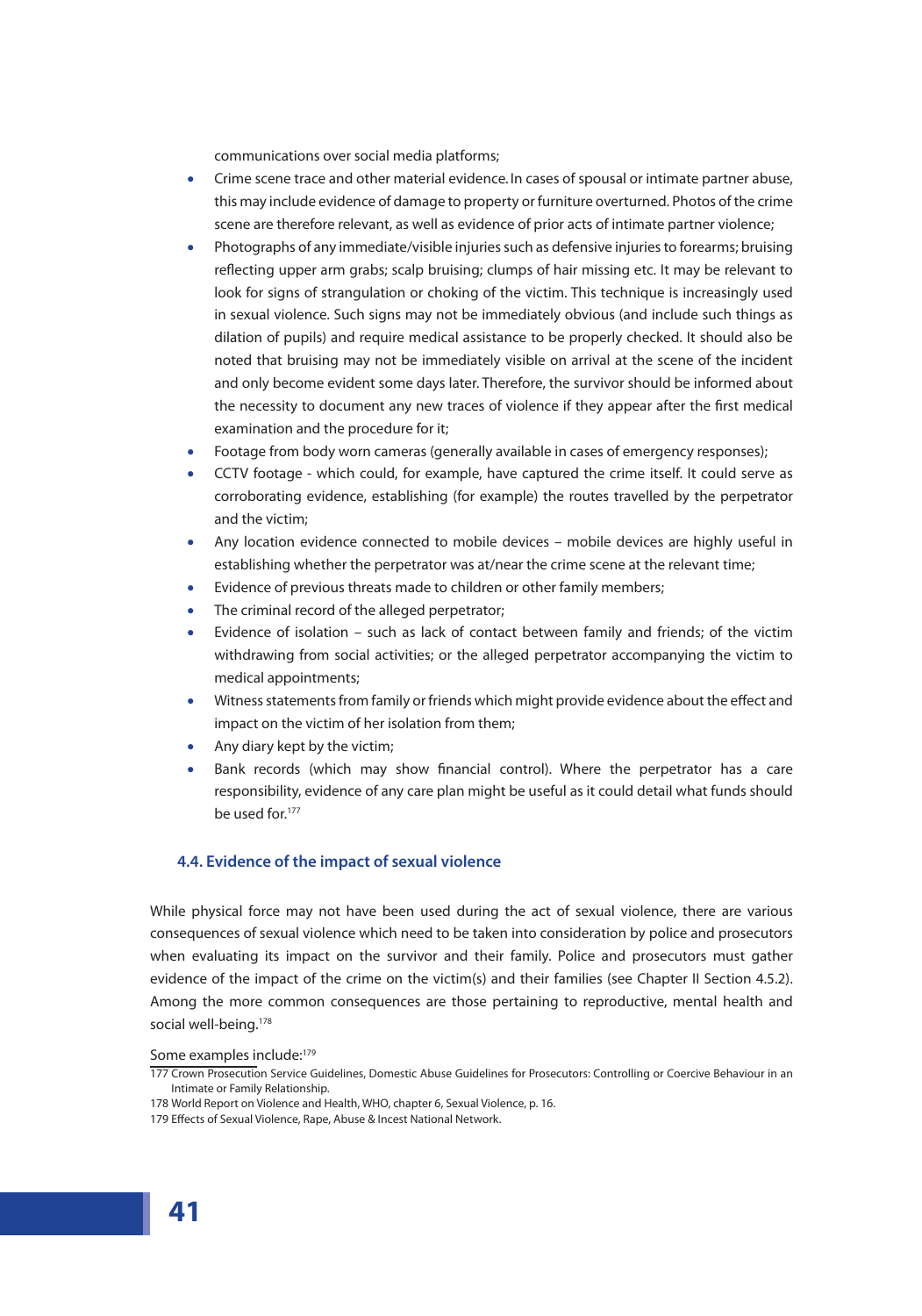- Post-traumatic stress disorder (PTSD)
- Flashbacks
- Mental health and behavioural problems, including depression, dissociation, self-harm, panic attacks;
- Suicide
- Substance abuse

The victim impact evidence may be particularly important at trial and sentencing. The following types of evidence provide examples of proof of the impact of sexual violence:<sup>180</sup>

- Victim interviews can be used to describe who the victim is now and how this is different from who the victim was before the assault;
- A description of how the victim changed after the sexual assault can also include information provided by friends, family members, and co-workers. This type of information is particularly important for victims who may not be able to verbally articulate these changes for themselves, either as a result of incapacitation or trauma, or because of a disability limiting their cognitive ability or communication, or because they are deceased;
- Statements from 'outcry witnesses' (people who the victim told about the sexual assault, either in the immediate aftermath or later);
- Expert witnesses, such as a psychologist.

The information provided by the victim can be corroborated with the descriptions provided by friends, family members, teachers, and others. This would also support overcoming credibility challenges based on any lack of physical resistance. A re-establishing by the victim of her social life or her ability to work, or any outward appearances of her apparent recovery should in no way be taken to mean that the victim does not bear any trauma resulting from the sexual violence and such assumptions should not be made.

# **4.5. Expert examinations relevant to sexual violence cases**

Relevant forensic information about sexual violence can be much broader than just biological (for example semen, saliva or blood-stains) or medical evidence, and can overlap with physical, documentary and even digital information (e.g. fingerprints; clothing; gloves; towels; used condoms; hairs; soil; tyremarks; tape; ropes/ligatures; photographs (even if the crime scene is not fresh); mobile or other phone records – including calls to a hotline or other emergency services, etc.).

Careful collection and analysis of forensic evidence can corroborate aspects of the victim's account – even long after the incident in question.

While medical, forensic, psychological, or psychiatric examination can be important evidence in a case, if the expert examination does not find evidence of physical injuries, evidence of penetration, biological material of the perpetrator, or it does not find that the victim suffered trauma, no adverse inferences should be drawn from this. This should not be used as the basis to conclude that sexual violence did not happen.

<sup>180</sup> Interviewing the Victim: Techniques Based on the Realistic Dynamics of Sexual Assault, Sergeant Joanne Archambault (Ret.) Kimberly A. Lonsway, PhD February 2006 Updated June 2019, p. 22.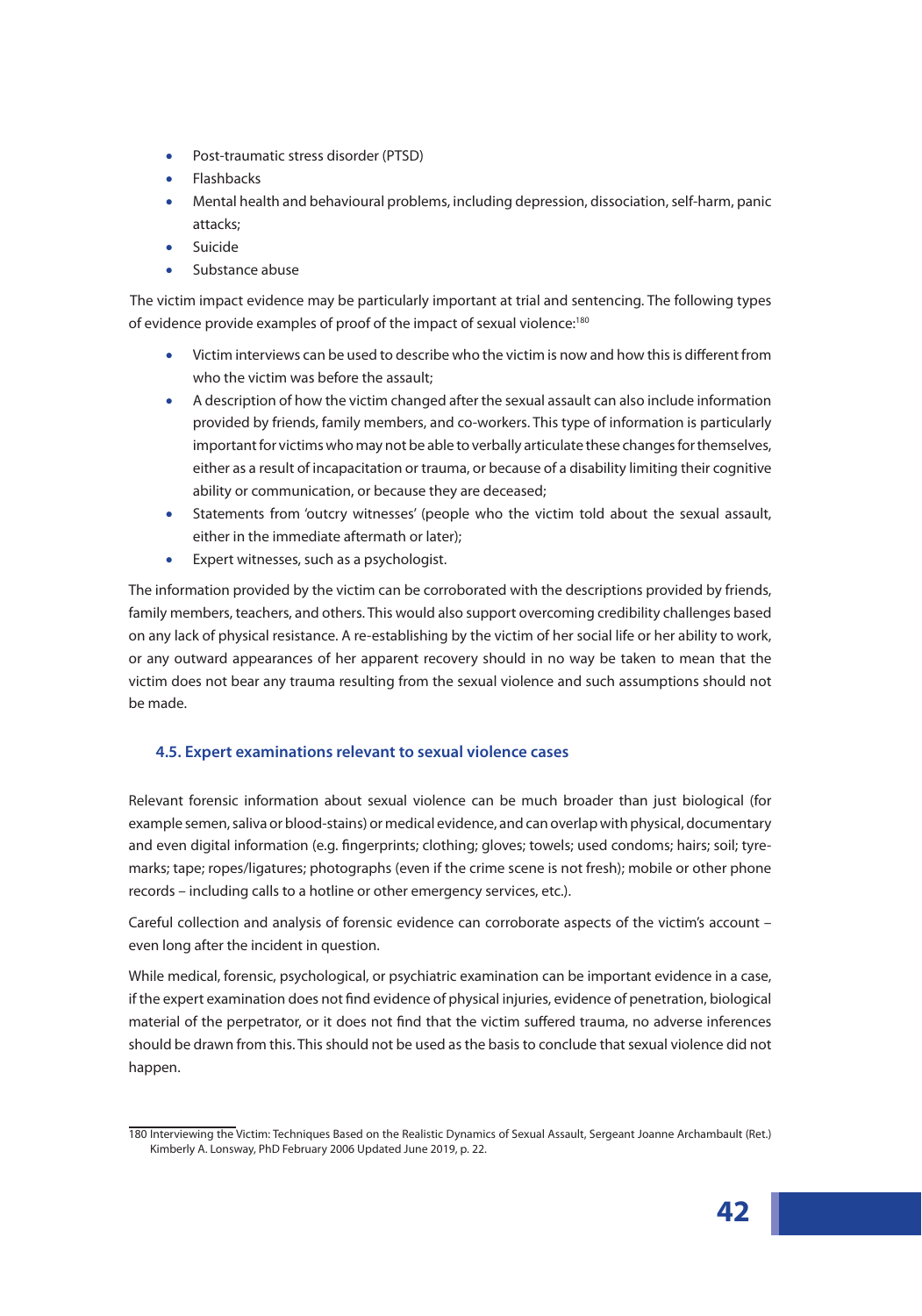### **4.5.1. Forensic, biological, and other examinations**

Forensic examination includes a range of medical examinations of the victim and perpetrator to document physical injuries, recover biological material, examine clothing and the crime scene. Only forensically qualified and trained professionals should carry out such exams. For recovery of biological material, forensic examinations must be undertaken within a very short time frame after the alleged incident(s). Dependent on conditions including temperature etc., after a certain period there is generally no trace of sperm or liquid to justify a forensic examination.

Forensic examinations, including gynaecological examinations, should not be considered mandatory, but ordered only where necessary<sup>181</sup> and with the victim's informed consent (See Chapter II Section 1)<sup>182</sup>. Prosecutors should evaluate the relevance of an expert examination based on an analysis carried out on a case-by-case basis, taking into account the time that has elapsed since the sexual violence is alleged to have occurred.<sup>183</sup>

Informed consent requires that the investigator explains the reasons for the forensic examination and all parts of the examination in advance, in clear, easy-to-understand language.<sup>184</sup> Victims should be informed when and where touching will occur and should be given ample opportunity to ask questions. $^{185}$ Treating a victim of sexual assault with respect and compassion throughout the examination will aid her recovery. <sup>186</sup> The victim should be asked whether she wants a third person to be present during the examination due to religious, psychological or any other reasons.

Wherever possible, a victim should be given the opportunity to choose the sex of the forensic expert who examines her to protect her from any potential secondary victimisation or trauma.Where it is not possible to provide a female forensic expert, the investigator should proactively inform the victim of her right to choose a support person to accompany her during the examination. It is important to allow the survivor to have a support person during the examination regardless of the sex of a forensic expert, due to religious, psychological or any other personal reason.

For persons with some form of mental or intellectual disability, it is important to have a close person (it could be an officially assigned supported decision maker) with her during the examination at all times to help her feel safe in these unfamiliar circumstances or to enable her to communicate with others. It needs to be ensured that the support person is not the one who might be involved in the crime or one who would unduly influence her.

If not much time has passed after the incident of sexual violence and there is a threat that evidence might get lost or damaged, the investigator should ensure that the victim is encouraged not to bathe, eat or drink prior to the examination, and told that her clothes may be held as evidence.<sup>187</sup> Should the victim decline an examination, the investigator should provide information as to how and where she could obtain an exam later. The victim should be sensitively advised, however, that forensic evidence

<sup>181</sup> Directive 2012/29/EU Article 20(d); The Administration of Justice on Sexual Violence Crimes, p. 32.

<sup>182</sup> Guidelines for medico-legal care for victims of sexual violence, WHO, 2003, p.30.

<sup>183</sup> Inter American Court of Human Rights Case of Espinoza Gonzáles v. Peru, Judgment, preliminary objections, merits, reparations and costs, judgment of 11/20/14, para. 257.

<sup>184</sup> Canadian Framework for Collaborative Police Response on Sexual Violence, 2019, p.17; Guidelines for medico-legal care for victims of sexual violence, WHO, 200, p.30.

<sup>185</sup> Guidelines for medico-legal care for victims of sexual violence, WHO, 200, p.30.

<sup>186</sup> Guidelines for medico-legal care for victims of sexual violence, WHO, 200, p.30.

<sup>187</sup> Canadian Framework for Collaborative Police Response on Sexual Violence, 2019, p.17.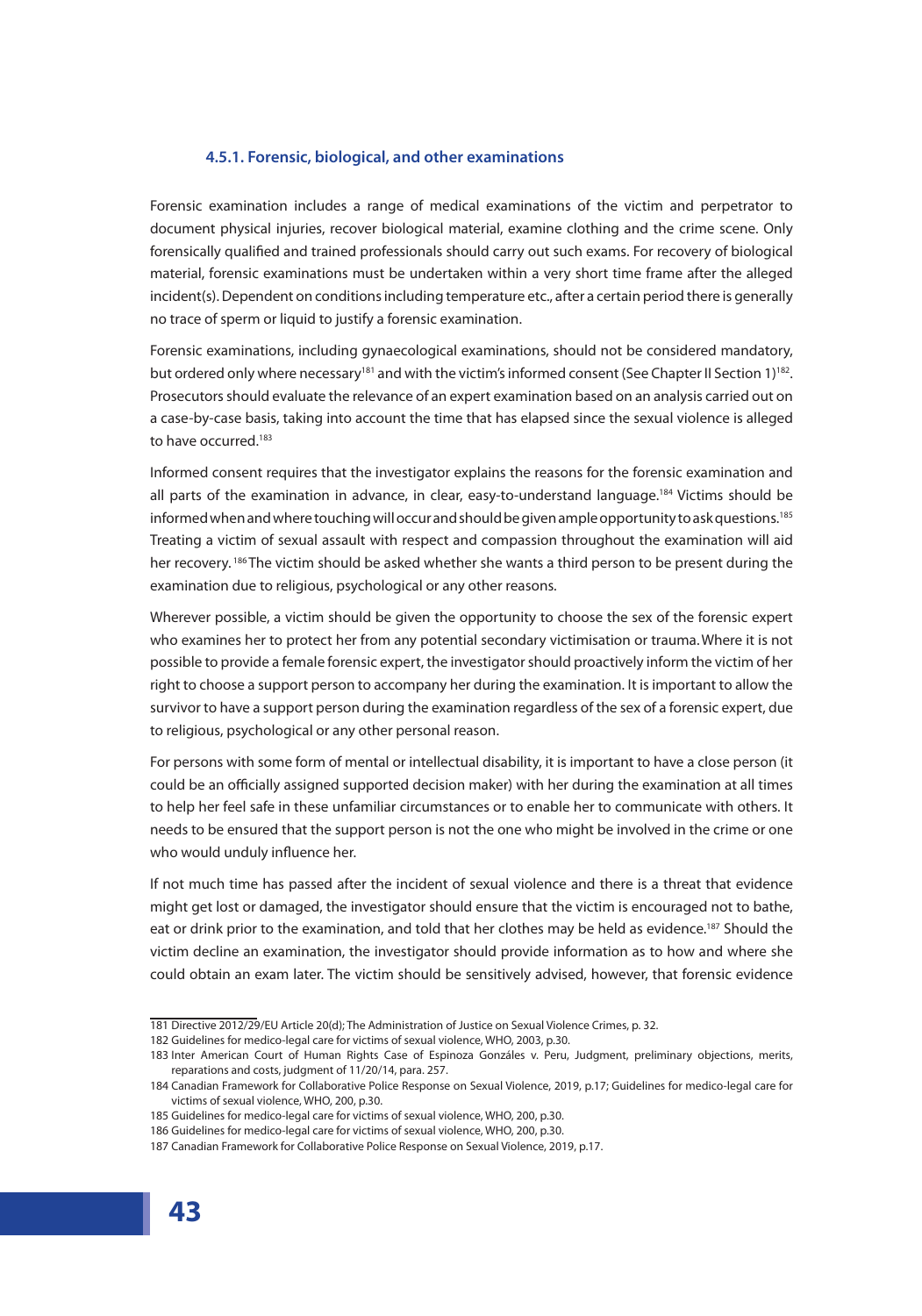and the possibility to document the injuries may be lost with a delayed exam.<sup>188</sup> The investigator might also want to apply to the victim coordinator, who should be able to explain to the victim, applying a victim-centred approach, why it is important to undergo the examination at that time (See Chapter II Section 10).

The victim's refusal to submit to a forensic examination is not a basis for terminating an investigation. Furthermore, women who choose not to undergo a forensic examination should not be considered less credible. Rather, the evidence relevant to the case should be collected through other investigative measures detailed in this manual.

### Avoidance of drawing adverse inference from hymen condition

Genital injuries in women and girls are most likely to be seen in the posterior fourchette, the labia minora, the hymen and/or the fossa navicularis.<sup>189</sup> However, the state of her hymen cannot establish whether a woman has been raped, has had sexual intercourse or is sexually active.<sup>190</sup> The hymen may not break or incur noticeable damage as a result of sexual intercourse or forced sexual penetration.<sup>191</sup> On the other hand, the hymen can be broken for reasons outside sexual intercourse or sexual violence<sup>192</sup>, such as exercise or other physical activity, such as horse-riding or using tampons.<sup>193</sup>

There is no factual, scientific, or medical basis for utilising hymen size, morphology, or integrity to determine whether a woman has experienced vaginal penetration, and whether this can accurately determine her "virginity".<sup>194</sup> Virginity tests have been described by the World Health Organisation as 'degrading, discriminatory and unscientific<sup>'195</sup>

The state of a hymen, therefore, should only ever be used to show injury to prove sexual violence and corroborate blunt force trauma and never to draw evidence of the victim's prior sexual history (which has no relevance to the crime) and undermine the gravity of the abuses the victim suffered.

#### **4.5.2. Psychological assessment**

Ordering a psychological examination at the outset of a sexual violence investigationmay help criminal justice actors develop plans and mechanisms to ensure that the victim's participation in the criminal justice process is not re-traumatising. It may help determine whether she needs specialised support. Such assessment should also be done in the initial stage of the investigation through the involvement of the Victim and Witness Coordinator. It may also provide victim impact evidence that the sexual contact in question caused serious psychological harm to the victim and should be considered an aggravating circumstance on sentencing.

The victim should be able to choose the sex of the Victim/Witness Coordinator (see Chapter II Section 8). If a Victim/Witness Coordinator is assigned to the case, they may conduct an initial psychological

- 188 Canadian Framework for Collaborative Police Response on Sexual Violence, 2019, p.18.
- 189 Guidelines for medico-legal care for victims of sexual violence, p. 12.
- 190 Through evidence, change is possible, Physicians for Human Rights.

- 192 Through evidence, change is possible, Physicians for Human Rights.
- 193 Does a woman always bleed when she has sex for the first time? NHS.
- 194 Through evidence, change is possible, Physicians for Human Rights, p. 1.

<sup>191</sup> Guidelines for medico-legal care for victims of sexual violence, p. 78, Through evidence, change is possible, Physicians for Human Rights, p. 1.

<sup>195</sup> World Health Organisation (2014) Healthcare for Women Subjected to Intimate Partner Violence and Sexual Violence, A Clinical Handbook, Geneva: WHO; International Protocol, p. 46,; CEDAW/C/GC/35, para. 29 (c) (ii).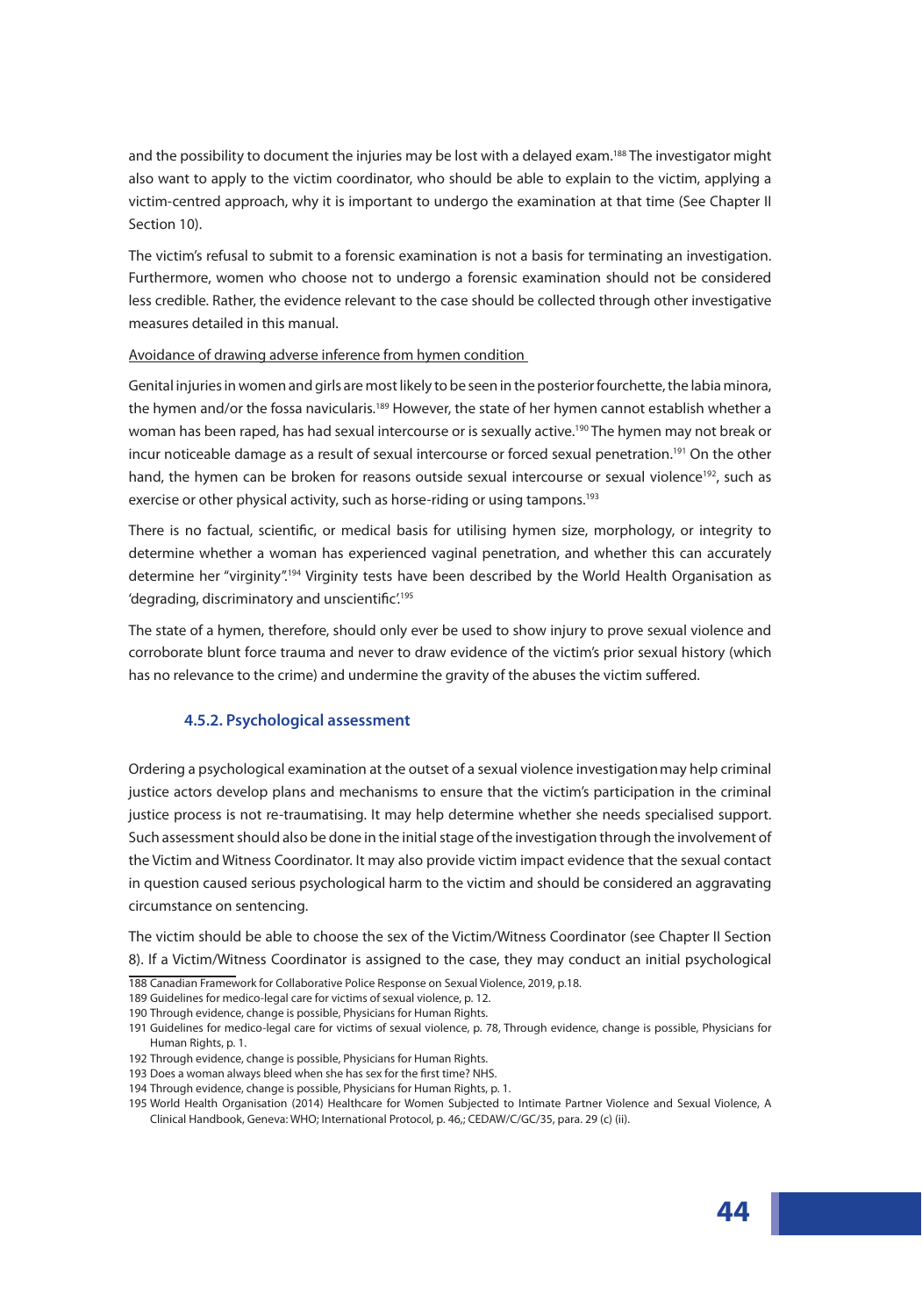assessment of the victim in a semi-structured interview – about the incident and its impact. They must then inform the investigator or prosecutor if, in their view, the victim needs psychological support.

### **4.5.3. Psychiatric assessment**

It is not permitted to conduct an expert examination to prove the reliability of a victim/witness.<sup>196</sup> Therefore, experts should not be instructed to express opinions as to whether a victim or other witnesses can give consistent testimony. It is for the judge alone to assess the weight and credibility of the evidence based on the case at hand.<sup>197</sup> The purpose of a psychiatric assessment is to assess the impact of sexual violence on the victim, plan support services or inform investigative and interviewing strategies (by specially trained persons if required) to ensure a victim-centred approach alone. Psychiatric assessments should never be applied to determine whether the victim is saying the truth.

**A psychiatric assessment of persons with disabilities** should not be used to assess credibility. Disability should not be automatically assumed to suggest a person is helpless, incapable, or unable to understand, remember or convey the details of a sexual violence crime. Whether a person with disabilities is able to contribute evidence to the case should not be decided by psychiatric examination only, rather assessed in the context of evidence offered.

Article 50(2) of the Criminal Procedure Code of Georgia states that a person who, due to a physical or mental disability, is unable to properly comprehend, remember and recollect circumstances essential to the case, or give information or testimony, may not be interviewed or interrogated as a witness.

The above provision should not be interpreted as allowing for the evidence of victims with mental disabilities to be evaluated by a psychiatrist for its credibility and relevance and should not prevent the disabled person from participating in the criminal justice process and from accessing justice. No matter how consistent or credible the evidence of a disabled victim might be, a psychiatric determination that a disabled victim is unable to properly comprehend, remember and recollect circumstances essential to the case, and to give information or testimony, currently precludes the court from accepting it as evidence and relying on it – therefore, such assessments should not be the sole basis for refusing to press charges and the court should not automatically refuse assessing and relying on the evidence of a person with disability.

In light of this, a victim-centred approach in these situations would be for psychiatrists to assess how the victim can contribute to the criminal justice process and for police, prosecutors and judges to use that specialised guidance to develop a methodology for interviewing persons with disabilities, so that their disability would not automatically exclude the victim from the criminal process and deny her justice.

An investigator/prosecutor should not use any "informal" pressure to force the victim to undergo a psychiatric or any other assessment. The right to refuse such an assessment must be explained very clearly to the victim. The victim and her lawyer should also be informed that the lawyer can accompany the victim during the psychiatric examination.

<sup>196</sup> Article 51(3) Criminal Procedure Code of Georgia. 197 CC of Georgia, 51(3).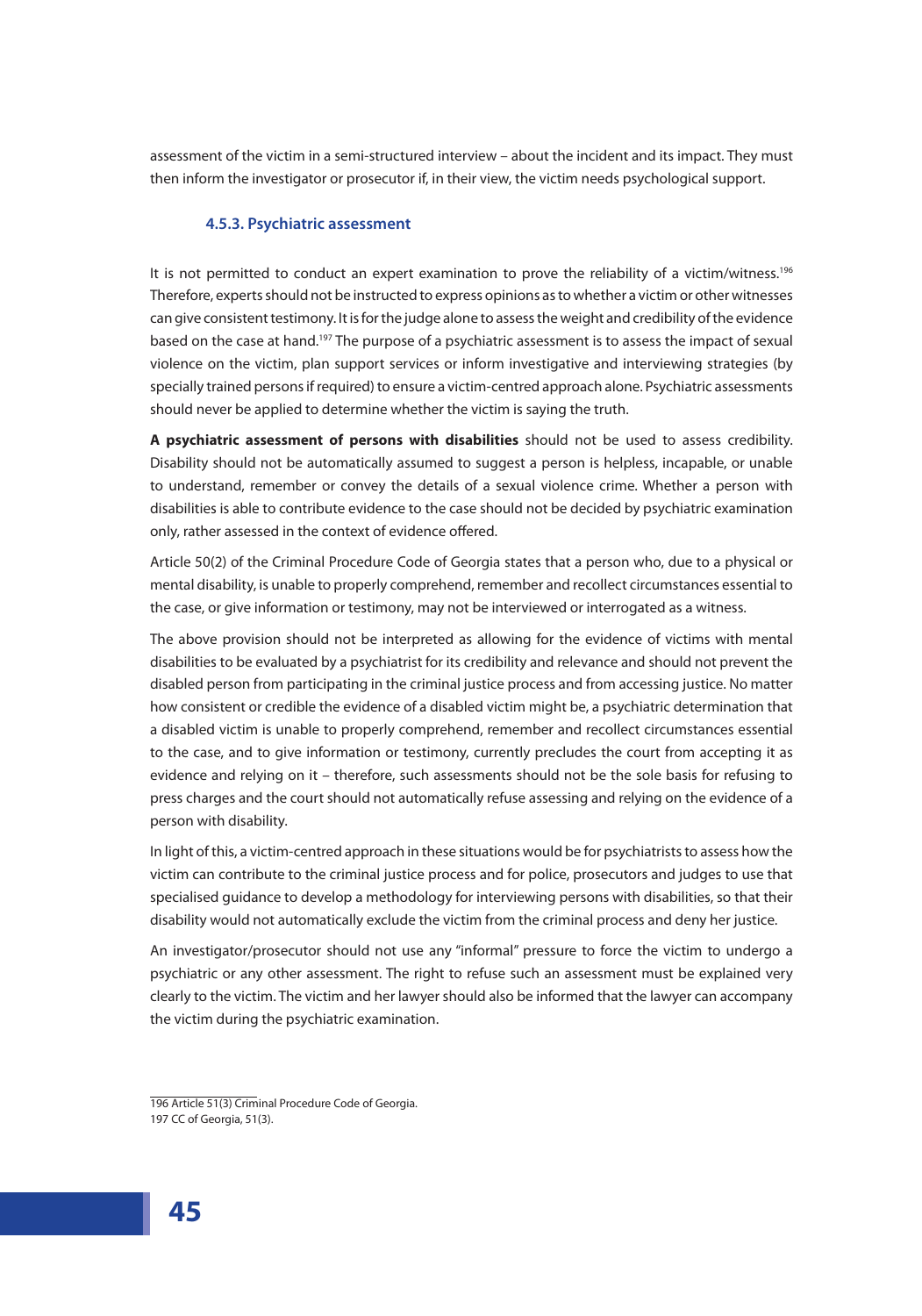# **5. Evidentiary issues: Principles of admissibility, relevance, importance of contextualisation and issues around corroboration**

### **Principles of admissibility at international criminal law**

Principles of admissibility determine whether particular items of evidence may be received by the court in support of a particular fact in issue.<sup>198</sup> Rules of procedure and evidence at the international courts grant judges great discretion to rule on the admissibility of evidence.<sup>199</sup> The idea is that evidence should be weighed **at trial**, rather than automatically excluded.<sup>200</sup>

### **Principles of admissibility in the ad hoc tribunals**

The judges at the International Criminal Tribunal for the Former Yugoslavia and the International Criminal Tribunal for Rwanda had the discretion to admit 'any relevant evidence which it deems to have probative value,' and to exclude evidence 'if its probative value is substantially outweighed by the need to ensure a fair trial.<sup>'201</sup>

### **Principles of admissibility in the International Criminal Court (ICC)**

In practice, the ICC works on a presumption in favour of admission,<sup>202</sup> which includes admissibility of hearsay. Their rules on evidence are found in Article 69 of the Rome Statute, **but the test for the admission of evidence is set out in jurisprudence.** 

Set out in *Lubanga:* a cumulative 3-step test for the admission of evidence, to be applied on a case-bycase basis.

- (I) is the evidence *prima facie* (on its face) relevant?
- (II) is the evidence of *prima facie* probative value?
- (III) does the probative value outweigh its potentially prejudicial effect?<sup>203</sup>

The ICC Rules of Procedure and Evidence prescribes only two exclusionary rules. Evidence obtained by means of a violation of the Rome Statute or internationally recognised human rights is excluded if: "the violation casts substantial doubt on the reliability of the evidence or the admission of evidence would be antithetical to and would seriously damage the integrity of the proceedings."204 ICC Trial Chambers typically consider the relevance and probative value as part of the 'holistic assessment' of all evidence submitted at trial and defer determination of admissibility of individual items of proof until deliberation.205 The factors taken into consideration for these assessments are identified and discussed

<sup>198</sup> Admissibility, Oxford Dictionary of Law (5th Ed OUP 2006), p. 13.

<sup>199</sup> Stahn, Critical Introduction to International Criminal Law, p. 343.

<sup>200</sup> Stahn, Critical Introduction to International Criminal Law, p. 343.

<sup>201</sup> See e.g., International Criminal Tribunal for the Former Yugoslavia, Rules of Procedure and Evidence, 13 May 2015 (as amended), ('ICTY Rules of Procedure and Evidence'), rule 89(D); International Criminal Tribunal for Rwanda, Rules of Procedure and Evidence 13 May 2015 (as amended) ('ICTR Rules of Procedure and Evidence'), rule 89(C); Special Tribunal for Lebanon, Rules of Procedure and Evidence, 18 December 2020 (as corrected) ('STL Rules of Procedure and Evidence'), rules 149(c), (d); Special Court for Sierra Leone, Rules of Procedure and Evidence ('SCSL Rules of Procedure and Evidence'), rule 89(c); Cryer, An Introduction to International Criminal Law, p. 433.

<sup>202</sup> Cryer, An Introduction to International Criminal Law, p. 434.

<sup>203</sup> Prosecutor v. Lubanga, Case No. ICC-01/04-01/06-1399, Decision on the Admissibility of Four Documents, 13 June 2008, paras 25–32.

<sup>204</sup> Rome Statute, Article 69(7).

<sup>205</sup> Cryer, An Introduction to International Criminal Law, p. 434.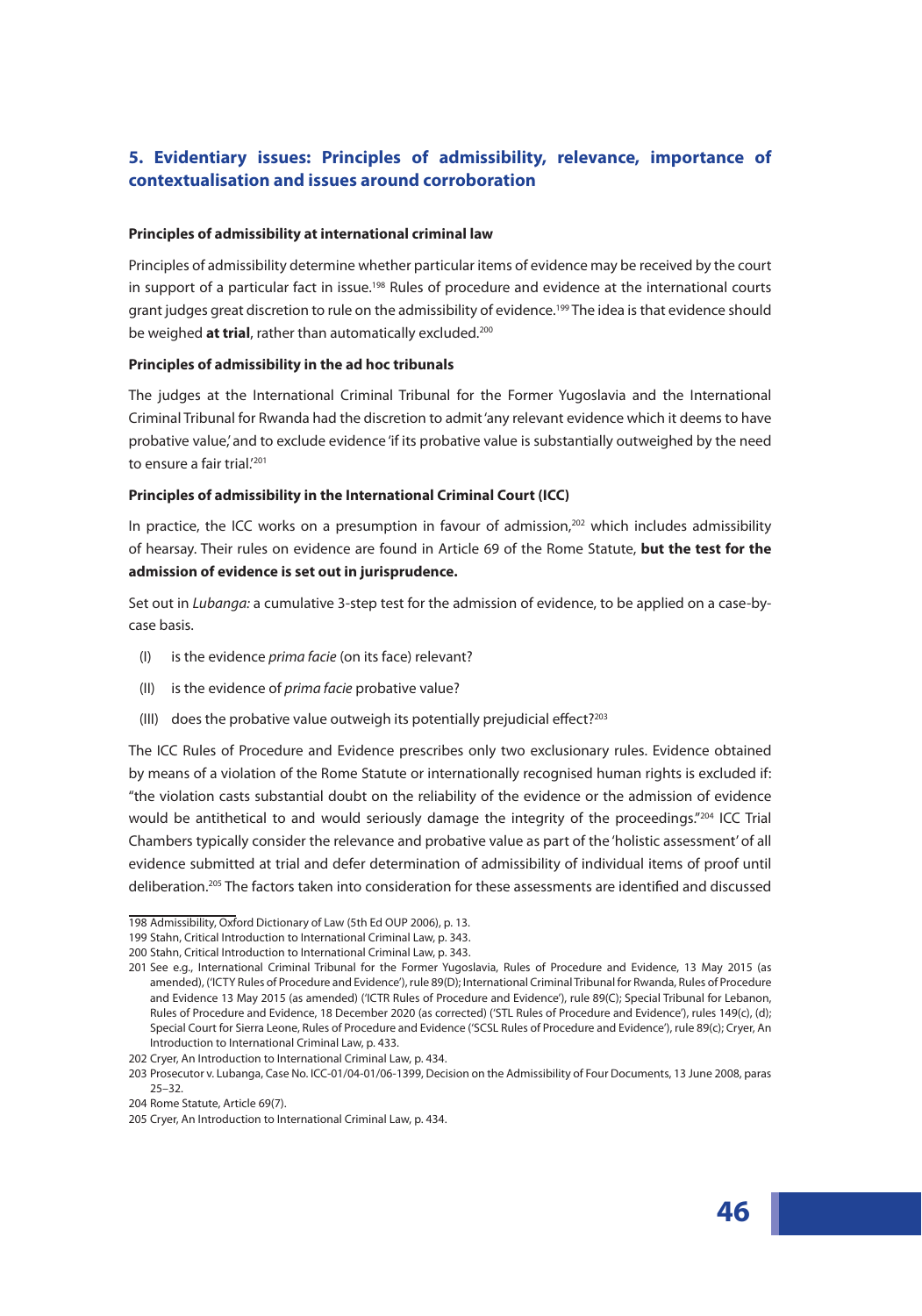### below.

Evidence of the prior or subsequent sexual conduct of a victim or witness shall NOT be admitted by the court.206

### **Factors to be considered in determining admissibility**

### *Relevance*

Relevance is about the relationship between the evidence and the matter being investigated or prosecuted. For judges, relevance denotes pertinence to an allegation or issue at trial.<sup>207</sup> The principle of relevance should guide investigators, prosecutors, and judges through all phases of the criminal justice process. It will ensure that all available evidence is collected, presented, and considered in the most efficient, effective, and appropriate way.

Identifying and collecting evidence is the main object of an investigation. Relevance is extremely broad during the investigation stage. At this stage, investigators should consider relevance to include **all** evidence that could prove or disprove a material fact being investigated. This will require a comprehensive, context-based investigation. Relevance is much broader during the investigations phase of a case than at any other.

Once someone has been charged, relevance will always be determined by the framework of the allegations. At this stage, relevant evidence may be considered as anything that would support or disprove a material issue in a case; in other words, evidence is relevant if it would make a fact at issue more or less likely. Material issues are those found in the criminal charges.

Relevance is a threshold requirement that must be met even before the court considers the value of the evidence proving or disproving a fact in issue.208 Relevance is not a solitary concept and is **always** relative to the fact(s) in issue. Evidence, therefore, especially if indirect, must be contextualised to determine its relevance.

#### *Probative value*

The concept of relevance contains an implicit requirement of probative value. Probative value is the degree to which the evidence makes an assertion more or less probable; **in other words, it is the degree to which a piece of evidence can "prove or disprove a point in issue."** <sup>209</sup>

For example, a photo with a timestamp of someone at a place where a crime has taken place, and a video of the person committing the crime both support the fact that a crime may have been committed by the person.

Evidence which is both relevant and probative must also enjoy some component of reliability.<sup>210</sup>

#### *Reliability*

Reliability depends on circumstances such as the origin, content, corroboration, truthfulness,

<sup>206</sup> ICC Rules of Procedure and Evidence, rule 71.

<sup>207</sup> Cryer, An Introduction to International Criminal Law, p, 433; Stahn, Critical Introduction to International Criminal Law, p. 343. 208 See 'Evidence Law: The Rule of Relevance and Admissibility of Character Evidence'.

<sup>209</sup> Cryer, An Introduction to International Criminal Law, pp. 433-434; Stahn, Critical Introduction to International Criminal Law, p. 343.

<sup>210</sup> Prosecutor v. Tadić, Case No. IT-94-1-T, Decision on Defence Motion on Hearsay, 5 August 1996, paras 15–16, 19. See further Cryer, An Introduction to International Criminal Law, p. 465.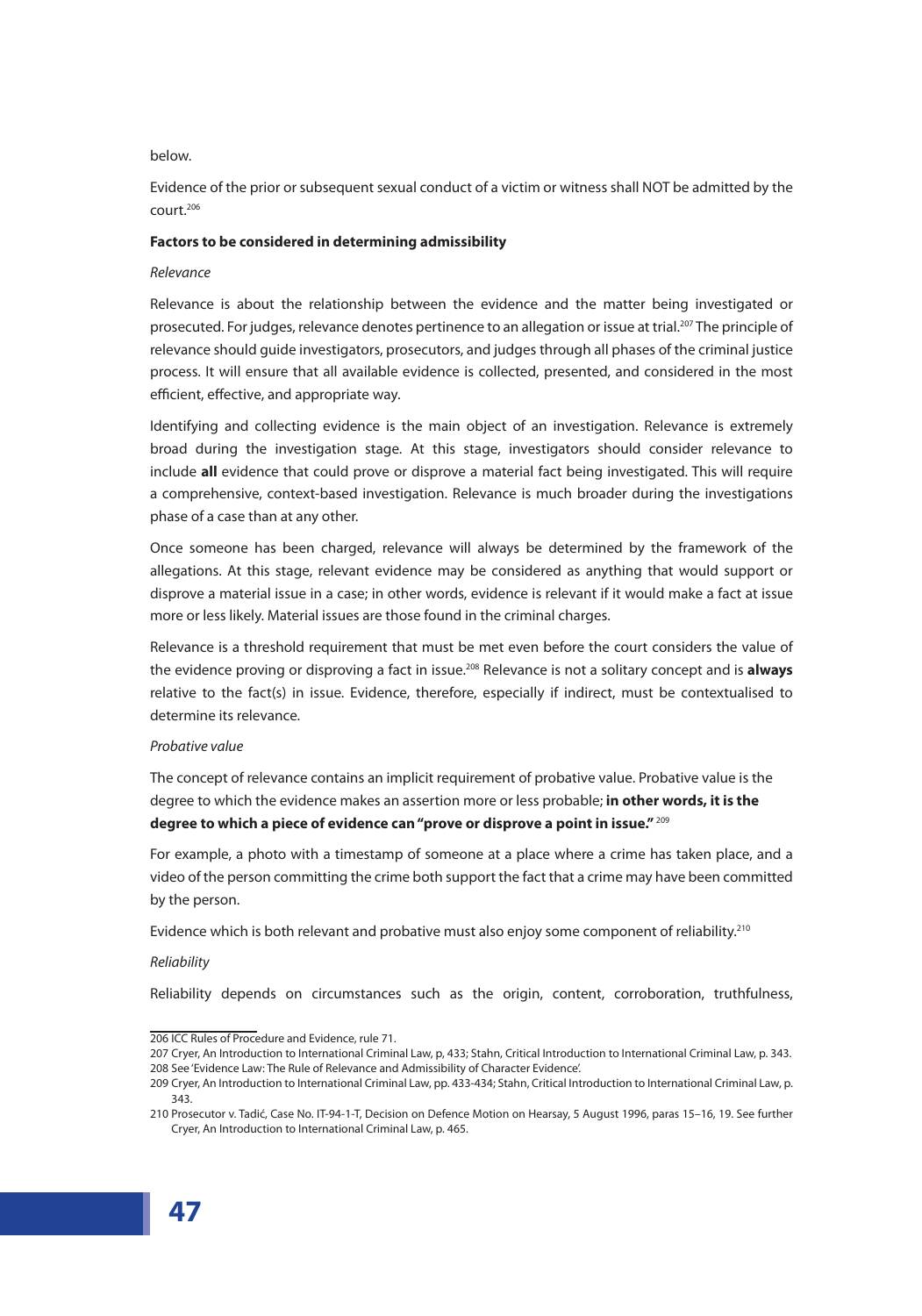voluntariness, or trustworthiness of the evidence.<sup>211</sup> Reliability is therefore not only about the evidence itself, but it is also dependent on the way it has been obtained. For example, if obtained in violation of a serious human right, such as torture, the reliability of a confession or other testimonial evidence would be seriously impacted.<sup>212</sup>

Consequently, the two parameters determining probative value are reliability of the evidence and the amount it can influence the determination of a matter at hand.<sup>213</sup>

Reliability is a broad concept. Accordingly, it embraces credibility (the extent to which the source of the evidence can be trusted) as well as other issues, including observational accuracy and authenticity.

It is important to note that a piece of evidence can be credible even if it is inconsistent. For example, witness testimonies with inconsistencies or discrepancies have been accepted by international courts because the evidence, when taken as a whole, was considered to be reliable and credible (e.g., in light of corroborative evidence of other witnesses on certain issues).<sup>214</sup>

#### **Indirect evidence – hearsay**

#### *Hearsay evidence*

Hearsay evidence is evidence of a statement made out of court and **offered in court to prove the truth of the matter asserted in the statement**.<sup>215</sup> Hearsay can be first hand, such as when a witness gives an account of information provided to him by another person; second hand (double hearsay); or more remote, such as when an account of information has passed between two or more persons before being conveyed to the witness who appears in court.<sup>216</sup>

Georgian criminal practice distinguishes between direct and indirect evidence. Indirect evidence is interpreted as referring to "indirect testimony",<sup>217</sup> (first or second-hand hearsay) while all other evidence, including circumstantial evidence, is considered "direct evidence". Both may be **relevant** to a material fact at issue.

Testimony can often contain both direct and indirect evidence. For example, a child may tell her mother that she was raped by an individual who now stands charged with the crime. The mother's account of the child's statement may be considered "indirect testimony" and is clearly relevant and probative to determining the material facts at issue. Furthermore, if the child has already given evidence that she was raped and testified that she reported it to her mother, the mother's "indirect testimony" is relevant as corroborative evidence. The mother's evidence may also be relevant as evidence of the child's emotional state of distress. Finally, the child's statement to her mother may be found to have been made at a time when she was so emotionally overpowered by the crime that any possibility that it was fabricated can be disregarded. **This illustrates the importance of contextualising evidence to determine its relevance.** At the same time, the mother's testimony may contain what is considered "direct evidence"

<sup>211</sup> Cryer, An Introduction to International Criminal Law, p. 434; Prosecutor v. Aleksovski, Case No. IT-95-14/1, Decision on Prosecution's Appeal on Admission of Evidence, 16 February 1999 ('Aleksovski Decision on Prosecutor's Appeal on Admissibility of Evidence'), para. 15.

<sup>212</sup> Stahn, Critical Introduction to International Criminal Law, p. 345.

<sup>213</sup> Prosecutor v. Germain Katanga & Matthew Ngudjolo Chui, Case No. ICC-01/04-01/07 Decision on the Prosecutor's Bar Table Motions, 17 December 2010 ('Katanga and Chui, Decision on the Prosecutor's Bar Table Motions') para. 20.

<sup>214</sup> Prosecutor v. Popović et al., Case No. IT-05-08-T, Judgment, 10 June 2010 ('Popović et al., Trial Judgment'), para. 506.

<sup>215</sup> ICTY Manual on Developed Practices, pp. 106-107; Crown Prosecution Service, Code for Crown Prosecutors.

<sup>216</sup> UNICRI, ICTY Manual on Developed Practices, p. 107.

<sup>217</sup> Criminal Procedure Code of Georgia, Article 76.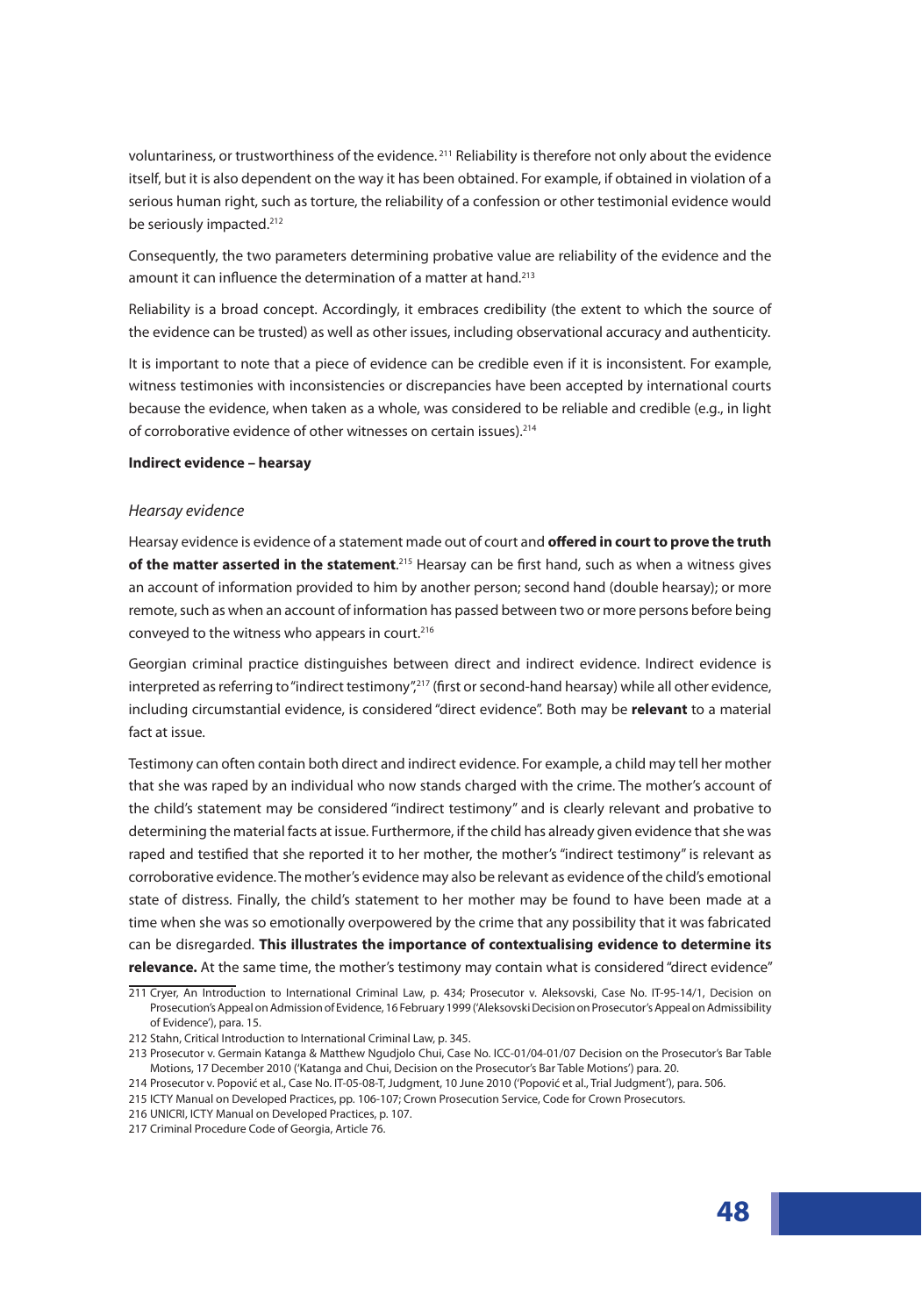in Georgian practice, such as her personal observations of physical injuries, emotional state of the child or any changes in her behaviour around the time of the alleged crime. These observations are also clearly relevant to the facts at issue.

 Strict interpretation of the hearsay admissibility rules can present real barriers to the admissibility of otherwise important evidence. In practice, however, common law adversarial systems and international jurisprudence on hearsay evidence has evolved such that the range of exceptions have practically nullified the exclusionary rule.<sup>218</sup> Some illustrations follow.

## **Hearsay evidence in international practice**

The importance of hearsay evidence is reflected in international practice. **The idea is that the evidence, including hearsay, should be weighed at trial rather than precluded per se.219**

It was settled practice **at the** *ad hoc* **tribunals that hearsay evidence was admissible, as long as it was relevant and probative to the case**. Those Chambers had the discretion to admit, and did admit and rely on, hearsay evidence.<sup>220</sup> The ICC Appeals Chamber has similarly held that there is no procedural bar to the introduction or reliance on hearsay evidence in the Court's legal framework. **The fact that**  evidence is hearsay does not necessarily deprive it of probative value.<sup>221</sup> As with any kind of **indirect evidence, while the weight or probative value afforded to it may be lower, this ultimately "depend[s] upon the infinitely variable circumstances which surround hearsay evidence".222**

### **Canada's principled approach to hearsay**

The Supreme Court of Canada considered the hearsay exclusionary rule in its decision in the 2006 case of *R v. Khelawon*. 223 The appeal in this case turned on the admissibility of hearsay statements under a principled case-by-case exception to the hearsay rule based on necessity and reliability.<sup>224</sup> There, on behalf of a unanimous Court, Charron J. wrote:

# **"When it is necessary to resort to hearsay evidence, a hearsay statement may**

# **be admitted if, because of the way in which it came about, its contents are**

<sup>218</sup> See, e.g. Alvin Goldman, 'Legal Evidence' in Martin Golding & William Edmundson (eds) Blackwell Philosophy Guide to the Philosophy of Law and Legal Theory (Blackwell Publishing Ltd 2005), p. 174.

<sup>219</sup> Stahn, Critical Introduction to International Criminal Law, p. 343.

<sup>220</sup> Rome Statute, articles 69 (3), (4); ICTY Rules of Procedure and Evidence, rule 89(c); ICTR, Rules of Procedure and Evidence, rule 89(c); SCSL Rules of Procedure and Evidence, rule 89 (c); STL, Rules of Procedure and Evidence, rule 149(c); Extraordinary Chambers in the Courts of Cambodia, Internal Rules, Rev.8, 3 August 2011 ('ECCC Internal Rules'), rule 87 (1). See also, Prosecutor v. Aleksovski, Case No. IT-95-14/1, Decision on Prosecution's Appeal on Admission of Evidence, 16 February 1999 ('Aleksovski Decision on Prosecutor's Appeal on Admissibility of Evidence'), para. 15; Prosecutor v. Galić, Case No. IT-98-29- AR73.2, Decision on interlocutory appeal concerning Rule 92bis (C), 7 June 2002, para. 27; Prosecutor v. Gotovina et al., Case No. IT-06-90-T, Judgment, 15 April 2011 ('Gotovina et al. Trial Judgment'), para. 43; Prosecutor v. Popović et al., Case No. IT-05- 88-A, Judgment, 30 January 2015 ('Popović et al. Appeal Judgment'), para. 1307; Prosecutor v. Akayesu, Case No. ICTR-96-4-A, Judgment, 1 June 2001 ('Akayesu Appeal Judgment'), paras 286; Prosecutor v. Kajelijeli, Case No. ICTR-98-44A-T, Judgment and Sentence, 1 December 2003, ('Kajelijeli Judgment and Sentence'), para. 45; Prosecutor v. Brima et al., Case No. SCSL-04- 16-PT, Decision on Joint Defence Motion to Exclude All Evidence from Witness TFI-277 pursuant to Rule 89(C) and/or Rule 95', 24 May 2005 ('Brima et al. Decision on Joint Defence Motion') paras. 12-13; Prosecutor v. Brima et al., Case No. SCSL-04-16-T, Judgment, 20 June 2007, para. 100; ECCC Internal Rules, rule 87(1); Co-Prosecutors v. Kaing Guek Eav, Case No. 001/18-07- 2007/ECCC/TC, Judgment, 26 July 2010, para. 43.

<sup>221</sup> Prosecutor v. Bosco Ntaganda, Case No. ICC-01/04-02/06, 08 July 2019, para. 67.

<sup>222</sup> Prosecutor v. Bosco Ntaganda, Case No. ICC-01/04-02/06, 08 July 2019, para. 67; Prosecutor v. Zlatko Aleksovski, Case No. IT-95-14/1-AR73, Decision on Prosecutor's Appeal on Admissibility of Evidence, 16 February 1999, para. 15.

<sup>223</sup> R. v. Khelawon, 2006 SCC 57 (CanLII), [2006] 2 SCR 787, Superior Court of Justice of Canada, 14 December 2006, ('R. v. Khelawon), para. 2.

<sup>224</sup> R. v. Khelawon, para. 1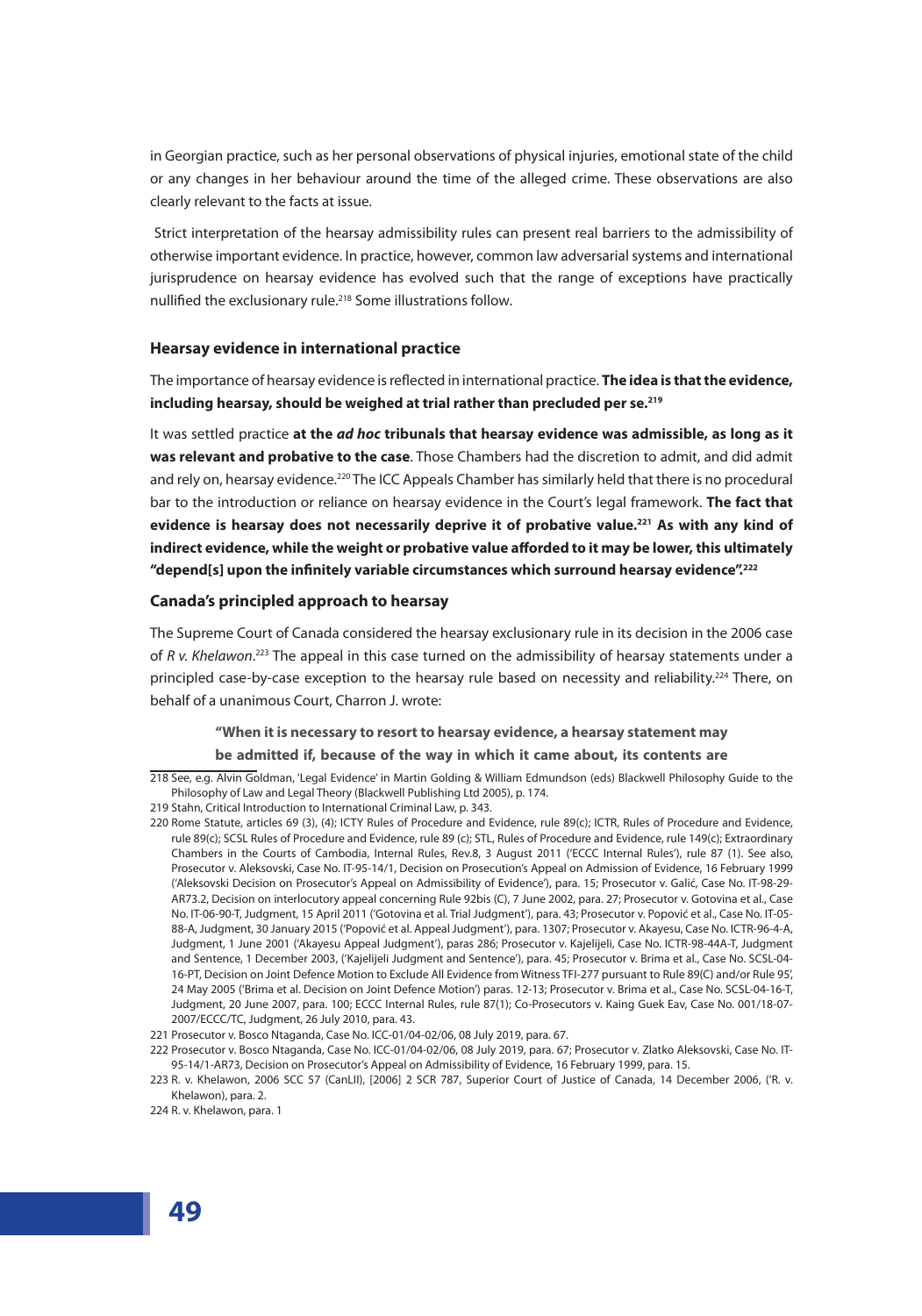# **trustworthy, or if circumstances permit the ultimate trier of fact to sufficiently assess its worth."**<sup>225</sup>

Necessity and reliability are determined on a *voir dire*. 226 Necessity and reliability should not be considered in isolation and one criterion may impact another. <sup>227</sup>

**The Court also emphasised that attention to the requirements of reliability and necessity within the particular context should prevail over formalised rules or categories of exclusion and admission.228 Accordingly, a contextual approach to the admissibility enquiry should be applied in every instance except where the hearsay statement was made by the accused or a party.229**

Within the traditional hearsay exceptions there are also considerations of reliability. Testimony from a prior proceeding may be reliable if the witness was under oath at the time the statements were made, and an opposing party had adequate opportunity for cross-examination. Alternatively, *res gestae* statements (such as those referred to above in the example of the child rape victim, who made certain statements about the incident to her mother) may be reliable as impulsive utterances, as the declaration against interest exception appeals to common sense in that "people do not readily make statements that admit facts contrary to their interests unless those statements are true."<sup>230</sup>

#### **Importance of contextualisation**

This Manual has repeatedly referred to the importance of contextualisation and context-based investigations in dealing with cases of rape and other forms of sexual violence against women. In line with this, the jurisprudence of the European Court of Human Rights offers important guidance for Georgian investigators, prosecutors and judges, particularly in cases involving two conflicting versions of the events and little "direct" evidence.<sup>231</sup> In such cases, the Court has stressed that the authorities need "to explore the available possibilities for establishing all the surrounding circumstances'' and "assess sufficiently the credibility of the conflicting statements made".<sup>232</sup> In the absence of "direct" proof of rape, "the authorities must nevertheless explore all the facts and decide on the basis of an assessment of all the surrounding circumstances".<sup>233</sup>

More particularly, the European Court has held that "the presence of two irreconcilable versions of the facts **obviously called for a context-sensitive assessment** of the credibility of the statements made and for verification of all the surrounding circumstances. That could have been done by questioning people known to the applicant and the alleged perpetrator, such as friends, neighbours and others who could shed light on the trustworthiness of their statements, or by seeking an opinion from a specialist psychologist. In this context, the authorities could also verify whether any reasons existed for the victim to make false accusations against the alleged perpetrator $^{\prime\prime}$ 234). (See Chapter II Section 4 on Categories of evidence)

#### **Issues around corroboration**

- 228 Cuncliffe and Boyle, Hearsay, p. 2.1.4.
- 229 Cuncliffe and Boyle, Hearsay, p. 2.1.4.
- 230 Cuncliffe and Boyle, Hearsay, p.2.1.9-2.1.0.

<sup>225</sup> R. v. Khelawon, para. 2.

<sup>226</sup> R. v. Khelawon, para. 47.

<sup>227</sup> R. v. Khelawon, para. 46.

<sup>231</sup> M.C. v. Bulgaria, App. no. 39272/98, (ECHR, 4 December 2003), para. 176.

<sup>232</sup> M.C. v. Bulgaria, App. no. 39272/98, (ECHR, 4 December 2003), para. 178.

<sup>233</sup> M.C. v. Bulgaria, App. no. 39272/98, (ECHR, 4 December 2003), 181.

<sup>234</sup> E.B. v. Romania, App. no. 49089/10, (ECHR, 19 March 2019), para. 58; I.G. v. Moldova, App. no. 15966/04, (ECHR, 13 November, 2012), para. 43.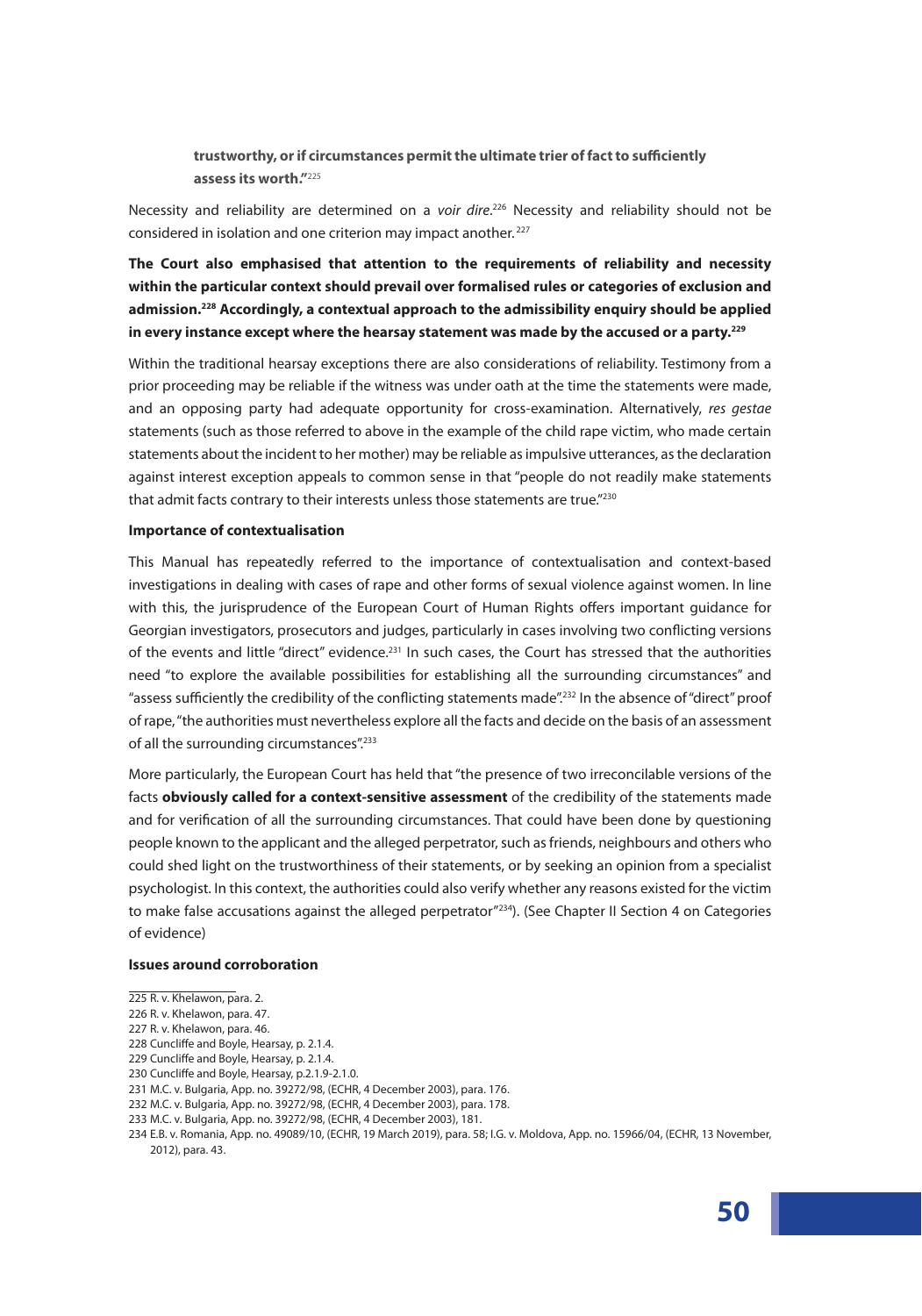As noted earlier in this Manual (Chapter II Section 5), there should be no absolute requirement for the account of a victim of sexual violence to be otherwise corroborated for her evidence to be considered credible, reliable and sufficient as a basis for a conviction.

The CPC of Georgia states that a judgment of conviction shall be based only on a body of consistent, clear, and convincing evidence, which proves the culpability of a person beyond reasonable doubt.<sup>235</sup> It also states that a judgment of conviction cannot be based solely on indirect evidence.<sup>236</sup>

This article is **consistently** interpreted as requiring two **pieces** of evidence on which to prefer an indictment or base a conviction, with the testimony of an individual witness considered to be one "piece." **That is a formalistic, limiting interpretation of the word body/sum/totality/unity as** the article does not specify that two pieces of evidence are required.

This approach has governed even where a single witness may speak to many separate facts or 'pieces' of evidence in their testimony; it somehow fails to acknowledge **the totality** of evidence in any trial as being comprised separate pieces of evidence, or the fact that evidence such as a statement or testimony can be internally consistent as well, especially after cross-examination.

The test for sufficiency of evidence is not a numerical one.

Sometimes the statement of the victim is the only evidence the prosecution has – particularly with sexual violence cases.

Sexual violence is a gender-based crime, overwhelmingly committed against women and girls. These assaults typically happen in locations and situations where the perpetrator is in a position of authority over the victim and has isolated her in order to perpetrate the crime. This was explicitly recognised by the Supreme Court of Georgia, which, overturning the judgment of acquittal of the Court of Appeal in an attempted rape case, stated that "the crime in question, by its nature and character, is usually not public and is not distinguished by a large number of eyewitnesses".<sup>237</sup>

This strict requirement of "two pieces," however, means that **even if** the evidence of women and girls who have been a victim of sexual violence is credible and reliable, unless corroborated by another "piece" of evidence, it can never on its own form the basis for conviction.

This is just another example of how a formalistic interpretation **prevents access to justice** for women who have been victims of rape and other forms of sexual violence in Georgia. **In these cases the "two pieces" threshold avoids a determination on the merits** because uncorroborated complaints of women who have been victims tend to not go to court. This may be considered discriminatory, and a violation of the right to an effective remedy under Article 13 of the European Convention on Human Rights and the International Covenant on Civil and Political Rights.

Corroboration is always helpful, but strictly requiring it in sexual violence cases reinforces the common myth that assumes that if a woman were really raped, she would have corroborative evidence of the assault, and that her failure to produce corroboration means that she was not really raped. The reality of rape victims' experiences is different. Corroboration in a rape case usually refers to physical injuries from the assault, torn clothing, or other evidence of a physical struggle. In most cases, those are not available.

#### **Corroboration does not automatically establish credibility.**

<sup>235</sup> Criminal Procedure Code of Georgia, Article 13(2).

<sup>236</sup> Criminal Procedure Code, note to Article 13; Criminal Procedure Code, Article 76.

<sup>237</sup> Supreme Court of Georgia, Judgment of 19 November 2015, case N253 A.P.-15, para. 3.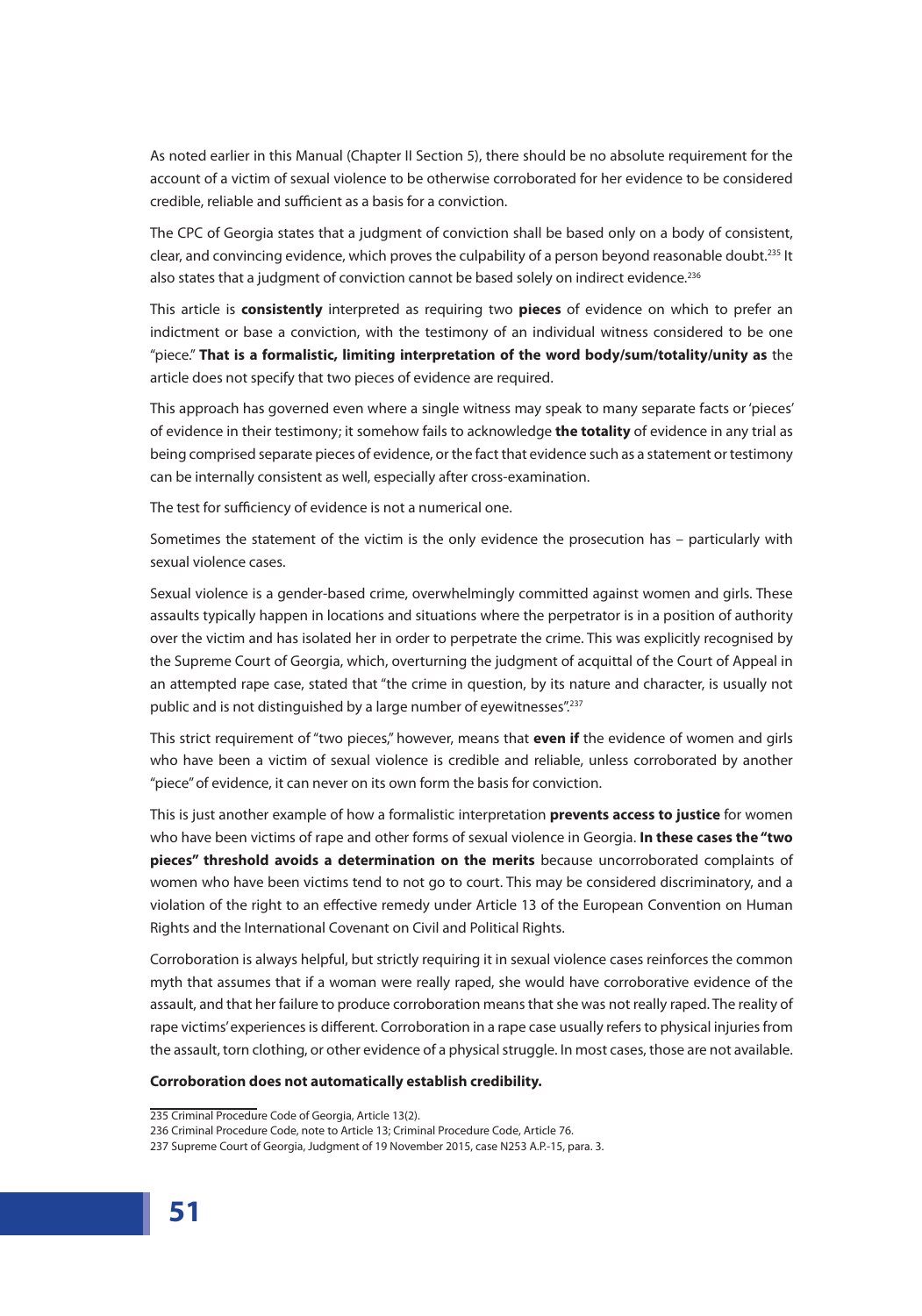In international criminal law, corroboration of testimonies, even by many witnesses, does not automatically establish the credibility, reliability or weight of those testimonies. Corroboration is not a guarantee of reliability of a piece of evidence. There is no reason for the strict "two pieces" requirement. Corroboration is an element that a reasonable trier of fact **may** consider in assessing the evidence. The question of whether to consider corroboration or not forms part of its discretion.<sup>238</sup> The fact that a witness gives an account that varies from other witnesses – even from a number of other witnesses - or isn't necessarily favourable to the prosecution case doesn't necessarily affect their credibility.

#### **The ECtHR's position regarding corroboration**

The ECtHR does not find it necessary to have more than one piece of evidence to bring charges and deliver a judgment of conviction in a criminal case. The ECtHR stated that to bring charges and deliver a judgment of conviction, "where the evidence is very strong and there is no risk of its being unreliable, the need for supporting evidence is correspondingly weaker".<sup>239</sup>

### **International criminal law regarding corroboration**

It is a long-settled principle of international criminal law that judges may rely on the evidence of a single credible witness to enter a conviction without the need for corroboration.<sup>240</sup> This is done on a case by case assessment.

This principle may also serve as precedent for Georgian courts and criminal justice practitioners. For example, in the *Kordić and Čerkez* Appeal Judgment, the Trial Chamber held that it may enter a conviction on the "**basis of a single witness, although such evidence must be assessed with the appropriate caution,** and care must be taken to guard against the exercise of an underlying motive on the part of the witness".<sup>241</sup>

This principle has been codified in the ICC Rules of Procedure and Evidence, where Rule 63(4) states that:

"Without prejudice to article 66, paragraph 3, a Chamber shall not impose a legal requirement that corroboration is required in order to prove any crime within the jurisdiction of the Court, **in particular, crimes of sexual violence."**<sup>242</sup>

### **National jurisprudence of certain countries on corroboration in sexual violence cases**

Laws and practices **strictly** requiring corroboration in cases of sexual violence against women have been abandoned in many parts of the world because of their discriminatory effect. Jurisprudence in that regard can also serve as legal precedent for criminal courts in Georgia.

<sup>238</sup> Prosecutor v. Fatmir Limaj, Haradin Bala, Isak Musliu, IT-03-66-A, Judgment of: 27 September 2007, Para. 203.

<sup>239</sup> Khan v. the United Kingdom, App. no. 35394/97, ECHR, 12 May 2000, Para. 35-37; Allen v. the United Kingdom, App. no. 25424/09, ECHR, 12 July 2003, Para. 43, Bykov v. Russia, App. no. 4378/02, ECHR, 10 March 2009, Para. 90; Haxhia v. Albania, App. no. 29861/03, ECHR, 8 October 2013, Para 129.

<sup>240</sup> See e.g., Prosecutor v Ntaganda, Case No. ICC-01/04-02/06-2359, Trial Judgment, 8 July 2019, paras 75 - 76; Prosecutor v Haradinaj, Case No. IT-04-84-A, Appeal Judgment, 19 July 2010, paras 145, 219; Prosecutor v Tadic, Case No. IT-94-1-A, Appeal Judgment, 15 July 1999, para. 65; Prosecutor v Bagilishema, Case No. ICTR-95-1A-A, Appeal Judgment, 3 July 2002, para. 79; Prosecutor v Dragomir Milosevic, Case No. IT-98-29/1-A, Appeal Judgment, 12 November 2009, para. 215; Prosecutor v Kupreskic, Case No. IT-95-16-A, Appeal Judgment, 23 October 2001, para. 220; Prosecutor v Lukic & Lukic, Case No. IT-98- 32/1-A, Appeal Judgment, 4 December 2012, para. 375.

<sup>241</sup> Prosecutor v Kordić & Čerkez, Case No. IT-95-14/2-A, Appeal Judgment, 17 December 2004, para. 274.

<sup>242</sup> International Criminal Court, Rules of Procedure and Evidence (ICC-PIOS-LT-03-004/19\_Eng), rule 63(4); Rome Statute of the International Criminal Court (adopted 17 July 1998, entered into force 1 July 2002) 2187 UNTS 90 (Rome Statute), article 66(3): It is relevant to note that article 66(3) of the Rome Statute (to which Rule 63(4) refers) related to the standard of proof required in order to convict an accused, i.e., beyond a reasonable doubt.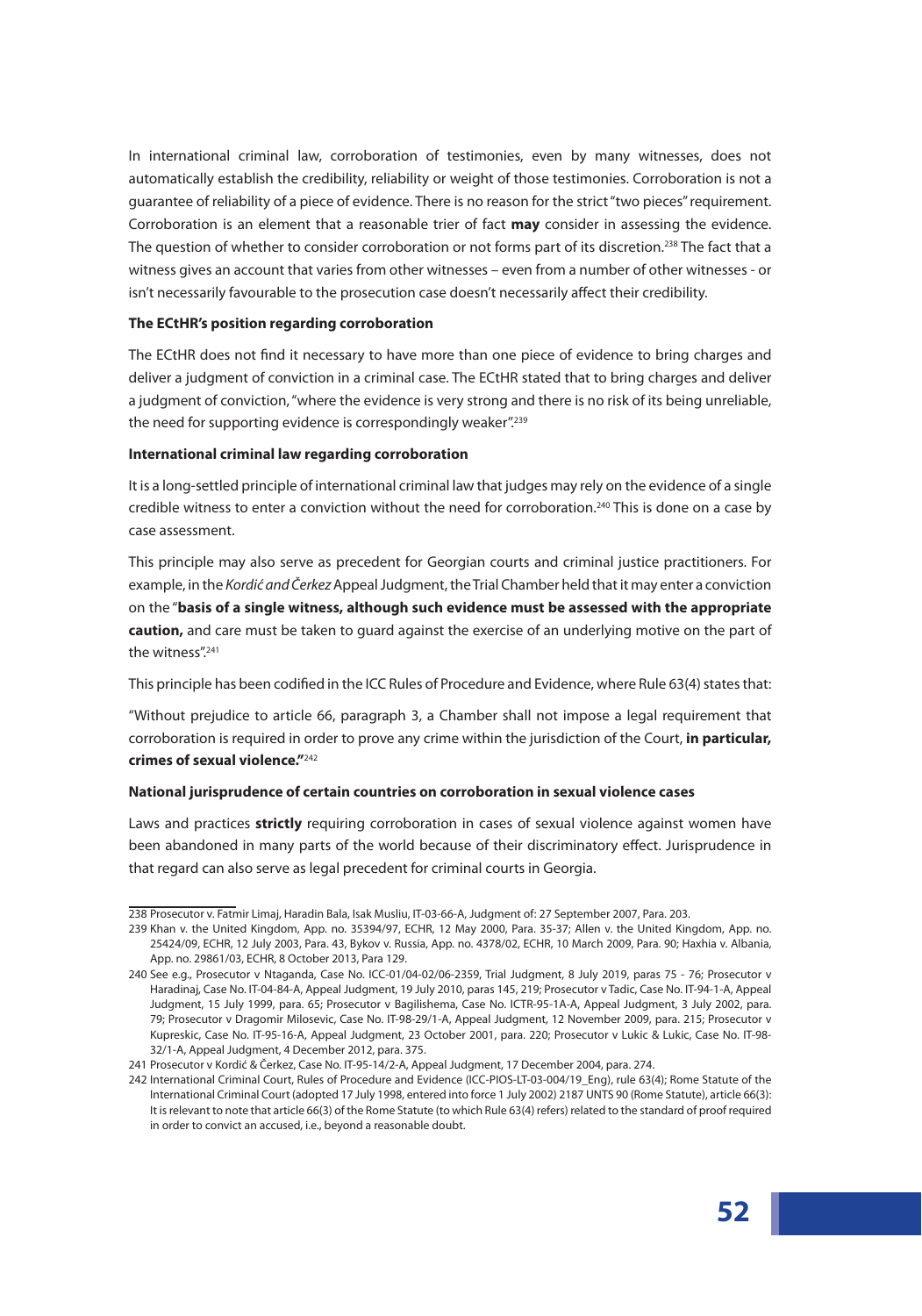For example, as early as 1992, the Supreme Court of Canada commented on the "false assumptions" underpinning such rules in the landmark case of *R v Seaboyer,*<sup>243</sup> which is partially extracted below:

"The common law has always viewed victims of sexual assault with suspicion and distrust. As a result, unique evidentiary rules were developed. The complainant in a sexual assault trial was treated unlike any other. In the case of sexual offences, the common law "enshrined" prevailing mythology and stereotype by formulating rules that made it extremely difficult for the complainant to establish her credibility and fend off inquiry and speculation regarding her "morality" or "character"… **The preoccupation of the law with the credibility of the complainant in such cases and the blatant stereotyping of such complainants as untrustworthy are difficult to comprehend. As we have seen, sexual assault is the most under-reported of all violent crimes. Even after a report, the police and prosecutors filter out a significant number of the complaints based upon their congruence with rape myth and stereotype. Logically it would seem that the likelihood of false complaints is, in this context, much reduced compared to that for most crimes. Indeed, there is no evidence to support the contrary."**<sup>244</sup>

In Canada, victim corroboration is **not** a "pre-requisite" to a conviction for sexual violence.

In fact, the Canadian Criminal Code states that in sexual assault cases: **no corroboration is required for a conviction and the judge shall not instruct the jury that it is unsafe to find the accused guilty in the absence of corroboration**.

This is also echoed in Section 32 of the England and Wales Criminal Justice and Public Order Act 1994 (Abolition of corroboration rules), which states that:

**"Any requirement whereby at a trial on indictment it is obligatory** for the court to give the jury a warning about convicting the accused on the uncorroborated evidence of a person merely because that person is (a) an alleged accomplice of the accused, or (b) **where the offence charged is a sexual offence, the person in respect of whom it is alleged to have been committed, is hereby abrogated."**

In line with this, the October 2020 Interim Guidance for Rape and Sexual Offences for Crown prosecutors in England states: "It is essential that prosecutors do not introduce a requirement for corroboration in their review process or identify the 'one versus one' feature of the case as a negative in their assessment of the evidence. One person's word can be sufficient to provide a realistic prospect of conviction."<sup>245</sup>

#### **Georgia's international human rights obligations**

Sexual violence is a gender-based crime, overwhelmingly committed against women and girls in Georgia. **The overarching consequence of this interpretation of the CPC, strictly requiring two 'pieces' of evidence on which to base a conviction, is that acts of rape and other forms of sexual violence against women and girls in Georgia, which are often based only on conflicting accounts from the victim and perpetrator, are not investigated or prosecuted.**

**This interpretation has a discriminatory effect and may constitute a violation of Georgia's international human rights obligations.** 

According to the UN Human Rights Council, states should "...take appropriate legislative and policy

<sup>243</sup> R v Seaboyer [1991] 2 SCR 577.

<sup>244</sup> Madame Justice L'Heureux-Dubé in R v Seaboyer (n 7).

<sup>245</sup> Crown Prosecution Service Guidelines, Rape and Sexual Offences - Chapter 2: Applying the Code for Crown Prosecutors to Rape and Serious Sexual Offences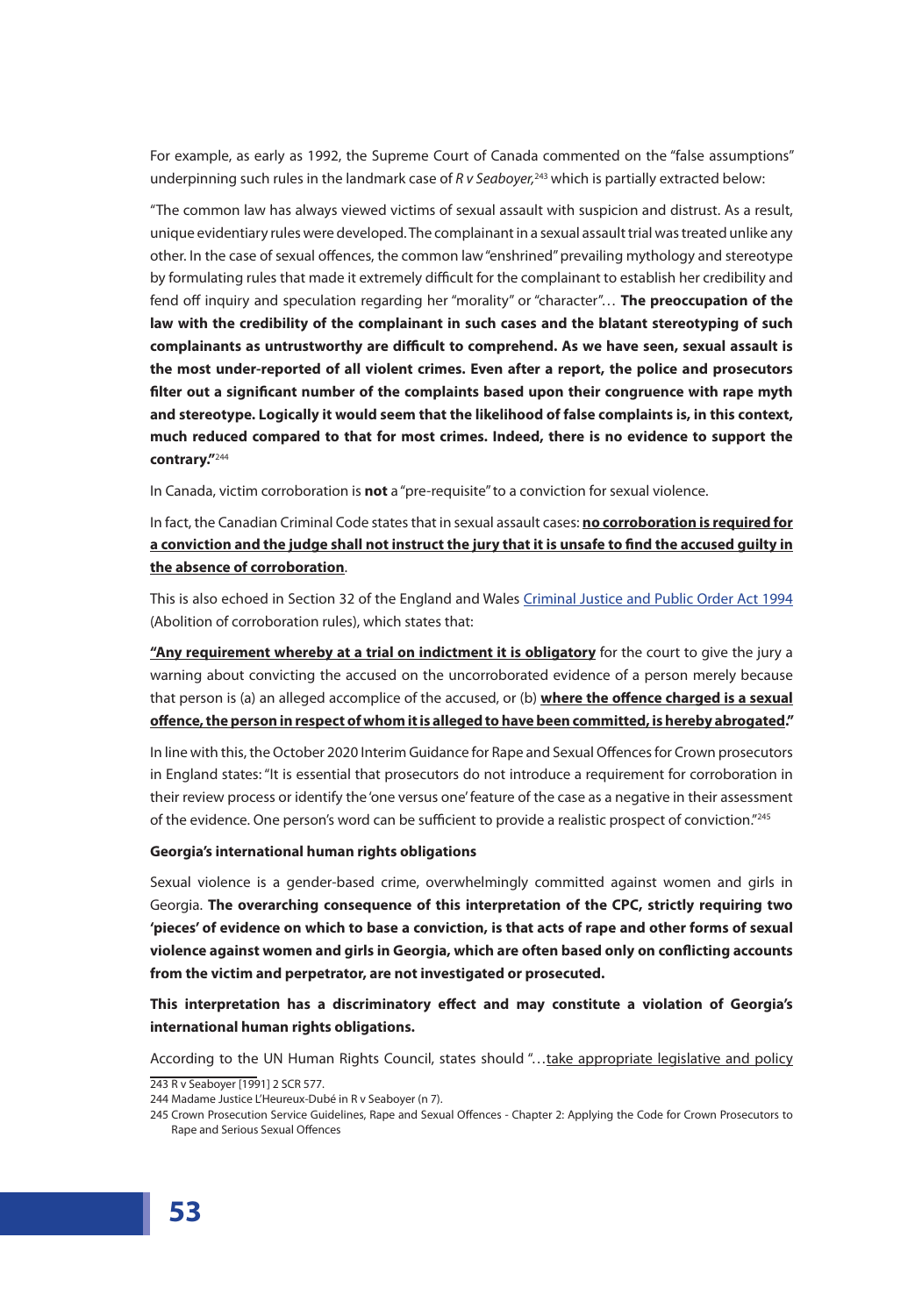steps to ensure the prompt and adequate investigation, prosecution and accountability of perpetrators, including by strengthening the capacity of the criminal justice system,<sup>246</sup> and specifically to "...repeal discriminatory provisions that require corroboration of testimony in sexual violence cases."247

The CEDAW Committee, which **gives authoritative interpretations of the obligations under** the CEDAW Convention, in its General Recommendation (GR) 33 recommended that states parties ensure that women's equality before the law is given effect by "…taking steps to abolish any existing laws, procedures, regulations, jurisprudence, customs **and practices that directly or indirectly discriminate against women especially in their access to justice, and to abolish discriminatory barriers to access to justice**," including: "**Corroboration rules** that discriminate against women as witnesses, **complainants** and defendants by requiring them to discharge a higher burden of proof than men in order to establish an offence or to seek a remedy."<sup>248</sup>

Furthermore, in GR 35, the CEDAW Committee set out a number of measures for states to undertake in order to "…eradicate prejudices, stereotypes and practices which are the root causes of gender-based violence against women," among them a requirement that judicial bodies should: "…strictly apply all criminal law provisions punishing such violence, ensuring that all legal procedures in cases involving allegations of gender-based violence against women are impartial, fair and unaffected by gender stereotypes **or the discriminatory interpretation of legal provisions**, including international law", noting that the standard of proof required to substantiate the occurrence of gender-based violence can affect women's rights to equality before the law.<sup>249</sup>

The state's international obligation to ensure that legal procedures are unaffected by the discriminatory interpretation of legal provisions provides for abolishing any existing practices that directly or indirectly discriminate against women. This includes ending the practice of requiring strict corroboration of victim evidence in cases of rape and other forms of sexual violence against women. While assessing sufficiency of evidence, prosecutors and judges should take measures which enable access to justice for women who have been victims of rape and other forms of sexual violence by, at a minimum, issuing practice directions or policies ending any strict requirement for corroboration in cases of sexual violence against women.

### **Disadvantages of purely technical requirements**

The existing technical practice requiring corroboration is primarily concerned with the number of sources of evidence and not their quality.

While the investigation and prosecution of cases of rape and other forms of sexual violence against women should ideally not be wholly dependent on the evidence of the victim,<sup>250</sup> there should not be a strict requirement for the victim's account to be corroborated by other evidence for her testimony to be considered capable of satisfying the burden of proof in these cases. There is no reason why one unimpeachable source of evidence cannot, in the circumstances of these cases, be considered sufficient.

<sup>246</sup> Human Rights Council Res. 23/25, A/HRC/RES/23/25, 2013, para. 7 (emphasis added).

<sup>247</sup> Human Rights Council Res. 23/25, A/HRC/RES/23/25, 2013, para. 8 (emphasis added). See also: UN Women Handbook for Legislation on Violence Against Women, 2012, pp. 41-42; CEDAW General Recommendation No. 33, para. 25(a)(iii).

<sup>248</sup> CEDAW/C/GC/33, 25 July 2015, para. 25(a)(iii). 249 CEDAW/C/GC/35, 14 July 2017, para. 33.

<sup>250</sup> Istanbul Convention, Article 55; Explanatory Report, para. 280; Crown Prosecution Service Guidelines, Domestic Abuse Guidelines for Prosecutors, Gender Equality in Georgia: Barriers and Recommendations, 2018, Vol. 1, p.58..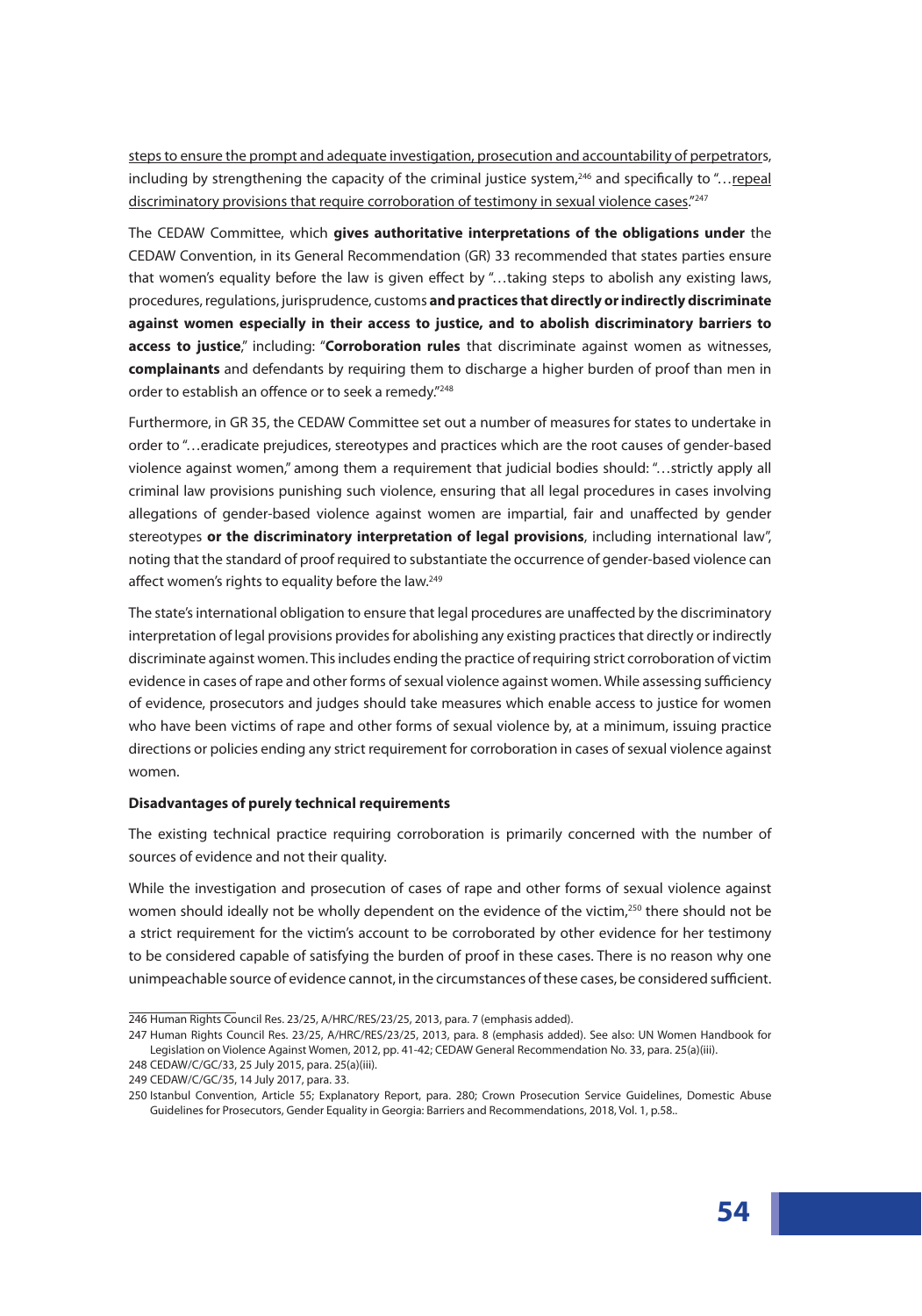### **Conclusion**

Ending the arbitrary strict corroboration requirement in cases of rape and other forms of sexual violence against women does not put the complainants on a better footing than those in other types of criminal cases; it simply means that there is no general cautionary rule which risks systematically discriminating against certain groups of victims and that their evidence is "…assessed rationally and objectively in the context of all the evidence at trial, and with regard to the burden of proof".<sup>251</sup>

## **6. Overcoming rape misconceptions and stereotypes**

# **6.1. General considerations**

Survivor-centred practices and procedures require the dignity and autonomy of the victim to be at the forefront of the investigation and prosecution. This requires a context-sensitive assessment of the evidence, and a recognition of the wide range of behavioural responses to sexual violence and rape which victims exhibit. Crucially, in compliance with the jurisprudence of the European Court of Human Rights<sup>252</sup> and other international standards, investigations and prosecutions should not be influenced by gender stereotypes and myths about male and female sexuality. No aspects of case handling or assessment of the evidence should be affected by any personal views about rape or other acts of sexual violence, $253$  gender or other bias or stereotyping against women generally and women in any of the vulnerable groups identified in Chapter I Section 6.

States' obligations under Articles 5 of CEDAW and 12.1 of the Istanbul Convention include combating prejudices and social and cultural patterns of behaviour predicated on gender-based stereotypes. In cases of violence against women "the application of preconceived and stereotyped notions of what constitutes gender-based violence against women, what women's responses to such violence should be and the standard of proof required to substantiate its occurrence can affect women's right to the enjoyment of equality before the law, fair trial and the right to an effective remedy."<sup>254</sup>

*"Stereotyping affects women's right to a fair and just trial and...the judiciary must take caution not to create inflexible standards of what women or girls should be or what they should have done when confronted with a situation of rape based merely on preconceived notions of what defines a rape victim or a victim of genderbased violence, in general.*" 255

For example, it is a myth that a woman lies about rape because she wants revenge against a man, especially if she has already had consensual sexual relations with him, or that having had sexual relations before makes her less traumatised by rape. This is stereotypical thinking. It is also false to assume that complaining about rape is easy for a woman and she can abuse her right to complain by making false allegations. The idea that if a woman has had sex outside marriage, she always consents to sex is another rape myth.

<sup>251</sup> R. v. Solomon, 2020 ONSC 2640 (CanLII), Superior Court of Justice, of Canada.

<sup>252</sup> The Grand Chamber of the European Court of Human Rights in Konstantin Markin v. Russia (No. 30078/06), §142-3 recognised the importance of identifying and dismissing gender-based stereotypes.

<sup>253</sup> Preventing and Combating Domestic Violence against Women, A learning resource for training law enforcement and justice officers, January 2016, p.43.

<sup>254</sup> CEDAW General Recommendation 35, para. 26.c.

<sup>255</sup> Karen Tayag Vertido v. The Philippines, CEDAW/C/46/D/18/2008, 22 September 2010, Para. 8.4.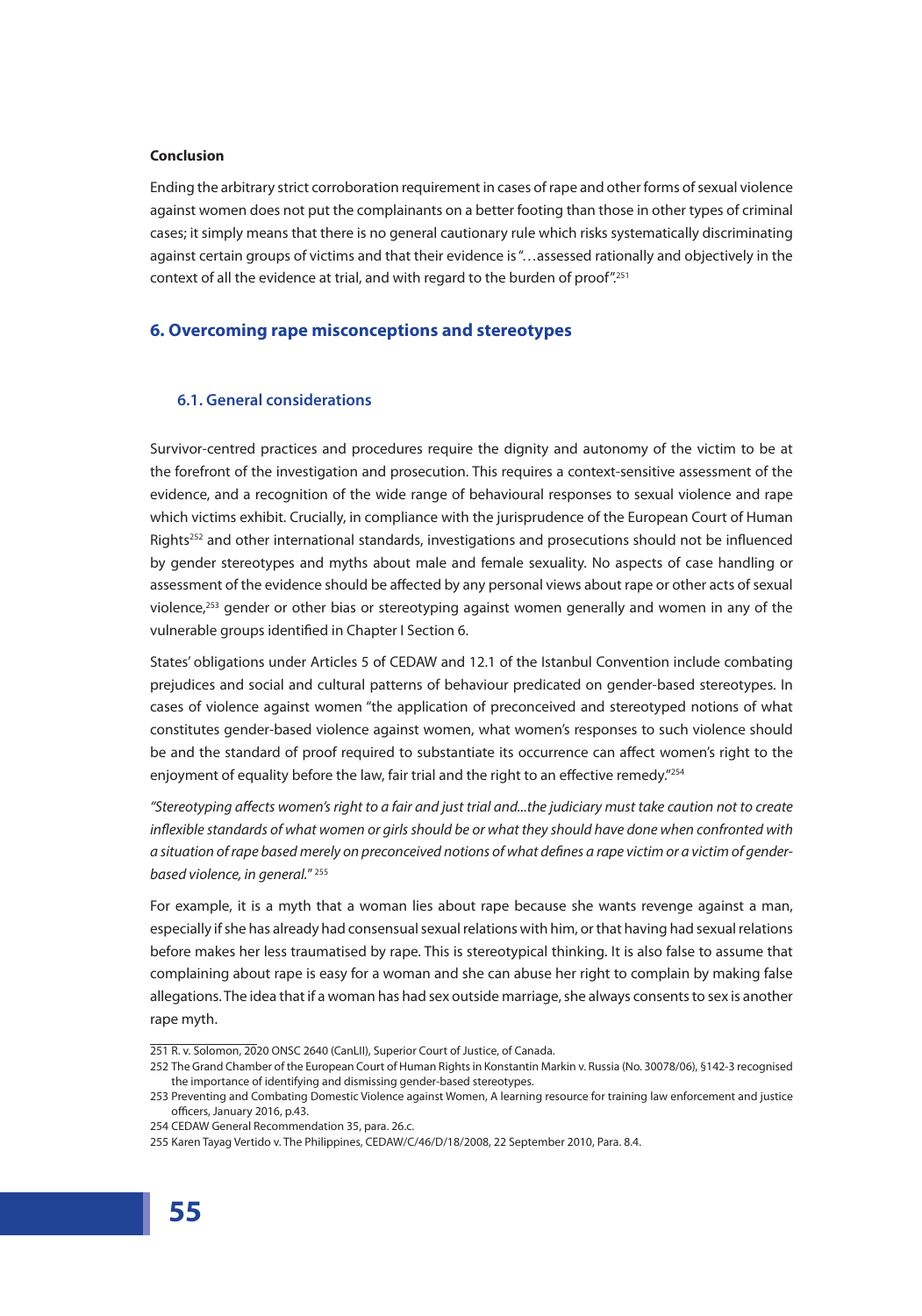Credibility assessments should not be focused on victim behaviour. Focusing on victim behaviour overlooks the sexual violence and ignores the behaviour of the perpetrators.

Rather than focusing on the individual victim, the context-based investigation called for by the Istanbul Convention and other international criminal and human rights standards requires criminal justice actors pay attention to the perpetrator himself, along with the social, political, cultural, and economic contexts in which he commits these acts of sexual aggression towards women. The following sub-sections delineate practical instructions for overcoming some of the most common demonstrations of bias and stereotyping in sexual violence procedures that could ultimately otherwise result in the impunity of perpetrators.

### **6.2. Avoid drawing adverse inferences as to credibility**

Women still struggle to prove that there is no alternative explanation for what happened, to prove they are "genuine victims" of rape. There is no "normal" behaviour for rape victims and no "ideal" victims. It is a myth to think so.

No adverse inference as to the credibility of the victim/witness should be made based on bias or stereotypes, or ideas of how a victim 'should' have behaved. The credibility of a victim/witness should be considered solely based on the evidence and not because of the behaviour of the victim.<sup>256</sup> Credible evidence needs to be accepted at face value,no matter who the complainant might be.

Delayed reporting should not be the basis for any adverse inferences or assumptions as to the credibility of victims.257 There is no 'reasonable' reporting time. Victims may delay reporting due to fear of retaliation, humiliation or stigmatisation or other circumstance.<sup>258</sup> (Chapter III Section 2). Additional barriers to reporting by vulnerable women, resulting from intersectional discrimination, should also be recognised (Chapter II Section 7.2.).

Equally, women who remain with their abuser and/or who have no marks of physical violence should not be considered less credible. How a victim may have been dressed at the time of the incident, may be dressed in court or what her prior sexual behaviour might have been also have no bearing on her credibility.

Special care needs to be taken to properly recognise the experiences of women from vulnerable groups. Stereotypes and negative perceptions related to the vulnerability of these women should not guide the views of criminal justice actors in relation to their credibility. Common misperceptions in relation to sexual orientation and gender identity of a person, around women in prostitution, women with disabilities and other vulnerable groups are detailed in Chapter I, Section 6.<sup>259</sup>

In addition, police, prosecutors, and judges should not **mistake manifestations of trauma** as evidence of a lack of credibility.<sup>260</sup> Recollection of a traumatic event may not always follow a logical, chronological, narrative structure. What might appear to be an inconsistency can actually be a typical, predictable and normal way of responding to and coping with a traumatic event. Traumatised individuals cannot always accurately and fully recall what happened to them. They may experience gaps of memory, or block out parts of a memory, or simply be too affected by the experience to offer full disclosure about what 256 Directive 2012/29/EU, para. 25.

257 Directive 2012/29/EU, para. 25.

<sup>258</sup> Article 13(1) Criminal Procedure Code (evidence shall have no pre-determined force).

<sup>259</sup> Article 13(1) Criminal Procedure Code (evidence shall have no pre-determined force).

<sup>260</sup> IICI Investigator's Manual, Investigating Sexual and Gender Based Violence, Niamh Hayes, Chapter 21; Canadian Framework for Collaborative Police Response on Sexual Violence, 2019, p.17.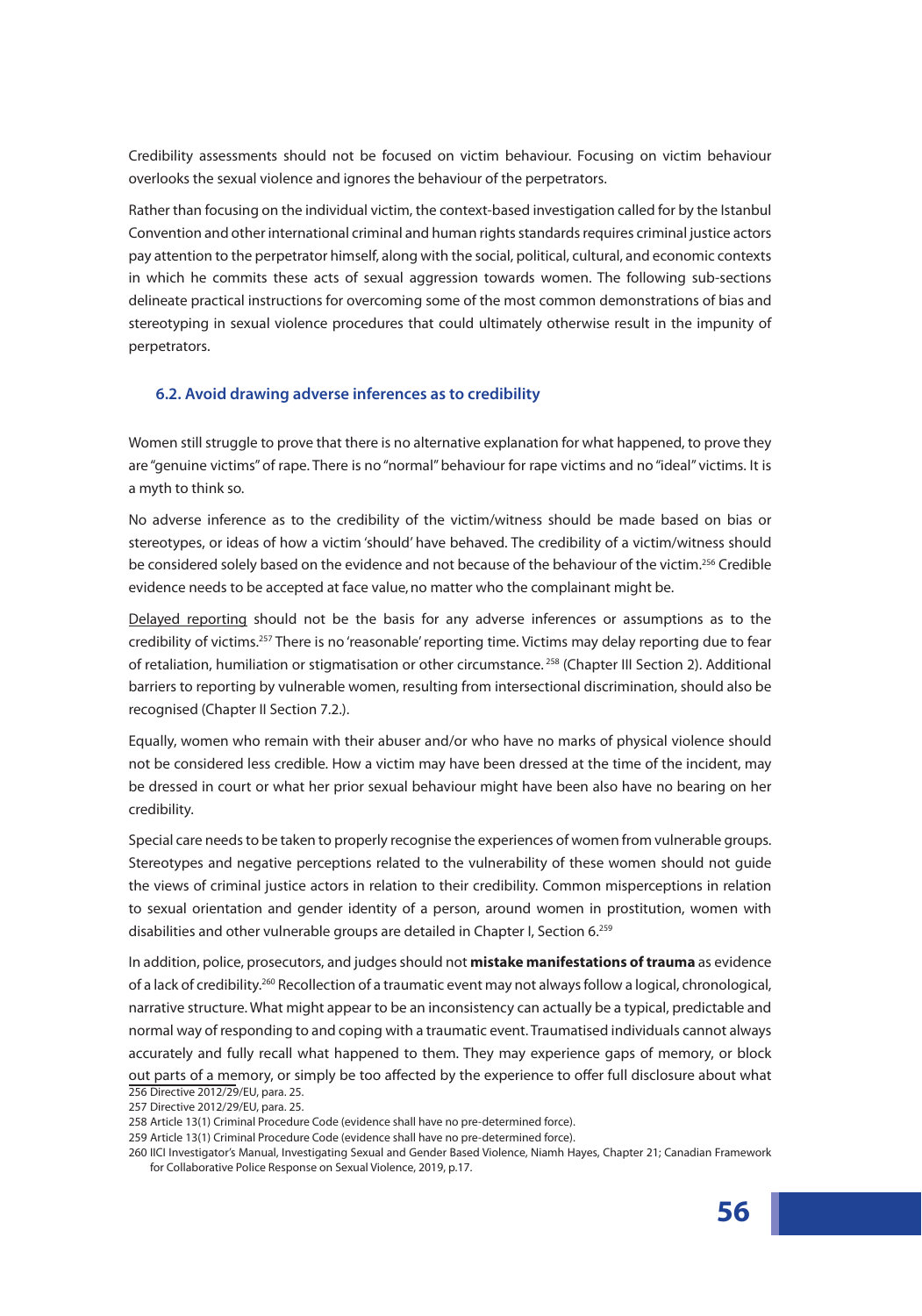happened. It does not necessarily make a victim less credible.<sup>261</sup> Questions should be framed to focus on the core elements of the crime. The timeline can come later while the victim recovers.<sup>262</sup>

There is also no automatic or necessary correlation between trauma and lack of credibility. Traumatised individuals can be both credible and reliable. In fact, traumatised victims and witnesses may sometimes remember the main aspects of the trauma with heightened accuracy and detail. It is important to pay specific attention to these details, as investigators and prosecutors may be able to identify evidence that can corroborate the victim's account.<sup>263</sup>

The sections that follow are also closely related to the assessment of the victim's credibility.

# **6.3. Irrelevance of behaviour before, during and after sexual violence**

It is a myth to think that a woman who is categorically unwilling to have sexual intercourse is going to vigorously verbally or physically resist, and that this resistance should be able to be proven. There is no legal requirement nor should there be any expectation for victims of rape or other acts of sexual violence to physically resist or fight back to demonstrate lack of consent.<sup>264</sup> Passivity (a victim having frozen, or finding herself unable to call for help) should not be considered a sign of voluntary participation.<sup>265</sup> Similarly, the victim's apparent active participation in the sexual act or any physiological reaction does not necessarily indicate consent and requires a thorough analysis of the surrounding circumstances.<sup>266</sup>

Victims of rape and other acts of sexual violence exhibit a wide range of behavioural responses during and after the violence, and also in the re-telling of their experiences. Police, prosecutors, and judges should therefore not base their assessment of the victim's credibility and reliability on their own assumptions of typical behaviour in such situations.<sup>267</sup>

Some documented examples of the different behavioural responses that victims exhibit during and after experiencing sexual violence in order to protect themselves from additional harm and survive the situation, include:<sup>268</sup>

- **Fight**: physically fighting, pushing, struggling, and fighting verbally e.g. saying 'no'.
- **Flight**: putting distance between the victim and danger, including running, hiding, or backing away.
- **Freeze**: becoming tense, still and silent. This is a common reaction to rape and sexual violence. Freezing is not giving consent; it is an instinctive survival response. Animals often freeze to avoid fights and potential further harm, or 'play dead' and so avoid being seen and eaten by

<sup>261</sup> Canadian Framework for Collaborative Police Response on Sexual Violence, 2019, p.17;

<sup>262</sup> Trauma-Informed Victim Interviewing, Human Trafficking Task Force e-guide.

<sup>263</sup> The Impact of Trauma on Adult Sexual Assault Victims, Canada Department of Justice.

<sup>264</sup> Istanbul Convention, Article 36; Explanatory Report, para. 191; The World's Shame: The Global Rape Epidemic, Equality Now, 2017, p.13; E.B. v. Romania, App. no. 49089/10, (ECHR, 19 March 2019), para. 56; M.C. v. Bulgaria, App. no. 39272/98, (ECHR, 4 December 2003), paras. 143, 156-158, 166; ICC R70(a) RPE.

<sup>265</sup> E.B. v. Romania, App. no. 49089/10, (ECHR, 19 March 2019), para. 56; ICC R70(a) RPE; Grevio Baseline Evaluation Report Sweden, 2019: https://rm.coe.int/grevio-inf-2018-15-eng-final/168091e686, p.45, para. 181; Guidelines for medico-legal care for victims of sexual violence, WHO, 2003, p.11.

<sup>266</sup> Kunarac et al. Trial Judgement, para. 644.

<sup>267</sup> Istanbul Convention, Article 36; Explanatory Report, para.192; Case Closed: Rape and Human Rights in the Nordic Countries: https://amnesty.dk/media/1557/case-closed.pdf, p.50; The Administration of Justice on Sexual Violence Crimes, pp.14, 29-30; Karen Tayag Vertido v. The Philippines, CEDAW/C/46/D/18/2008, 22 September 2010, Para. 8.5; CEDAW General recommendation No. 35 CEDAW/C/GC/35, Para. 26(c).

<sup>268</sup> Fight or Flight Response , Rape Crisis England and Wales.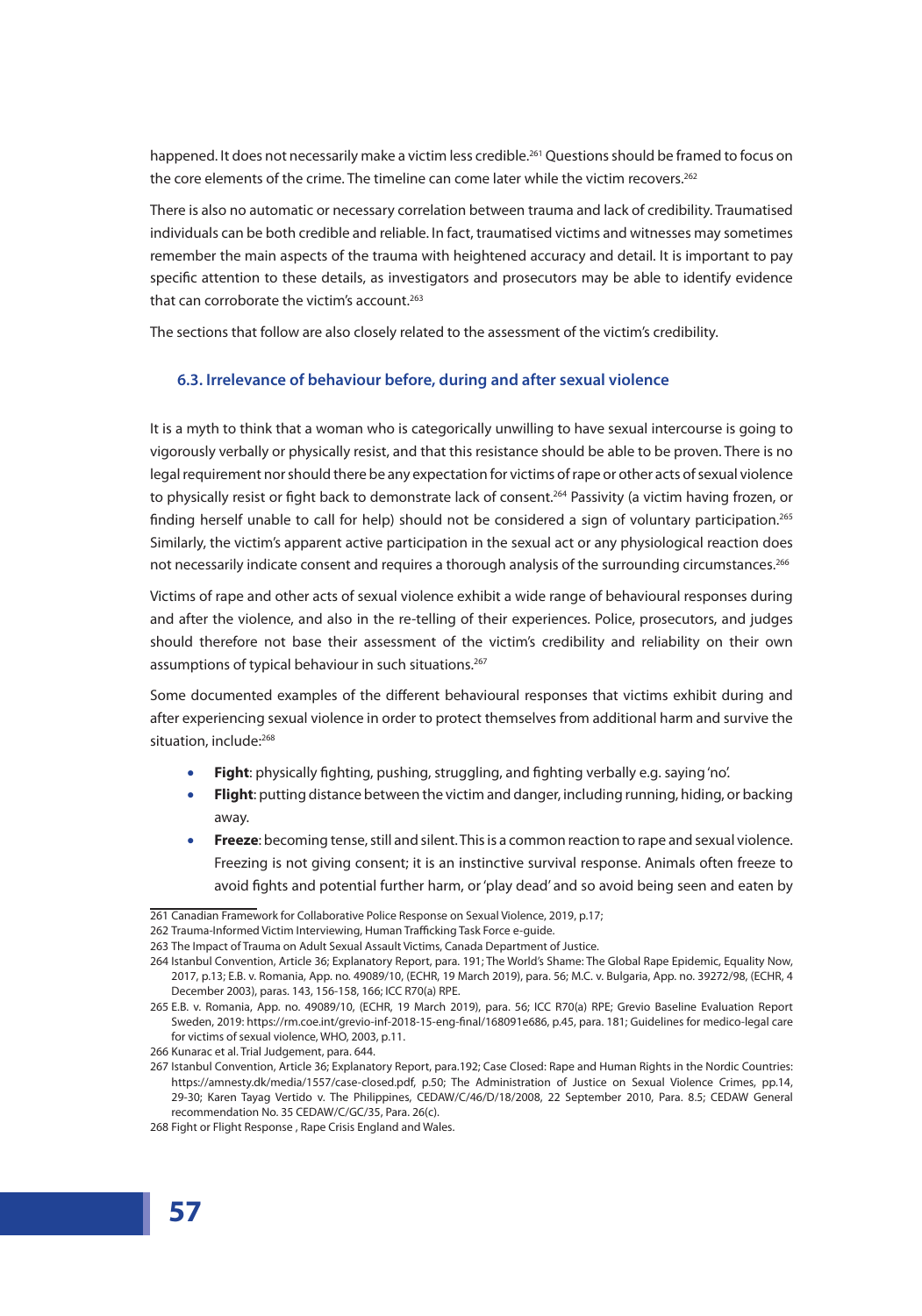predators.

- **Flop**: like freezing, except the muscles become loose and the body goes floppy. This is an automatic reaction that can reduce the physical pain of what is happening to the victim. The victim's mind can also shut down to protect itself.
- **Friend**: calling for a 'friend' or bystander for help, for example by shouting or screaming, and/ or 'befriending' the person who is dangerous, for example by placating, negotiating, bribing, or pleading with them. This does not mean the victim is giving her attacker consent, it is an instinctive survival mechanism.

Women and girls might not physically resist (fight) or flee because of reasons associated with their unique, coercive environment. For example, they may have been wholly overpowered by the physical strength of their abuser; they may have been abducted for marriage and felt there was no point in resisting; or they may have been detained in an isolated location; they may submit based on a genuine fear rooted in the perpetrator's previous violent behaviour; they may be afraid of escalating the situation, reprisals, or believe that actively resisting might provoke even more violent, abusive behaviour; they may be groomed; they may just be terrified.

In particular the CEDAW Committee criticised the following stereotypes and misconceptions: "The judgment reveals that the judge came to the conclusion that the author had a contradictory attitude by reacting both with resistance at one time and submission at another time, and saw this as being a problem. The Committee notes that the Court did not apply the principle that "the failure of the victim to try and escape does not negate the existence of rape" and instead expected a certain behaviour from the author, who was perceived by the court as being not "a timid woman who could easily be cowed". It is clear from the judgment that the assessment of the credibility of the author's version of events was influenced by a number of stereotypes, the author in this situation not having followed what was expected from a rational and "ideal victim" or what the judge considered to be the rational and ideal response of a woman in a rape situation.<sup>"269</sup>

### **6.4. Avoid questions and attitudes based on misconceptions, bias and victim-blaming**

Criminal justice actors should take special care to be polite, respectful and patient when communicating with victims of sexual violence.<sup>270</sup> They should never patronise, intimidate or express judgment, disbelief or scepticism in their questions or manner of speaking.<sup>271</sup> Equally, investigators must not appear shocked or embarrassed by the language a victim uses to describe a particular act, as this will convey to victims that the investigator is uncomfortable.<sup>272</sup> They should avoid victim-blaming and intimidating, discriminatory or sexist language, in compliance with the jurisprudence of the European Court of Human Rights. The tacit presumption of the victim's responsibility for what happened to her should be avoided, either because of her dress, living, sexual behaviour, relationship, or kinship with the alleged

<sup>269</sup> Karen Tayag Vertido v. The Philippines, CEDAW/C/46/D/18/2008, 22 September 2010. Para. 8.5; General recommendation No. 35, CEDAW/C/GC/35, Para. 26(c); GREVIO Third Party Intervention in Kurt v Austria, paras 10-11.

<sup>270</sup> Student Manual Depart of Justice National Hate Crimes Training Curriculum: p.50.

<sup>271</sup> Council of Europe, Improving the Effectiveness of Law Enforcement and Justice Officers in Combating Violence against Women and Domestic Violence, Training of Trainers Manual (2016), page 65; Preventing and Combating Domestic Violence against Women, A learning resource for training law enforcement and justice officers, January 2016, p.43; Student Manual Depart of Justice National Hate Crimes Training Curriculum: p.50.

<sup>272</sup> Interviewing the Victim: Techniques Based on the Realistic Dynamics of Sexual Assault, Sergeant Joanne Archambault (Ret.) and Kimberly A. Lonsway, PhD February 2006 Updated November 2020, p. 92.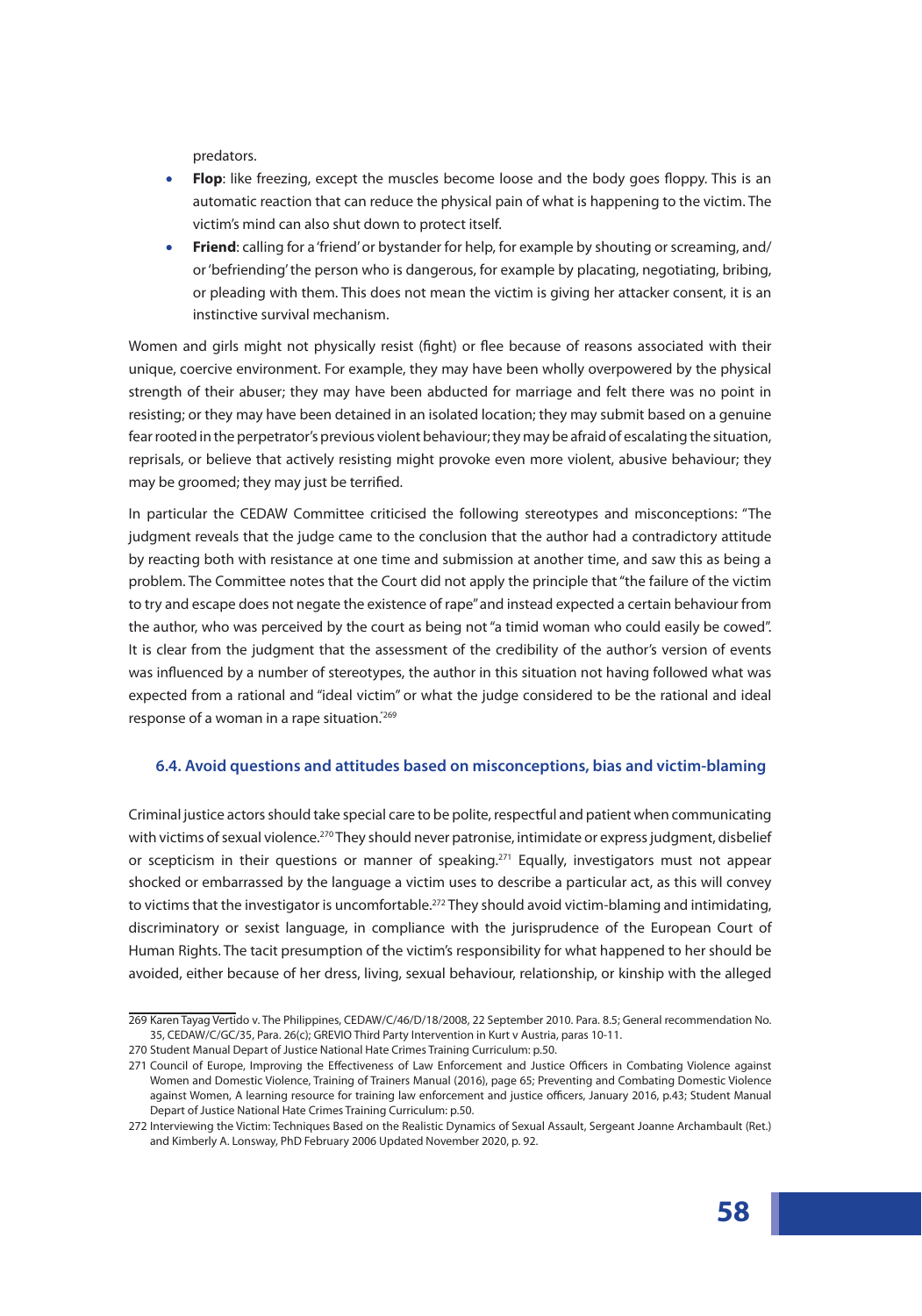perpetrator.<sup>273</sup>

Police, prosecutors, and judges should always avoid irrelevant, gender-insensitive questions, such as: *"Did you enjoy it?"* and *"Did you have an orgasm?"* Such questions are not only gender-insensitive and humiliating to the victim, but they are also irrelevant since physiological reactions do not indicate consent.

Such questions also constitute victim-blaming. They are biased and rooted in gender stereotypes that reveal the person who poses them is not impartial. They are linked to unfair assumptions that women can exploit the criminal justice system for what might have been consensual sex they later regret, and that women have a responsibility to be dressed modestly to avoid provoking unwanted sexual contact.

Asking the question: *"How were you dressed?"* reflects a misunderstanding of rape. Rape is not about biological urges but about power and control over women. What a woman is wearing at the time the offence takes place is no justification for sexual contact without consent. The only circumstance in which questions related to the victim's clothing can actually be relevant is for the purpose of securing those items for forensic examination, the opportunity for which is time limited.

Asking "*Why were you out late at night?*" and drawing adverse judgments from it also constitutes victim-blaming. Instead, the investigation should dismantle the commonly held victim-blaming beliefs that make women responsible for their own safety and for the violence they suffer.<sup>274</sup>

### **6.5. Prior sexual behaviour**

As consent for each sexual act must be agreed to independently, questions about a victim's prior sexual conduct are not relevant to any investigation of rape or other acts of sexual violence. They do not provide information regarding consent at the time the crime was committed and are therefore of no use to proving or disproving the charges.<sup>275</sup> The Istanbul Convention provides that "evidence relating to the sexual history and conduct of the victim shall be permitted only when it is relevant and necessary"<sup>276</sup>.

Questions about sexual history used to undermine the credibility of the victims are rooted in gender bias and stereotyping. They reflect an unfounded assumption that a rape victim is less likely to have been raped because she consented to past sexual contact. Victims of sexual violence who are women in prostitution can be particularly vulnerable to this type of inappropriate attack. This is a good illustration of the contrast between notions of 'ideal' victims who might be considered blameless and 'bad' victims who are somehow, if not entirely, seen to be at fault and less deserving of justice. 'Bad' victims are those whose credibility tends to be under the greatest scrutiny as they fall far outside notions of the ideal victims. Women in prostitution are sometimes considered 'un-rapeable', since their work revolves around being sexually accessible. Similarly, women drug users might be perceived as having expressed "general permission" for sexual activity; drug use might be seen as an indication of promiscuity.

Examination of private correspondence (email, text messages) of the victim with the perpetrator or with other individuals should only be done to the extent that is necessary for proving the charges, and the process of gathering evidence should not be abused to collect information about the personal life and

<sup>273</sup> Access to justice for women victims of violence in the Americas, IACHR (2007).

<sup>274</sup> The Victim Blaming, Canadian Resource Centre for Victims of Crime, 2009.

<sup>275</sup> Resolution adopted by the General Assembly on 21 December 2010, 'Strengthening crime prevention and criminal justice responses to violence against women', A/RES/65/228, para 15; Handbook for Legislation on Violence against Women, UN Women, 2012; Istanbul Convention, Article 54; Explanatory Report, Para. 277.

<sup>276</sup> Istanbul Convention, Art. 54.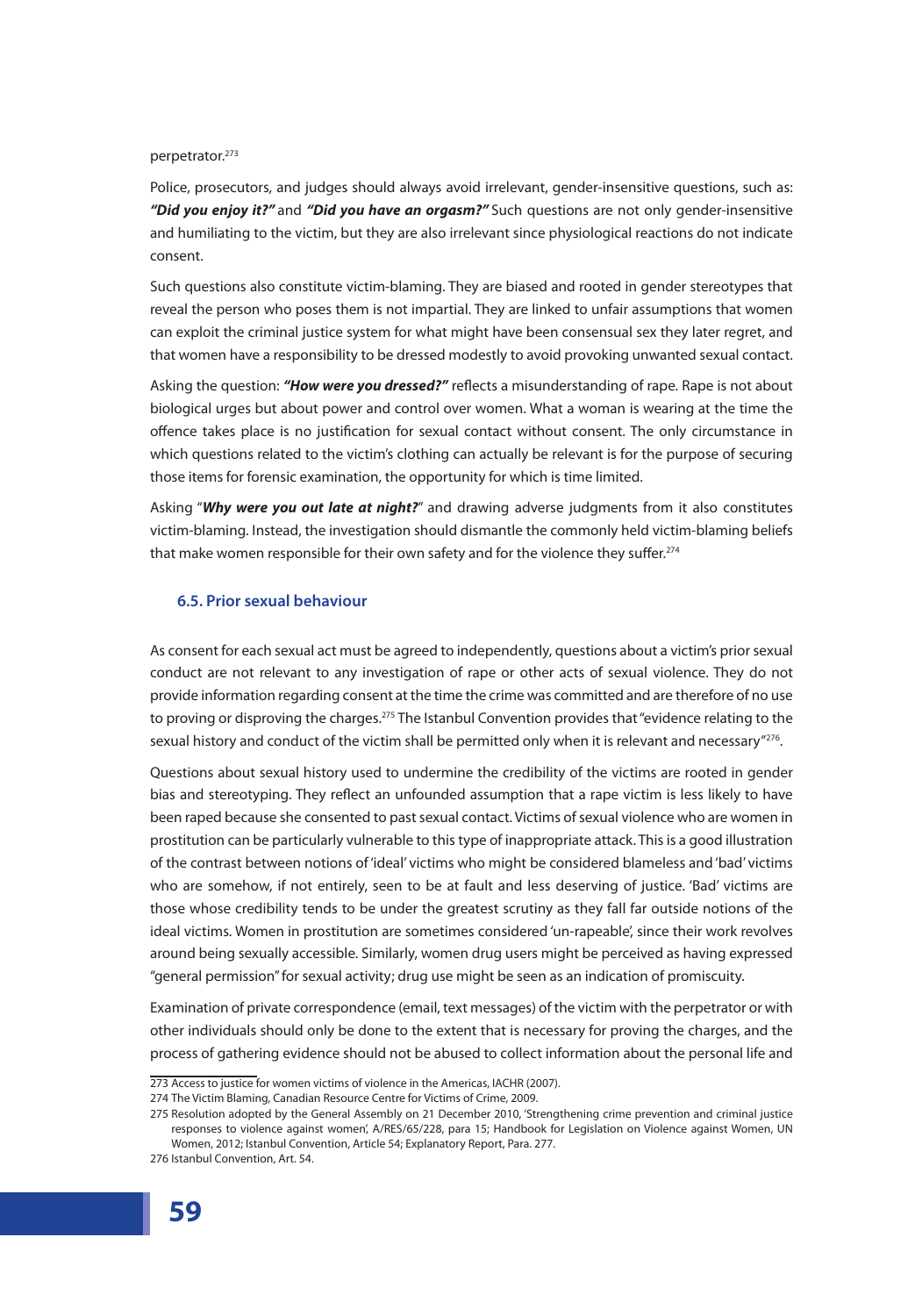sexual history of the survivor which has no bearing on establishing the facts of the case. It should also not be used to challenge her credibility, for example, investigating any interaction she might have had with a psychologist and drawing adverse inferences based on myths and stereotypes.

Presenting information on sexual history as if it were evidence in the crime under investigation reinforces damaging stereotypes of victims of sexual violence, such as being promiscuous and, by extension, immoral. This is humiliating, and risks re-traumatising the victim $^{277}$  and blaming her for the violence inflicted upon her. It is not her so-called immorality or otherwise that is being investigated and it is not probative as to whether the alleged perpetrator committed the crime.

Therefore information about virginity should not be used or permitted unless relevant and necessary to illustrate some aspect of the social, psychological or other physical impact of the alleged crime.<sup>278</sup> In such a case, the evidence, since it constitutes evidence on sexual history, should only be presented to the court where it is relevant to a specific issue at trial and if it is of significant probative value and in a way that does not lead to secondary victimisation.<sup>279</sup>

# **7. Investigating discriminatory motive**

### **7.1. Sexual violence as a manifestation of discrimination against women**

Sexual violence is a form of gender-based violence which is inherently a discriminatory crime based on gender. Sexual violence is targeted against women because they are women, it disproportionately affects women and is a part of the general context of structural inequality, subordination, and violence against women.<sup>280</sup> Therefore, investigation of discrimination based on sex and gender should be an essential part of handling the cases of sexual violence.

It is not a requirement to establish a discriminatory motive as the sole basis of the crime. Almost no crime is committed solely for one reason. There may be more than one motive.<sup>281</sup> It is sufficient that a discriminatory motive is a contributing factor for the commission of the crime.<sup>282</sup>

A discriminatory motive may be established through evidence in the period leading up to, during, or after, the incident in question.<sup>283</sup> It may be obvious from evidence of the perpetrator's biased language, statements, or communication with the victim, within his social circle or in public. It may be found in his social media activity.

Discrimination may be apparent through evidence of the perpetrator's treatment of and attitude

<sup>277</sup> Istanbul Convention, Article 54; Explanatory Report, para, 277; Roadblocks to Justice: How the Law is Failing Survivors of Sexual Violence in Eurasia, Equality Now, 2019, p.22.

<sup>278</sup> Istanbul Convention, Article 54; Explanatory Report, para. 278; Roadblocks to Justice: How the Law is Failing Survivors of Sexual Violence in Eurasia, Equality Now, 2019, pp.18-19; IP2, p.62. See also: Resolution adopted by the General Assembly on 21 December 2010, "Strengthening crime prevention and criminal justice responses to violence against women", A/ RES/65/228, para 15; The Administration of Justice in Sexual Violence Crimes, pp.29-30.

<sup>279</sup> Istanbul Convention, Article 54; Explanatory Report, para. 278; IP2, p.62.

<sup>280</sup> CEDAW/C/GC/35, para. 21; Convention on the Elimination of Discrimination against Women, Article 1; Istanbul Convention, Preamble, Article 3(a); Latin American Model Protocol, Introduction, p.3.

<sup>281</sup> Prosecuting Hate Crimes - A Practical Guide, International Association of Prosecutors – OSCE/ODIHR, 2014 ('Prosecuting Hate Crimes'), p. 63.

<sup>282</sup> Student Manual Depart of Justice National Hate Crimes Training Curriculum, pp.16-17.

<sup>283</sup> Prosecuting Hate Crimes, p.60.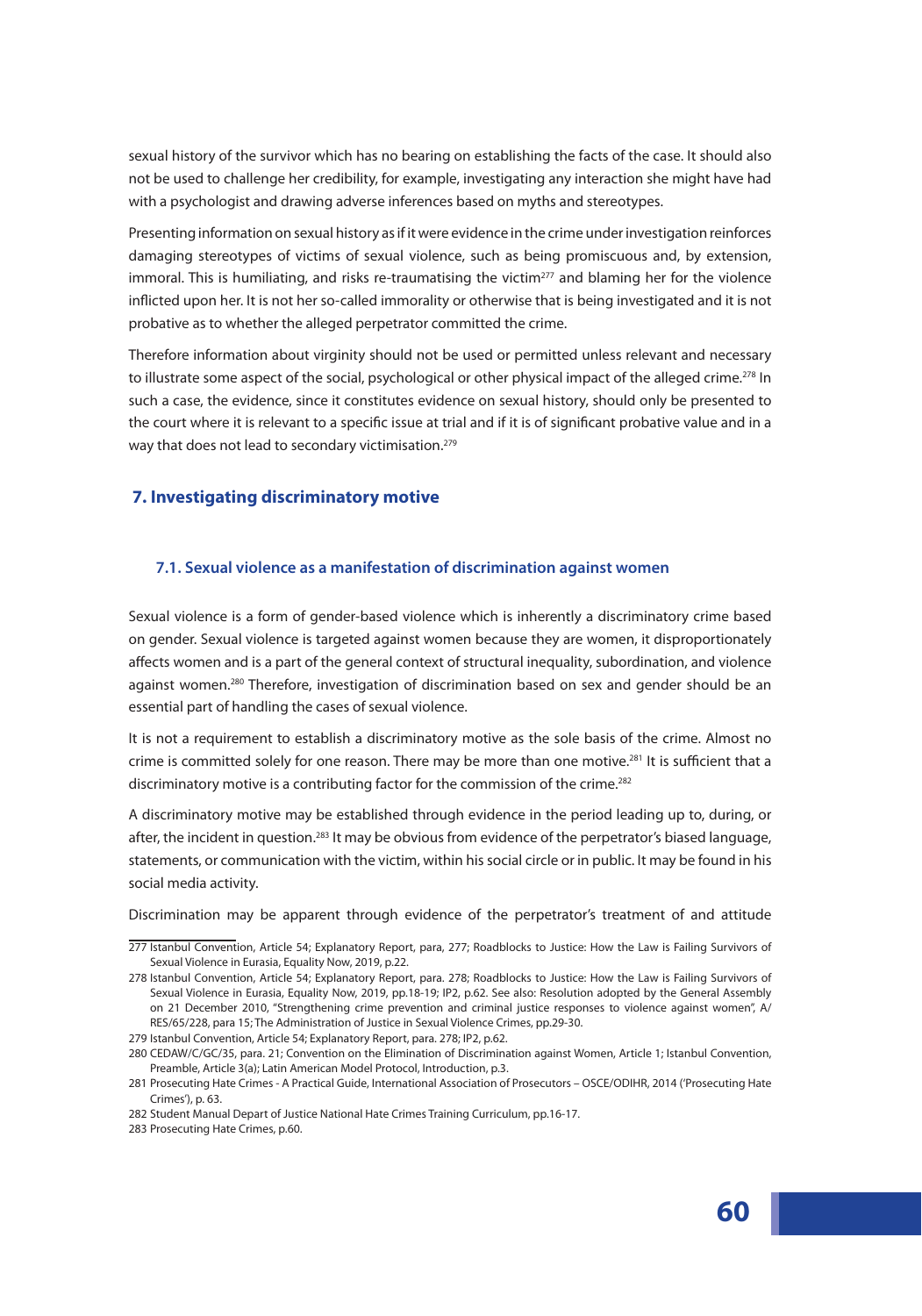towards other individuals in similar situations to the victim. The perpetrator may also be affiliated with xenophobic, racist, or homophobic groups, obtaining the evidence of which can support charges of discriminatory motive.<sup>284</sup>

Investigators and prosecutors should pay special attention to the circumstances surrounding the commission of the offence, as the discriminatory motive may be revealed by examining the specific manner or method in which the perpetrator committed the crime. For example, the crime may have been accompanied by demeaning insults, such as those based on a person's ethnicity, sexual orientation, or engagement in prostitution. The time and place of the incident may also be relevant as evidence of a discriminatory motive.

Identifying discriminatory motives must be done considering the general context of gender-based violence and discrimination against women. Discriminatory motives can be manifested when the perpetrator acted:

- with the perception of a woman as a subordinate object who must obey a dominating and prevailing man;
- with a sense of entitlement to or superiority over a woman;
- with an assumption of ownership of a woman;
- with a desire to control a woman's behaviour;
- with any other reasons related to sex or gender.

Clear examples of discriminatory motives of sexual violence can be established when a crime is committed by way of forced marriage or bride kidnapping – where perception of a woman as a subordinate object is obvious– as well as in the context of ongoing domestic violence, where unequal power dynamics are at play.

Motive of gender-based discrimination or gender-based hate crime can also be identified when the abuser belongs to a group that advocates discrimination against women; or when he has committed similar types of gender-based violence before; or when he targets women human rights defenders or feminist activists because of their work; or when the offence is committed on a date marking women's rights – such as 8 March or 25 November. Gender-based discriminatory/hate motives might also be relevant in cases where no other motive can be detected.<sup>285</sup>

# **7.2. Discrimination based on sex and intersecting vulnerabilities**

Women may be targeted for sexual crimes based on other intersecting (and therefore compounded) forms of discrimination. Intersecting forms of discrimination underscore the need for an individualised, context-based approach in all aspects of the criminal justice process. Evidence about these forms of discrimination is relevant to things such as the victim's (and her family's) privacy, safety and security; her ability to participate in the criminal justice process; and her support needs. Such evidence is relevant to show coercion, and can be used when sentencing as potential aggravating factors.

Article 46.c of the Istanbul Convention suggests that an "offence [... ] committed against a person made vulnerable by particular circumstances" should be an aggravating circumstance. In addition,

284 Prosecuting Hate Crimes, pp.60-61.

<sup>285</sup> Gender-based Hate Crimes, OSCE ODIHR Hate Crime Reporting.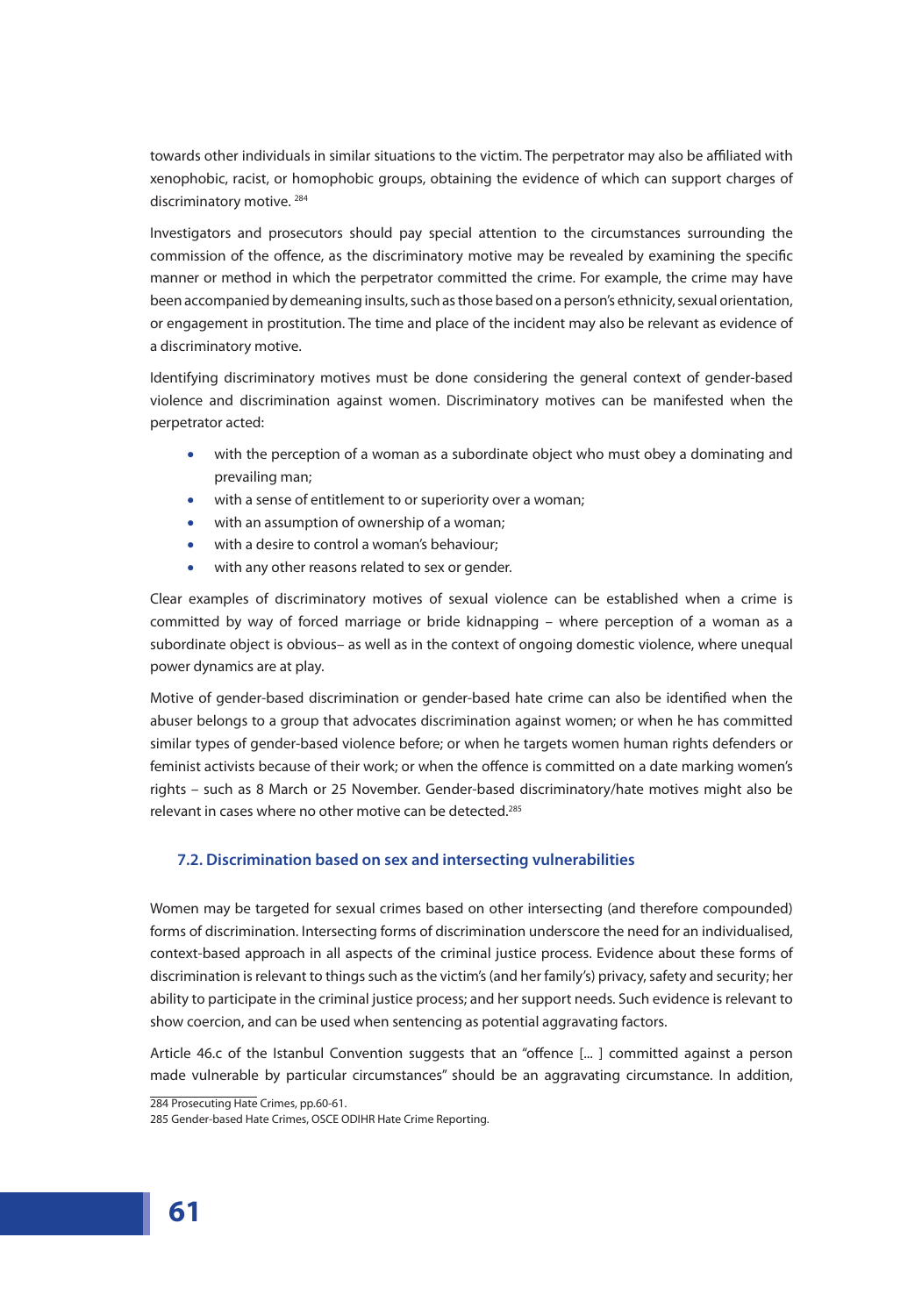the Georgian Criminal Code provides that committing a crime with a discriminatory motive is an aggravating circumstance. The grounds for discrimination include: race, skin colour, language, sex, sexual orientation, gender, gender identity, age, religion, political or other views, disability, citizenship, national, ethnic or social affiliation, origin, property or birth status, place of residence or other signs of discrimination (Article 531 .1 of the Criminal Code). The list is open-ended. Examples of intersecting forms of vulnerability can also be the situation of child/early marriage, social and economic disadvantage, being denied education, or shunned by the community.

It is not essential to determine whether the victim is actually a member of a targeted group when identifying bias indicators. Anyone can be the victim of discrimination, whether or not they are a member of a vulnerable community.286 The issue of concern is the offender's motive based on his perception of who the victim is.<sup>287</sup>

The victim may have been engaged in activities promoting the perpetrator's targeted group,<sup>288</sup> or a member of an advocacy group supporting the targeted group, or have been in the company of, married to or been the intimate partner of a member of the targeted group.<sup>289</sup>

Even if the perpetrator was mistaken in his belief that the victim was a member of a protected group, the offence is still one committed with discriminatory motive as long as the offender was motivated by bias. $290$ 

If the perpetrator targeted the victim based on her intersecting vulnerabilities, or if such vulnerabilities made it easier for the perpetrator to commit the crime, or if he had the belief that these vulnerabilities could be the basis for him to escape punishment – such motives need to be investigated as discriminatory motives.

Investigators and prosecutors should proactively look for evidence confirming the above motives and present them to the court as an aggravating factor – discrimination - in compliance with Article 53.1<sup>1</sup> of the Criminal Code, $291$  so that judges can take it into account when sentencing. This requirement aligns with international and human rights best practice and principles for police and prosecutors to ensure effective, timely, victim-centred, comprehensive investigations. If this evidence of motive<sup>292</sup> is shown to meet the appropriate standard, it will give judges the opportunity to rely on Article 53<sup>1</sup> of the Criminal Code.

### **7.3. Prior history of violence and previous offenders**

Domestic violence often takes place as part of a pattern of repeated abusive behaviour. This may include acts of sexual violence. In that context, complaints made to the police are unlikely to reflect a

<sup>286</sup> Prosecuting Hate Crimes, p.48.

<sup>287</sup> Student Manual Depart of Justice National Hate Crimes Training Curriculum, p.18.

<sup>288</sup> Student Manual Depart of Justice National Hate Crimes Training Curriculum, pp.16-17.

<sup>289</sup> Student Manual Depart of Justice National Hate Crimes Training Curriculum, pp.16-17.

<sup>290</sup> Student Manual Depart of Justice National Hate Crimes Training Curriculum, p. 17.

<sup>291</sup> Article 53.11 of the Criminal Code of Georgia defines grounds of discrimination: race, skin colour, language, sex, sexual orientation, gender, gender identity, age, religion, political or other views, disability, citizenship, national, ethnic or social affiliation, origin, property or birth status, place of residence or other signs of discrimination.

<sup>292</sup> In Identoba and others v Georgia the ECtHR found that it is essential for the relevant domestic authorities to conduct the investigation in specific context, taking all reasonable steps with the aim of unmasking the role of possible discriminatory motives (p. 77, 73235/12, 12/05/2015).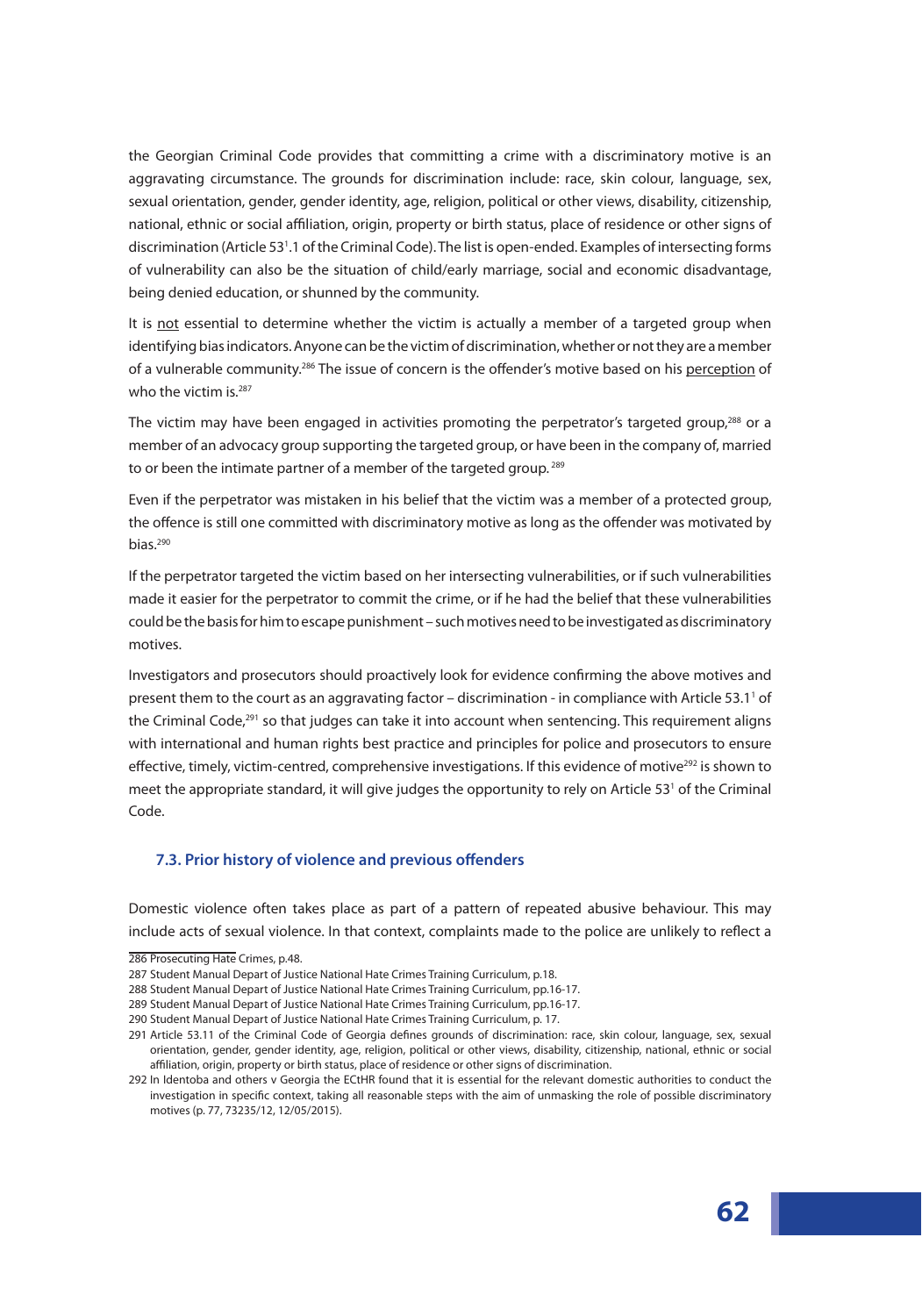## first offence.

In all cases of sexual violence, investigators and prosecutors should be proactive in their inquiries into the alleged perpetrator's previous behaviour. This should include criminal record checks (including whether the alleged perpetrator had been previously convicted of sexual violence or other violent offences); whether the alleged perpetrator has been previously in conflict with the law and ascertain whether there have been previous callouts to the crime scene or reports registered against the alleged perpetrator (with police or social or legal support services), including those where no further action was taken, including ascertaining reasons why a case did not proceed. Witnesses/victims might also provide information about previous violent acts that were never reported to the police.

As part of their ongoing obligation to protect the victim and conduct risk assessments, investigators should also query any previous breaches of restraining orders<sup>293</sup> in both the internal information databases of the police as well as their interviews with victims and witnesses.

# **8. Interviewing**

Victim interviews are the most important part of sexual violence criminal procedures. Below is guidance on how to conduct interviews in compliance with ethical and human rights considerations.

#### **Avoiding repeated interviews**

Victims of rape and other acts of sexual violence can be re-traumatised by re-living their experiences in repeated interviews throughout the criminal justice process. It needs to be taken into account that victims of crime in Georgia might have to go through several interviews:

- Interview by a Victim/Witness Coordinator (if she is involved in the case) to prepare a psychological assessment and determine the victim's primary needs;
- Interview by the investigator;
- Interviews with a medical professional during the course of any medical, gynaecological, psychological or psychiatric case-related examinations;
- **•** Testifying before a magistrate judge if a victim is unable to be present during the trial;<sup>294</sup>
- Should a victim refuse to be interviewed, she may be compelled by the prosecution to give evidence before a magistrate judge;
- Testifying at trial;
- Testifying before the appellate court if the perpetrator is wanted by the police or appeals the first instance hearing.

International human rights law requires states to ensure that during criminal investigations the number of victim interviews should be kept to a minimum and only carried out where strictly necessary for the purpose of investigation.<sup>295</sup> Against all this, it is important to recall that trust is built over time. The victim may not feel comfortable revealing everything at first. It may take more than one interview before she does.296

294 See: Article 114 Criminal Procedure Code.

<sup>293</sup> Crown Prosecution Service Guidelines, Domestic Abuse Guidelines for Prosecutors.

<sup>295</sup> Directive 2012/29/EU, Article 20(b); The Administration of Justice in Sexual Violence Crimes, pp.36; Canadian Framework for Collaborative Police Response on Sexual Violence, 2019, pp.14, 16.

<sup>296</sup> Trauma-Informed Victim Interviewing.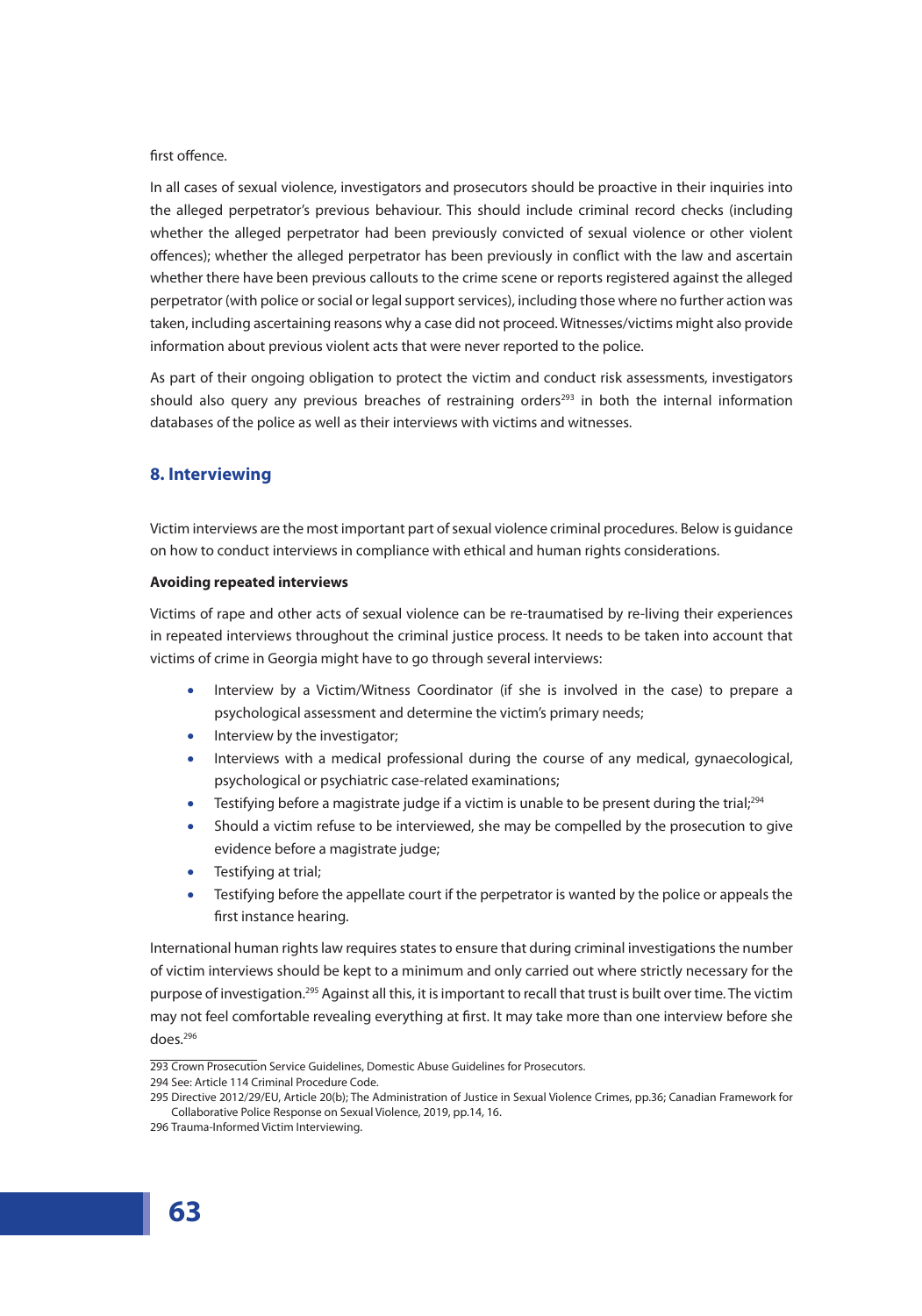A victim-centred approach to minimising the number of interviews requires the investigator and the Victim/Witness Coordinator to work together in conducting joint, comprehensive interviews of the victim in the most supportive environment possible. Completion of a well-planned, comprehensive, victim-centred interview, carried out according to an established framework, should mean that the victim need only be re-contacted in the event police require further clarifications on aspects of information provided during the first interview.

Additionally, police, prosecutors and judges can consider practice directives leading to a well-prepared, comprehensive interview based on accepted methodology, which may produce a single written, audio or video recorded statement which could be put to the victim in court; adopted by her as accurate and rendered as evidence.<sup>297</sup> This would potentially reduce the duration of the examination in chief to questions clarifying the recorded evidence, yet allow counsel for the defendant the opportunity to cross-examine on the evidence in its entirety. Having the previously recorded interview authenticated by the witness in court would be in line with the principle of orality and would avoid the stress of lengthy court testimony. Victim interviews during the trial are further elaborated in Chapter IV Section 2.

### **Interviewing Methodology: PEACE**

A properly prepared interview has the potential to empower victims; lead to a more developed investigation and enable charging decisions which fully respect the scope of the criminality. Wellconducted interviews ultimately lead to better founded judgments.<sup>298</sup> Police, prosecutors and investigating magistrates may gain valuable evidence with minimal trauma to the victim by conducting a thorough, context-based interview built around an established methodology.

| <b>Good interviewing methodology</b>               | <b>Lack of consistent methodology</b>                     |
|----------------------------------------------------|-----------------------------------------------------------|
| shows professionalism                              | risks a loss of trust                                     |
| increases the interviewer's credibility            | risks losing credibility for the investigation<br>process |
| avoids re-traumatisation                           | risks losing critical evidence                            |
| enables the interviewer to get the fullest account | means interviewers may fail to note and                   |
| possible of what happened and helps to ensure      | consequently fail to address an interviewee's             |
| the information collected is usable                | safety and security concerns                              |
| helps to calm or reassure the interviewee          | means a prosecutor or judge may act on the basis          |
|                                                    | of a report that contains incorrect or incomplete         |
|                                                    | information.                                              |
| fosters trust                                      | risks losing trust                                        |

The PEACE<sup>299</sup> methodology is a framework for police investigative interviewing based on best practice which was developed in England at the beginning of the 1990s and is now internationally accepted as an effective interview model which can be used with a wide range of interviewees in all types of interview situations, including victims of sexual violence.

The model is broken up into five stages from which it gets its acronym:

<sup>297</sup> Directive 2012/29/EU, Preamble, para. 53.

<sup>298</sup> International Protocol, p.161.

<sup>299</sup> International Protocol, p.163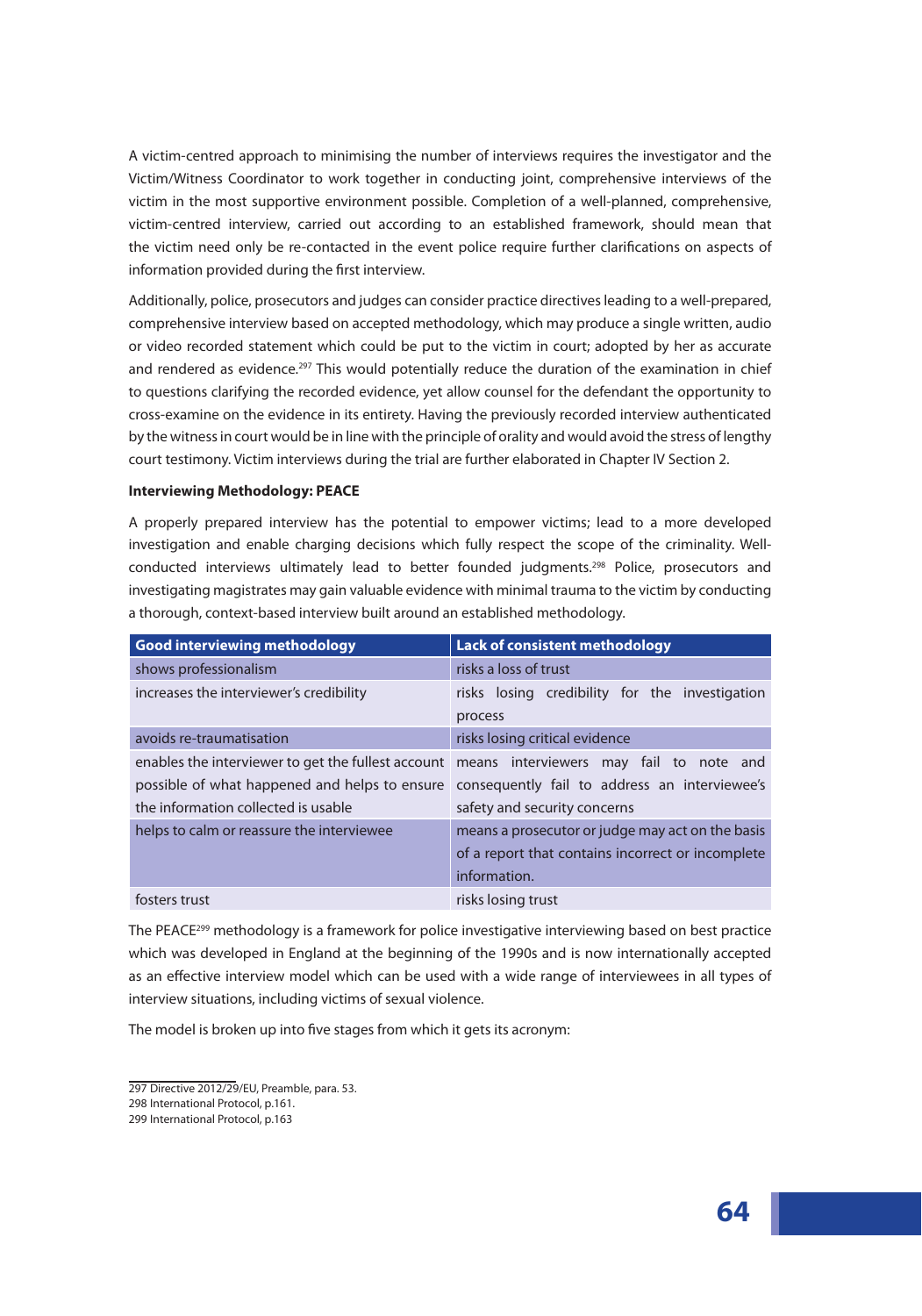**P**lanning and preparation; **E**ngage and explain; **A**ccount; **C**losure, and **E**valuation. <sup>300</sup>

### **Planning and preparation**

A successful interview needs to be planned and structured under PEACE methodology. A first step in doing that will be for investigators and prosecutors to identify their interview objective.

Effective interview planning requires time to become familiar with the victim's background information. This is where the context-based investigation begins, as the victim's background information will include details about her personal and family situation and home environment, among a broad range of other information.

Individual characteristics should be considered when planning and preparing an interview.301 For example, before interviewing a person with a mental or intellectual disability, the investigator may need to talk to her supported decision-maker, teacher and/or a psychologist. It is very important to identify appropriate communication techniques and frame the questions in a way which the interviewee is able to understand. It needs to be ensured that the support person is not one who might be involved in the crime or one who would unduly influence the victim. The investigator should also inquire about any personal circumstances which may prevent a person from speaking out and providing a detailed statement.

Inconsistencies in evidence and omissions in interviewing can be the result of misunderstandings between interviewee and interviewer. The way an individual recalls events and expresses certain feelings, observations, acts, and specific words can be culturally specific. In some cases, particular words to describe acts may not even exist.

Investigators and prosecutors should assess the state of the investigation and whether conducting the interview will contribute significantly to the investigation's progress. In cases where the victim has given previous statements, this will include collecting, reviewing and critically analysing those statements, any related statements by other witnesses, and documentary and other evidence which could help to better understand the case. Taking these steps will help to frame the questions in a manner appropriate to the age and background of the interviewee.

As part of the eventual interview, interviewers should allow the victim to review previous statements to refresh her memory. The victim may wish to correct, change, or adopt previously recorded information. In this way it may be possible to limit the risk of re-traumatisation to the victim by only asking additional, clarifying questions. This will help get the fullest, most coherent account of the crimes.

Note that if the victim has spoken with anyone about the incident in question, this may provide additional potential witnesses for the case.

The following checklist to finalise the preparations might be applied by police and prosecutors:

- looking at what has been reported;
- the nature of the alleged crimes;
- considering the range of potential charges;
- examining the key elements of those offences and what is needed to satisfy those elements.<sup>302</sup>

300 Mary Schollum, Investigative interviewing: New Zealand Police, September 2005. 301 Investigative interviewing, College of Policing. 302 International Protocol, p.125.

**65**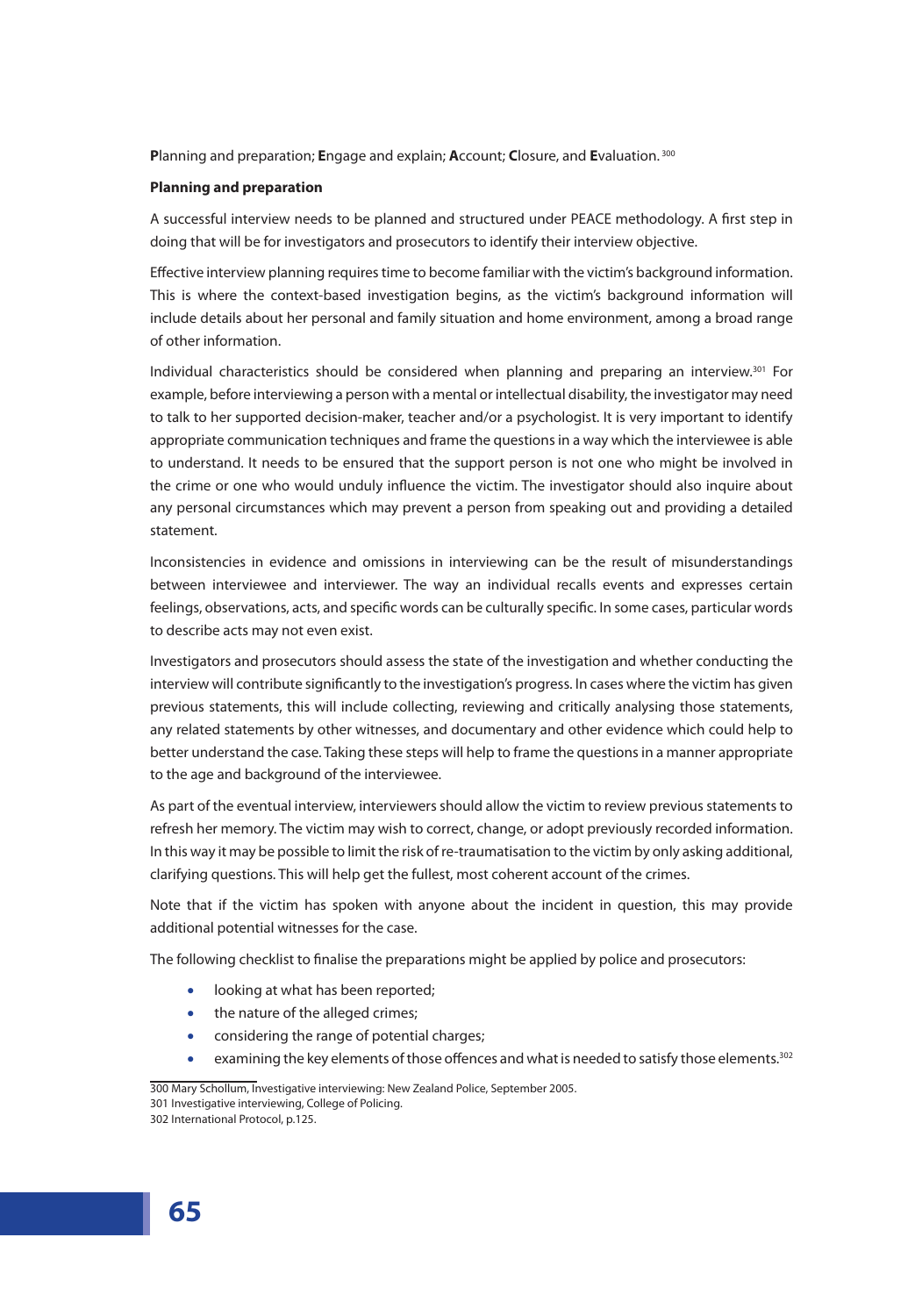Police and prosecutors must accept that their information may not be complete and they should identify any gaps in the evidence which could be filled by this witness. Has there been a contextbased investigation? Has the possibility of coercive circumstances been sufficiently explored? Have aggravating circumstances been investigated? Have checks been made into whether the violence has been systematic?

#### **Interview location and environment**

Victims and witnesses may be too ashamed or embarrassed to recount personal matters in a public forum. A victim-centred approach would be, wherever possible, to provide private interview spaces.<sup>303</sup> That may involve interviews taking place in non-police premises.<sup>304</sup>

Efforts to make the interview location comfortable and non-threatening could have an enormous, positive impact on the interview process. It should be considered how a witness might perceive the location and environment. Is it an environment where she is and feels safe (not only during the interview, but on arriving and leaving)?<sup>305</sup> While the victim is always interviewed in isolation from the perpetrator, are there other people at the interview location who could recognise her? Can they see or hear the conversation? The timing/ease of access/distance of this location for the interviewee and the cost of transport should also be considered.<sup>306</sup>

#### **Parent/guardian/support person presence during the interview**

Victims can choose to have a Victim/Witness Coordinator present with them during interviews.<sup>307</sup> Alternatively, they may have a legal representative or a support person of their choice present.  $308$ 

Investigators should proactively inform the victim of her right to have a support person<sup>309</sup> present during the interview. Investigators should ensure the support person is someone the victim trusts.<sup>310</sup> While the support person should preferably not be a member of the family, a witness or potential witness, the presence of a guardian or care-giver may be required for persons who are ill, elderly, or with certain disabilities. The support person should equally have no part in the interview, and only be present during the ENGAGE and EXPLAIN phase described below.

#### **Confidentiality of information/safety and security issues**

It is important to protect the privacy of the victim (or witness). It is therefore relevant/necessary to explain the parameters and limits of confidentiality before any information is on the record.<sup>311</sup> Witnesses may be extremely unwilling to speak out about what happened to them because of fear, shame, or stigma (among other things).

Inconsistencies in testimony can also arise if witnesses are afraid of retaliation by attackers if their identity and/or sexual identity, and the fact that they have disclosed having experienced or witnessed rape or other acts of sexual violence, becomes known. They may offer only partial accounts; attempt to 303 Directive 2012/29/EU, Article 23.2 (a).

<sup>304</sup> Investigative interviewing, College of Policing.

<sup>305</sup> Istanbul Convention, Article 50; Explanatory Report, para. 258; IP2, p.165; Canadian Framework for Collaborative Police Response on Sexual Violence, 2019, pp.14, 16; Student Manual Depart of Justice National Hate Crimes Training Curriculum, p.54.

<sup>306</sup> International Protocol, p.165.

<sup>307</sup> See on victim and witness coordinators: http://pog.gov.ge/interesting-info/coordinator-of-the-witness-and-victim

<sup>308</sup> Directive 2012/29/EU, Article 20(c).

<sup>309</sup> Support person is not similar to supporter listed in article 3 section 4 of Criminal Procedure Code of Georgia

<sup>310</sup> Preventing and Combating Domestic Violence against Women, A learning resource for training law enforcement and justice officers, January 2016, p.43.

<sup>311</sup> International Protocol, p.96.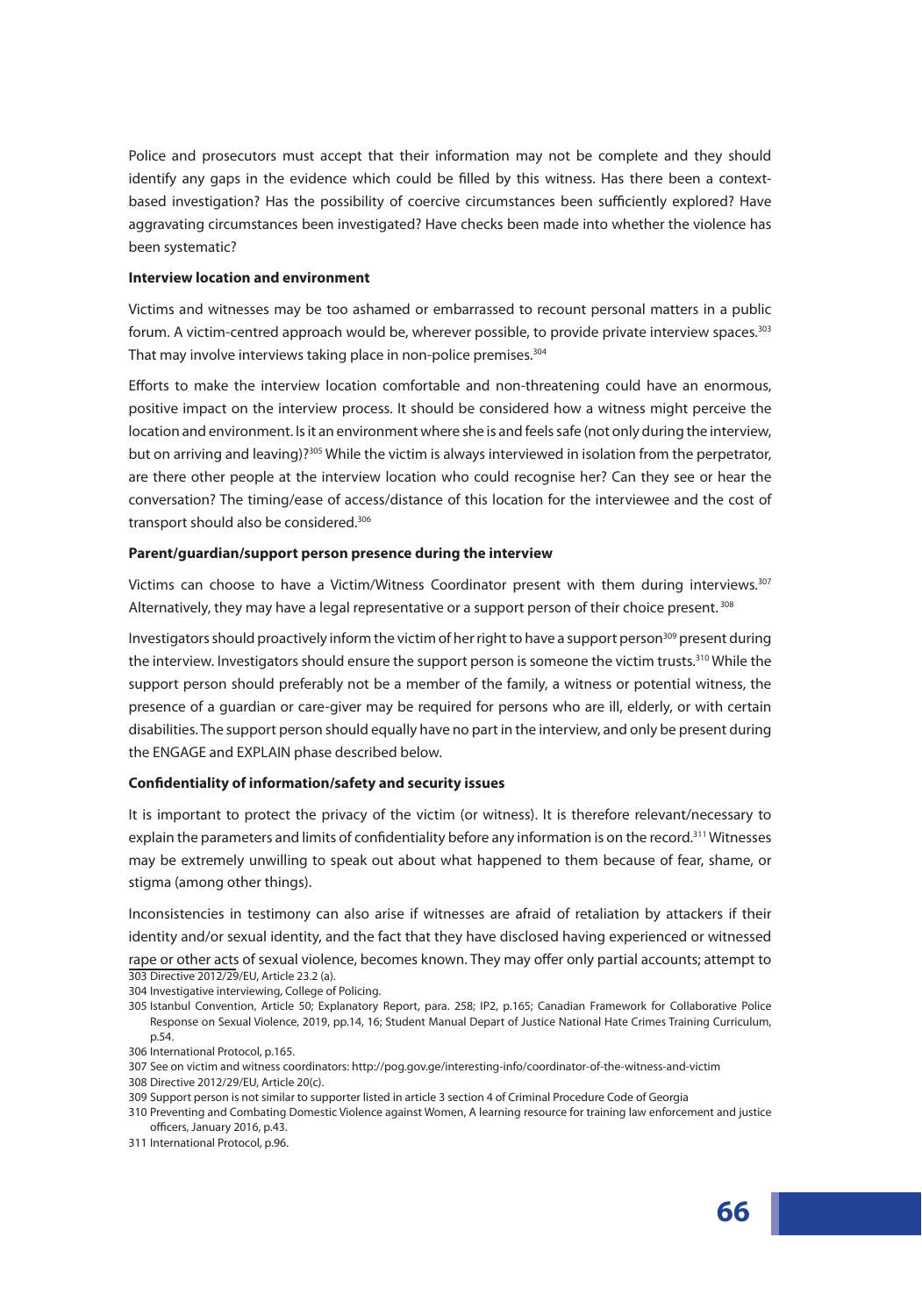misdirect the investigation; and omit mentioning the presence of other victims, witnesses or attackers.

The interviewer should know and explain to the witness the security/protective measures available to them. The information given to the victim about confidentiality should include, but not be limited to, the following issues:

- How the anonymity of the victims' statements will be ensured;
- Options for meeting in a secure location where the meeting won't draw attention (away from their home, community or police station, for example);
- Possibility for a partial or complete closure of court sessions;
- What steps will be taken if, during the interview, the victim discloses a threat of violence or violent acts of revenge by the perpetrator.

## **Engage and explain**

The interviewer should create an environment that encourages the interviewees to speak. This includes paying attention to the seating arrangements. The layout of the room could prove intimidating to victims and mirror the unequal power relationship within which the sexual violence took place. The layout of the room should be open, egalitarian and unintimidating, to give the interviewee power and show them respect.

The interviewers should introduce themselves and it should be explained who each one is, why each one is there (setting out the objective of the interview and the topics for discussion), and why listening to what the interviewee has to say is important. If interview preparation has been done, it should be possible at this point to explain the nature of the questions.<sup>312</sup>

The interviewee should be advised to tell the truth, and make sure that she understands what it means to tell the truth. The interviewee should be invited to say if she does not understand any of the questions; to ask clarification questions or to correct anything that is wrong.The interviewees should feel they have control of the meeting and understand that they can end the interview at any moment.

Interviewers should be good listeners, indicating this in their posture and body language so that the victim feels someone is paying attention to her and understands what she has to say. This will make her feel more comfortable in providing information. Interviewers should be aware of their facial expressions and avoid expressions which could be construed as disbelief or judgment.

## **Account**

The interviewer should listen attentively.

## **Characteristics of an attentive listener**

## Builds rapport

Is able to recognise changes in behaviour (such as fear, discomfort, embarrassment or reluctance), which will signal that an adjustment in the process is necessary - to stop, change the subject or take a break

Identifies and remembers details better

Shows interest and refines listening skills by paraphrasing/repeating/summarising the information received.

312 Student Manual Depart of Justice National Hate Crimes Training Curriculum, p. 50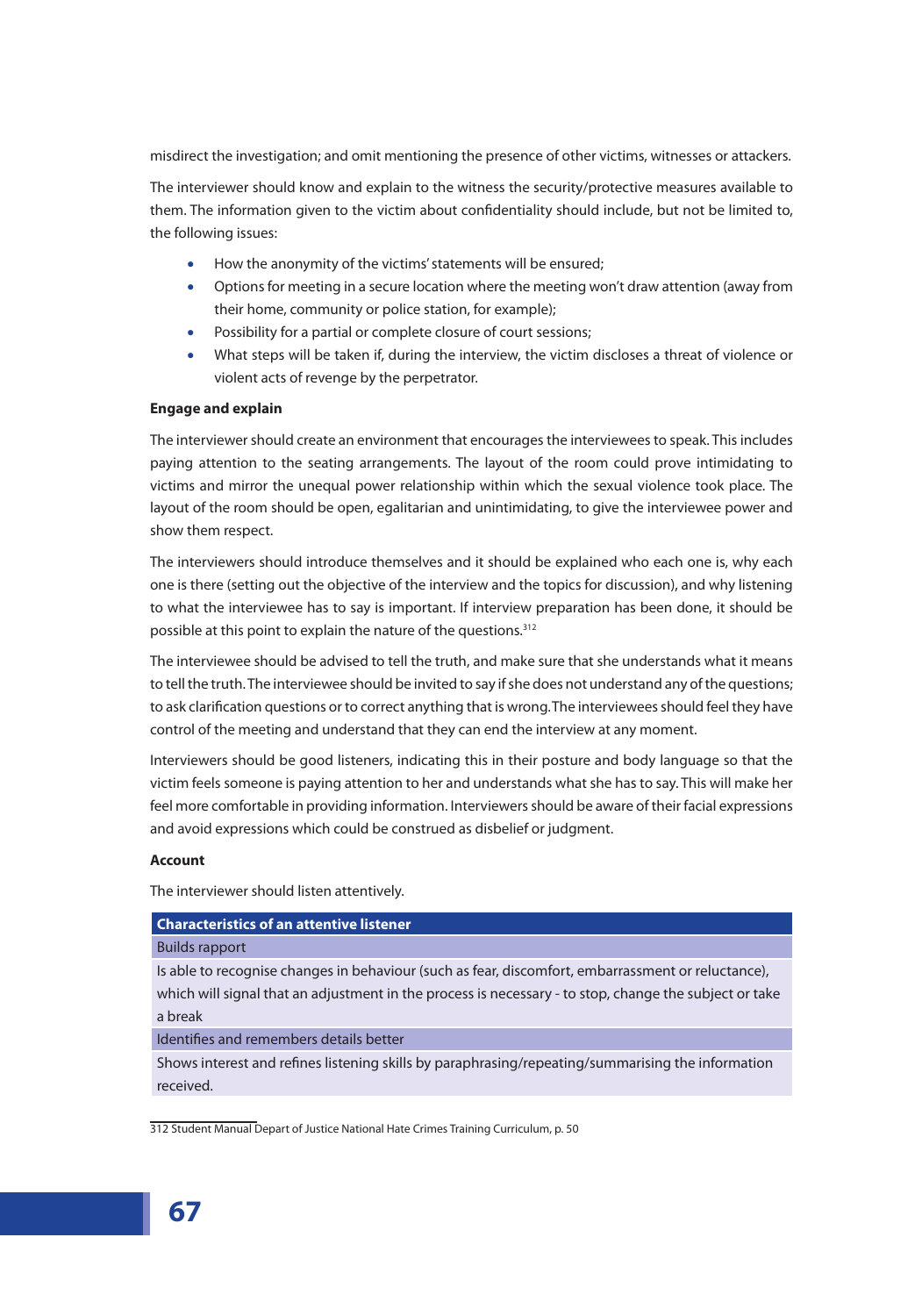Questions about sexual violence are very intimate and may be difficult for victims to discuss. They

may create feelings of embarrassment or shame. Victims may blame themselves for what happened to them (particularly those who experienced a freeze response during the incident). Investigators and prosecutors should be aware that this myth could be exploited by the defence during a criminal trial. Because of this, it is important to be particularly careful to explore the context during the interview.<sup>313</sup>

The interviewer should make sure the language used is clear. Short, simple, open-ended, probing questions should be used. These tend to be either the "who/what/where/when/and how do you know" questions or "TED" questions, which means inviting the interviewee to Tell, Explain or Describe something.

In the event the victim is fearful, reluctant, or traumatised, a conversational approach might be used rather than a rapid series of questions to obtain preliminary information.<sup>314</sup>

Some examples might be: "What are you able to tell me about your experience?"; "Where would you like to begin?" This will encourage a victim to describe the incident under investigation in her own words.<sup>315</sup> Asking questions that elicit sensory details (such as: "Do you recall hearing anything?") may provide information that will help interviewers later corroborate the victim's account.<sup>316</sup>

Leading questions should not be used. Leading questions are those which tend to suggest or assume the answer.

Forced choice questions should be avoided, which may result in the interviewee quessing an answer.<sup>317</sup> Similarly, questions which tend to result in only a yes/no answer should be avoided. These limit the response choices of the interviewee and can be considered leading. Open-ended questions will elicit more information from victims.

Using exact words from the legal definition of rape and other acts of sexual nature should be avoided, as a person may have a different understanding of what "violence" or "coercion" are. Similarly, phrases such as "mutual consent"/ "consensual" should be avoided – a person may believe that as she did not demonstrate the lack of consent "well enough" the act was consensual.

Investigators should record the exact terminology the victim uses to describe a particular act in their statement. ( Investigators should never sanitise the victim's statement or replace it with law enforcement terminology. For example, if the victim states that "he made me give him head," the investigator should document these exact words in the report and not change the phrase to something else (such as "fellatio," "oral sex," or "oral copulation"). To ensure there is no lack of clarity in the information recorded during the interview, investigators may clarify what victims mean when they use a particular term or phrase. Using the same example, when the victim states that "he made me give him head," the investigator could ask the victim to describe exactly what she means by that phrase. 318

If the victim appears to be uncomfortable with sexual language and details, it is sometimes helpful for investigators to reassure the victim that they have heard these things before and to remind them how

<sup>313</sup> The Impact of Trauma on Adult Sexual Assault Victims, Canada Department of Justice.

<sup>314</sup> Trauma-Informed Victim Interviewing.

<sup>315</sup> The Impact of Trauma on Adult Sexual Assault Victims.

<sup>316</sup> The Impact of Trauma on Adult Sexual Assault Victims.

<sup>317</sup> Investigative interviewing, College of Policing.

<sup>318</sup> Interviewing the Victim: Techniques Based on the Realistic Dynamics of Sexual Assault, Sergeant Joanne Archambault (Ret.) and Kimberly A. Lonsway, PhD February 2006 Updated November 2020, p. 92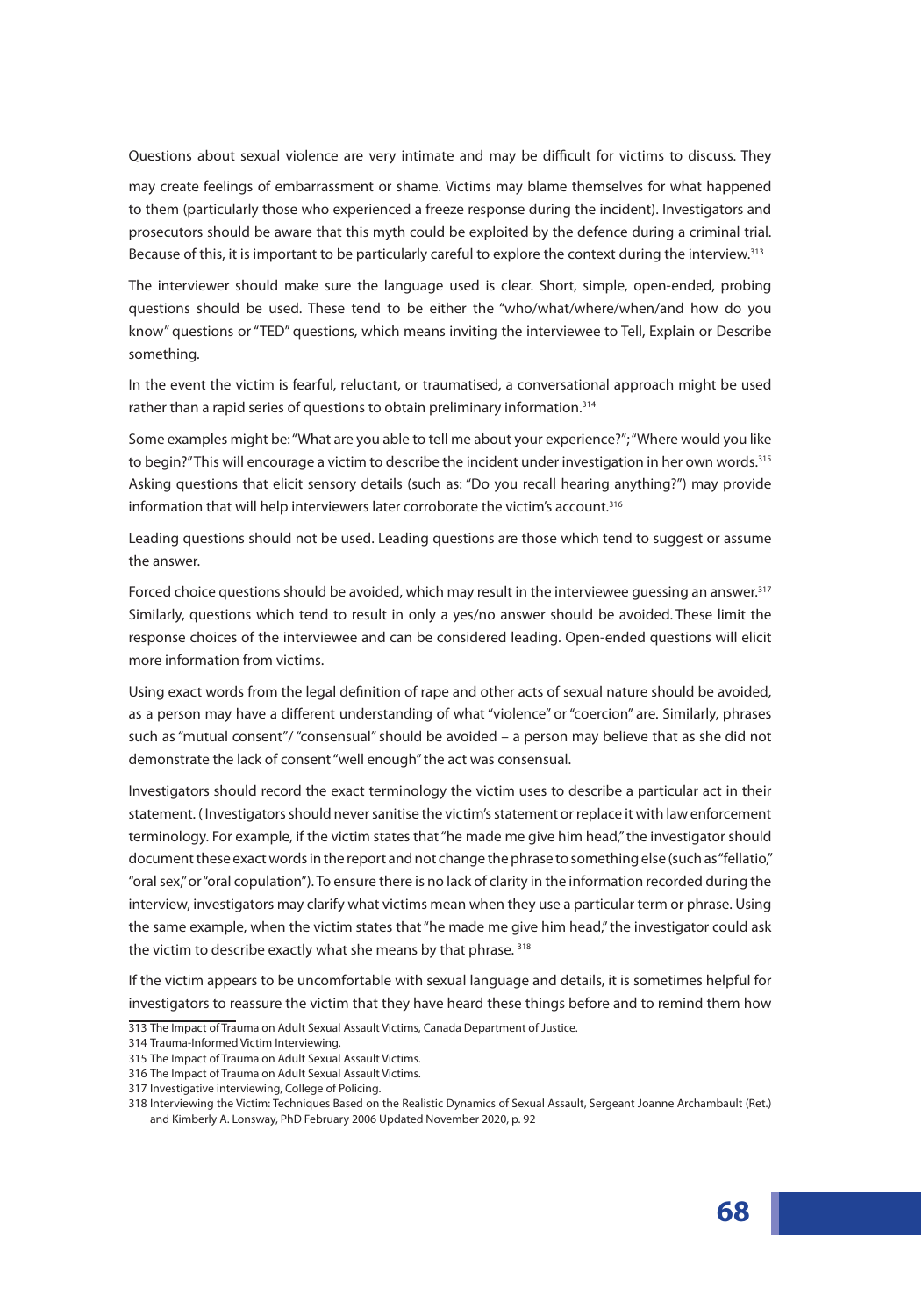important it is to have the fullest account possible of what happened to them.

Interrupting the interviewee should be avoided.<sup>319</sup>

**If a victim/witness says something inconsistent with something she has said earlier or something different from an established fact or that needs clarification, the interviewer should not confront the victim**. For this, interviewers can use specific closed questions such as: "What words did he use?" or "Where did this happen?" 320

Victims and other witnesses may be confused about facts—dates, times, locations-or have trouble remembering many of these details. Their memory may be affected by the trauma of the incident in question. They may not be able to recall things in a linear way. The interviewer should consider this in framing the questions, such as by asking: "What else happened? instead of: "What happened next?"<sup>321</sup>

#### **Basis for knowledge**

Investigators should take care to establish the basis for knowledge of every statement of fact made by the interviewee.<sup>322</sup> They may be a survivor of the alleged crime; they may have seen it or heard about it. If they heard about it, it should be established from whom, and how. If they heard about it, is the incident something everyone knew? Was everybody talking about it? Was it reported in the media or social media?

#### **Investigating coercive circumstances**

Some indicators that a victim may be under coercion or subjected to coercive behaviour may be reflected in the list below (which is illustrative, and non-exhaustive) and may be an area to explore during interviews with indirect witnesses:

- Stopping or changing the way in which she socialises;
- Deterioration in her physical or mental health;
- A change in the routine at home including those associated with mealtimes or household chores;
- Changes in attendance at school (her or her family);
- Putting in place measures at home to safeguard herself or her children; and
- Changes to work patterns, employment status or routes to work.<sup>323</sup>

Central to a context-based investigation of coercion and coercive circumstances is the nature of the relationship between the victim and perpetrator. This will include asking a victim about past violence, which will also inform the risk assessment. To establish whether there has been systematic violence, investigators might ask:

- How did you meet?
- How did you communicate?
- Has this ever happened before?
- Do you have any concerns for your children or fears about their safety?

<sup>319</sup> Investigative interviewing, College of Policing.

<sup>320</sup> Investigative interviewing, College of Policing.

<sup>321</sup> Trauma-Informed Victim Interviewing.

<sup>322</sup> Code of Criminal Procedure of Georgia, Articles 75(1), 76(2).

<sup>323</sup> Crown Prosecution Service Guidelines, Controlling or Coercive Behaviour in an Intimate or Family Relationship.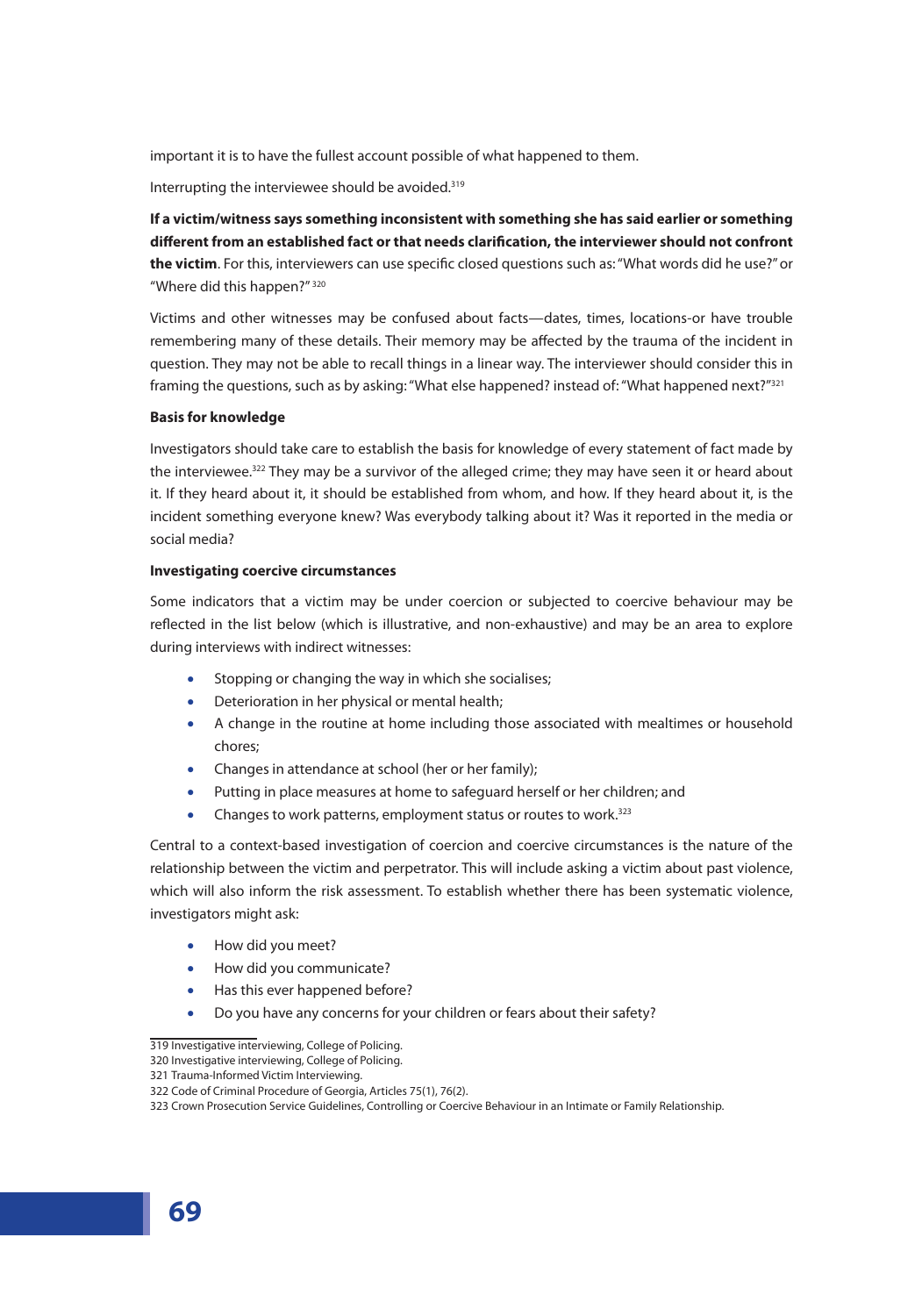- Can you describe how X treats you as a person?
- What is the worst thing X has ever done to you?
- Talk about how much freedom you have in your everyday life?
- Who decides how you spend your money?
- Do you have any concerns, fears or anxieties?
- Have you ever had to get medical help because of anything that happened at home?
- Have there been any incidents seen by someone outside the family?
- What happens when he wants to have sex and you do not?

This list is only meant to provide limited examples and is non-exhaustive.

## **Closure and evaluation**

Concluding a victim/witness statement seldom marks the end of an investigation. It is often only the beginning. Interviewers should not end the interview abruptly, $324$  rather choose a safe ending point. They should ask the interviewee if there is anything she wants to add, clarify, or whether she has any questions. Interviewers should acknowledge that the interview may bring up memories and feelings, and that this is completely normal. They should make sure the victim is not left in an emotional state and that she has someone to call or go to after the interview. Both sides should agree how to get in contact with one another again, including alternative means of contact. Interviewers should ensure that the victim is aware that she can provide more information as she recalls it. Closure is a good time for the interviewers to re-confirm informed consent. Victims need to understand they are allowed to change their mind about participation in the criminal justice process.

The information obtained in context of the investigation should be evaluated with the prosecutor. This informs the next steps to be taken.

# **9. Victim protection and support**

# **9.1. Referral to services**

To aid recovery from sexual violence, victims are entitled to all victim support and protection services provided under the Law of Georgia on Violence against Women and/or Domestic Violence, Protection and Support of Victims of Violence (LGVAWDV). These include (see Article 17 of the LGVAWDV):

- Placement in a shelter/crisis centre and provision of services available therein;
- Free legal advice, free primary and emergency medical care and free psychological assistance upon placement in the shelter/crisis centre;
- Temporary residence permit to stay in Georgia, if the victim is an alien or a stateless person;
- Legal assistance at the public expense as provided by the Law of Georgia on Legal Assistance.

The investigator should proactively inform the victim about the above services when the victim files a report with the police about sexual violence and the investigation has begun. Victim status should be granted in a timely manner. Issuing a restraining order, which is a measure to ensure a victim's safety

<sup>324</sup> Investigative interviewing, College of Policing.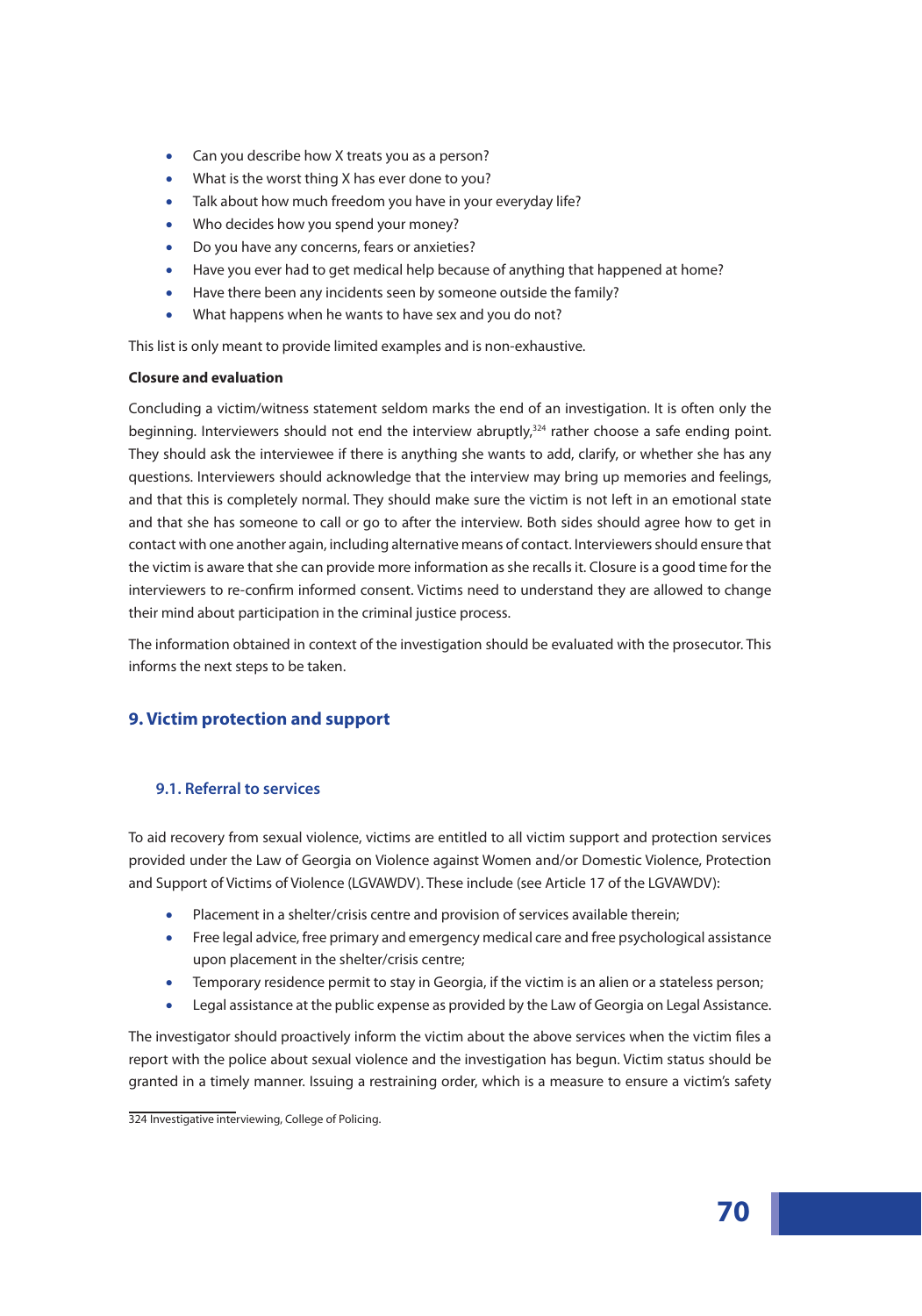(see Chapter II Section 10) will also enable the survivor to benefit from State-funded services.

Under the Istanbul Convention, "victim" is defined as any natural person who is subjected to violence<sup>325</sup>. The Convention envisages the services to be provided to all victims<sup>326</sup> and does not require the granting of formal victim status for a person to be able to receive specialist support services. Therefore, to ensure compliance with the Convention and considering that currently state services are provided only to victims granted specific victim status, the investigator should refer the victim to those available services provided by NGOs that do not require a designated victim status. It should be noted, however, that the capacity of NGOs can be extremely limited.

The European Parliament's Directive establishing minimum standards on the rights, support and protection of victims of crime obliges member states to ensure that in accordance with their needs, victims have access to support services before, during and for an appropriate time after any criminal proceedings.<sup>327</sup> Referrals should not be dependent on a victim's participation in the criminal justice process.328

Best practice requires that when any criminal justice actors engage with victims of rape and other acts of sexual violence, they learn what social, legal, medical and other services are available for the victim in order to ensure they provide the most suitable referral options outlined above. Wherever possible, criminal justice actors should establish pathways to social and other support networks to facilitate victim access.329

The police, prosecutors or Victim/Witness Coordinators should record what, if any, services a victim of sexual violence was referred to. Clear records should be maintained of what psycho-social or other services the victim has accessed, to ensure those services are the most appropriate for their needs.

## **9.2. Risk assessments and risk management**

Police, prosecutors, and judges share a responsibility for the protection of victims of sexual violence through all stages of the investigation and judicial process.<sup>330</sup>This is done through a thorough risk assessment. A risk assessment involves identifying all potential threats which could cause harm (physical, emotional harm, property, or other damage) to victims, assessing the likelihood they will come to pass and then taking mitigating measures which could reduce the impact or likelihood of harm.

A risk assessment is one of the first<sup>331</sup> and most important steps authorities should take in the investigation of sexual violence. It should be reviewed and updated throughout the criminal justice process.<sup>332</sup> A risk assessment should be individualised, and done on a case-by-case basis,<sup>333</sup> and deal with multiple levels

<sup>325</sup> Istanbul Convention, Article 3 (e).

<sup>326</sup> Istanbul Convention, Article 22 (2).

<sup>327</sup> Directive 2012/29/EU, Article 8 (1).

<sup>328</sup> See e.g., Istanbul Convention, Article 18(4).

<sup>329</sup> Directive 2012/29/EU, Article 8.2; par. 38, 40; Istanbul Convention, Article 56 (1)(c);International Protocol, pp.94, 164; Explanatory Report, paras. 138-142, 255; Best Practice Guide for Law Enforcement Investigations into Sexual Violence, p.10;; Student Manual Depart of Justice National Hate Crimes Training Curriculum: pp. 50-51, 54.

<sup>330</sup> Istanbul Convention, Article 56; Explanatory Report, para. 260.

<sup>331</sup> Directive 2012/29/EU, Article 22.1.

<sup>332</sup> Istanbul Convention Article 51; Explanatory Report, Para. 260; International Protocol, p.92; Crown Prosecution Service Guidelines, Domestic Abuse Guidelines for Prosecutors.

<sup>333</sup> Directive 2012/29/EU, para. 22; Risk assessment and risk management by police.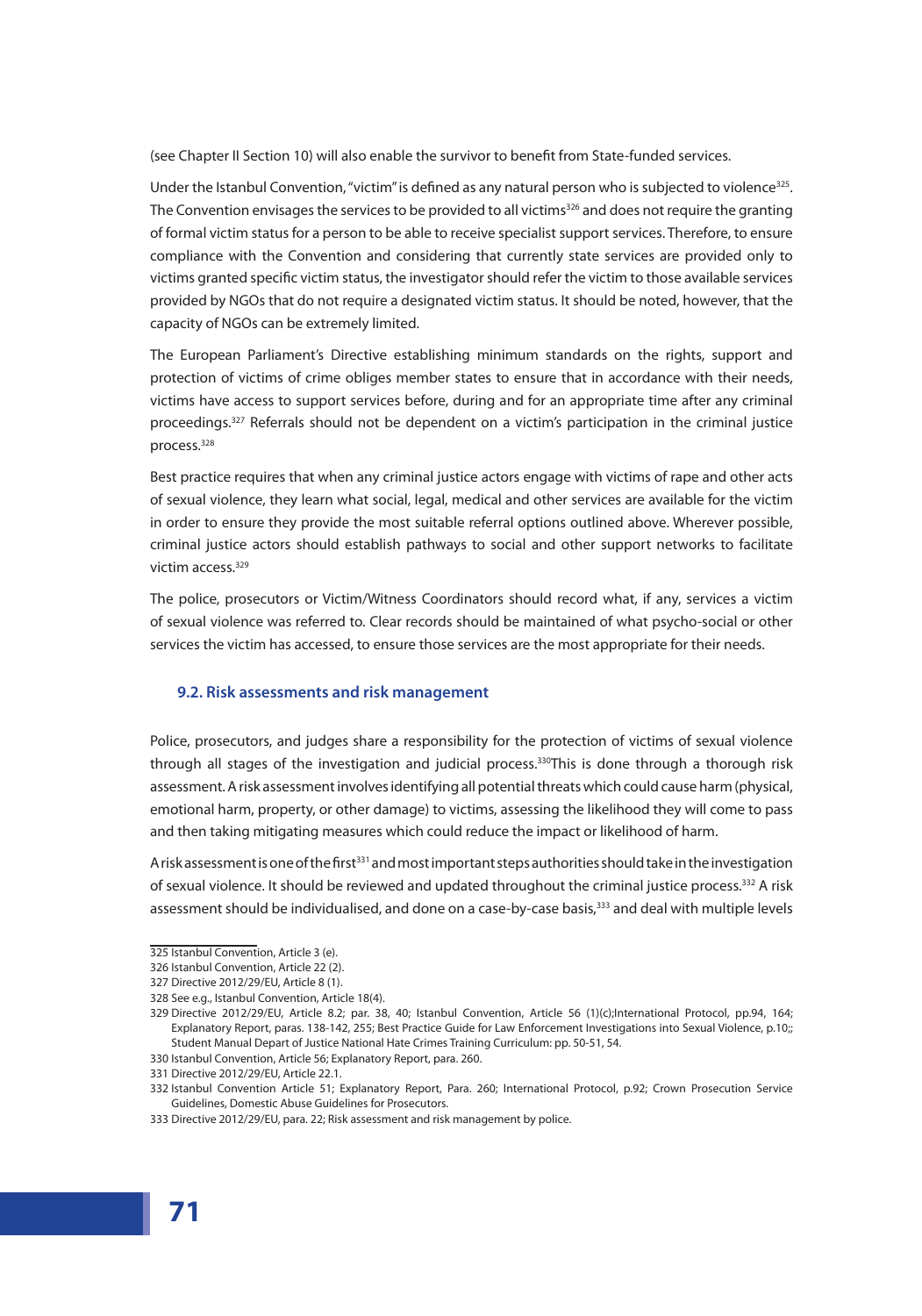and different types of risks.<sup>334</sup> This will include a consideration of the victim's intersecting vulnerabilities linked to her personal characteristics as well as her relationship to the perpetrator.<sup>335</sup> These may have different weight, depending on the context of the individual situation.

Victims of sexual violence may be particularly concerned about confidentiality.<sup>336</sup> Therefore, dangers stemming from potential breaches of confidentiality need to form part of the risk assessment and guide the entire investigation process.

A risk assessment should be conducted based on the risk assessment tool developed for victims of domestic violence and other forms of violence against women together with the additional guidance provided by this manual. This assessment should form a part of the criminal case materials for ease of reference.

The risk assessment and risk-management must be conducted in a timely manner as established by the ECtHR and CEDAW.337 Assessing that the risk exists and is sufficiently serious is entirely the responsibility of the authorities and not the victim.

#### **The following three steps of risk assessment need to be followed:**

**Step One:** Identify the specific threats (e.g. threat to life, health, property, reputation, etc.). Consider who or what is threatened, and who or what has made the threat or presents a threat.<sup>338</sup>

This will include evidence-based factors such as the use of weapons in the commission of the offence; the presence of weapons at the incident location or threats to use weapons.<sup>339</sup>

A victim-centred approach to risk assessment would also include psychological and socio-economic factors such as:

- the possibility of re-traumatisation, intimidation or revenge;
- the risk of being stigmatised by the victim's family and/or community;
- risks to health including sexually transmitted infections or pregnancy;
- the risk of the victim (and, if she is a mother, her children) being made homeless, being evicted from the home she shares with her partner or family.<sup>340</sup>

Certain victims, such as victims who are drug users or in prostitution, may require special protective measures to ensure their safety.

**Step Two:** Assess how likely it is that the threat(s) identified in Step One will become a reality or recur, their impact on the victim and her family, the outcome of the case and the public interest.<sup>341</sup> Analysis conducted at this stage of the assessment needs to be as comprehensive as possible, to effectively deal with all types of risks and take into account the particular circumstances of the case at hand.<sup>342</sup> The

<sup>334</sup> Risk assessment and risk management by police.

<sup>335</sup> Directive 2012/29/EU, para. 22.3.

<sup>336</sup> Student Manual Depart of Justice National Hate Crimes Training Curriculum, pp. 50, 54.

<sup>337</sup> For example, in O.G. v Russia CEDAW found that having considered the applicant's request for measures under witness (victims) protection scheme for three weeks the authorities violated their obligation to protect her from recurrence of violence. Similarly, in its jurisprudence on Moldova the ECtHR criticized the authorities for not conducting risk-assessment and risk-management promptly.

<sup>338</sup> International Protocol, p.93.

<sup>339</sup> Risk assessment and risk management by police; Explanatory Report, para. 263.

<sup>340</sup> Directive 2012/29/EU, para. 22.

<sup>341</sup> International Protocol, p.93; Risk assessment and risk management by police.

<sup>342</sup> Risk assessment and risk management by police.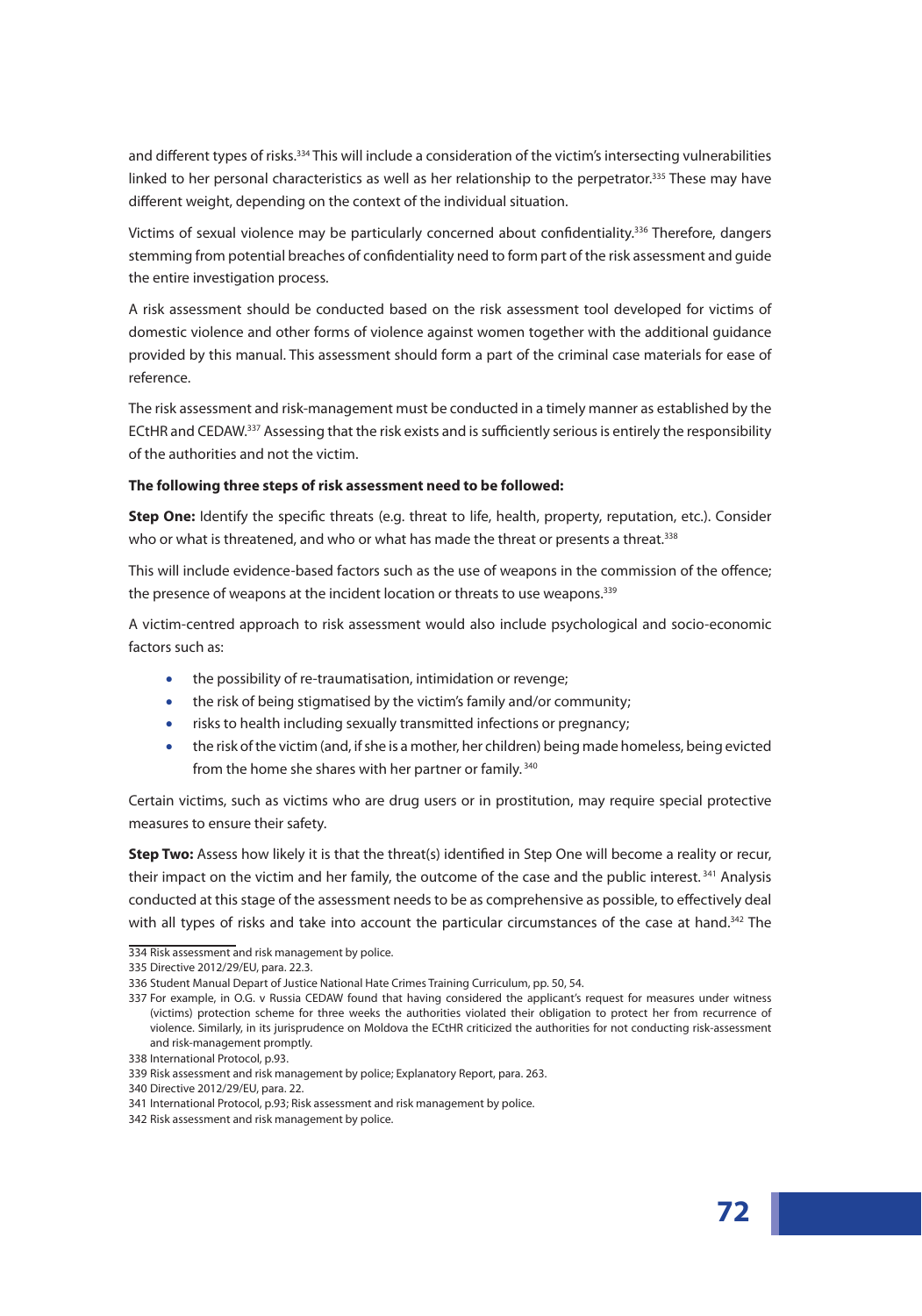assessment should also take into account the victim's own assessment.<sup>343</sup>

Perpetrators of sexual violence may target vulnerable persons who they perceive to be less likely to be able to access justice in which case they can get away without punishment. Any risk assessment should take into account the specific needs of these special categories of victims, which can include such things as lack of social support; isolation; ethnic background; age or immigration status (among others).<sup>344</sup>

It is likely for victims of domestic sexual violence to be subjected to repeated assaults.<sup>345</sup> Evidence of coercive or controlling behaviour and escalating violence will therefore factor into the risk assessment.<sup>346</sup>

**Step Three:** Mitigate or manage the risk by identifying what measures can be put in place to reduce or counter those risks<sup>347</sup> and implement those measures. This may require a coordinated safety plan involving different agencies and organisations, including the police, prosecutors, and judges, particularly to ensure the safety and security of high risk and vulnerable victims.<sup>348</sup>

#### **Protection measures**

Under the LGVAWDV, restraining and protection orders are measures to protect all victims of domestic violence and violence against women, including sexual violence.<sup>349</sup> Restraining orders are issued by the police, while protection orders are issued by the Court upon the application of the victim, the victim's family members or those providing her with services.<sup>350</sup>

Protection measures provided under restraining and protection orders include prohibiting the perpetrator from approaching or contacting the victim by any means (phone calls, messages); removing the alleged perpetrator from the premises; removing the perpetrator from the home even if it is his property; separating him from the victim; or restricting him from possessing or using weapons. The Criminal Procedure Code also prescribes various protective measures for victims of sexual violence in ongoing criminal investigations.351

Issuing a restraining order is mandatory for sexual violence crimes committed contrary to Articles 137 and 138 of the Criminal Code of Georgia.<sup>352</sup> However, it is not envisaged as a mandatory measure under Article 139 or Article 140. To ensure the protection of victims of all forms of sexual violence an investigator/prosecutor should consider issuing restraining orders immediately after the sexual violence is reported based on the risk assessment detailed in the previous section. The terms of a restraining order should be individualised based on the risk assessment and circumstances of the victim.

Upon receiving a report of sexual violence and issuing a restraining order, an investigator in charge of the case should inform the victim about the process of obtaining a protection order. The investigator should refer the victim to legal support services that will assist her to apply to the court to issue a protection order.

In extremely serious cases of sexual violence, where the victim's or her family members' safety cannot be

343 Risk assessment and risk management by police.

344 Istanbul Convention Article 46 (c); Explanatory Report, paras. 87, 238; Risk assessment and risk management by police.

345 Explanatory Report, Para. 260.

- 347 Explanatory Report, para. 261; International Protocol, p.93.
- 348 Explanatory Report, paras. 64, 261. See Articles 67-68 Criminal Procedure Code of Georgia.

350 Article 10 and 11 of the Law on Violence against Women and Domestic Violence.

<sup>346</sup> Explanatory Report, para. 260, Risk assessment and risk management by police.

<sup>349</sup> Articles 10, 11; of the Law on Violence against Women and Domestic Violence.

<sup>351</sup> Articles 49, 57, 198, 199 Criminal Procedure Code of Georgia.

<sup>352</sup> Article 10.11 of the Law on violence against women and domestic violence.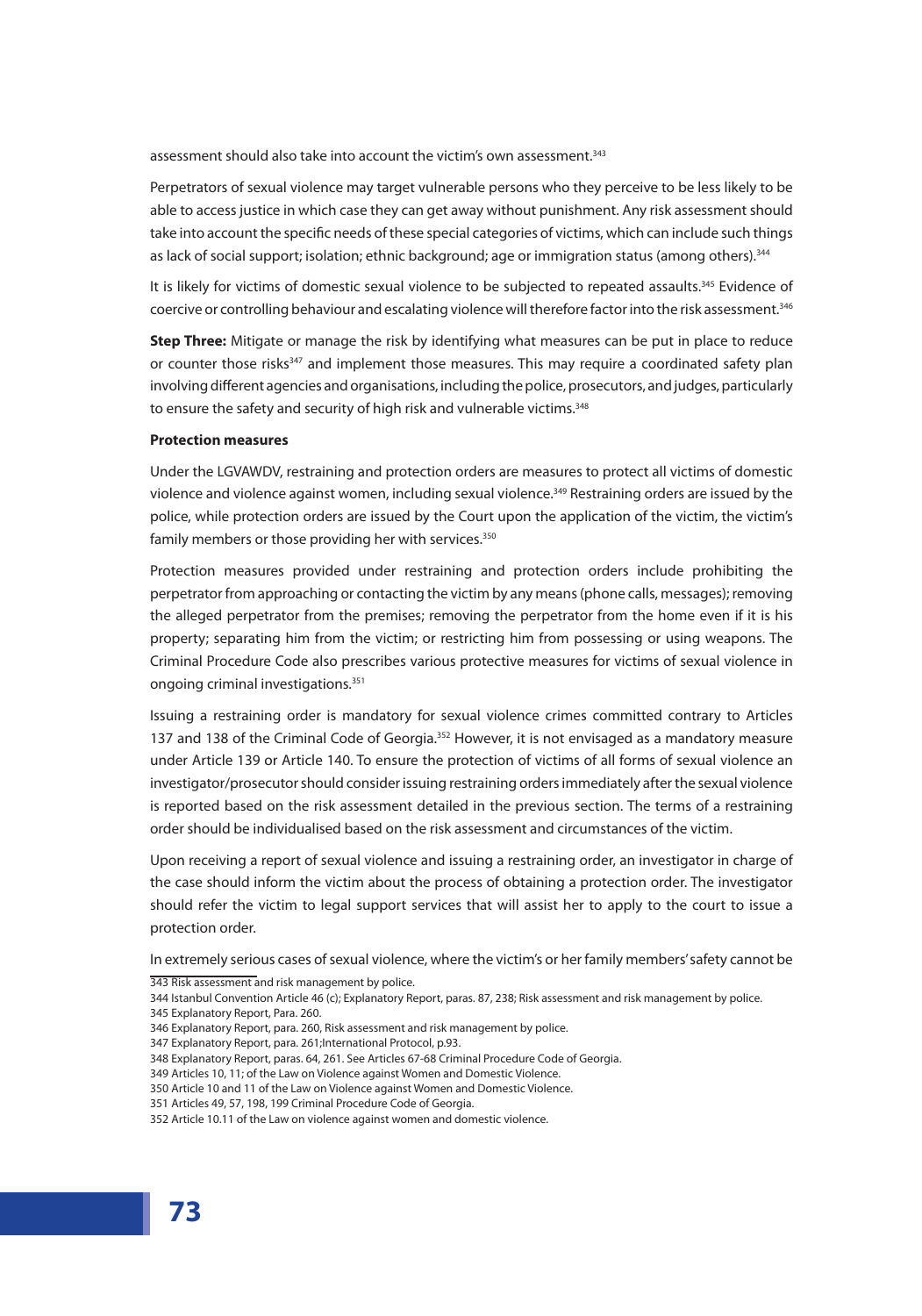ensured by restraining and protection orders only, victim protection measures provided by the Criminal Procedure Code may also need to be applied. These include: changing ID information; changing the victim's appearance, relocation within the country or outside of the country, etc.<sup>353</sup> The seriousness of the case where such measures might be applied should also be assessed by the risk assessment procedure outlined in the previous section. Priority, however, should be given to issuing restraining orders as these can be made easily to offer immediate protection. The assessment of protection measures should be ongoing and regularly updated.

#### **Victim liaison and victim/witness coordinators**

Investigators, who are the victim's entry point to the criminal justice process, should be very carefully assigned considering their qualifications and experience using gender-sensitive approaches towards victims of sexual violence. This is not only crucial to the victim's ability to work towards healing and recovery, but it will affect the overall investigation and any court proceedings that may result.<sup>354</sup>

If there are both male and female investigators available as first responders for sexual violence cases or part of the eventual investigations team, victims should be offered a choice as to who they would prefer to have as a point of contact and conduct the victim interview.<sup>355</sup> Victims may bond with the investigator in the case. The victim's main point of contact in the case is expected to be the investigator who conducted her interview.

A Victim/Witness Coordinator from the Ministry of the Interior or General Prosecutor's Office should automatically be assigned to all cases where charges are laid under Articles 137, 138, 139 or 140 of the Criminal Code. In this case, the Victim/Witness Coordinator may become the victim's main liaison.

Victim/Witness Coordinators are only involved in the case with the victim's consent . If the victim does not wish to have any other person involved in the case, the victim's main point of contact will be the investigator and prosecutor.

The Victim/Witness Coordinator's role includes sharing information with the victim about the criminal proceedings; providing emotional support to victims; identifying and assessing their safety and security/ medical/legal/psycho-social support needs and enabling referrals to those services; and guarding against re-victimisation during the course of proceedings.

<sup>353</sup> Chapter IX and Article 68 of the Criminal Procedure Code of Georgia.

<sup>354</sup> Canadian Framework for Collaborative Police Response on Sexual Violence, 2019, p. 13.

<sup>355</sup> Directive 2012/29/EU, Article 23.2 (d); Explanatory Report, para. 258; International Protocol, p.166; Canadian Framework for Collaborative Police Response on Sexual Violence, 2019, p. 16.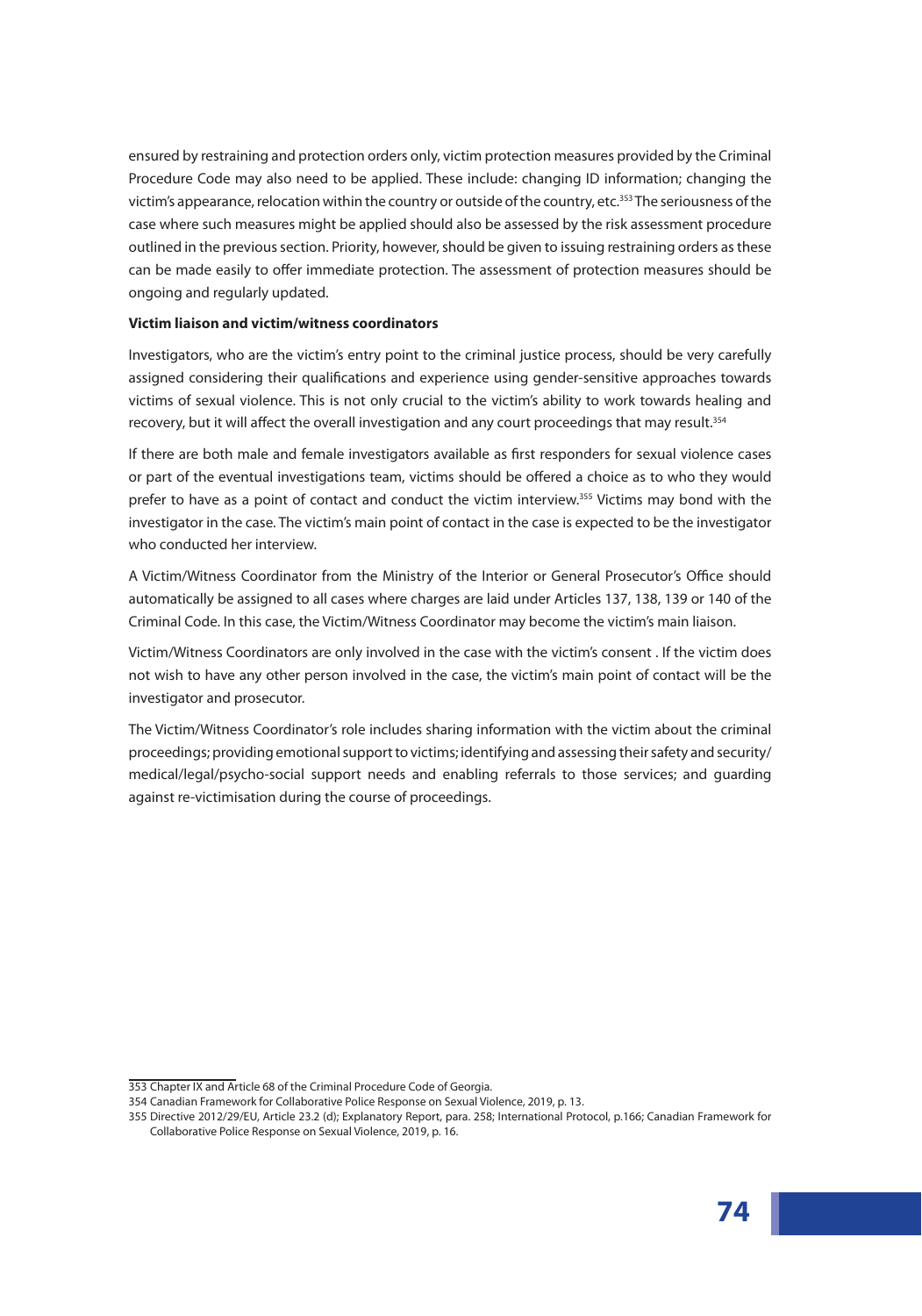# **1. Charging decisions**

While starting an investigation into the crime is the obligation of an investigator/prosecutor (See Chapter II Section 2),<sup>356</sup> the prosecutor enjoys discretion on whether or not to bring charges.<sup>357</sup> Below are guidelines to prosecutors on how to exercise this discretion based on evidentiary and public interest tests<sup>358</sup> in line with international human rights standards.

## **Public interest test**

Sexual violence against women is a serious violation of human rights, irrespective of the situation in which it was committed. For all forms of sexual violence, where the case is otherwise made out on the evidence, it should be considered that the public interest test is almost always met. Therefore, when the evidentiary test is met, the prosecutor should on the whole be bringing charges. This also applies to cases where the victim has retracted her statement, reconciled with the perpetrator or when the perpetrator states that he admits and regrets his actions (See Chapter III Section 2). Moreover, financial compensation provided by the perpetrator to the victim should not affect the decision to prosecute based on public interest.<sup>359</sup>

# **2. Termination of investigations and prosecutions**

# **2.1. Victim retracts or withdraws from the criminal justice process**

Victims are obliged under the law to give evidence (pursuant to the provisions of Article 371 of the Criminal Code) and refusing to do so may lead to criminal liability. A victim, however, has the right to avoid giving testimony which discloses the commission of an offence on their part, or by their close relative and will thereby be relieved of liability for failing to testify.<sup>360</sup>

Retraction or withdrawal of her statement by the victim is not a basis to terminate the investigation.<sup>361</sup> The onus is on investigators and prosecutors to build a robust case by collecting evidence in addition to that of the victim which will work towards ensuring that the case can continue if the victim withdraws the complaint or is otherwise unavailable to testify.<sup>362</sup> Investigators and prosecutors are required to make sure all the evidence has been gathered and consider other, alternative sources of evidence.<sup>363</sup>

# **2.2. Reasons for withdrawal**

Victims might withdraw their statements for many reasons, including fear of the perpetrator, pressure

<sup>356</sup> Criminal Procedure Code of Georgia, Article 100.

<sup>357</sup> Criminal Procedure Code of Georgia, Article 16.

<sup>358</sup> Order of the Minister of Justice N181, on guiding principles of criminal policy, 08.10.2020.

<sup>359</sup> Gegelia T., Kelenjeridze I., Jishkariani I., Sexual Offences, 2020, p. 163.

<sup>360</sup> Criminal Code of Georgia Article 371, Criminal Procedure Code of Georgia 113 (2).

<sup>361</sup> Istanbul Convention, Article 55; Crown Prosecution Service Guidelines, Domestic Abuse Guidelines for Prosecutors.

<sup>362</sup> Istanbul Convention, Article 55; Opuz v. Turkey, App. no. 33401/02, (ECHR, 09 June 2009), para. 145; Explanatory Report, para. 280; Domestic Abuse Guidelines for Prosecutors.

<sup>363</sup> Istanbul Convention, Article 55; Explanatory Report, para. 280; Crown Prosecution Service Guidelines, Domestic Abuse Guidelines for Prosecutors.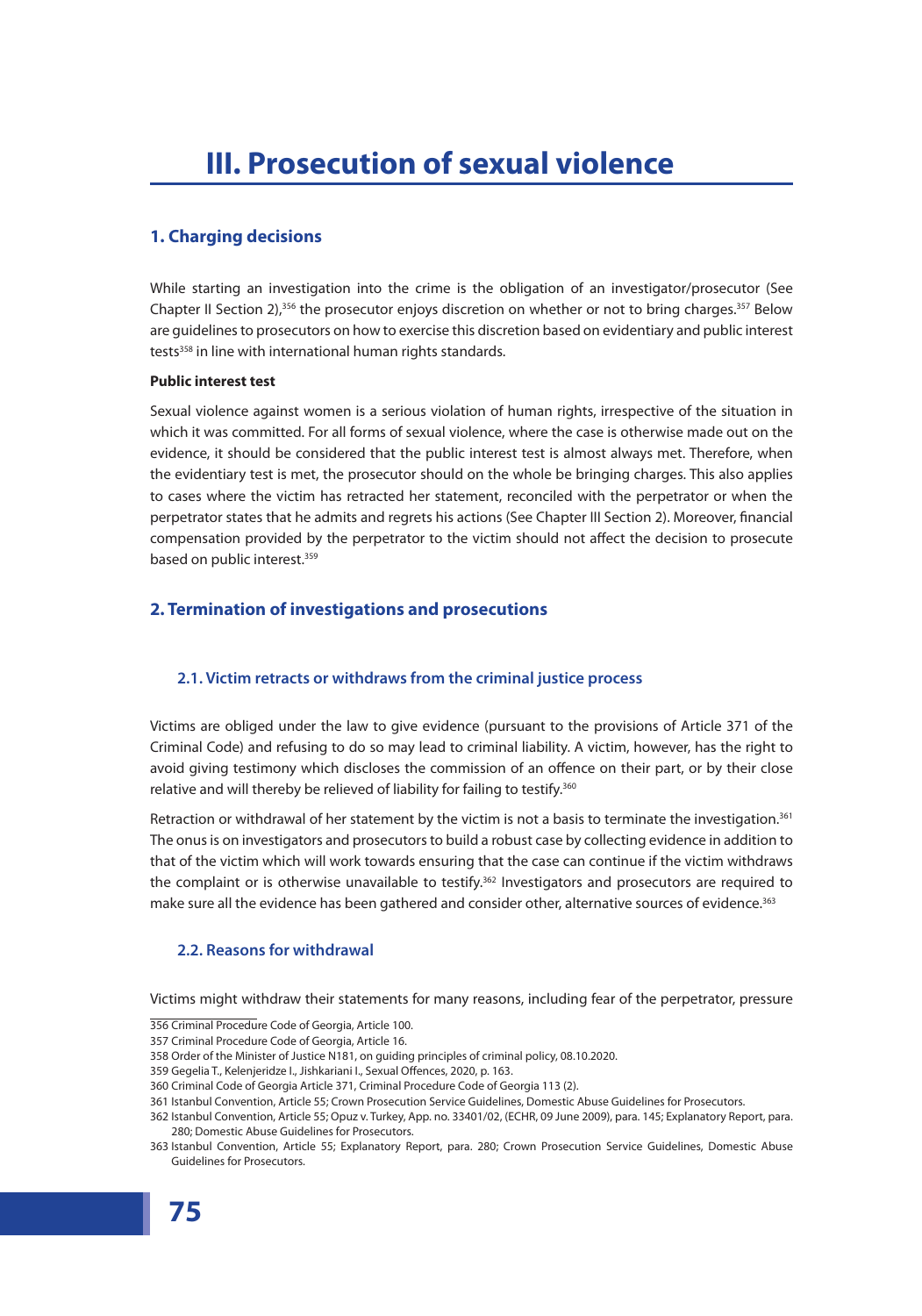from their own family, shame, protracted procedures, and lack of trust in the criminal justice system.<sup>364</sup>

It is important to properly investigate cases where a victim elects to withdraw from the criminal justice process.<sup>365</sup> The investigation may reveal credible risks to the victim and her family. It may give rise to additional criminal charges and may require special measures to ensure the victims and her family's protection. Before initiating this investigation, the risk assessment should also be updated.

Some possible reasons for withdrawing a complaint are set out in the list below. This is not an exhaustive list:

- fear of being further harmed and fear for her own and her family's safety;
- fear of confronting the perpetrator;
- threats, intimidation or other forms of pressure from the perpetrator, his family or associates;
- pressure from other family members of the victim, other members of the community or community 'elders', including being pressured to reconcile, resolve 'differences' between parties through mediation, or other community-based measures;
- fear of being publicly shamed, disowned or outcast from the community;
- a wish to be reconciled with the perpetrator (if not already reconciled), or a wish to return to the family, if estranged;
- the victim is no longer in a relationship with the perpetrator or does not want to re-live the incident;
- a fear that her children will be removed and placed into care;
- a fear of the impact on children, or other dependants, or financial repercussions (such as withholding of certain child maintenance, tax allowances or financial support through benefits) if the perpetrator were to receive a custodial sentence;
- continuing with a prosecution may cause the victim to feel she is responsible for the perpetrator receiving a criminal record and the impact on his job and their family finances, etc.;
- the perpetrator may agree to drop other proceedings, such as custody applications for children, if the complainant withdraws the complaint;
- mental exhaustion/re-traumatisation due to the length and conduct of the proceedings;
- the victim's fear that she may not be believed and fear that the criminal justice system is biased towards the offender;
- fear that in high profile cases covered by the media, she has been portrayed unjustly and there is bias of the media and as a result of public and law enforcement, against her and her reputation;
- feelings of isolation or vulnerability, and fear she may not be believed as a result of those vulnerabilities;
- fear that showing support for a prosecution may place her at further risk of harm;
- fear of immigration status being made known to law enforcement authorities, or fear that a complaint may reveal the perpetrator's immigration status which may not be secure;
- fear of being 'outed' about their sexual orientation, or gender identity if not already known;
- fear of HIV status or other very sensitive personal information being revealed if not already known;
- where victims are in prostitution, fear that her complaint will not be taken seriously or that as a consequence of reporting she will be fined for engaging in prostitution;

<sup>364</sup> Jessica Lenahan (Gonzáles) and others v. United States, Report no. 80/11 (IACHR, 21 July, 2011), paragraph 134, Opuz v. Turkey, App. no. 33401/02, (ECHR, 09 June 2009), para. 136.

<sup>365</sup> Istanbul Convention, Articles 18, 26, 50, 56; Explanatory Report, para, 59; Crown Prosecution Service Guidelines, Domestic Abuse Guidelines for Prosecutors; The Administration of Justice on Sexual Violence Crimes, p. 19.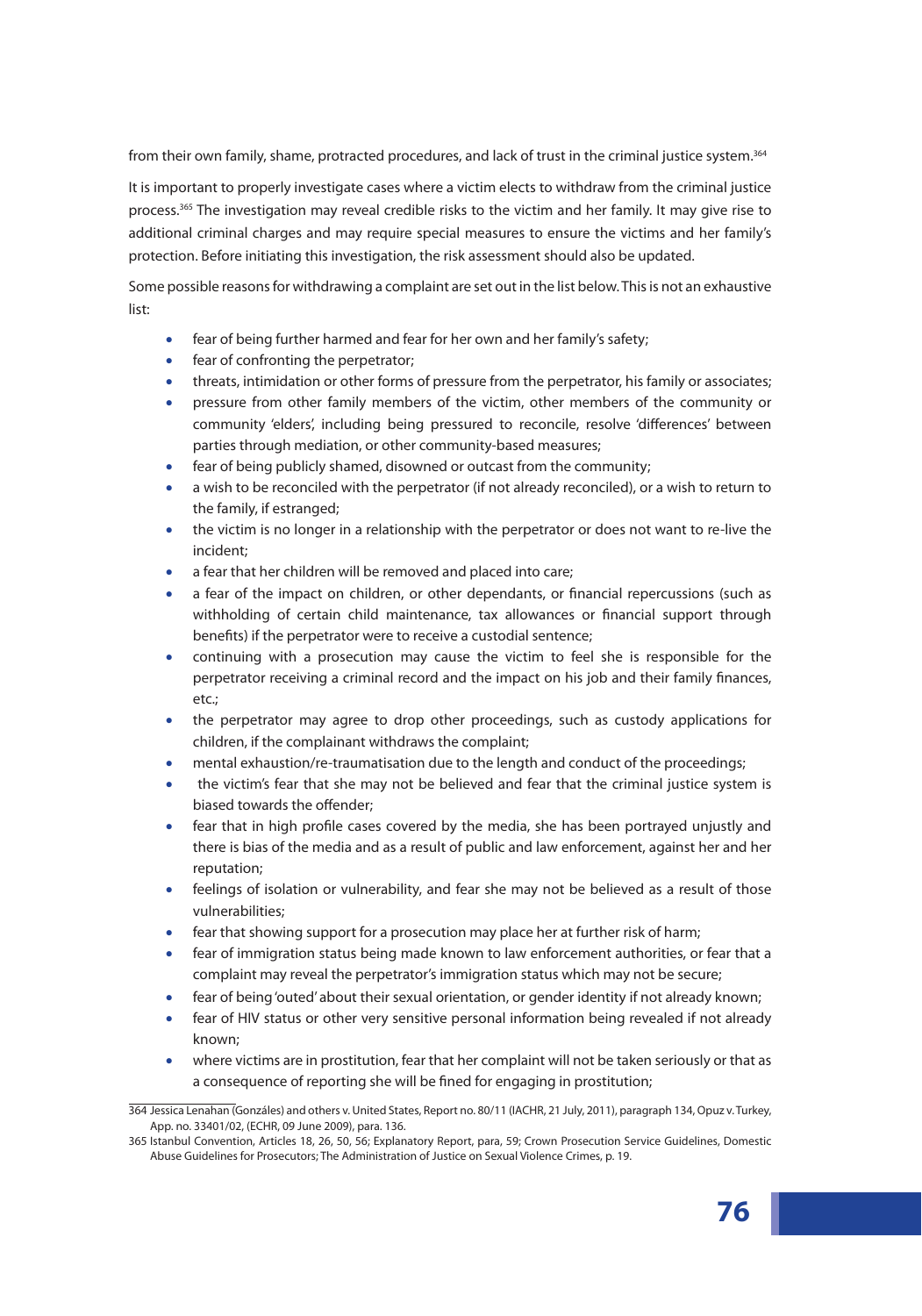- lack of engagement or communication from criminal justice agencies, or a fear of not knowing what will happen if she does support a prosecution; or
- concerns that the criminal justice agencies are not aware of the issues she faces or may not be sensitive to her specific situation. <sup>366</sup>

Withdrawal can also be related to other factors linked to the situation of violence, for example the dynamics of the "cycle of violence" that a couple goes through. The cycle of violence has three phases that vary both in duration and intensity for the same couple and between different couples. These are: accumulation of tension; explosion and acute phase of blows; and 'lover's' calm." 367

A 2016 Council of Europe Manual on Preventing and Combating Domestic Violence Against Women<sup>368</sup> published a helpful checklist of questions (initially developed by Women Against Violence Europe - WAVE) which can assist police, prosecutors, and investigators in discovering reasons why a victim refuses to testify or to find out whether a victim has been coerced or intimidated into withdrawing her complaint:

- Why do you feel reluctant (or refuse to) testify?
- When did you become reluctant (or decide to refuse) to testify?
- Were you living with the defendant when the incident happened?
- Are you now living with the defendant?
- (If not) Does the defendant know where you are staying?
- Are you financially dependent on the defendant?
- Do you and the defendant have children together?
- Have you discussed the case with the defendant?
- Has the defendant made any promise to do something for you if you do not testify?
- Is that promise to do something the reason you do not wish to proceed/or testify?
- Has the defendant or anyone else threatened you, your children or your family and told you not to testify?
- Is there some other reason you are afraid of the defendant?
- Are you aware that this court/the civil court can issue an order telling the defendant to stay away from you and have no contact with you and your family?
- Are you aware that if the case is prosecuted, that the defendant can be required to get counselling, pay for your damages, and stay away from you and your family?
- (If injuries are visible) How did you receive the injuries (allude to police reports, medical reports, photos, injuries still visible in court, etc.)?
- Have you talked about your desire not to testify with the local women's shelter/counselling centre/a victim's services?
- If not, would you be willing to talk to them?<sup>369</sup>

It also needs to be examined whether the victim has previously retracted a complaint or failed to give evidence in proceedings. If so, reasons need to be examined, and the nature of the previous allegation should be investigated.<sup>370</sup>

Victims who are reluctant or refuse to participate in investigative or court processes should be referred to support programmes and provided with information on personal safety. $371$  Victims should also be

<sup>366</sup> See, for example, Opuz v. Turkey, App. no. 33401/02, (ECHR, 09 June 2009), para. 143; Crown Prosecution Service Guidelines, Domestic Abuse Guidelines for Prosecutors.

<sup>367</sup> Walker, Leonore, The Battered Women, Harper Colophon Books, New York, 1979. Translation: Lic. María Cristina Vila de Cerillo). 368 Available at: https://rm.coe.int/16805970c1 p. 74.

<sup>369</sup> Preventing and Combating Domestic Violence Against Women; a learning resource for training law enforcement and justice officers, January 2016, p.74.

<sup>370</sup> Crown Prosecution Service Guidelines, Domestic Abuse Guidelines for Prosecutors.

<sup>371</sup> Directive 2012/29/EU, Preamble, para. 40.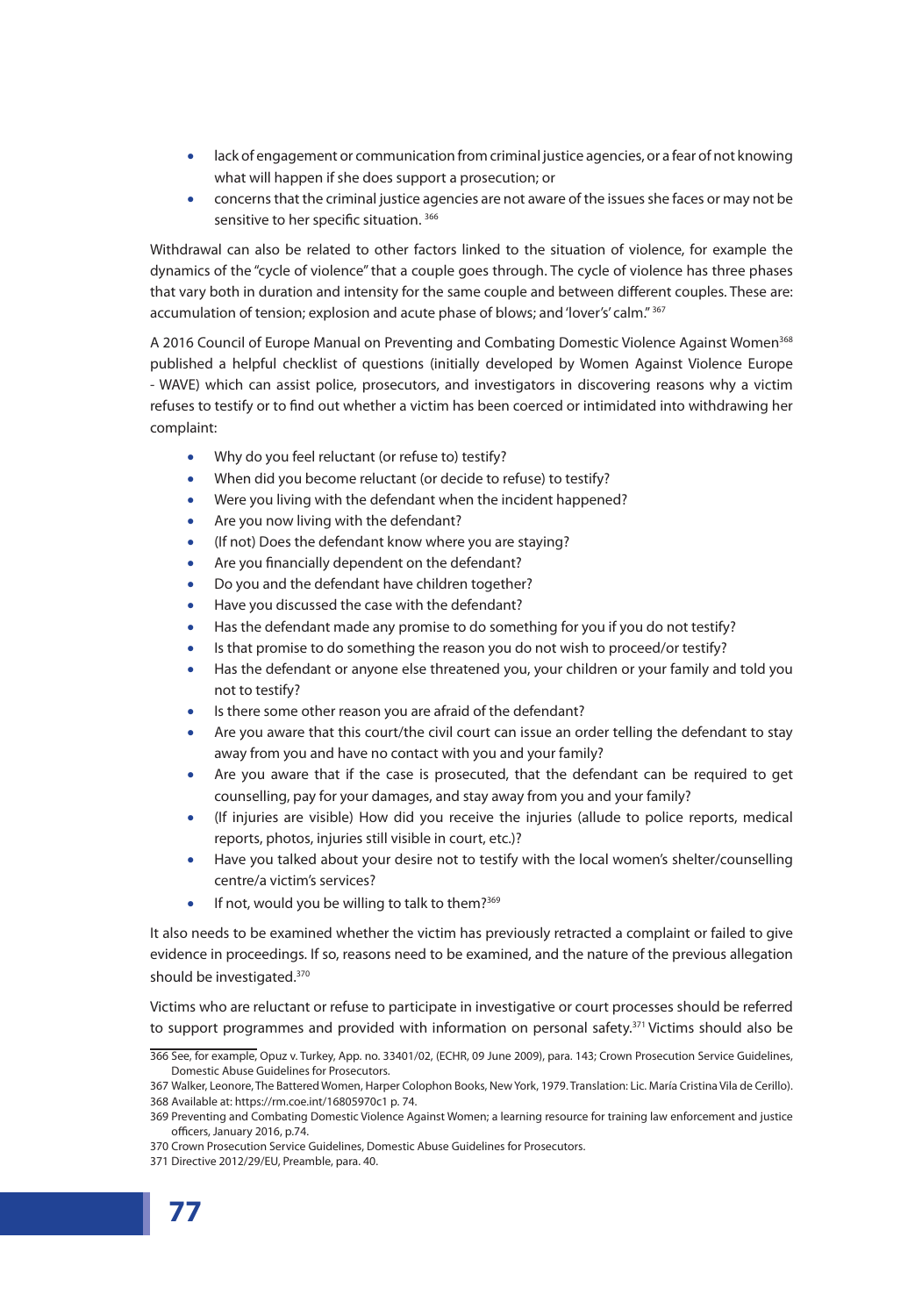sensitively made aware of the importance of using criminal justice mechanisms to combat sexual violence and the support measures available throughout the criminal processes to minimise any possible harm.

Victims also need to be informed that they can report the incident or other incidents (in case of repeated violence) in the future.

In sexual violence cases, similar to the practice in relation to domestic violence cases, where the victim withdraws from the criminal justice process and there is insufficient other evidence on which to proceed otherwise (despite efforts to obtain such evidence), the prosecutors should not terminate the investigation immediately. The prosecutor should delay termination by 3-4 months, checking in repeatedly with the victim to see whether the violence has recurred or whether the victim has changed her mind about participation in the criminal justice processes. If so, the case should be resumed with the potential for new, additional charges.

Such practice could prove an important step in building the trust of victims in the criminal justice system and its ability to protect them.

## **3.2. Dealing with "false accusations"**

It is a myth that women commonly falsely report rape. The prevalence of this myth makes it particularly difficult for victims to report incidents of sexual violence, as they fear not being believed by criminal justice actors.<sup>372</sup> Only a tiny percentage of reported rapes are actually false.<sup>373</sup>

That a sexual violence crime cannot be proved does not mean that the accusation was false. Similarly, the fact that the victim changed her version of events does not mean that her accusation is false. If there is the very rare occasion when it seems a false accusation may have been made, the prosecutor should lean towards not starting a counter-prosecution against the complainant on the basis that it would be contrary to public interest, since such prosecution might have a chilling effect in relation to other victims, making them reluctant to come forward and report incidences of abuse. It would also enhance impunity for the crime. In the exceptional cases where prosecutions need to be initiated, the potential impact of such prosecutions should be fully taken into account and measures (such as refraining from publicity of such prosecutions) need to be taken to ensure that the prosecution does not discourage survivors from coming forward. At the same time, prosecutors should properly examine the reasons behind the victim's retracting or changing her report, since many times this can be the result of pressure, shame, or disbelief in the criminal justice system (Chapter III, Section 2).

Perpetrators of sexual violence are likely to deny the facts rather than acknowledge their abusive behaviour. They may file a complaint alleging a false accusation to avoid facing charges. It is important to note that recantation, inaccuracies or inconsistencies in the victim's statements or lack of corroborating evidence do not necessarily equate to a false report.

With a context-based investigative approach, investigators will have gathered evidence about the nature of the relationship between the victim and the alleged perpetrator as well as about the context within which the sexual violence took place. In their comprehensive investigation, investigators would have recorded evidence that could inform any investigation into a false accusation.<sup>374</sup>

<sup>372</sup> The Impact of Trauma on Sexual Assault Victims.

<sup>373</sup> Guidelines for medico-legal care for victims of sexual violence, WHO, 2003, p.11.

<sup>374</sup> Crown Prosecution Service Guidelines, Domestic Abuse Guidelines for Prosecutors.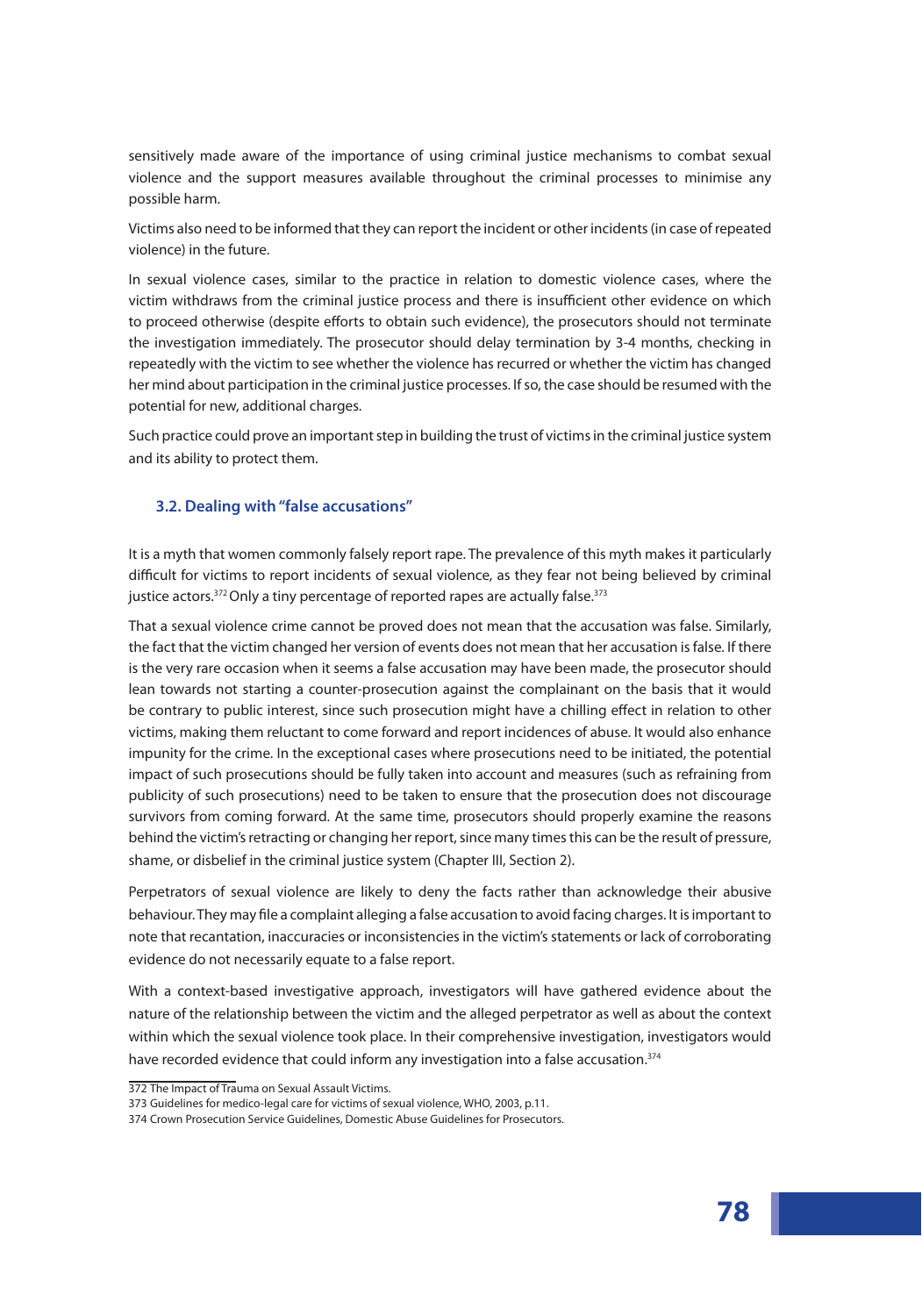# **IV. Trials**

# **1. Role of judges in addressing sexual violence**

Judges have a particularly important role in addressing rape and other acts of sexual violence and promoting substantive equality for women. Their authority sends a message to the community about the state's commitment to ending systemic inequalities and violence against women and ensuring their access to justice.

Judges have the power to establish procedures in court which can provide a safe, supportive environment which encourages women to actively participate in the criminal justice process. Such procedures will guard against stress, secondary victimisation, and re-traumatisation of victims of crime in compliance with international human rights standards. Judges should also create the necessary conditions to allow vulnerable witnesses to testify fully and safely<sup>375</sup> (see Chapter IV Section 2). Judges should not be influenced by personal assumptions, gender-based myths or stereotypes (see Chapter II Section 6).

A well-reasoned judgment where the gravity of the crime is properly appreciated not only ensures justice to survivors, but also sends a message to the community that sexual violence is a grave violation of women's rights, which must not be tolerated.

## **2. Survivor-centred court procedures**

## **2.1. Prioritising sexual violence cases**

Delays in investigations and trials of sexual violence contribute to additional trauma to the victims and can hinder their healing; they diminish women's faith in the justice system and effectively promote a climate of impunity for perpetrators. The longer a case goes on the more likely it is for a victim to withdraw and be less likely therefore to get justice.

Based on the gravity of the abuse and its impact on the victims, sexual violence cases should be prioritised, where possible, throughout the investigation and trial stages. The allegation of sexual violence itself should, where possible and because of its seriousness, suggest priority in trial planning and administration, irrespective of the condition of the defendant.<sup>376</sup>

The prioritisation of the examination of the case also depends on the level of preparedness of the parties (both the prosecutor and the defence) to engage in trial.

Reports of historical incidents of sexual violence should be treated with the same investigative standards and priority as more recent complaints.<sup>377</sup>

<sup>375</sup> Y. v. Slovenia, App. no. 41107/10, (ECHR, 28 May 2015), para. 108.

<sup>376</sup> E.g. the defendant being a minor or in detention would prioritise the trial, while otherwise there would be no priority. 377 Canadian Framework for Collaborative Police Response on Sexual Violence, 2019, p. 14.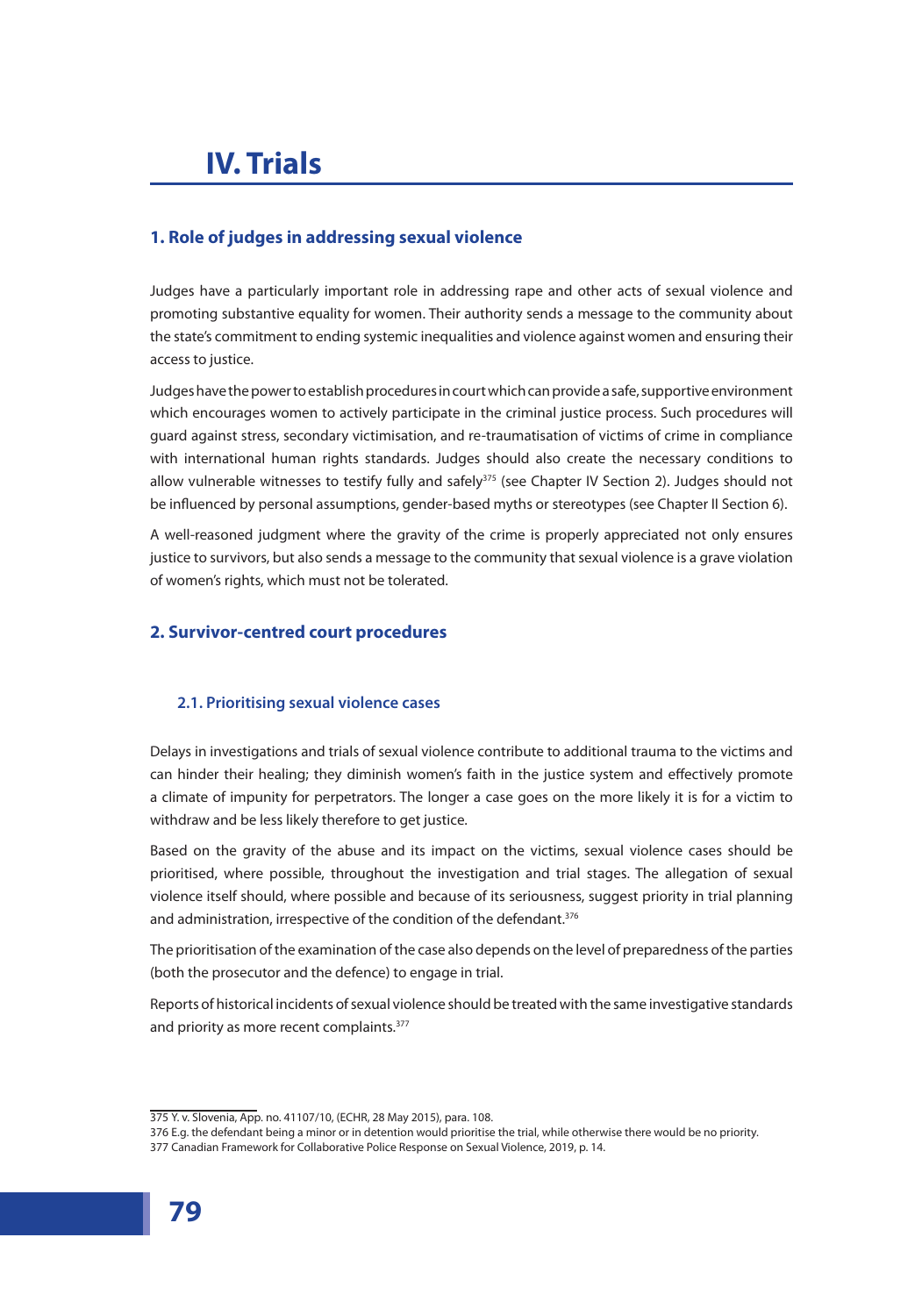## **2.2. Confidentiality in court**

Confidentiality in sexual violence cases must be strictly observed. Under Article 182(3)(d) of the Criminal Procedure Code, judges may exercise power, on a motion of either of the parties or on their own initiative, to partially or fully close a court session to protect the interests of victims in sexual violence cases. As a result, almost all sexual violence cases are examined in closed hearings. In parallel to closing the hearings, it is important to provide for independent monitoring of these sessions to ensure effective steps are being taken to protect the rights of the victim. For this purpose, judges could allow, with the informed consent of the victim, representatives of the Ombudsperson's office or independent observers to attend sexual violence hearings.

The lawyer of the victim and any other support person should always be allowed in a closed hearing.

## **2.3. Restrictions on cross-examination**

Cross examination should not be used as a means of intimidating or humiliating witnesses. $378$  Judges are able to take measures to avoid unnecessary questioning concerning the victim's private life not related to the criminal offence.<sup>379</sup>

These measures may include directing counsel to submit cross-examination questions for judicial review in advance, and in this way ensure a balance between the rights of the defendant and the protection of the victim and her right to privacy. This can also avoid inappropriately aggressive, accusatory, protracted, and repetitive cross-examinations, which can exacerbate the stress and trauma of testifying and sometimes cause a victim to withdraw from the proceedings or be a factor in her decision to engage with the criminal justice system at all.

## **2.4. Avoiding confrontation**

Criminal justice actors have an obligation to ensure the protection of victims at all stages of investigation and the judicial proceedings.<sup>380</sup>

Confrontation with the perpetrator is re-traumatising for victims of sexual violence.<sup>381</sup> Victims have a right to avoid contact with the defendant.<sup>382</sup> Judges can avoid face to face confrontation in the courtroom and limit the prospects of re-traumatisation for the victim by providing a number of protective measures. These may include:

- Separate waiting areas;  $383$
- Allowing the victim to testify without being in the courtroom or away from the presence of the defendant.384 Under Article 243(3), the prosecutor should request, and the judge grant the request of a victim to be examined remotely. This can be through CCTV systems, where available.<sup>385</sup> Alternatively, the sightlines of both parties could be restricted, with the victim

<sup>378</sup> Y. v. Slovenia, App. no. 41107/10, (ECHR, 28 August 2015), para. 108.

<sup>379</sup> Directive 2012/29/EU, Article 23.2(c).

<sup>380</sup> Istanbul Convention, Article 56.

<sup>381</sup> The Administration of Justice on Sexual Violence Crimes, p.7.

<sup>382</sup> Directive 2012/29/EU, Article 19.

<sup>383</sup> Directive 2012/29/EU, Article 19; The Administration of Justice on Sexual Violence Crimes, p.27.

<sup>384</sup> Directive 2012/29/EU, Article 23.3 (b).

<sup>385</sup> Directive 2012/29/EU, Article 23.3(a).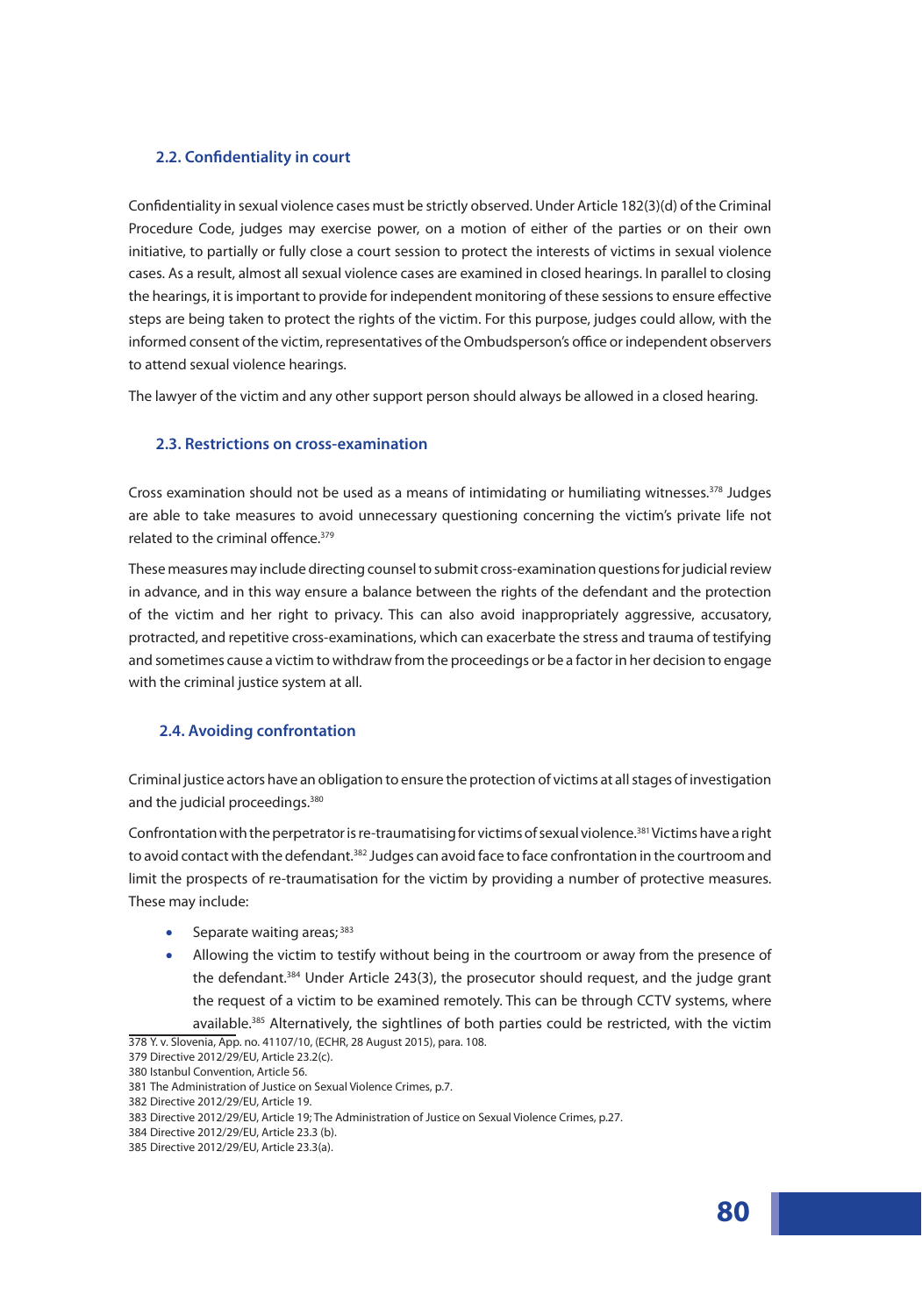testifying behind screens in the courtroom;<sup>386</sup>

The Criminal Procedure Code provides for the right of an unrepresented defendant to cross-examine the prosecution witnesses. This forces a victim into direct confrontation with the defendant, against her wishes and potential well-being.<sup>387</sup> In addition to the suggestions outlined above, aid counsels could be made available to unrepresented defendants, which would obviate the unnecessary trauma of direct confrontation<sup>388</sup>

## **2.5. Guarding against stress**

International human rights standards call for judges applying measures in court to guard against stress, secondary victimisation, and re-traumatisation of victims of crime, for example, by:

- Barring the media from the courtroom or closing all or parts of the proceedings to the public;<sup>389</sup>
- Removing unnecessary persons from the courtroom while the victim is testifying.<sup>390</sup> The victim can be invited to indicate who she does not wish present;
- Allowing the victim to take frequent breaks or pause her testimony if needed;  $391$
- Altering the courtroom settings to make them less formal;<sup>392</sup> and
- Ensuring that a lawyer of the victim and a dedicated Victim/Witness Coordinator is present in court with the victim to deal with her psychological or emotional needs. A Victim/Witness Coordinator should accompany a victim at her request during her testimony in court and remain in her immediate proximity as a support person to guard against stress and inform the court of her needs.

## **2.6. Guarding against inappropriate behaviour**

Judicial impartiality requires that judges should not only avoid using degrading language that reflects gender stereotypes, but guard against use of any such degrading, threatening, insulting language by counsel for the defendant(s), the defendant himself, a prosecutor, or members of the public in the courtroom<sup>393</sup> by actively intervening.

Judges should respond to aggressive/inappropriate/irrelevant questions, coercion, threats, insults or intimidation against the victim or any members of her family by having the perpetrators (which may include but not be limited to the defendant and/or their lawyer) expelled from the courtroom; ordering a 386 Directive 2012/29/EU, Article 23.3(a); Istanbul Convention, Article 56(1)(I); Explanatory Report, para. 292; The Administration of Justice on Sexual Violence Crimes, pp.9, 32.

388 Council of Europe, Improving the Effectiveness of Law Enforcement and Justice Officers in Combating Violence against Women and Domestic Violence, Training of Trainers Manual (2016), p.77; The Administration of Justice on Sexual Violence Crimes, pp. 9, 32, 35.

<sup>387</sup> Training Manual for Judges and Prosecutors on Ensuring Women's Access to Justice, 2017, p. 40.

<sup>389</sup> Directive 2012/29/EU, Article 23.3(b); The Administration of Justice on Sexual Violence Crimes, p.27.

<sup>390</sup> Istanbul Convention, Article 56; Explanatory Report, para. 291; Council of Europe, Improving the Effectiveness of Law Enforcement and Justice Officers in Combating Violence against Women and Domestic Violence, Training of Trainers Manual (2016), p.77.

<sup>391</sup> Istanbul Convention, Article 56; Explanatory Report, para. 292; Council of Europe, Improving the Effectiveness of Law Enforcement and Justice Officers in Combating Violence against Women and Domestic Violence, Training of Trainers Manual (2016), p.77; The Administration of Justice on Sexual Violence Crimes, p.27.

<sup>392</sup> The Administration of Justice on Sexual Violence Crimes, p.27.

<sup>393</sup> Explanatory Report, paras. 83, 88; The Administration of Justice on Sexual Violence Crimes, p. 27; Latin American Model Protocol, p. 27, para. 76.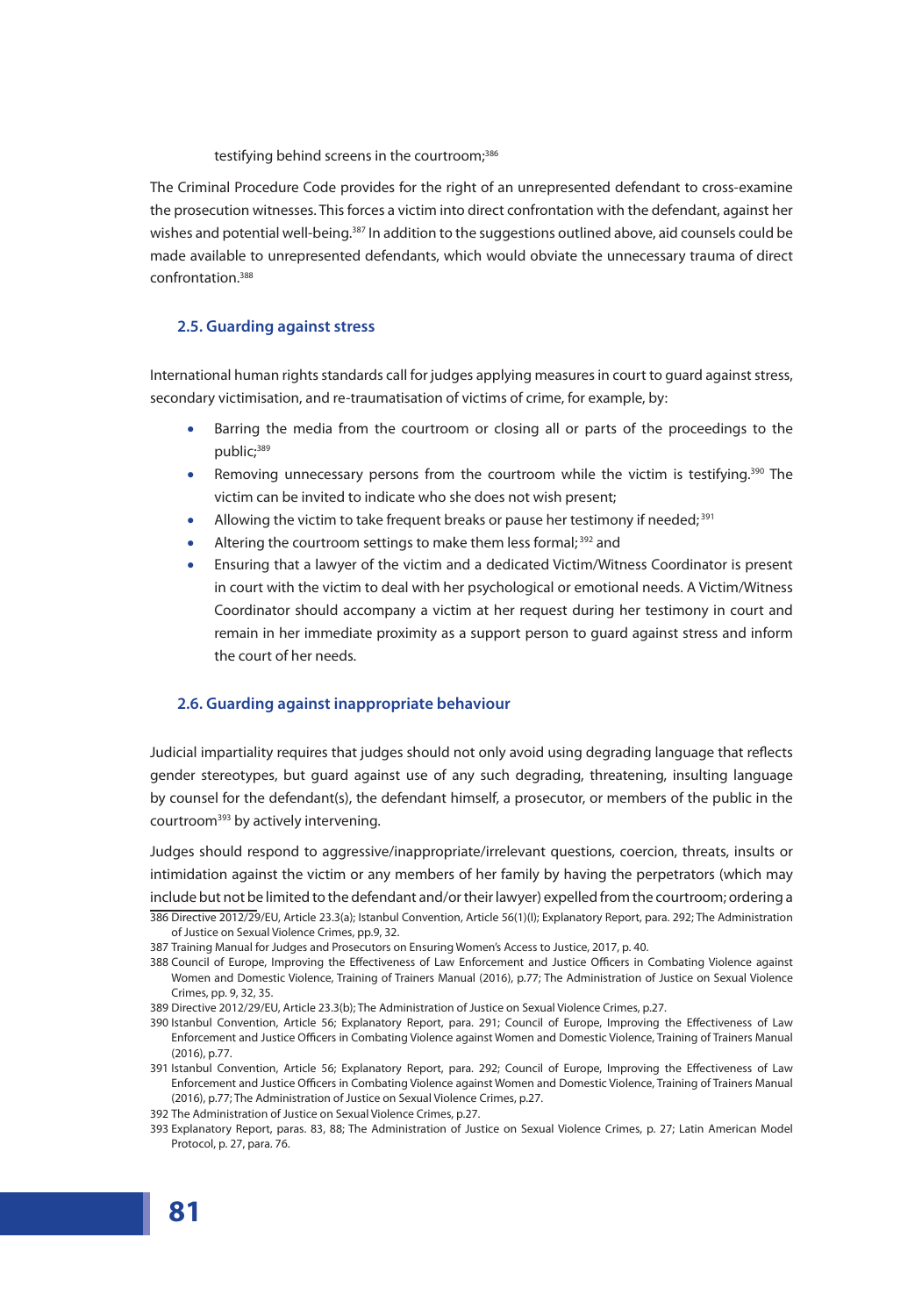fine against them; directing the prosecutor to investigate or, if the person's action is aimed at disrupting the process or expressing explicit and/or gross disrespect to the court, party or participant, issuing an order to arrest.

## **3. Judgments and sentencing**

Judgments of the court have to be reasoned and substantiated (based on the evidence).394 Therefore, judgments in sexual violence cases should reflect individualised assessments of the evidence and the context in which the crime occurred;<sup>395</sup> they should guard against perceptions of judicial bias and arbitrariness, show transparency, and contribute to establishing appropriate sentences for cases of violence against women that reflect the full gravity of the crimes.<sup>396</sup> Those sanctions should be "effective, proportionate and dissuasive".<sup>397</sup> 398

## **3.1. Examining aggravating and mitigating circumstances**

Sentences for sexual violence crimes in Georgia should consider circumstances which mitigate or aggravate liability<sup>399</sup> and the <u>weight</u> those different circumstances merit in the particular case at hand.

#### **a) Aggravating circumstances**

Judges are required to consider aggravating circumstances in the determination of any penalty<sup>400</sup> and reference them in judgments with an explanation as to how these factors influenced their findings.<sup>401</sup> Omitting aggravating factors results in judgments that do not accurately reflect the severity of the crime.

Sentences in sexual violence cases should reflect the seriousness and extent of the offence and take into account any previous incidences of violence; any aggravating factors; and the impact of the offence on the victim and any children<sup>402</sup> (see Chapter I Section 7). A context-based, comprehensive investigation

<sup>394</sup> Criminal Procedure Code of Georgia, Articles 19(1), 259(3), 273. See Article 6 ECHR: Based on the jurisprudence of the European Court of Human Rights ("ECtHR"), this provision includes an obligation on the judges to give sufficient reasons for their decisions. This demonstrates to the parties that their case has been truly heard and facilitates an effective right to make use of any existing right of appeal. ECtHR, Guide on Article 6 of the Convention – Right to a fair trial (civil limb), updated on 30 April 2017, p. 56, citing ECHR, H. v. Belgium, Application No. 8950/80, Judgement, 30 November 1987, para. 53; ECtHR, Hirvisaari v. Finland, Application No. 49684/99, Judgement, 27 September 2001, para. 30. 30 ECtHR, Hadjianastassiou v. Greece, Application No. 12945/87, Judgement, 16 December 1992, para.33. See also: The United Nations Human Rights Committee ("HRC") (the treaty body overseeing the proper implementation of the ICCPR) notes that the right to have one's conviction reviewed "can only be exercised effectively if the convicted person is entitled to have access to a duly reasoned, written judgement of the trial court, and at least in the court of first appeal where domestic law provides for several instances of appeal…" Human Rights Committee (HRC), ICCPR General Comment No. 32 on Article 14: Right to equality before courts and tribunals and to a fair trial, UN Doc. CCPR/C/GC/32, 23 August 2007, para. 49, citing HRC, Van Hulst v. Netherlands, Communications No. 903/1999, U.N. Doc. CCPR/C/82/D/903/1999, 2004, para. 6.4; HRC, Morrison v. Jamaica, Communication No. 663/1995, U.N. CCPR/C/D/663/1995, 25 November 1998, para. 8.5.

<sup>395</sup> Criminal Procedure Code of Georgia, Article 273(2).

<sup>396</sup> Trial International: Punishing Conflict-Related Sexual Violence, p.55. See also: Criminal Procedure Code of Georgia, Article 259(4).

<sup>397</sup> Istanbul Convention., Article 45.

<sup>398</sup> Good practice provides for survivor notification by the prison or probation service on the release from prison of a perpetrator who has served a significant sentence, for example a sentence of 12 months. See for example: "After a trial Keeping victims informed", independent charity Victim Support.

<sup>399</sup> Criminal Procedure Code of Georgia, Article 273(2).

<sup>400</sup> Criminal Procedure Code of Georgia, Article 273(2); The Administration of Justice on Sexual Violence Crimes, p. 41.

<sup>401</sup> Criminal Procedure Code of Georgia, Article 273(2)The Administration of Justice on Sexual Violence Crimes, p. 10; Trial International: Punishing Conflict-Related Sexual Violence, p.7.

<sup>402</sup> Preventing and Combatting Domestic Violence Against Women, A learning resource for training law enforcement and justice officers, January 2016, p.67.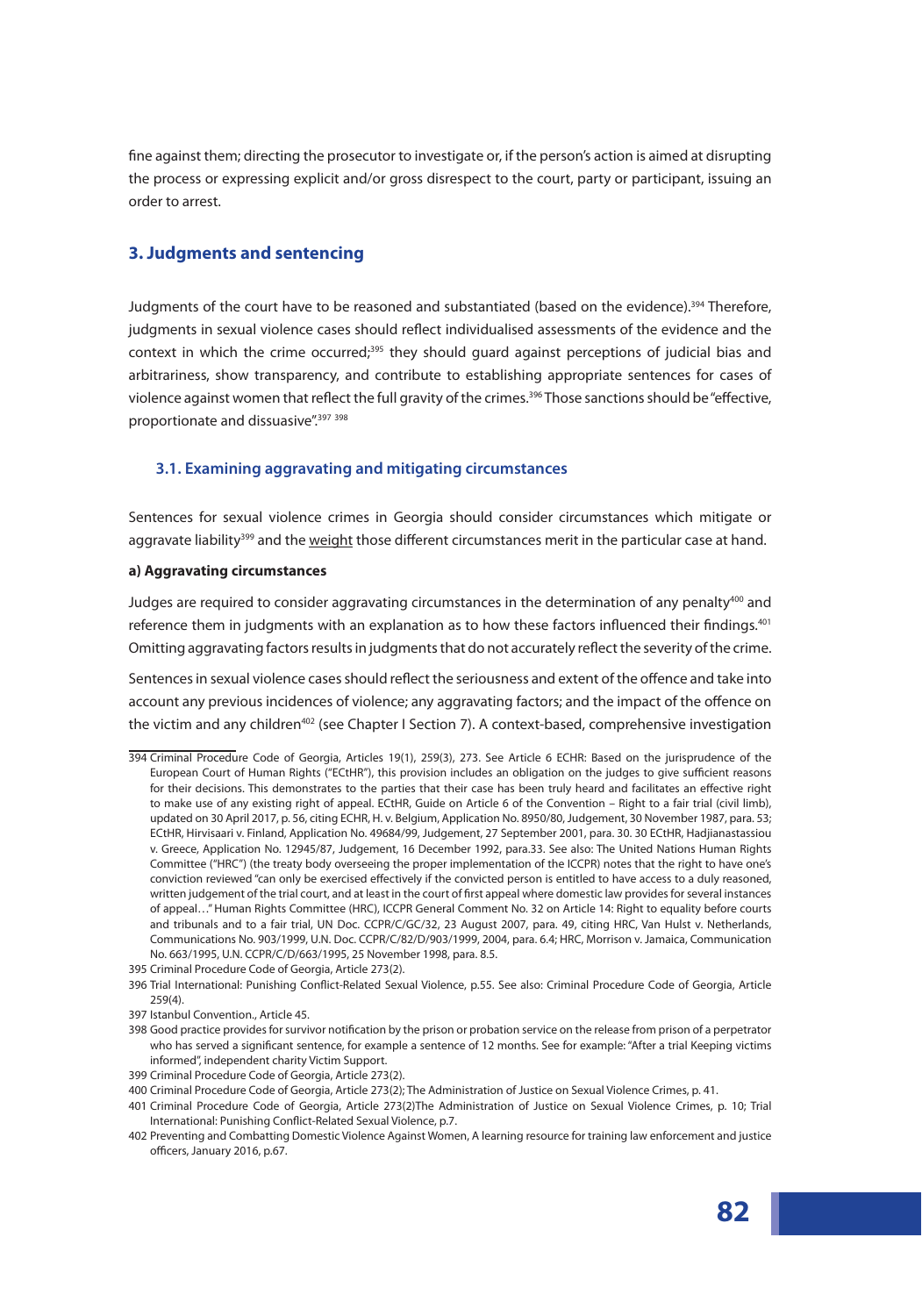should ensure that this evidence, where available, is part of the case file (see Chapter IV Section 3.1.).

The following aggravating circumstances, set out under Article 46 of the Istanbul Convention and incorporated in the Criminal Code of Georgia, need to be looked at when examining sexual violence, to make sure that the crime is treated based on its gravity:

- a) the offence was committed against a former or current spouse or partner as recognised by internal law, by a member of the family, a person cohabiting with the victim or a person having abused her or his authority;
- b) the offence, or related offences, were committed repeatedly;
- c) the offence was committed against a person made vulnerable by particular circumstances;
- d) the offence was committed against or in the presence of a child;
- e) the offence was committed by two or more people acting together;
- f) the offence was preceded or accompanied by extreme levels of violence;
- g) the offence was committed with the use or threat of a weapon;
- h) the offence resulted in severe physical or psychological harm for the victim;
- i) the perpetrator had previously been convicted of offences of a similar nature.

These aggravating circumstances should be considered in combination/conjunction with the Georgian legislation in force, discussed below. Articles dealing with sexual violence in the Criminal Code of Georgia also include additional aggravating circumstances discussed below.403

The aggravating factors which may be taken into account on sentencing for rape and other sexual violence crimes are incorporated in Articles 53(1), 137-141 of the Criminal Code and have been discussed at different points throughout this manual (see Chapter II Section 3). These are also reflected in the provisions of the Istanbul Convention, which not only guides their interpretation but sometimes expands the scope of their application.

It is particularly important for the judge to take into account any **discriminatory motive** and **prior history of abuse** as aggravating factors (see Chapter II Section 7).

Any evidence of aggravating factors should be obtained and presented to the court by the prosecutor, which the judge must consider and give due assessment.

The aggravating circumstances in the examples below, should be understood as follows -

## *Article 53.1(2) – Commission of a crime by one family member against another*

A family member, in accordance with Georgian legislation (Article 11<sup>1</sup> of the Criminal Code) and Article 46(a) of the Istanbul Convention should be understood as: a former or current marital partner or former or current non-marital partner as recognised by internal law, by a member of the family, or any person cohabiting with the victim.<sup>404</sup>

# *Articles 137(3)(e) and 138(2)(f) – committed against a person under the care, guardianship or surveillance of the offender*

403 Criminal Code of Georgia, Articles 137-139.

404 Istanbul Convention Article 46(a); Explanatory Report, Article 236.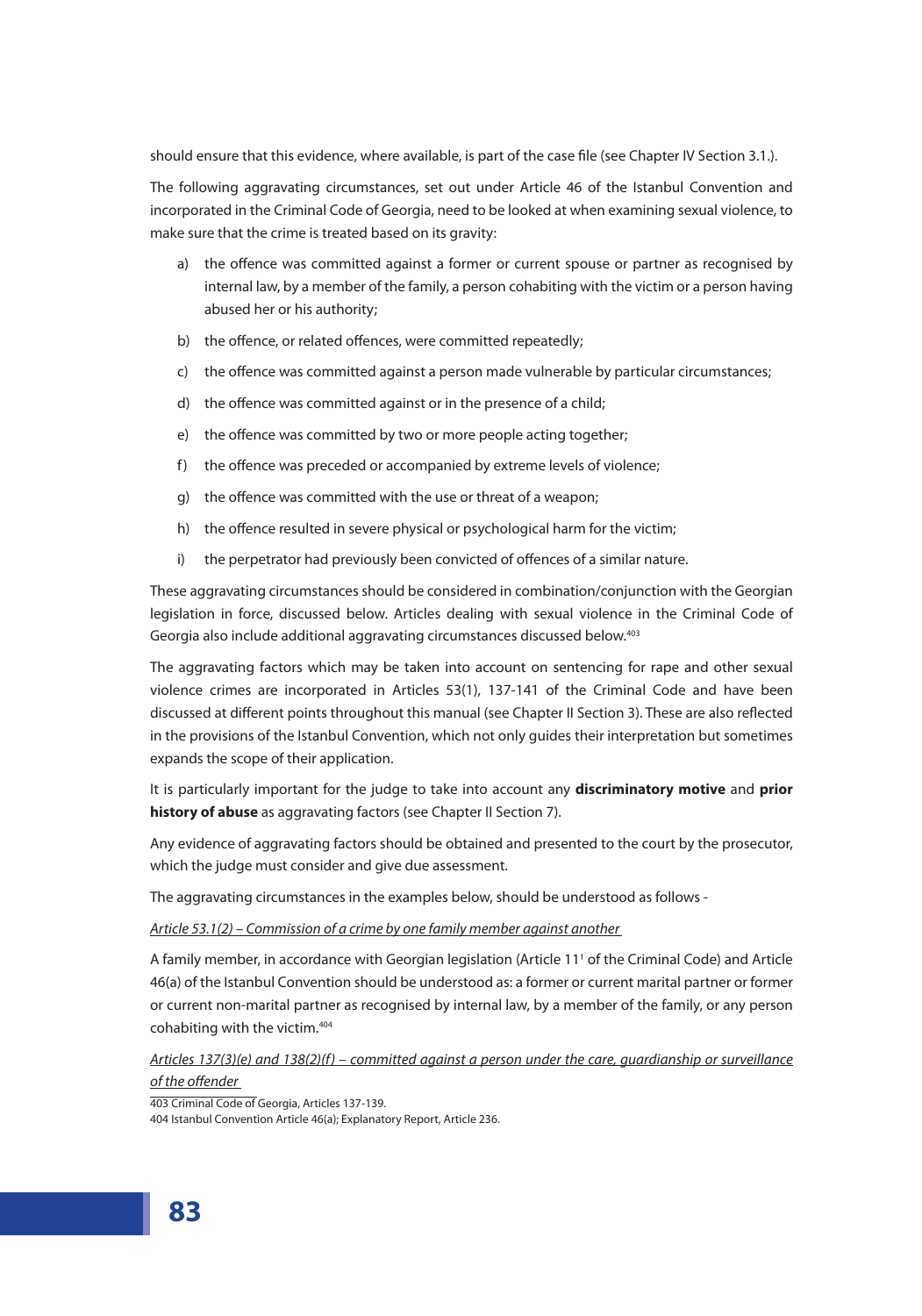This factor should be understood by reference to the parallel aggravating circumstance set out in Article 46(a) of the Istanbul Convention: the offence being committed by a person having abused her or his authority.405 "Person in authority" refers to anyone who is in a position of superiority or power over the victim, including for example a teacher or employer. The common element of these cases is the position of trust which is normally connected with such a relationship and the specific coercive environment and emotional harm which may emerge from the misuse of this trust when committing an offence within such a relationship<sup>406</sup> (See Chapter I Section 3).

# *Articles 137(2)(b) and 138(2)(g) - serious damage to the health of a person affected, or other serious consequence*

"Serious damage to the health" should refer not only to physical, but also psychological harm. The prosecutor should present to the court a medical, psychological, or psychiatric assessment of the victim to ensure that the scope of that harm is properly taken into account when sentencing a convicted perpetrator.

## *Articles 137(3)(a) and 138(2)(a) – committed repeatedly*

To prove that the offence was committed repeatedly, a prosecutor should present to the court any evidence of patterns of sexual violence, including previous complaints against the perpetrator and prior restraining orders, as well as records of previous convictions (against the victim or in other cases).

## *Articles 53.1(2), 137(4)(a) and 138(3)(a) – committed with extreme cruelty*

This article can refer to a range of physically and psychologically abusive behaviours not necessarily sexual in nature. There is a parallel in Article 46(f) of the Istanbul Convention: The offence being preceded or accompanied by extreme levels of violence.<sup>407</sup> This refers to acts of physical violence that are particularly high in intensity and present a serious risk to the life of the victim,<sup>408</sup> and likely includes offences committed with "extreme cruelty" (see Chapter II Section 3.3.).

## *Articles 137(4)(b) and 138(3)(b) – caused the death of the person affected*

The critical issue here is to establish whether there has been a causal link. A victim may have been killed as a result of force used during or on the same occasion of the sexual violence, but may equally have died as a result of being infected by HIV during the rape, or commited suicide following the rape, or have been killed as an act of retribution (or in a so-called honour killing or as punishment) for having reported the rape.<sup>409</sup>

## *Articles 137(4)(c, d) and 138(3)(c) – knowingly against a minor*

This is based on the idea that the victim lacks the maturity, knowledge or understanding to make an informed choice about sexual contact. In this case, consent is irrelevant. The prosecution must show that the perpetrator was aware the victim was underage (in case of 138 – that the victim was below 14). Under Article 137.d, the prosecutor does not need to show that the perpetrator was aware the victim was underage if the perpetrator abused trust, authority, or influence.

<sup>405</sup> Istanbul Convention Article 46(a).

<sup>406</sup> Explanatory Report, para. 236.

<sup>407</sup> Istanbul Convention Article 46(f).

<sup>408</sup> Explanatory Report, para. 241.

<sup>409</sup> Guidelines for medico-legal care for victims of sexual violence, WHO, 2003, p.12; WHO World Report on Violence and Health, 2002, Chapter 6, p. 149.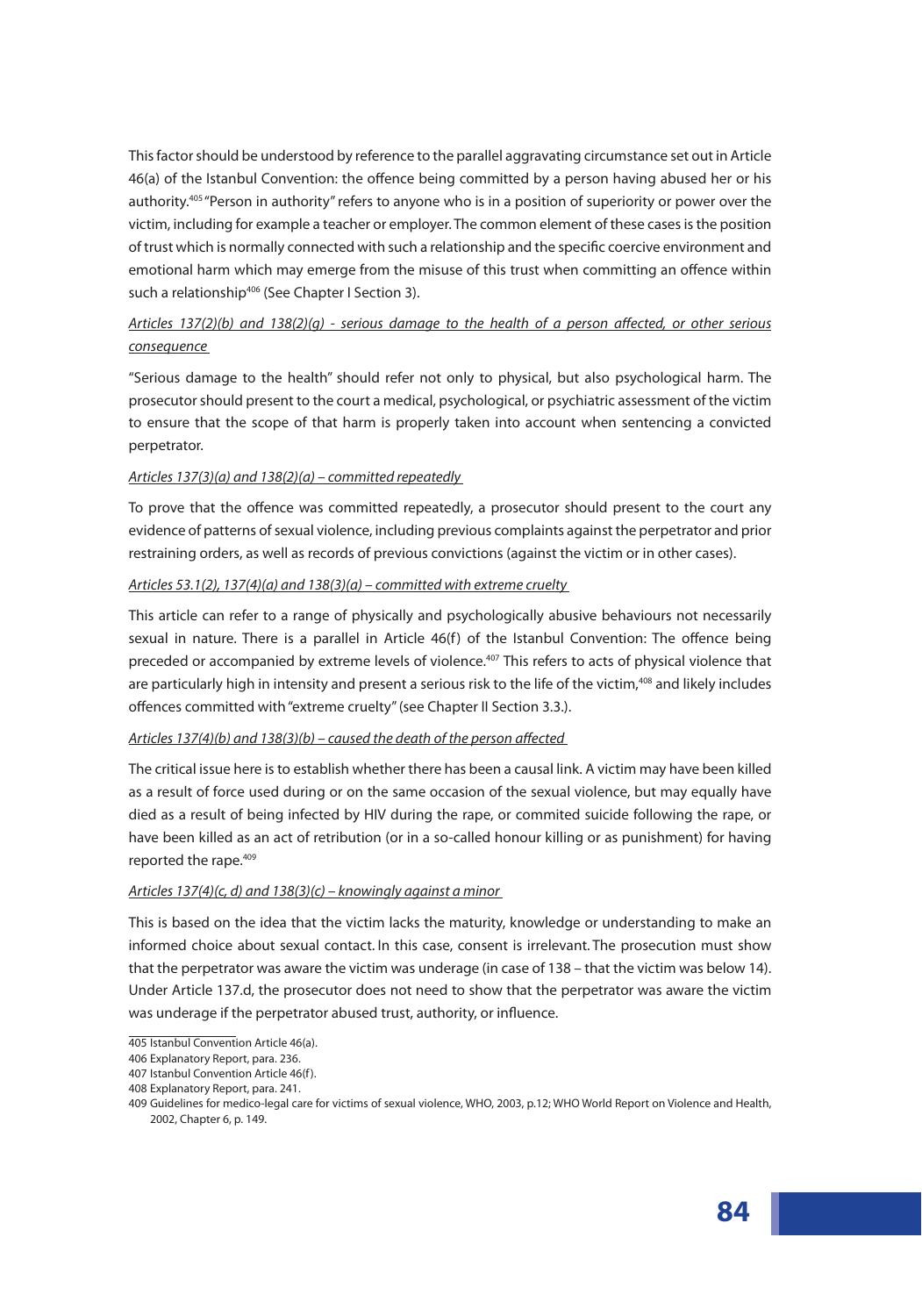# *Article 46(c) Istanbul Convention - The offence being committed in situations where the victim has been made vulnerable by particular circumstances.*

The Istanbul Convention subsumes and expands upon the named vulnerable victims identified in Articles 137(3)(d), 138(2)(d), 139(3)(d), 140(2)(a) of the Criminal Code and also incorporates the discriminatory grounds listed in Article 53.1(1) and includes: pregnant women and women with young children, persons with disabilities (including those with mental or cognitive impairments), persons living in rural or remote areas, substance abusers, prostituted people, persons of national or ethnic minority background, migrants – including undocumented migrants and refugees, gay men, lesbian women, bi-sexual and transgender persons as well as HIV-positive persons, homeless persons, children and the elderly.<sup>410</sup>

#### **b) Examining mitigating circumstances**

General mitigating circumstances, provided by the Georgian Criminal Code and applicable for all crimes, should not be used in sexual violence or any other cases of violence against women. They are contrary to international human rights standards and would have a damaging effect in signalling that sexual violence and violence against women could be justified in some circumstances, which can prove to be discriminatory against women. The general circumstances under Article 53.3 of the Criminal Code should be examined with care and the following should not be considered as mitigating factors:

- Motive of the crime if it is jealousy, revenge, punishment, preserving public morals, 'honour', motives related to culture, religion, and traditions 411;
- Character the defendant is characterised as a good person. Being characterised as such might make it easier for a person to commit or cover up the crime $t^{412}$
- Prior history of positive behaviour and being a "first" offender in cases of gender-based violence (particularly domestic violence), the first reported incident is seldom the first incident:<sup>413</sup>
- Defendant's wish to compensate the harm;
- Defendant's reconciliation with the victim, apology or offering to marry/marriage.<sup>414</sup>

Remorse, as a mitigating circumstance, should not be applied. Any other mitigating circumstances should be carefully examined, and priority should be given to punishing the perpetrator based on the gravity of the crime.

Provocation, which is rooted in arguments relating to jealousy, infidelity, nagging or revenge should not be applied as a mitigating factor. Its application has been highly criticised as sexist and supporting gender stereotypes. Reliance on provocation institutionalises violence against women, and gives credence to the idea that some women deserve to be abused or raped. Allowing provocation to be available in any form, including and especially as the basis not to press charges, puts the burden back

<sup>410</sup> Istanbul Convention Article 46(c); Explanatory Report, paras. 87, 238; Criminal Code of Georgia, Articles 137(3)(d), 138(2) (d), 139(3)(d), 140(2)(a);Preventing and Combatting Domestic Violence Against Women, A learning resource for training law enforcement and justice officers, January 2016, p.25.

<sup>411</sup> On honour, culture and traditions not being a justification see the Istanbul Convention Article 42.

<sup>412</sup> Handbook for the Judiciary on Effective Criminal Justice Responses to Gender-based Violence against Women and Girls, UNODC, p. 119.

<sup>413</sup> Handbook for the Judiciary on Effective Criminal Justice Responses to Gender-based Violence against Women and Girls, UNODC, p. 119.

<sup>414</sup> Handbook for the Judiciary on Effective Criminal Justice Responses to Gender-based Violence against Women and Girls, UNODC, p. 119.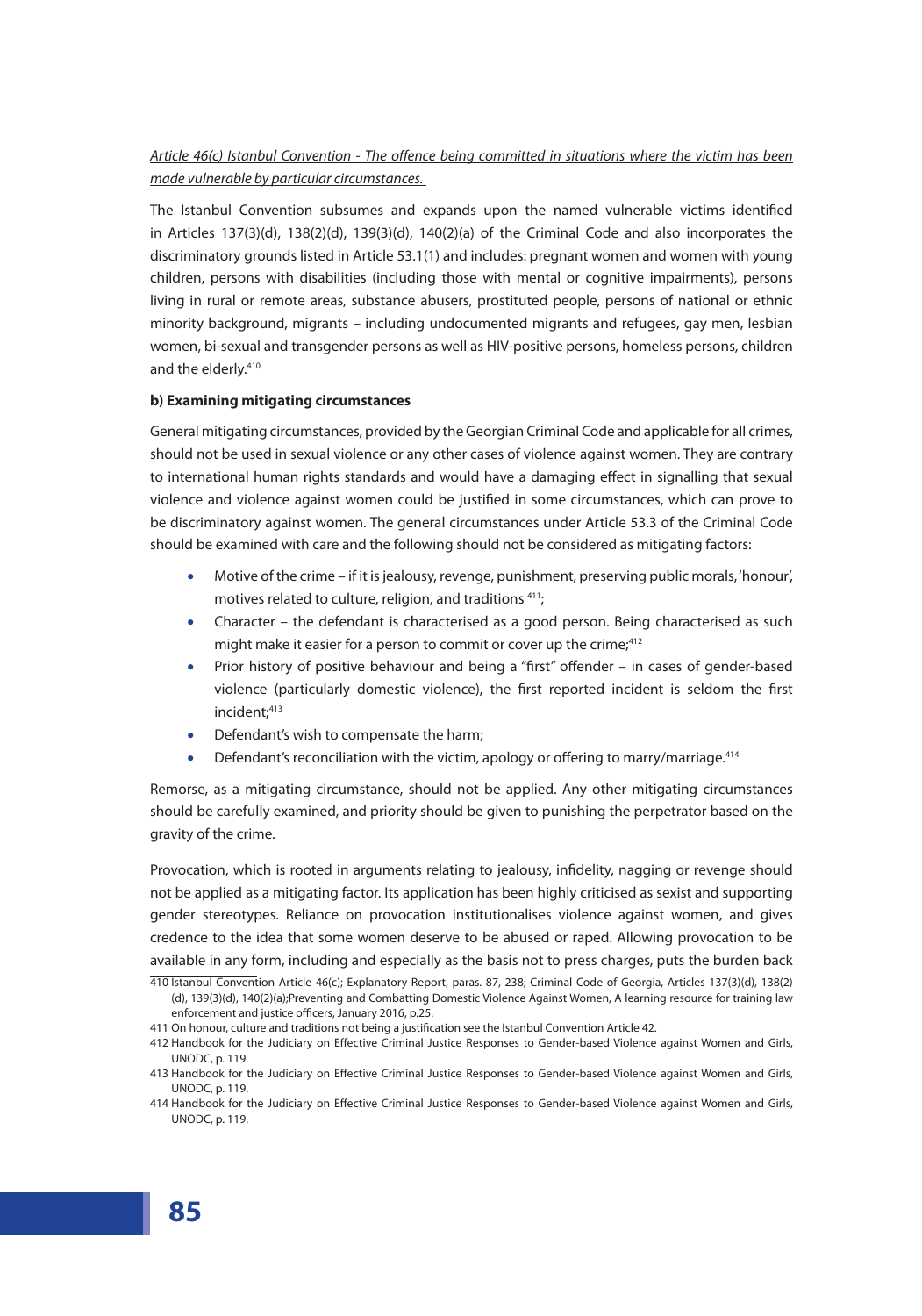on women to demonstrate why their behaviour should be blameless.

#### **c) Implications of reconciliation of the victim and the perpetrator**

Reconciliation of the defendant with the victim, as noted above, should never be considered as a mitigating circumstance in sexual violence cases. Reconciliation, mediation and seeking out-of-court resolution for sexual violence crimes is against human rights standards.<sup>415</sup>

Judges should be aware of and guard against a typical situation in sexual violence cases whereby lawyers and family members/close relatives of the defendant play the role of mediators, who, with various promises, including marriage and financial offers, facilitate the "reconciliation" of the victim and the defendant. These efforts are particularly successful in domestic violence cases, where the victims can exercise their right not to testify against a close relative. Defence attorneys might also advise the victims to use that right. Lawyers may also sometimes produce a notarised document stating that the victim has no allegations against the defendant, which then serves as grounds for amendment of a restraining order with a lighter one or the imposition of a lighter sentence for example.

The judge should never tolerate these practices, as they discriminate against women and effectively promote continued gender-based violence against women. Reconciliation is not grounds for terminating a prosecution/release from criminal liability/grounds for acquittal. It should never be considered as a mitigating circumstance.

Furthermore, the wholly inappropriate behaviour of pursuing a reconciliation/settlement may support a charge of coercion contrary to Article 150 of the Criminal Code or Exertion of influence on a victim, contrary to Article 372.<sup>416</sup> Prosecutors and judges should take affirmative steps to investigate this behaviour as such.

The scope and seriousness of the impact of rape and other acts of sexual violence on the victims, their families and their communities is such that reconciliation, financial compensation and the victim's expressed preferences with respect to punishment are not appropriate reasons to drop charges or reduce sentences in these cases. Judges should never be involved in encouraging or offering to facilitate a victim's reconciliation with the perpetrator.

## **3.2. Plea bargains and conditional sentences**

In the case of plea bargains, the defendant pleads guilty and agrees with the prosecutor to a sentence, to mitigation or partial removal of charges (Article 209 of the Criminal Code). Plea bargains in sexual violence cases can result in sentences so low that they effectively contravene the objectives of justice.<sup>417</sup> If not properly handled, plea bargains can leave survivors feeling worthless and betrayed. Sentences should always be of a level that show the gravity of the crime and ensure there is no effective impunity for sexual violence.

The Criminal Code allows for conditional sentences (Article 63 of the Criminal Code) through plea

<sup>415</sup> OAS, Follow-up Mechanism of the Inter-American Convention to Prevent, Punish and Eradicate Violence against Women, Second Hemispheric Report.

<sup>416</sup> Criminal Code of Georgia, Article 372.

<sup>417</sup> Trial International: Punishing Conflict-Related Sexual Violence, p.56.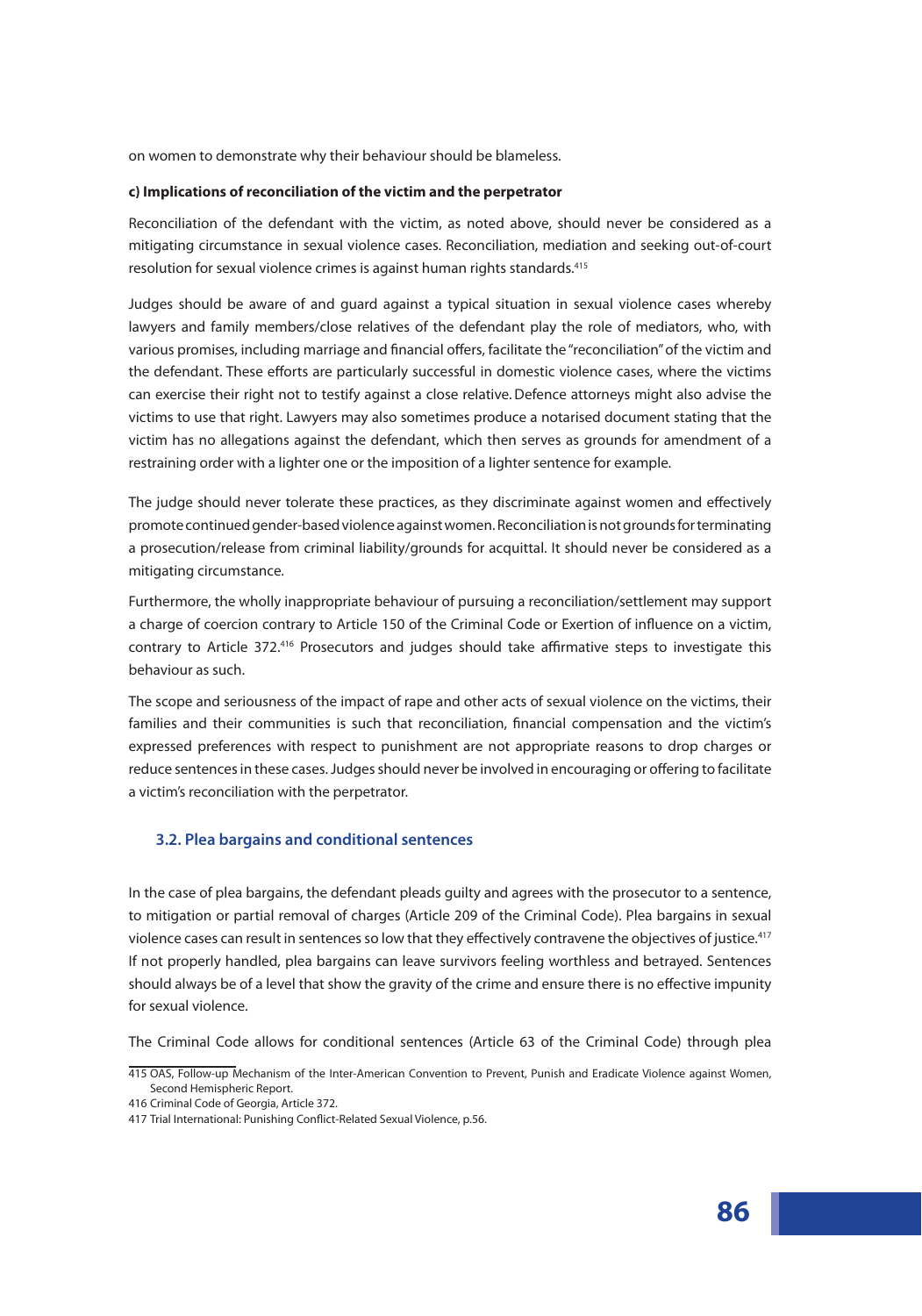bargains for convictions including rape and other acts of sexual violence envisaged in Articles 137, 138 and 139 of the Criminal Code. Similarly, the Criminal Code allows for sentences lower than those provided in the law (Article 55 of the Criminal Code) through plea bargains. The implementation of these provisions should not result in disproportionately low sentences for sexual violence crimes, considering that the Istanbul Convention<sup>418</sup> and the recommendations of the Committee for the Elimination of Violence Against Women<sup>419</sup> require sanctions for crimes of sexual violence to be effective, proportionate, and dissuasive, commensurate with the real gravity of the crimes.<sup>420</sup>

Therefore, plea bargains should not be concluded by the prosecutor and confirmed by the court if the imposed penalty downgrades the seriousness of the crime. The facts of the case and the public interest in showing that crimes of sexual violence will be dealt with seriously should be the determinants of any decision on plea bargains. This is particularly relevant where serious crimes are inappropriately charged under Article 139 as opposed to Article 137 or 138 (See Chapter III Section 1).

It should also be considered, however, that plea bargains, where they do not result in disproportionate sanctions, can sometimes save the victim from stressful procedures by avoiding the need for her having to testify in court. In deciding whether to accept a plea bargain, prosecutors should ensure that the victim's assessment about any negative consequences of the plea bargain and detrimental impact on her are taken into account to make sure that the crime is not being downgraded as a result of the plea bargain

The role of prosecutors and judges is also important in the process of establishing the terms of any plea agreement. This will include guarding against proposals and terms motivated by stereotypical views<sup>421</sup> as well as ensuring the continued safety and security of the victim and her family.

<sup>418</sup> Istanbul Convention, Article 45; CEDAW C/CG/35, Article 29.

<sup>419</sup> CEDAW C/CG/35, Article 29.,

<sup>420</sup> Istanbul Convention, also: Article 45; CEDAW C/CG/35, Article 29.

<sup>421</sup> Training Manual for Judges and Prosecutors on Ensuring Women's Access to Justice, Country Chapter for Georgia, December 2016, p.18.